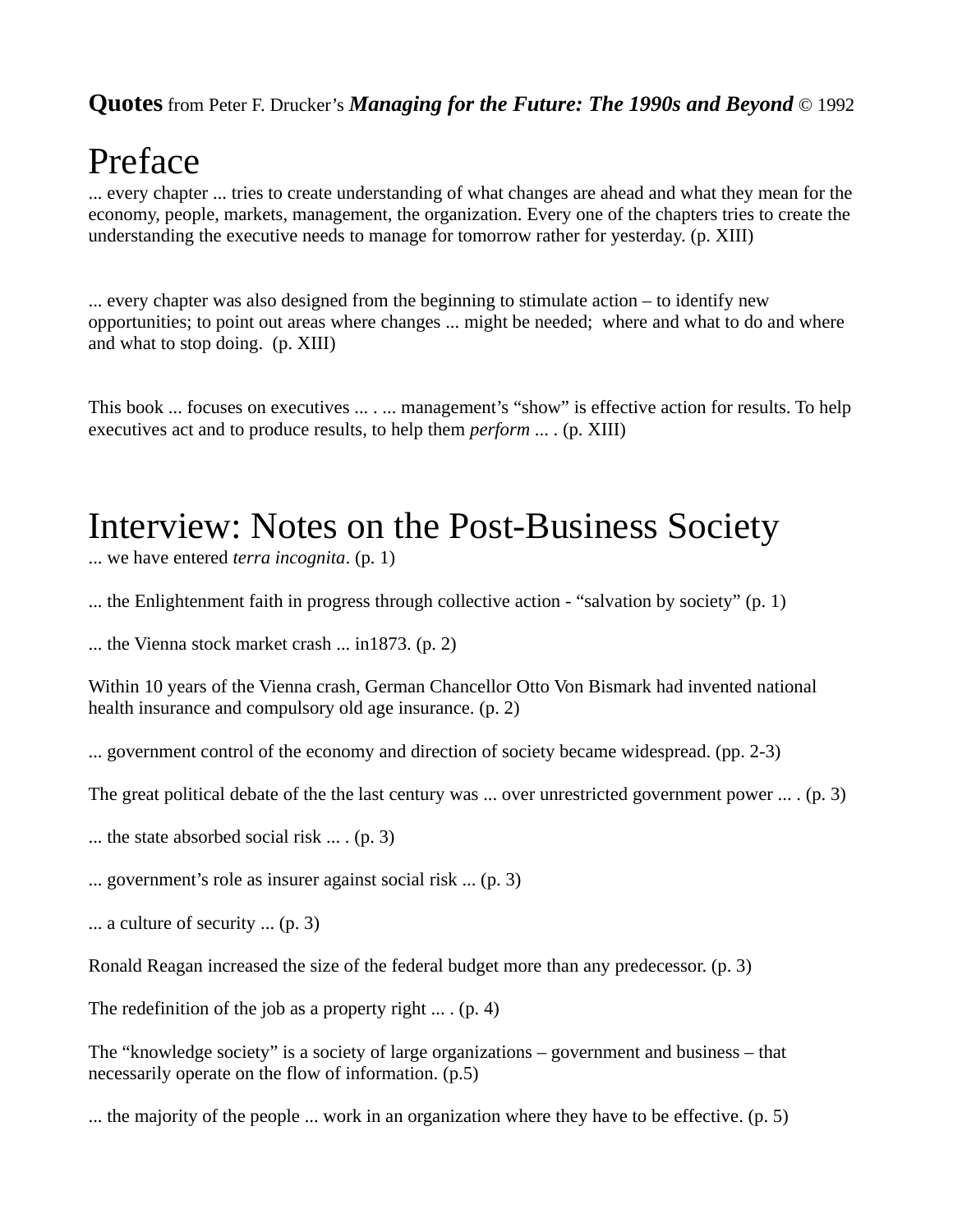The center of gravity has shifted to the knowledge worker. (p. 5)

The "educated person" ought to be the new archetype of the post-business society. (p. 5)

... the raw material economy has become uncoupled from the industrial economy. (p. 5)

... manufactured products contain far less raw materials than they used to. ... the microchip, has a raw material and energy content of less than 2 percent. (p. 6)

Manufacturing is ... becoming uncoupled from labor. In 1988, the same volume of goods could be produced as in 1973 with only two-fifths the blue collar man hours. (p. 6)

... investors put production facilities anywhere in the global market instead of producing at home and exporting. They can now just as easily produce abroad and then import back home. They do research where there are researchers and design where there are designers. The Pontiac Le Mans ... designed in Germany ... built with Japanese parts in Korea. (p. 6)

The "real" economy of goods and services has been uncoupled from the money economy. (p. 6)

Ninety percent of the transnational economy's financial transactions serve no "economic function" in terms of production. (pp. 6-7)

... a substantial activity of every transnational firm must involve managing their inherently unstable foreign exchange exposure. (p. 7)

... answer to adversarial trade ... only reciprocity ... . (p. 7)

The transnational economy is shaped mainly by the dynamic of money flows rather than goods and services  $\dots$  (p. 8)

... management has become the decisive factor of production. (p. 8)

... the goal of management in a transnational enterprise ... is *maximization of market share* ... . (p. 8)

"market maximization" vs. "short-term profit maximization" (p. 8)

**THE DOMINANT ECONOMIC FORCE** is no longer the **macroeconomy** of nation-states (which John Maynard Keynes upheld), but the **microeconomy** where the multitude of individual have the sway (the controlling influence). (p. 10)

entrepreneurship, invention, and innovation can profoundly alter the economy in a very short time. (p. 10)

A NEW ECONOMIC THEORY is needed that integrates 1. the macroeconomy of money, credit and interest rates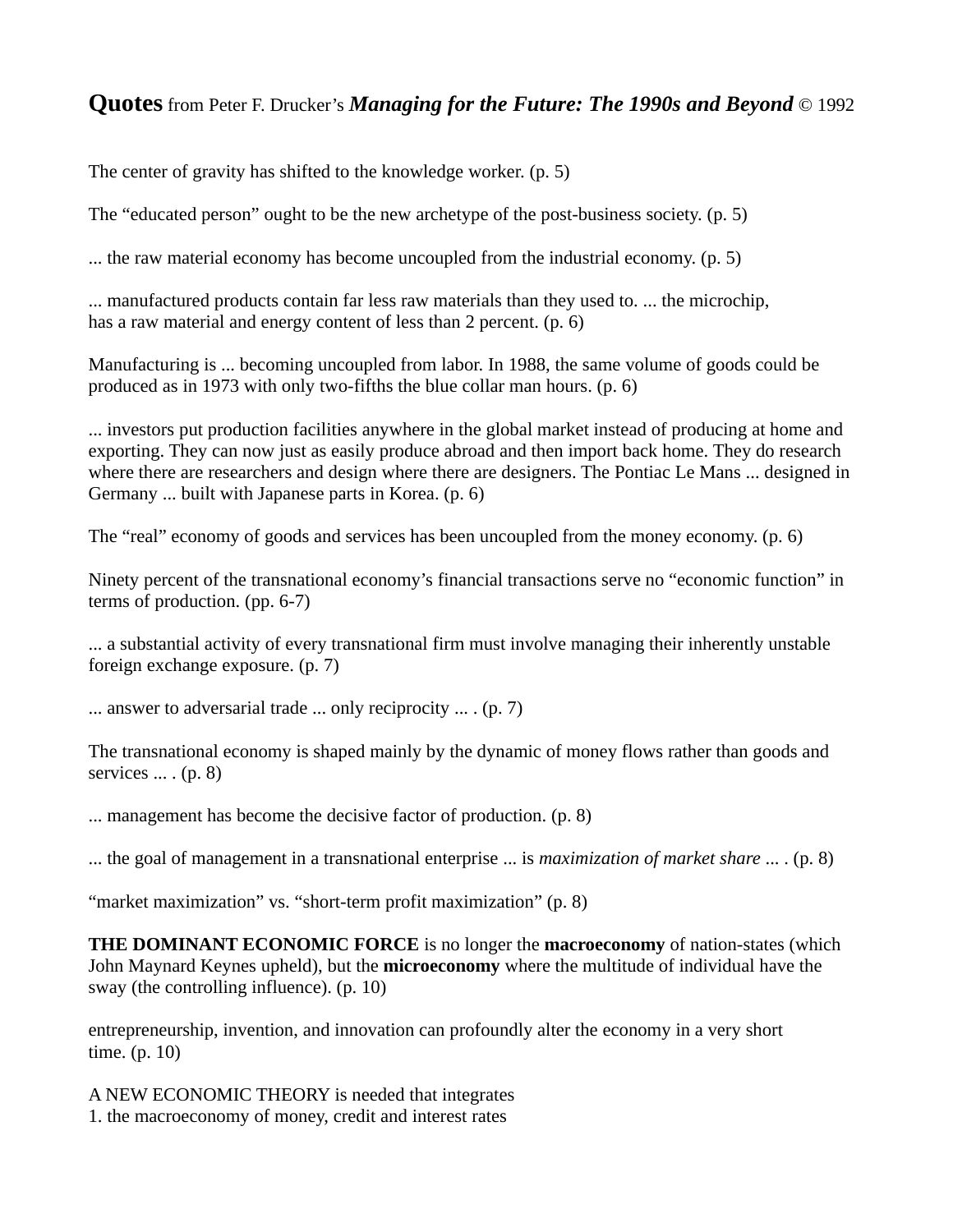- 2. how firms and individuals spend money
- 3. the dynamic impact of entrepreneurship and innovation (p. 11)

# PART I ECONOMICS

## 1. The Futures Already Around Us

The trend toward *reciprocity as a central principle of international integration* has by now become ... irreversible. (p. 15)

the multinational company ... was invented in the middle of the nineteenth century – in defiance of everything Adam Smith and David Ricardo had taught ... . (p. 16)

By 1913, multinationals has come to control as much of the world's industrial output ... as they do now. (p. 16)

... a West-dominated world economy. (p. 16)

The West will no longer tolerate Japan's adversarial trading methods of recent decades – a wall around the home market ... , plus a determined push beyond it for world dominance for selected Japanese industries. (p. 16)

To maintain leadership in one developed market, a company increasingly has to have a strong presence in all such markets worldwide. (p. 17)

undermanaged business (p. 17)

currency variations (p. 17)

Markets ... are rapidly changing, merging, criss-crossing, and overlapping each other. (p. 18)

... *businesses will undergo more, and more radical, restructuring* (p. 18)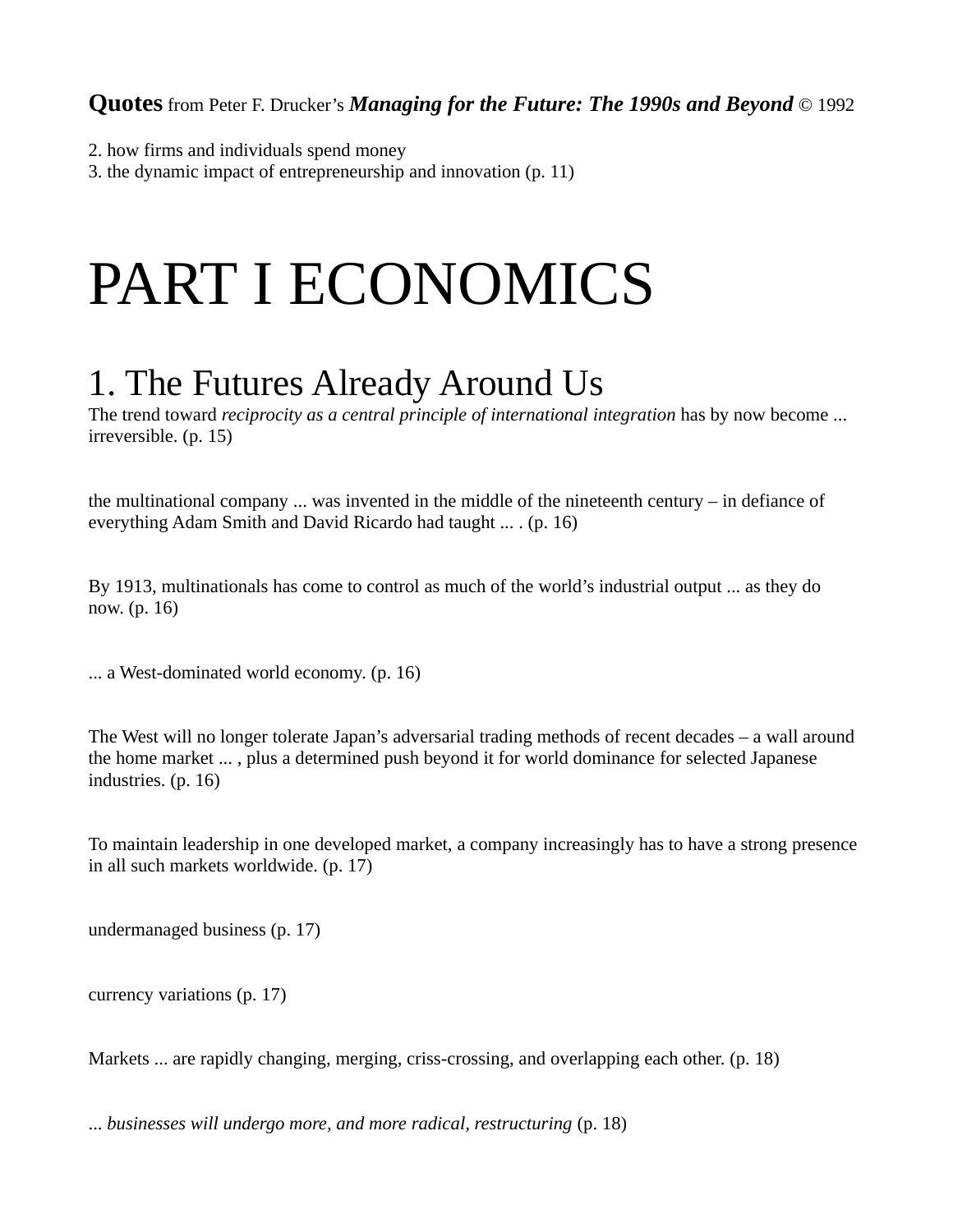the information-based organization needs far fewer levels of management than the traditional command-and-control model. (p. 18)

The corporation ... will be unbundled. (p. 19) (the farming out of corporate "back office" overhead activities)

... the ability to move ideas and information fast and cheaply. (p. 19) (TODAY, WE DO IT FASTER+CHEAPER reducing our cost of living.)

outlived its usefulness (p. 19)

... the next transition .. what will it be? (p. 19)

... the growing need for productivity in service work. (p. 20)

... corporate size will ... become a strategic decision. (p. 20)

Size follows function. (p. 20)

Management will increasingly have to decide on the right size for a business, the size that fits its technology, its strategy, and its markets. (p. 20)

... the need to think, if not to act globally. (p. 20)

The greatest mistake a trend-spotter can make ... is to be prematurely right. (p. 21)

... the shift of ownership in the large, publicly held corporation to ... pension funds and mutual trusts constitutes a fundamental change in the locus and character of ownership. (p. 21) (THE OWNERSHIP HAS SHIFTED TO THE INVESTOR **"OUTSIDE"** THE BUSINESS WHO DOES NOT ACT LIKE AN OWNER, BUT AN INVESTOR INTERESTED IN SHORT TERM GAIN.)

... *challenge the doctrine* ... *of the self-perpetuating professional management* ... . (p. 21)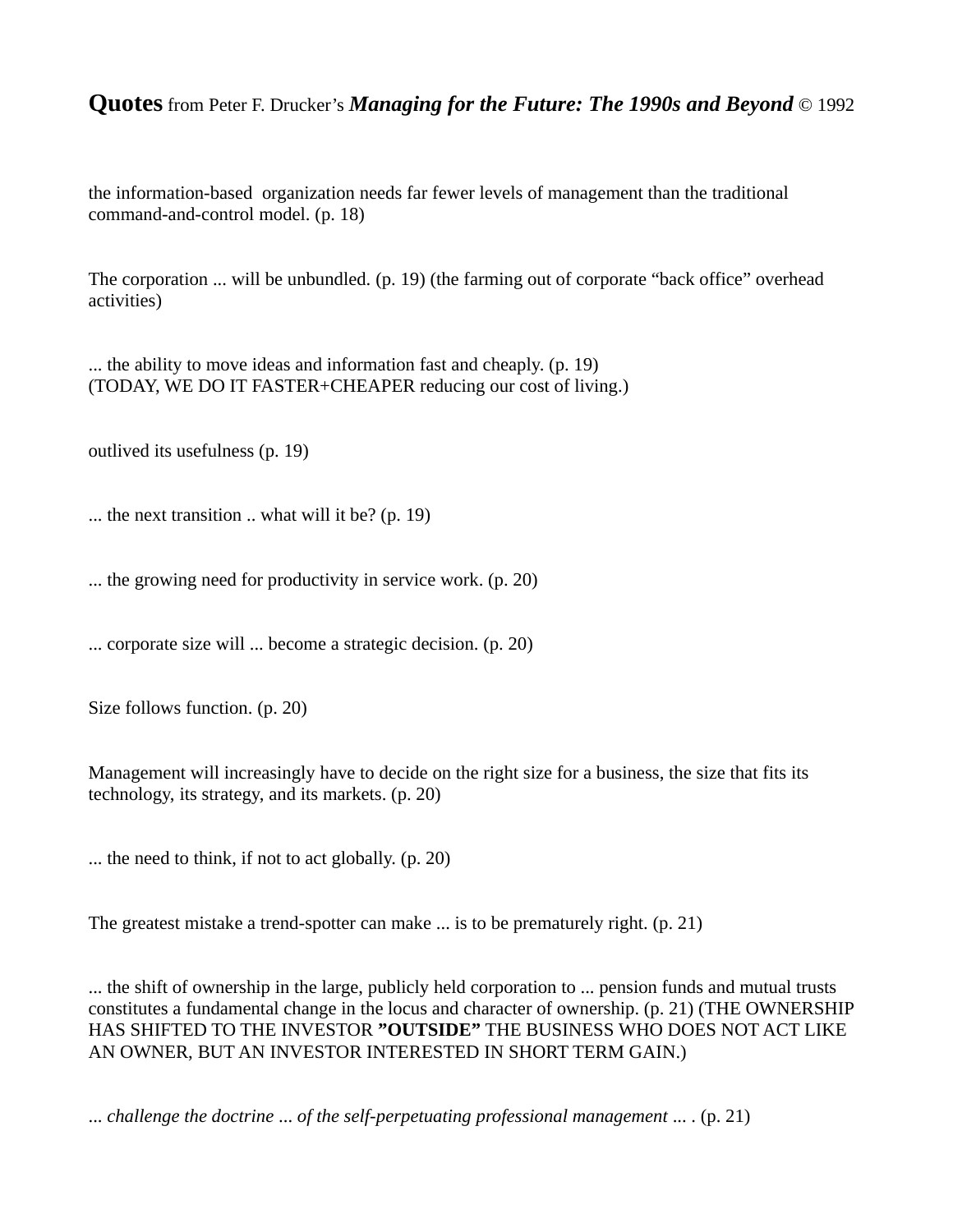*The Unseen Revolution* may be the best book I ever wrote. (p. 21)

... pension funds are "investor" ... in their legal obligations, their interests, and their mentality. (p. 21)

... a company must be run for performance rather than for the benefit of its management. (p. 21)

... short-term gains for shareholders. This subordinates all ... to the immediate gratification of people whose only interest in the business is short-term payoffs.

... the large American pension funds ... are beginning to think through their obligation to a business as a going concern; that is, their obligation as owners. (p. 21)

#### ... a business as a going concern ... . (p. 22)

... a balance between the short term and the long term ... is precisely what management is supposed to provide, and should get paid for. (p. 22)

... the needed balance between the short term and the long ... . (p. 22)

... large businesses, especially in the United States, are rapidly "going private". ... their holders' selfinterest lies in building long-term value rather than in reaping immediate stock market gains. (p. 22)

Unbundling ... should go a long way toward building flexibility into a company's cost structure, and ... enable it to maintain both short-term earnings and investments in the future. (p. 22)

### 2. The Poverty of Economic Theory

... the question of the creation of wealth ... . (p. 25)

Economics was a discipline that governed the behavior of commodities. (p. 26)

... the right approach ... the right answer ... . (p. 26)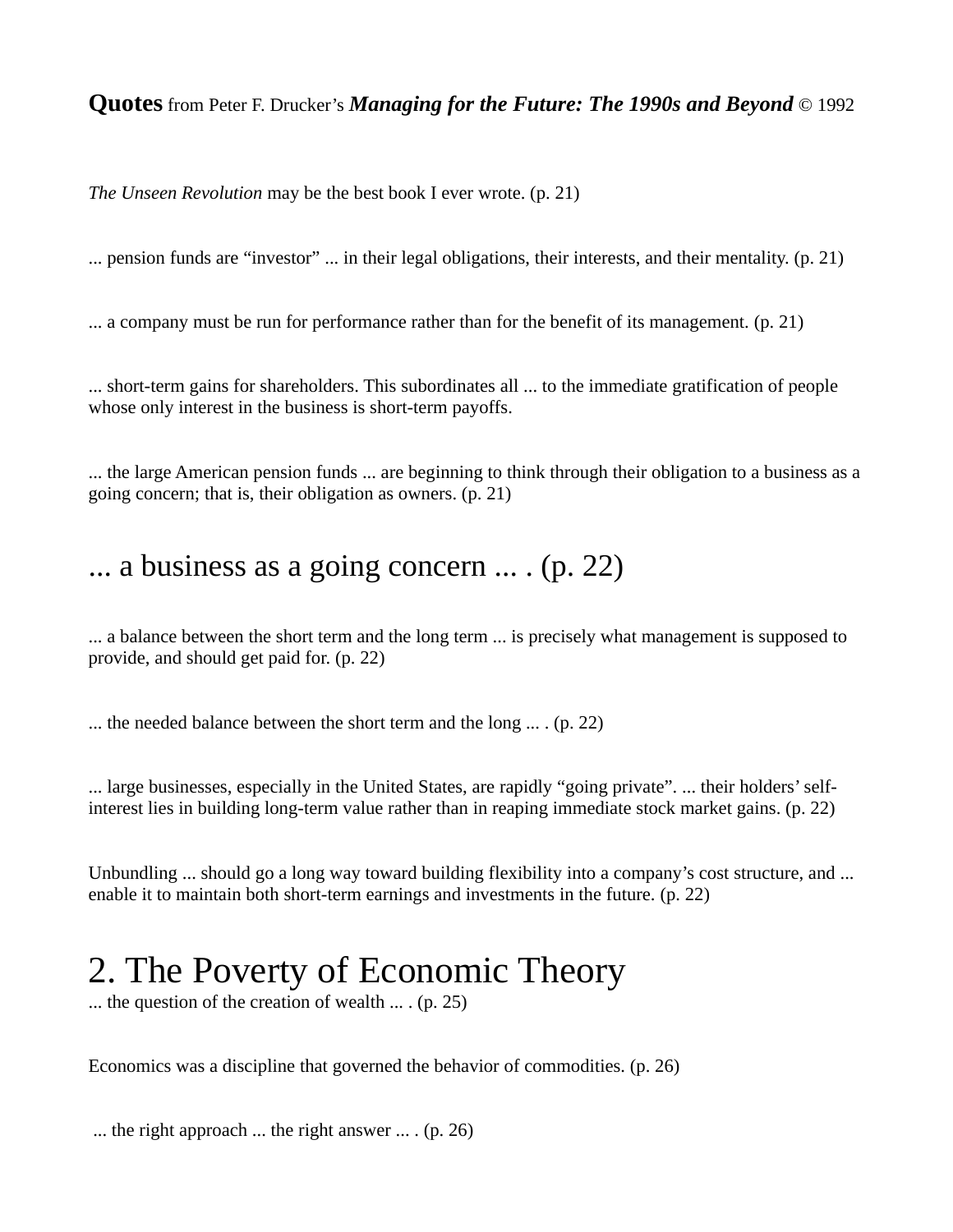We now know that the source of wealth is ... knowledge. If we apply knowledge to tasks we already know how to do, we call it "productivity". If we apply knowledge to tasks that are new and different, we call it "innovation". (p. 26)

Adam Smith wrote about "the tradition of labor". (p. 26)

New England became an industrial power around 1810. (p. 27)

... training (an American invention) telescoped 5 years into 6 months or even ninety days. We invented training during World War I ... . (p. 27)

Today, Korea can do almost anything any advanced industrial nation does, thanks to training. (p. 27)

... the realization that knowledge is the source of wealth has major implications for economics. (p. 27)

... WWI ... . Every country was bankrupt by December 1914. (p. 28) ========>(WAR IMPOVERISHES A COUNTRY. BEST EXAMPLE, THE USA.)

When 1929 came along, suddenly there was a curious belief that government should be able to do something about the economy. (p. 28) (THIS BELIEF STARTED WITH KAISER WILHELM OF GERMANY AND CONTINUED UNDER HITLER WHO GAVE THE GERMANS JOBS AND 3 WEEKS OF ANNUAL PAID HOLIDAYS. )

Keynes knew the answer: Whatever ails you, just create more purchasing power. (p. 28)

... the basic assumptions of modern economic theories ... assume that the sovereign state is alone in this world and can control its destiny. (p. 29)

### ... the velocity of turnover of money ... . (p. 29)

... macroeconomic theory is no longer a basis for economic policy because no one knows *what* is going to happen. (p. 29)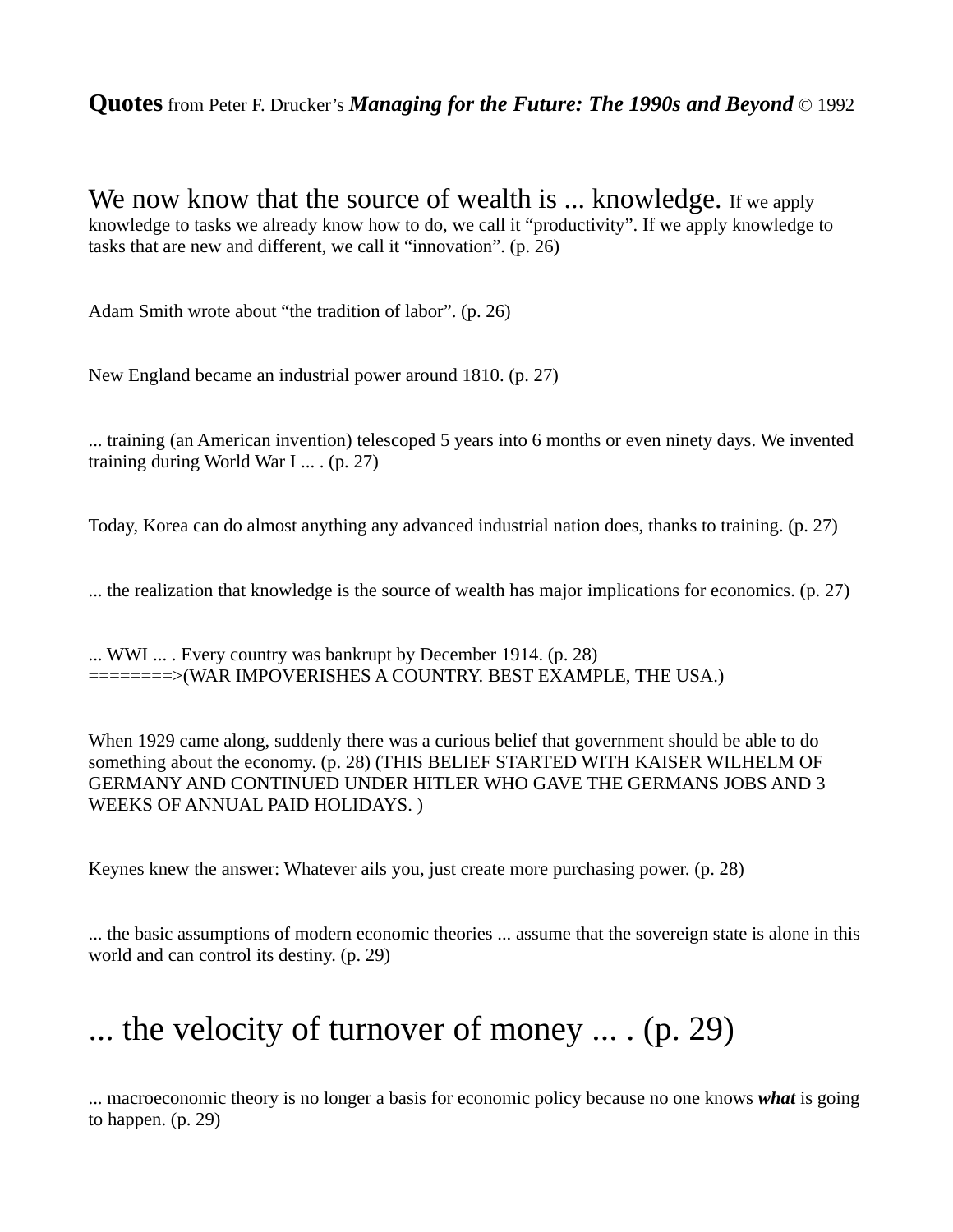Mr. Reagan came to power promising to cut the budget, but government expenses have never grown faster in the history of any country. (p. 29)

How do we relate the way we run a business to results? What *are* results? The traditional answer – the bottom line – is treacherous. Under a bottom-line philosophy, we cannot relate the short term to the long term, and yet, the balance between the two is a crucial test of management. (p. 30)

#### *Two Guideposts* (for creating wealth)

The beacons of productivity and innovations must be our guideposts. (p. 30)

1. improve productivity  $===>=>$  in a measurable way

2. foster innovation

# $profits = f(productivity + innovation)$

### 3. Transnational Economy

To maintain a leadership position ... a business ... has to be able to do research, to design, to develop, to engineer and to manufacture in any part of the developed world, and to export from any developed country to any other. It has to go transnational. (p. 31)

What a business needs

- capital
- marketing
- researcher
- technology
- management
- product development

Four small ... firms, an American, a Dutch, a German, and a Japanese ... by banding together do they have the \$200 million in sales needed to support a decent research budget in a rapidly changing technology. (p. 32)

GM and Toyota are in ... a partnership. The big plant in Fremont, California, is a GM plant. But it is managed by Toyota. And it produces cars under both the Toyota and the GM marques. (p. 32)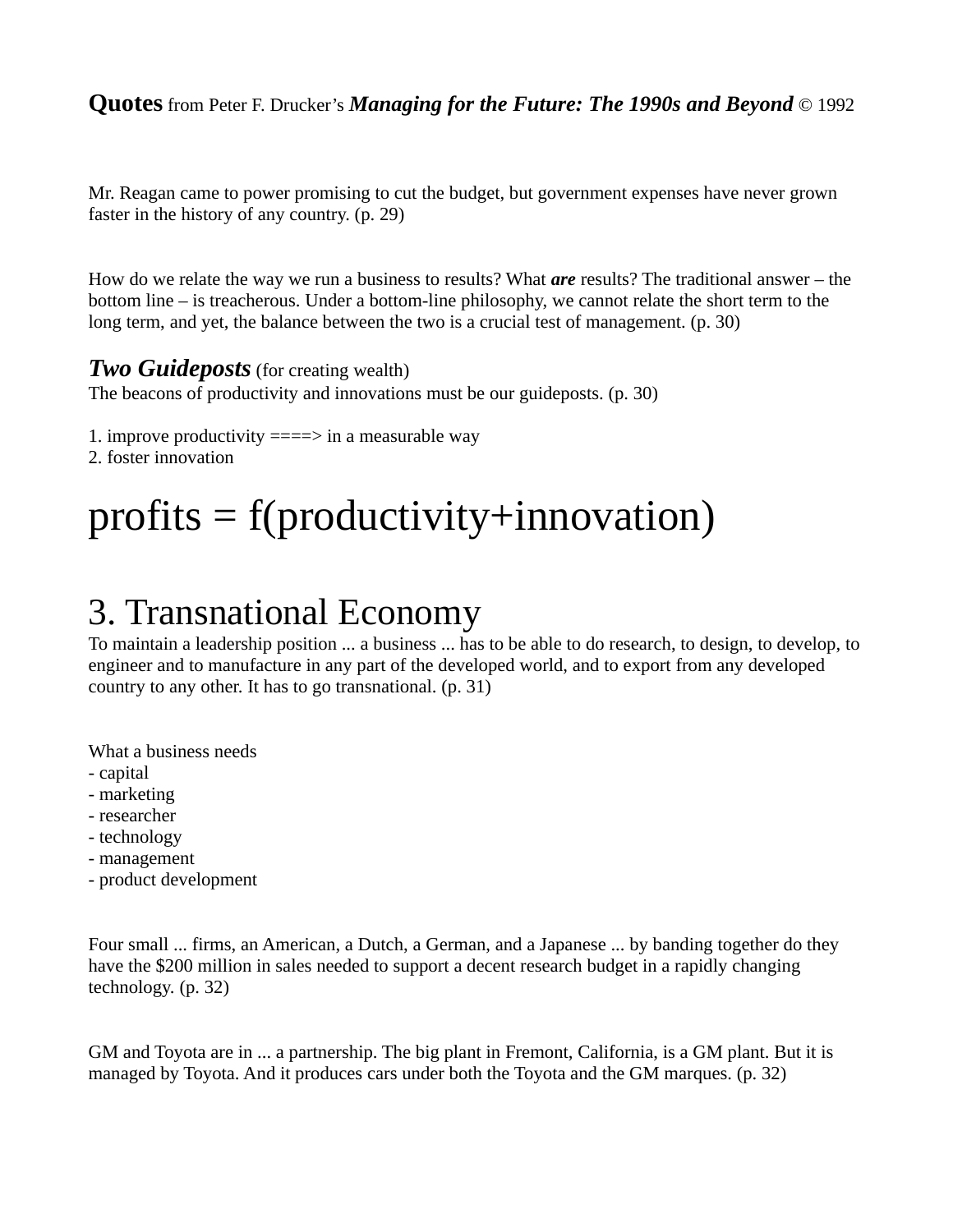Going transnational ... is becoming imperative for any business that aims at a leadership position any place in the developed world. (p. 33)

... the developed world has become one in terms of technology. (p. 33)

In Japan a good many U.S. companies bought out their joint-venture partners. (p. 34) (This can be attributed to U.S. IMPERIALISM.)

No company was hit harder in the early '80s by the tide of Japanese imports into the U.S. than Ford. What saved it was its leadership position in the European market. It gave Ford the profits and the cash flow that pulled it through the dismal years. (p. 35)

GM, though twice Ford's size, is essentially a one-country company – and is still floundering. (p. 36)

A transnational strategy is probably not compatible with diversification. ... it requires a concentration of efforts. (p. 36)

... going transnational may be the only rational strategy for any business aiming at a leadership position anywhere in the developed world ... . (p. 36)

- mass market
- niche market

### 4. From World Trade to World Investment

International trade has been steadily slowing down for ... the past decade. But international investment. is booming  $\dots$  It has  $\dots$  become the dominant factor in the world economy. (p. 37)

... trade is increasingly becoming dependent on investment. (p. 37)

U.S. exports in the years of the overvalued dollar would have been even lower had the European subsidiaries of American companies and American joint ventures in Japan not continued to buy machinery, chemicals, and parts from the U.S. (p. 37)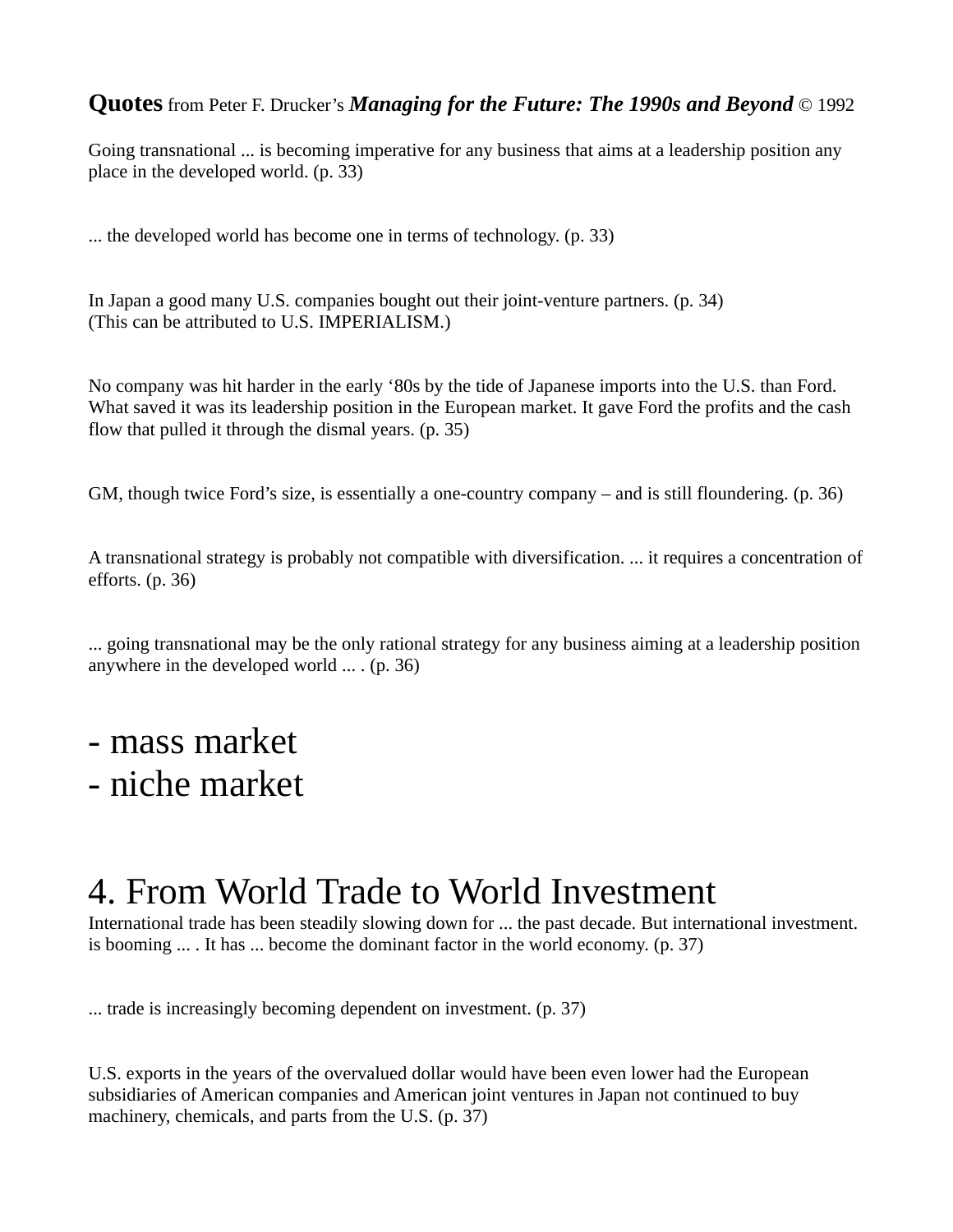... the Japanese are investing heavily in manufacturing subsidiaries in the Americas and in Western Europe so as to defend their export business. (pp.  $37 - 38$ )

... the South Koreans are investing heavily in manufacturing subsidiaries in North America ... to create dependable customers for their exports ... . (p. 38)

... about one-fifth of the total capital invested in U.S. manufacturing firms is in facilities outside the U.S. (p. 38)

... Japanese offshore output is likely to match America's one-fifth, with most of the growth concentrated in North America and in Spain ... . (p. 38)

At least one-third of the world trade in manufactured goods may now be intracompany trade ... . (p. 38)

The multinational expansion of the Americans into Europe began 30 or more years ago ... . (p. 38) (late 1950s and 1960s)

It is ... not possible to maintain substantial market standing in an important area unless one has a physical presence as a producer. Otherwise, one will soon lose the "feel" of the market. (p. 39)

Volkswagen ... lost its "feel" for the market (because the German unions were opposed to the building of a U.S. plant) – (their) 10 percent (share) of the market ... is now held by the Japanese. (p. 39)

Wage differentials ... are not a major cause of world investment. (p. 39) ====> (THE WAGE-COST ADVANTAGE NO LONGER EXISTS.)

... blue-collar labor rates are less and less important as factors in manufacturing production. There are few industries in which they account these days for more than 8 percent. ... labor costs as a factor in production are decreasing so fast ... . (p. 39)

The major force behind world investment is ... human resources. Exporting goods primarily creates employment for blue-collar workers. Investing abroad in a multinational affiliate primarily generates employment for educated people in the home country – for engineers and chemists, for accountants, managers, and quality-control staffs, and so on. (pp.  $39 - 40$ )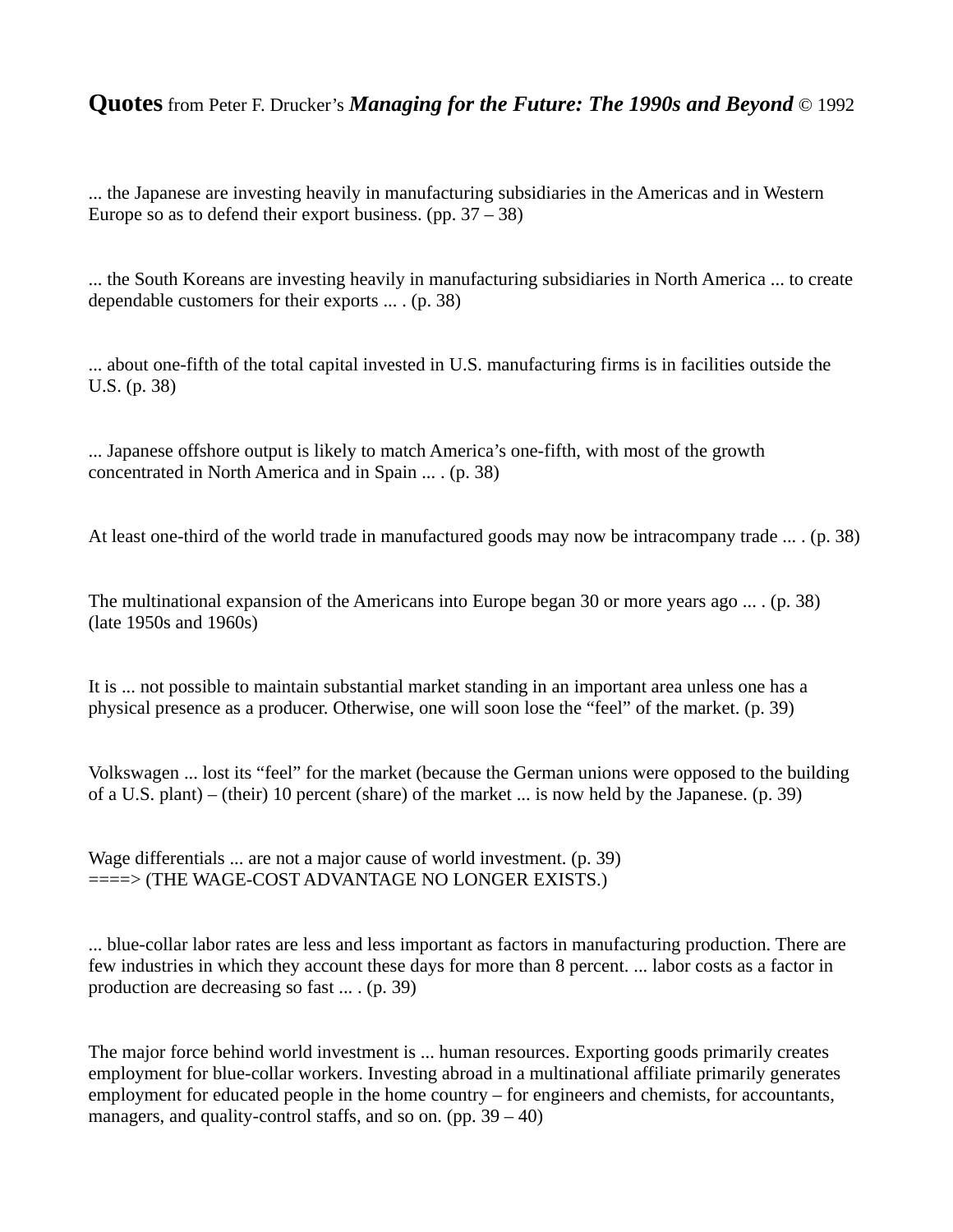===> THIS PROVES BRAIN POWER IS THE MOST IMPORTANT RESOURCE OF A BUSINESS.

And as one developed country after another shifts its supply of new workers from semiskilled ... to people with long years of education, investment abroad is the way in which it can both optimize its human resources and create the jobs a developed country needs. (p. 40) ===> Drucker's THE MESSAGE: INVESTING ABROAD CREATES JOBS BACK HOME.

We can ... expect ... world investment will continue to grow ... faster than world trade. (p. 40)

We ... have no theory for an international economy that is fueled by world investment rather than by world trade. (p. 40)

... this new world economy (of transnationals) ... . (p. 40)

One of the great achievements ... was the codification of the rules for international trade in GATT, the General Agreement on Tariffs and Trade. ... it still serves as the norm. ... But no one ... is talking about an international agreement to set the norms for world investment. (p. 40)

... the protection of foreign investment in case of war is in the self-interest of every ... country. (p. 41)

... the bonds of economic interdependence ... . (p. 41)

... there are no legal rules at all for foreign investment in case of war. (p. 41)

... world investment rather than world trade will be driving the international economy. Exchange rates, taxes, and legal rules will become more important than wage rates and tariffs. (p. 41) Drucker predicts THE MOST PROSPEROUS NATIONS will be the ones that 1. get THE MOST FOREIGN INVESTMENT 2. are MAJOR PLAYERS in THE INTERNATIONAL ECONOMY

### 5. The Lessons of the U.S. Export Boom

The most important event in the world economy during the 1980s was ... the boom in U.S. manufacturing exports. In just five years, from 1986 to 1991, these exports almost doubled ... . (p. 43)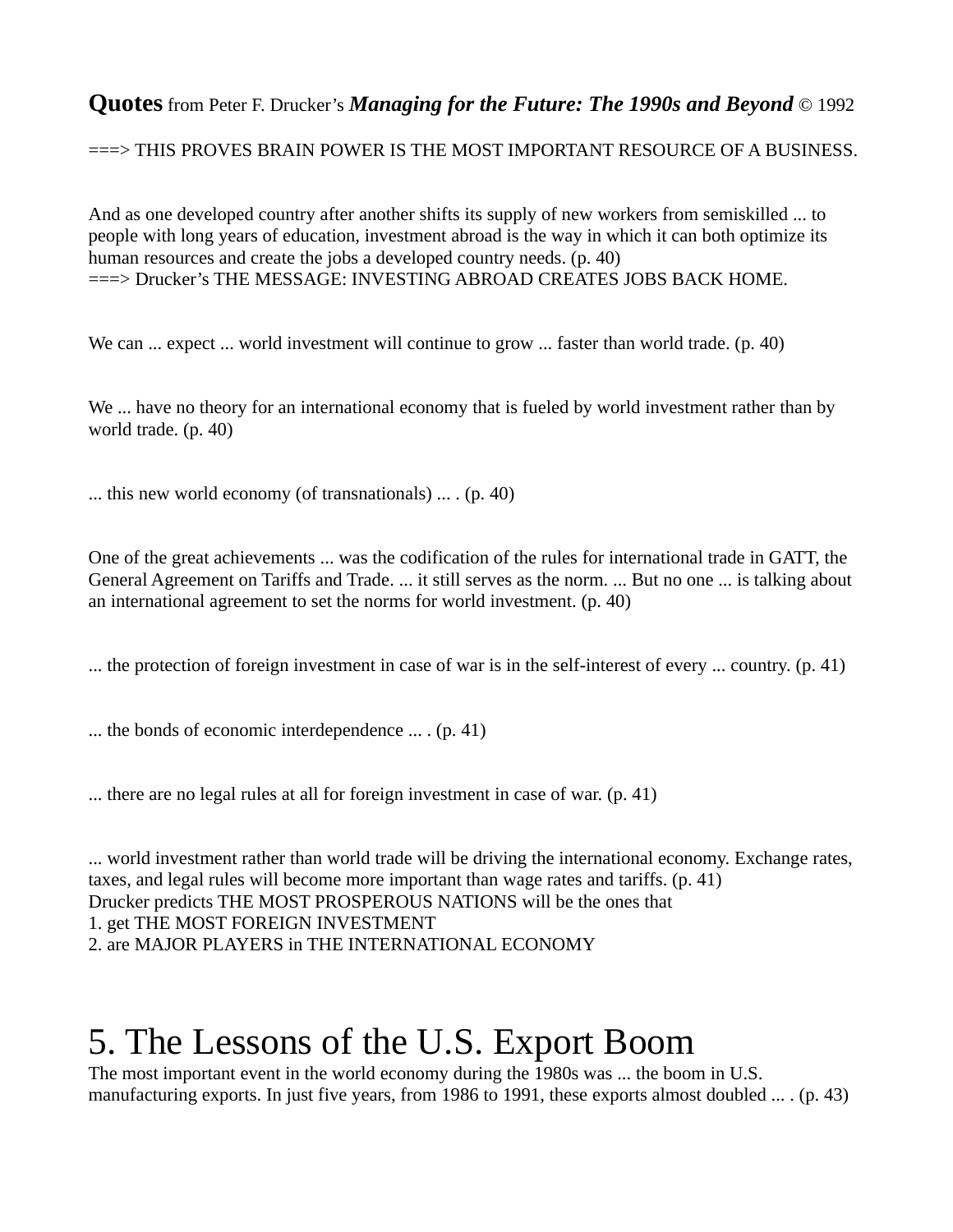The U.S. export boom was ... unprecedented ... in economic history ... . (p. 43)

... Latin America – traditionally the best U.S. manufactured goods customer  $\dots$  (p. 44)

The export boom fueled the continuing U.S. economic expansion during the second Reagan term. (p. 44)

All the successful products have

- 1. clear product differentiation. They are distinct. (p. 44)
- 2. They are price competitively ... . (p. 45)
- 3. The successful export products are all high "value added" goods. ... what adds high value ... is knowledge, ... ingenuity. (p. 45)
- 4. Most of the export successes ... have clearly defined markets, ... clearly known customers. (p. 45)

East German teenagers ... have the same tastes, the same values, the same buying habits as ... American teenagers. (p. 45)

... knowledge intensive products ... increasingly dominate world trade in manufactured goods. (p. 45)

The "winners" in the U.S. export boom have been middle-sized companies with high expertise in a given field  $\ldots$  (p. 45)

... all successful companies in the export boom have been highly concentrated. They are single-product or singly-technology businesses. (p. 45)

... businesses with different cyclical characteristics ... . (p. 46)

... there is one additional skill needed to be a successful exporter in today's world market – to manage foreign exchange exposure and thus avoid foreign-exchange losses. (p. 46)

... the last five years saw extreme currency fluctuations. (p. 46)

But even the small American exporter now knows how to minimize foreign-currency exposure. (p. 46)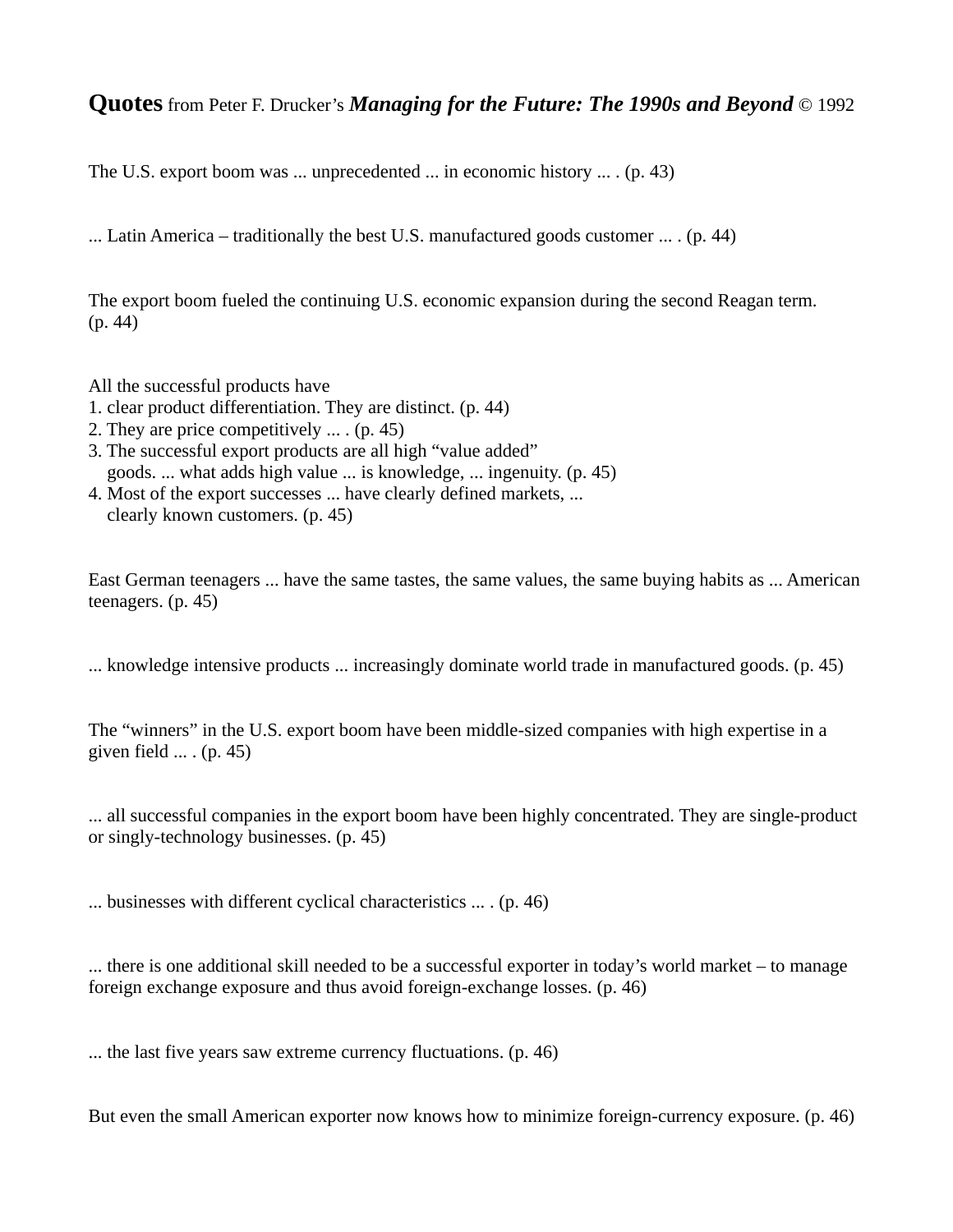Exporting and manufacturing abroad, the U.S. export boom shows, complement each other. (p. 46)

Once an exporter of a knowledge-intensive product holds a substantial share of a foreign market, he has to produce there. (p. 46)

... the small exporter. When he had gained 35 percent of the market in Western Europe and Japan, the maker of hospital-pagers had to start operations there. (p. 46)

But far from "exporting American jobs", manufacturing overseas for overseas markets creates U.S. jobs. (p. 46)

... knowledge rather than national boundaries defines today's developed markets. [Robert Reich's, (Harvard economist) book, *The Work of Nations*]

... the structure of the home market ... . (p. 47)

.. the export opportunities opened by the dollar-devaluation of 1985 ... . (p. 47)

... opportunity-driven and market-driven. (p. 47)

### 6. Low Wages: No Longer a Competitive Edge

Quality, design, service, innovation, marketing, all are becoming more important. But blue-collar wages as a direct cost are rapidly becoming a minor factor. The reason is, blue-collar labor no longer accounts for enough of total costs to give low wages much competitive advantage. (p. 49)

... the considerable cost of distance ... . (p. 49)

Blue-collar costs in U.S. manufacturing account for 18 percent of total costs. (p. 49)

An industry or company that today operates at a blue-collar cost of more than 15 percent is already way behind. (p. 50)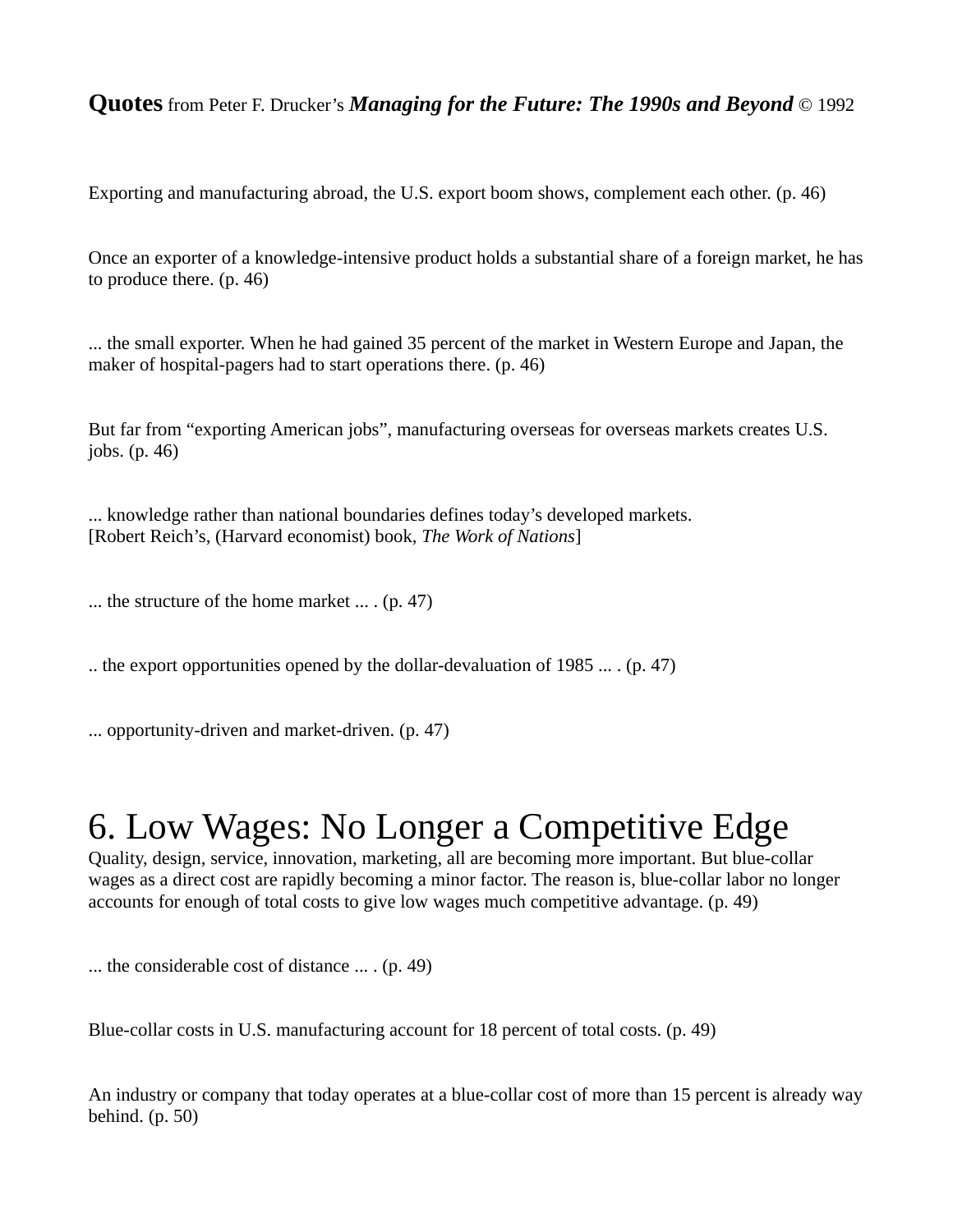(GM is hurt) by the restrictive work rules in its union contracts. (p. 50)

Integrated steel mills still have blue-collar costs of 25 percent. But the "minimills" operate at bluecollar costs of 10 percent or less ... . (p. 50)

The textile industry ... about half ... actually operates at costs fully competitive with the lowest-wage companies anywhere ... . These companies – mostly the large ones – have brought their labor costs down to 10 percent  $\ldots$  of the total  $\ldots$ . (p. 50)

The Japanese ... are largely unhampered by union restrictions. (p. 50)

American manufacturers are slowly beginning to bring back to the U.S. operations they had moved offshore ... . (pp.  $50 - 51$ )

... manufacturing employment has not gone down in the U.S. ... . Because unit labor costs have been falling steadily, U.S. manufacturing has been able to expand total production fast enough to maintain blue-collar employment in absolute figures. (p. 51)

... Western Europe, blue-collar manufacturing employment is about 5 million lower than 10 years ago ... a little better than the Japanese record. (p. 51)

What has been happening is a shift from industries with yesterday's wage costs ... to those with tomorrow's labor costs ... . (p. 51)

The shrinking importance of blue-collar costs as a decisive competitive factor ... . (p. 51)

U.S. manufacturers, despite the dollar's greatly reduced purchasing power abroad, are now increasing their direct investments abroad – and ... at about the same rate at which foreigners are increasing their direct investment in the U.S. (p. 51)

Now it is Europe and Japan that are moving production offshore into developed countries where their markets are – the Europeans mainly into the U.S., the Japanese into the U.S. and Western Europe. (p. 51)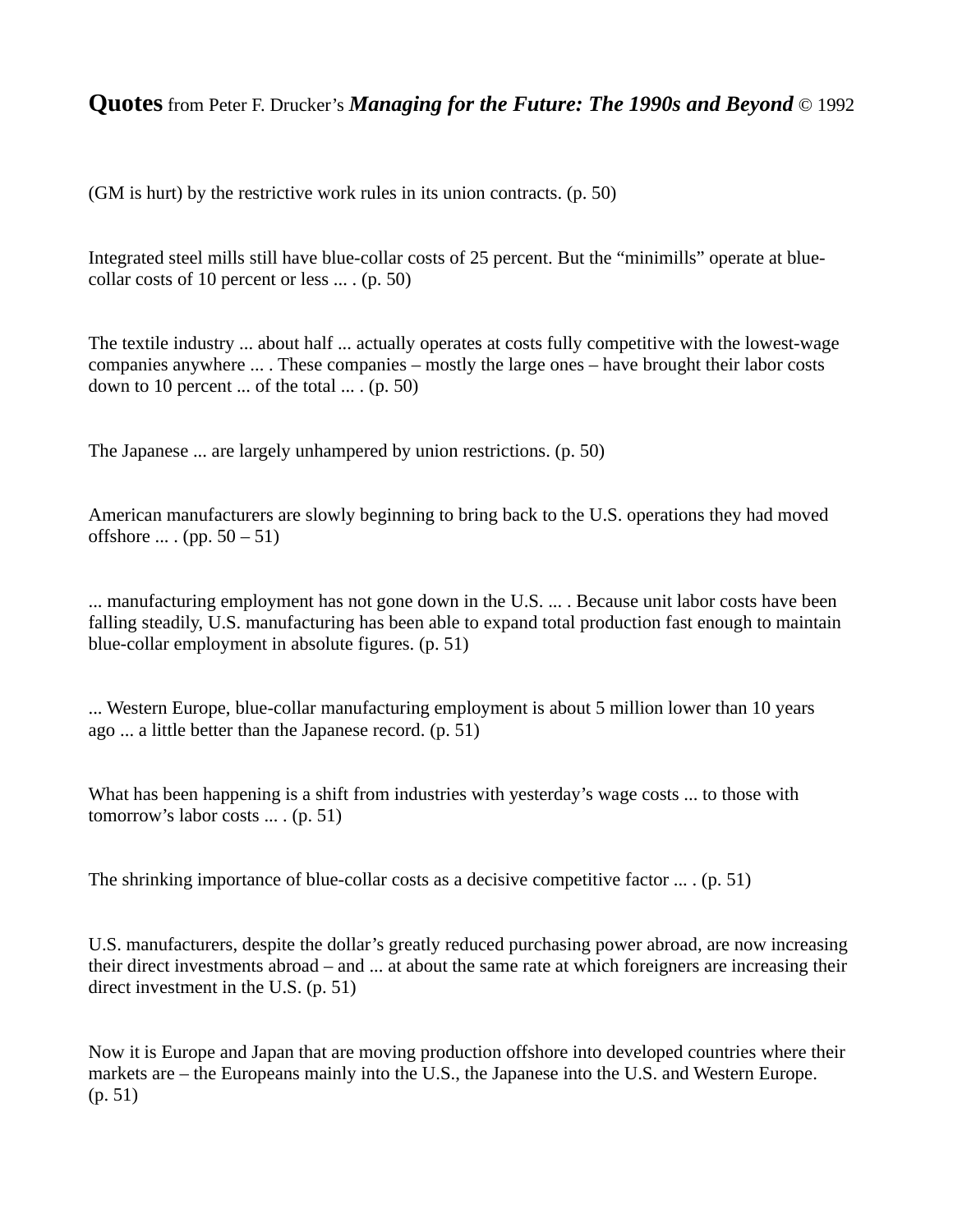The ... reason is blue-collar wages are becoming relatively insignificant as a competitive factor ... costs of the distance to the market are becoming more onerous. (p. 51)

It will not be competition based on wage differentials, but on managerial competence – productivity of knowledge work and of money, process, technology, management of foreign-exchange risks, quality, design, innovation, service, marketing.  $(pp. 51 – 52)$ 

(According to Drucker, MANAGERIAL COMPETENCE is THE SINGLE MOST IMPORTANT DECIDING FACTOR in determining where transnationals move to - out weighing by far the importance of wage differentials.)

... concentration ... will be needed with growing emphasis on knowing one's technology, market, and customers. (p. 52)

... American businesses started "multinationalization" 30 years ago (1960s). (p. 51)

... for developing countries the trend threatens ... export-led development based on low-wage ... labor. (p. 51)

Brazil's ... export-led development based on selling foodstuffs and raw materials to the developed countries. (p. 51)

Japan, followed by the "four tigers" of Southeast Asia: South Korea, Taiwan, Hong Kong, and Singapore (about to be joined by a fifth, Thailand) (using training transformed) unskilled people into efficient, high-productivity workers ... . (p. 51)

Industrial production is rapidly becoming less raw-material intensive. (p. 51)

 The typical product of the 1920s, the auto, has a raw-material content of almost 60 percent; the typical product of the 1980s, the semiconductor, has one of 1 percent. (pp. 51 - 52)

The raw-material and energy content of a glass-fiber cable is about 12 percent; the copper cable that it replaces has a raw-material and energy content of nearly 50 percent ... . (p. 52)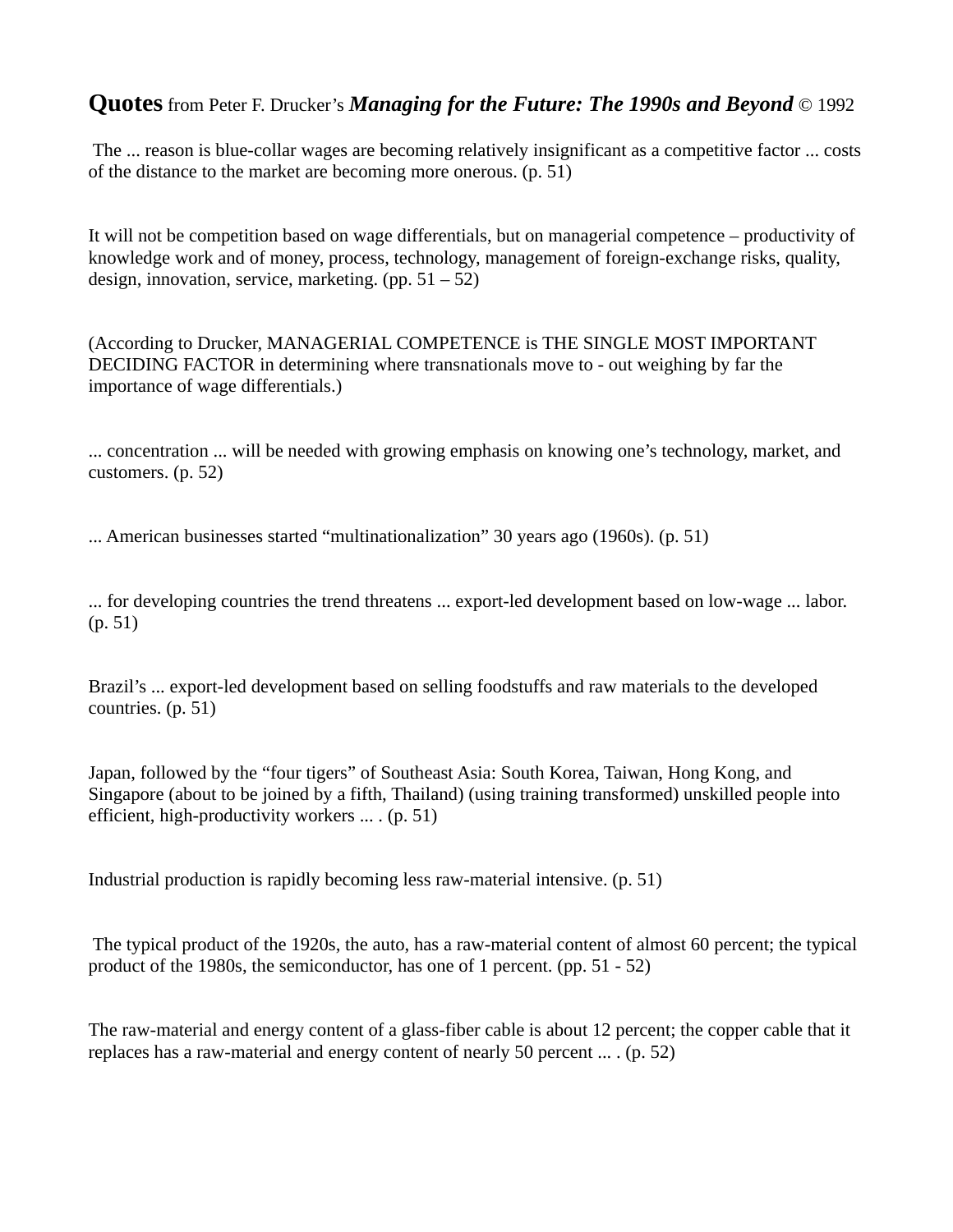... today's crisis of the Brazilian economy is largely the result of the collapse of world-market prices for raw materials and foods brought about by the shift from shortages to food surpluses and from rawmaterial-intensity in manufacturing to knowledge-intensity. (p. 52)

### 7. Europe in the 1990s: Strategies for Survival

London is Europe's leading exchange. (pp.  $56 - 57$ )

... for the majority of European businesses, their own local exchange is the only one that matters ... . (p. 57)

... pension funds are ... becoming the dominant investors in Europe ... . (p. 57)

Perhaps the local exchanges will survive as the places where prices are officially registered with the actual trading done off-shore by transnational brokerage firms ... . (p. 57)

... radical assumption: the existing stock exchanges in Europe will ... be replaced ... by a trans-European over-the-counter discount market. (p. 57)

(For companies moving into Europe) ... for this to be the right course, a firm needs distinctive products or distinctive technology and considerable marketing experience. It also needs access to finance ... . Above all it needs managerial resources ... . (p. 58)

Another strategy is ... to create a European company by transnational merger or affiliation ... . (p. 58)

A large number of European privately held companies ... opt for merger or affiliation of their own non-European, national firm with other non-European, national firms in their own country ... creating national miniconglomerates. (p. 58)

The generation about to take over has ... grown up as "European". ... see European economic integration ... as an opportunity. (p. 59)

... General de Gaulle ... called a "Europe of Fatherlands" ... . (p. 59)

... a unified European economy transcending national boundaries ... . (p. 59)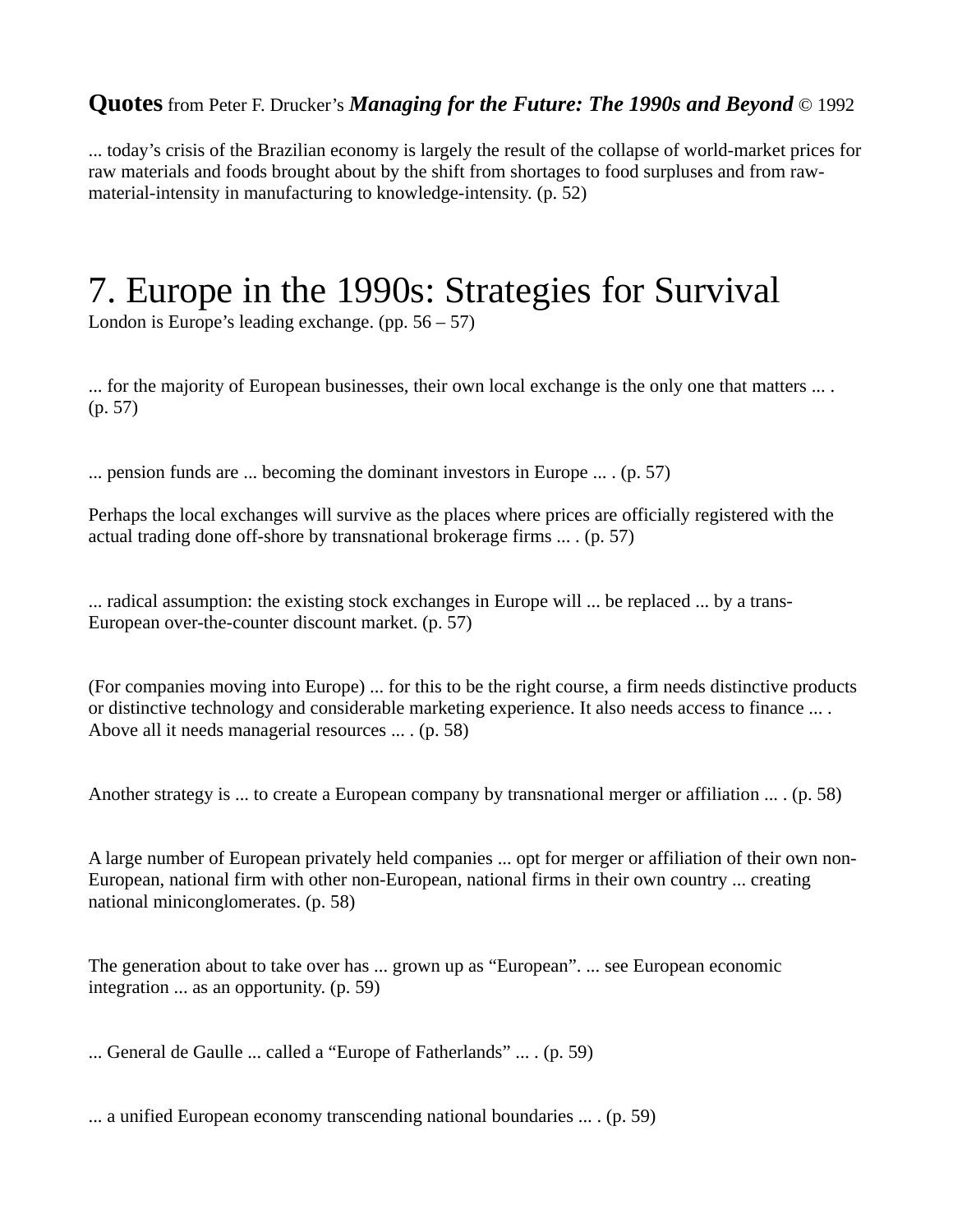... buy "European" ... . (p. 60)

### 8. U.S.-Japan Trade Needs a Reality Check

Japan is ... the largest foreign buyer of American-brand products. (p. 61)

American goods have a share of the Japanese market that is about twice as much per capita than goods made by Japanese companies have of the American market. (p. 61)

... most U.S.-brand goods sold in Japan are manufactured there rather than imported ... made by subsidiaries of U.S. companies ... that tend to buy their machinery and tools from the U.S., thus creating high-value exports and well-paying American jobs. (p. 62)

Japan is ... the largest buyer of U.S. farm products ... . Yet there is not one American-grown product that Japan could not get elsewhere at the same, or lower, price. ... it has been buying from the U.S. in order to protect its exports to America. (p. 62)

EC is desperate to find markets for its growing farm surpluses and more than willing to subsidize farm exports. (p. 62)

It makes sense for the U.S. to try to beat down Japanese barriers against American beef and feed – commodities in which the U.S. leads and for which there is substantial Japanese demand. (p. 62)

Wherever Americans have been permitted to operate in Japan, in foreign-exchange trading, fast food, bond underwriting, insurance, large-scale building-maintenance, or supplying temporary help – they have done well ... . (p. 63)

(Japanese) protected industries ... . They supply the money for the ... political parties ... . (p. 63)

We must prevent from becoming a "Fortress Europe". ... that is precisely what many politicians and businessmen have in mind. They see in European economic unification the road to General de Gaulle's ... objective of a Europe without the Americans. (p. 64)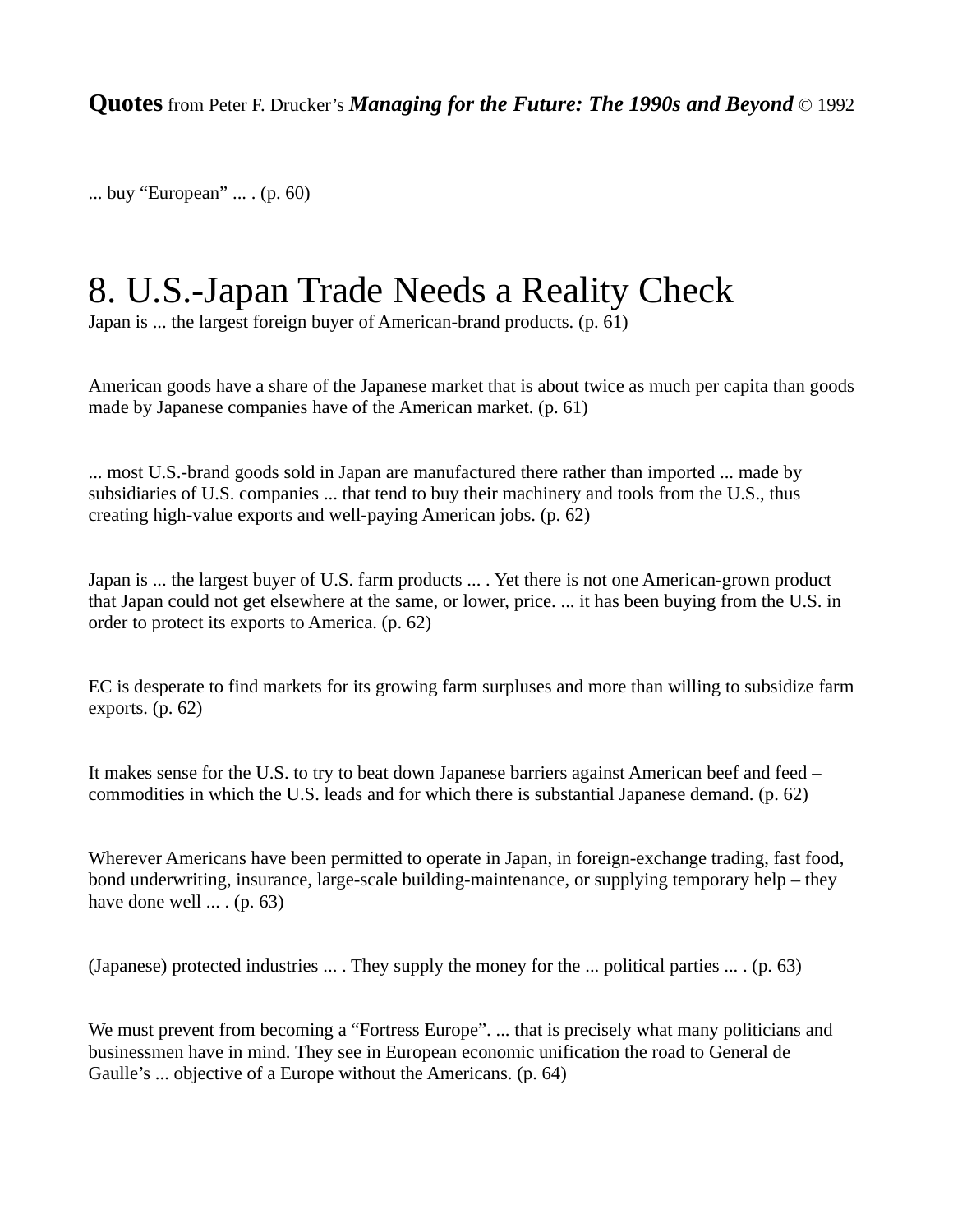Under "reciprocity" ... the U.S. would be in a strong position ... . (p. 64)

### 9. Japan's Great Postwar Weapon

'What makes Japan succeed?" ... is Japan's cost of capital. (p. 65)

... the Japanese savings rate ... is ... the developed world's highest. (p. 65)

... before World War II Japan had one of the lowest savings rates among major countries. (p. 65)

... the Americans brought in a Detroit banker, Joseph Dodge, as the Occupation's economic adviser. He decided that only a radical shift to an investment-driven economy could stave off disaster. He proposed a very sharp increase in income-tax rates even on fairly low incomes; to this day tax rates, especially marginal rates on large incomes, are a good bit higher in Japan than in the US.

... tax exempt accounts ... . (p. 66)

... the highest concentration of tax-exempt accounts was among fairly low-income earners. (p. 67)

These savings financed the explosive growth of the Japanese economy and the export drive. They explain why ... a rapidly growing Japan has not had to borrow abroad. ... these tax-free savings explain Japan's low-cost capital and the tremendous competitive edge it provided. (p. 67)

... low interest rates and low cost of capital ... . (p. 68)

... the political mood  $\ldots$  (p. 68)

Any country that has given a tax exemption or tax deferment to saving has had the same experience as Japan: middle- and low-income earners take the most advantage of these opportunities. (p. 68)

There is far more equality of income in investment-driven Japan than in consumption-driven American or Britain. (p. 68)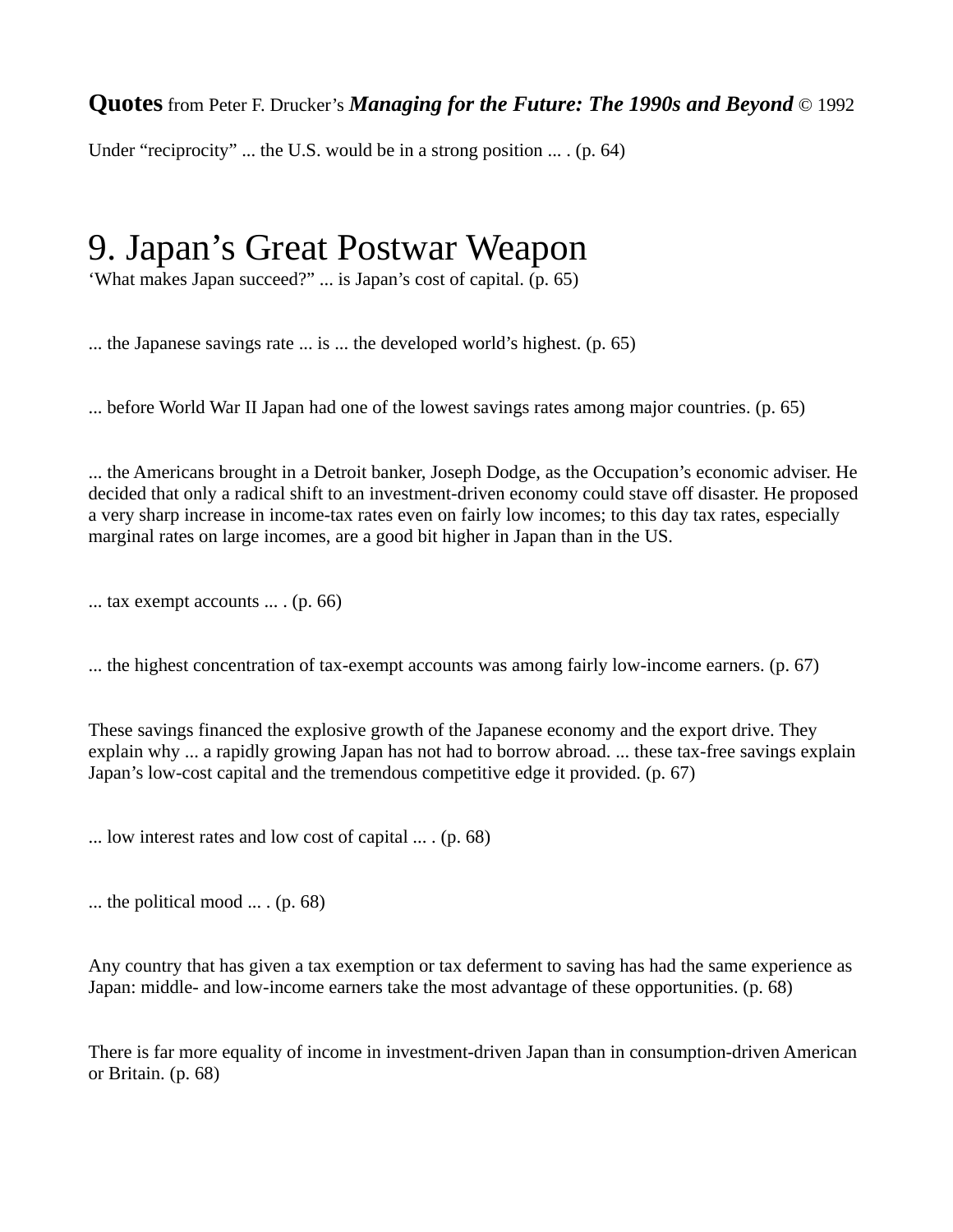... tax revenues are higher within a few years when saving is favored. (p. 68)

... tax-exempt accounts in Japan paid ... low interest – never more than 2 percent a year. Yet the Japanese could not get enough of them. (p. 68)

... Keynes was right when he said that high costs of capital destroy "confidence" and inhibit investment. (p. 69)

Few investments will earn enough to repay capital costs of 15 percent – but many can easily turn 5 percent, which is what the Japanese pay. (p. 69)

... our prohibitive cost of capital. ... is the result of an inadequate savings rate  $\dots$ . (p. 69)

### 10. Misinterpreting Japan and the Japanese

Japan has not had an economic policy; it has had a *social* policy. (p. 71)

... I first started to work with the Japanese government and Japanese businesses in the early 1950s. (p. 71)

Half the people lived on the land, and there was an exceedingly high number of small shopkeepers and small factories with a few dozen employees and pre-World I machinery. (p. 71)

The policy Japan adopted at that time was to avoid taking any social risk – to protect domestic society, especially domestic employment, and ... to push a few ... groomed industries into export opportunities. (p. 71)

Japan today remains the world's largest importer of food and commodities. (p. 71)

Today, of the tens of thousands of small shops in Japan, many are franchises of large chains such as 7- Eleven and Kentucky Fried Chicken. (p. 72) (THE RESULT OF U.S. FOREIGN POLICY EXTENDING U.S. IMPERIALISM WHEREVER IT CAN BY PROMOTING AMERICAN INTERESTS)

Only about 5 percent of the population now makes its living as farmers. (p. 72)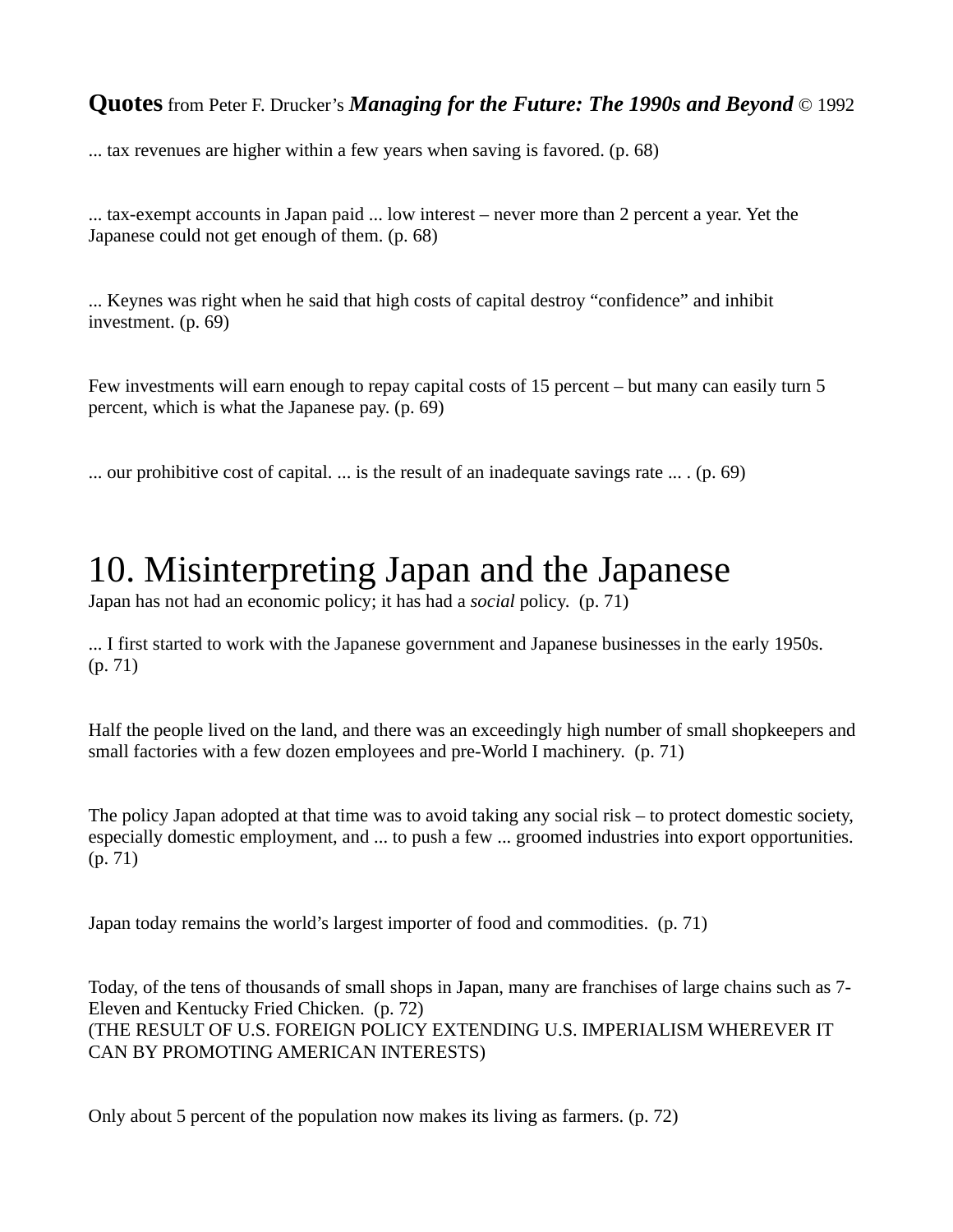The new largest single group ... is ... educated, middle-class, salaried employees. (p. 72)

For the next 10 to 20 years, the big political and economic challenge in Japan will to find the new consensus. (p. 72)

What is now needed is a truly *economic* policy. (p. 72)

... fundamental changes ... are reshaping Japan ... . (p. 72)

... a good many of our industries are lagging behind the Japanese. (p. 72)

The Japanese trade surplus is largely the result of low prices in the raw materials and food that Japan imports. (pp. 72 – 73)

The Japanese have also benefited because food and commodities ... are traded in dollars. And since 1985 the dollar has been devalued – at times by as much as half – against the yen.  $(p. 73)$ 

... the Japanese ... see the need for a policy that is based on maintaining their present export surplus. (p. 73)

Anyone who thinks the Japanese do not buy foreign goods need only go into any Tokyo shop. You will see nothing but foreign brand names – they just happen to be made in Japan. (p. 73)

IBM Japan controls 40 percent of the Japanese market and is one of the most profitable parts of IBM. (p. 74)

... the point at which a nation's dependence on one market becomes economically and politically dangerous is somewhere around 25 percent. Japan has surpassed that point with the United States, which buys more than 40 percent of Japanese exports. (THIS IS ALSO TRUE OF CANADA.)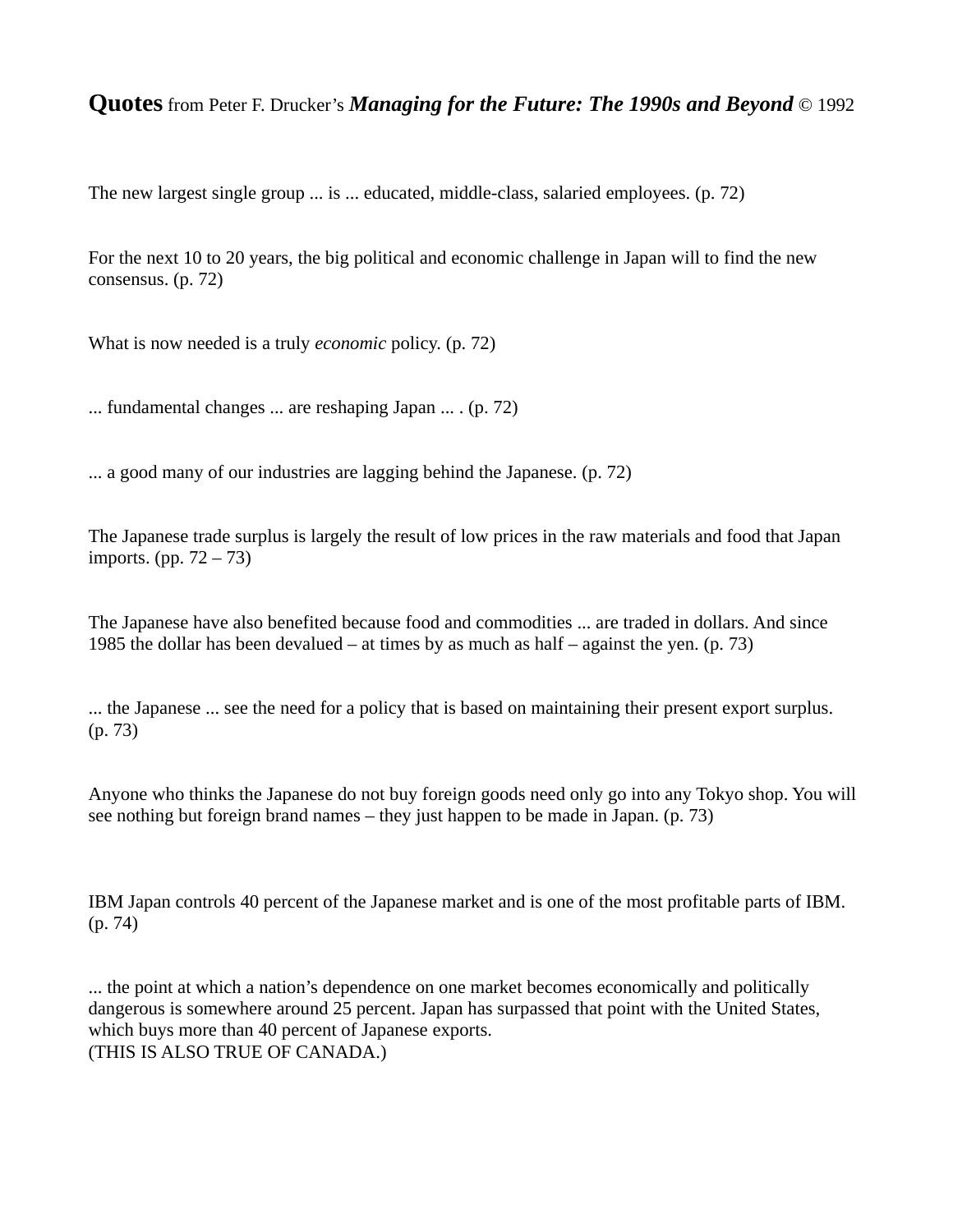Since the Japanese know that there is tremendous political risk in buying American real assets ... United States Treasury bills are almost the only thing they can buy. (p. 74)

We (the USA) know how to make chips. It is a matter of price, not of technical capability. (p. 75)

The ... politician, Shintaro Ishihara, recognized the danger of single-market dependence ... . (p. 75)

... major corporations such as Sony or Toshiba or Toyota .. has proved its ability to compete in the world market ... . (p. 76)

... the Japanese ... policy ... "take it easy, one step at a time" ... . (p. 77)

Nobody in the world is as good at making decisions as the Japanese. (p. 77)

### 11. Help Latin America and Help Ourselves

Latin America, rather than Japan, holds the key to the U.S. trade deficit. (p. 79)

... industrial exporters – South Korea, Brazil, Taiwan, Singapore – became bigger players in world trade. (p. 79)

Manufactured-goods imports account for a smaller share of America's GNP – 9 percent – than they do in any other developed country except Japan. (p. 79)

... the Japanese are now "out-sourcing" at ... a furious rate ... . (pp.  $79 - 80$ )

What ... explains the massive American trade deficit? ... the collapse of the world's food and rawmaterials economy in the past decade. (p. 80)

The U.S. is the world's largest producer and exporter of agricultural and forest products ... . (p. 80)

... about one-third of the trade deficit is directly traceable to this collapse in prices and demand. (p. 80)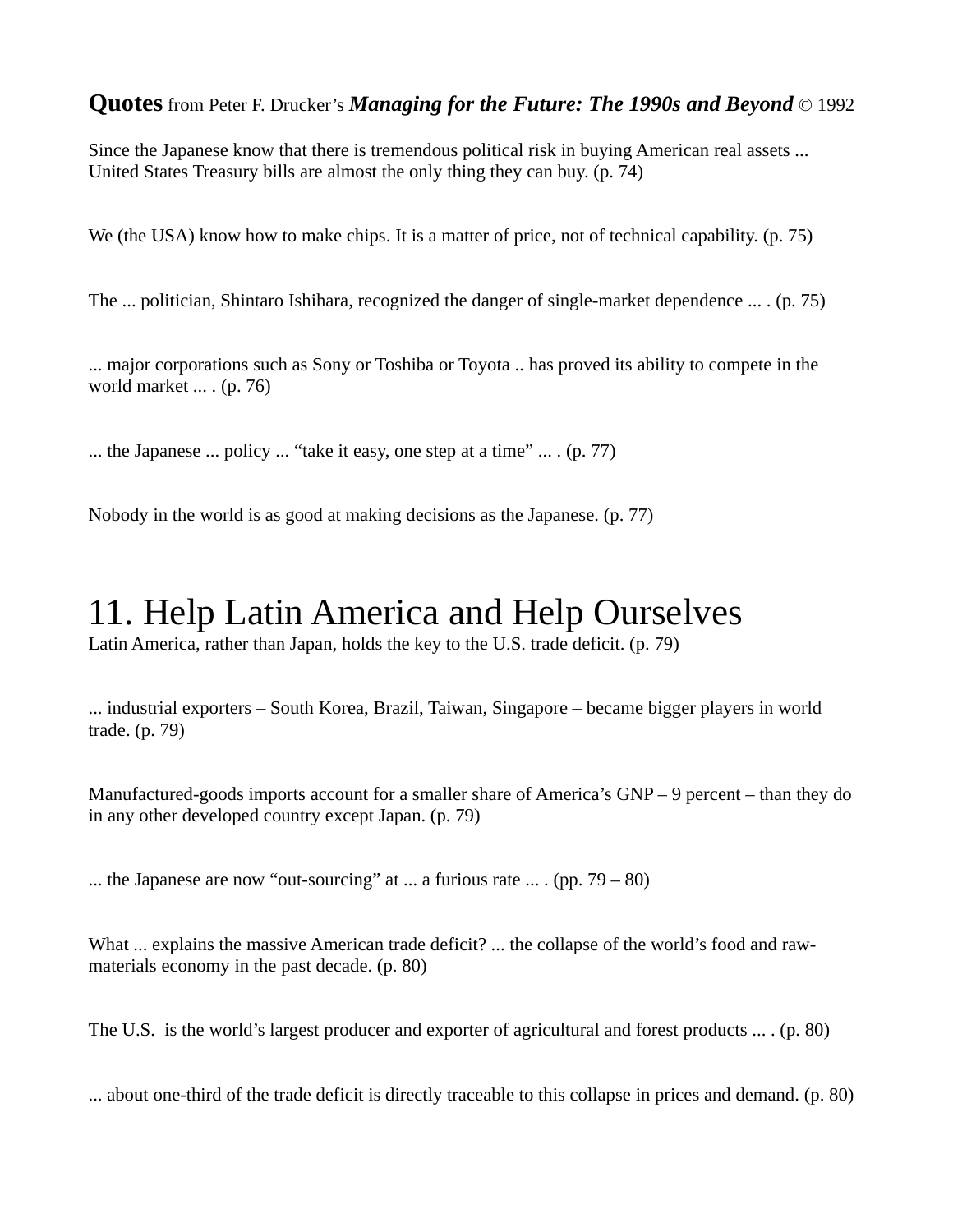(PRICES HAVE A DIRECT BEARING ON DEMAND. CLEARANCE PRICING HELPS TO STRENGTHEN THE DEMAND FOR A LIMITED TIME FOR THE REMAINING NUMBER OF PRODUCTS.)

Another third ... is owing to the impact of the raw-materials depression on ... U.S. manufacturers' best foreign customers – Latin America.

... in most Latin American countries U.S. imports traditionally accounted for half or more of all manufactured-goods imports. (p. 80)

... Japan's export surplus is ... a result ... of the raw-materials depression. (p. 80)

... U.S. ... deficit with Japan ... \$50 billion. (p. 80)

... "buying America" ... will not be tolerated long ... . (p. 81)

... a very sharp recession cuts domestic consumption by 10 percent ... . (p. 81)

... to cut the deficit  $\dots \dots$  a revival of Latin America as a customer for U.S. manufactured goods. (p. 81)

Latin America is home to 300 million people – almost as many as in the Soviet bloc. (p. 81)

Latin America ... has a substantial surplus of both food and industrial raw materials. ... there is an excellent supply of well-trained engineers, entrepreneurs, accountants, economists and lawyers. (p. 81)

Latin America  $\dots \dots \dots$  there is enormous pent-up demand for goods of all kinds. (p. 81)

Latin America probably has three times as much capital ... than it has foreign debt. ... the money ... is ... in Miami and New York and Zurich and Geneva. (p. 81)

Drucker points out some of the basic problems of the Latin American economy

1. Latin Americans invested their capital abroad because of

(a) inflation

(b) punitive taxation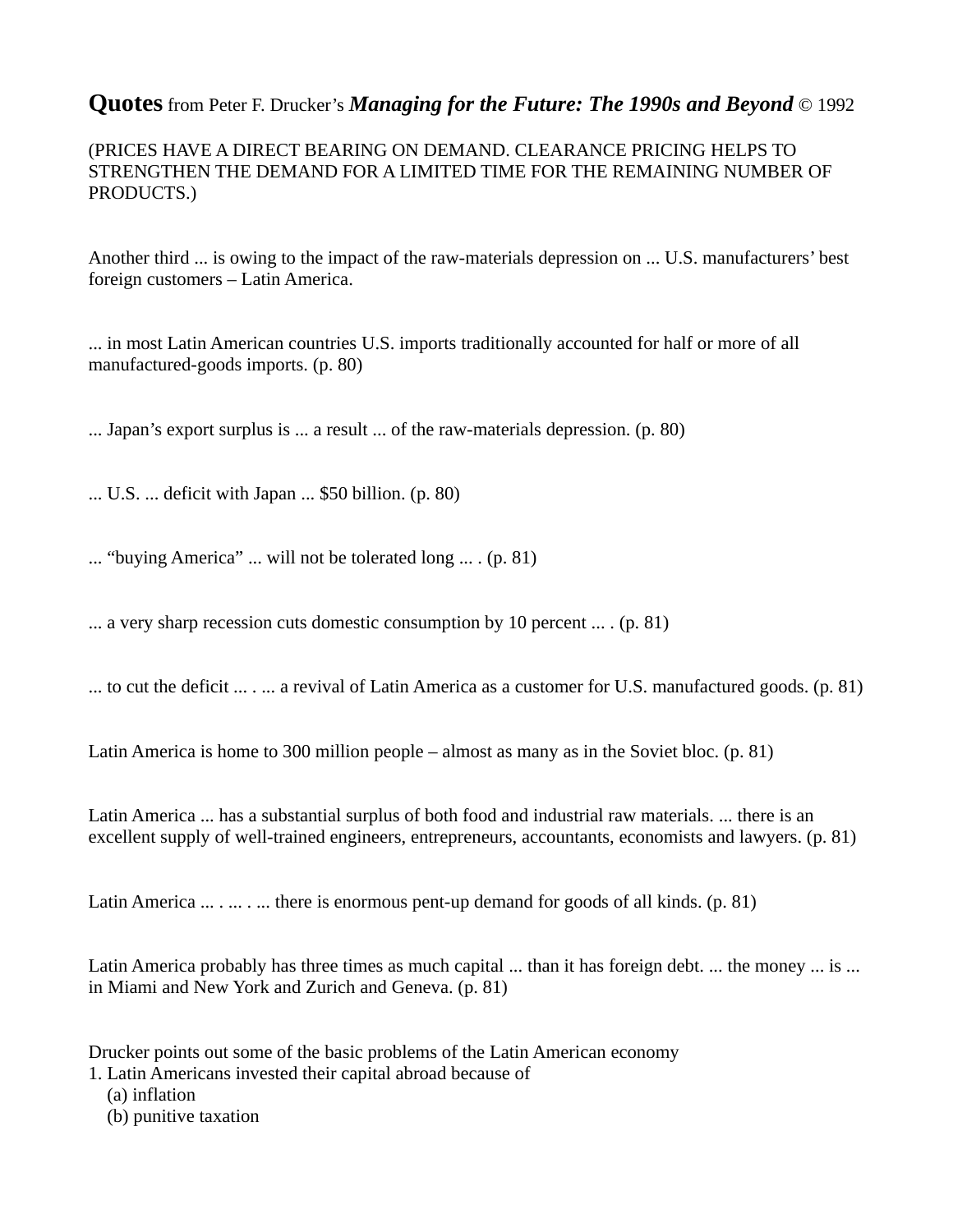- 2. "unproductive" gov't and military monopolies
- (Brazil, Argentina, and Mexico.)
- 3. excessive gov't spending
- 4. BLOATED GOV'T due to overstaffing+nepotism

On a positive note, Drucker mentions Chile and Bolivia as Latin American countries who have take effective corrective measures to improve their respective economies.

However, he doesn't mention the Latin American tradition of *militarismo* that keep Latin American countries poor. Their military spending given the size of their economies borders on the ridiculous especially as THERE IS NO ENEMY NOR TREAT OF WAR. It can be speculated that THE MAIN STIMULANT for this archaic branch of gov't is THE USA as they are "clients" of the U.S. Military Industrial Complex (like Israel and Saudi Arabia). Military spending constitutes an UNNECESSARY FIXED GOV'T COST that \***restricts**\* economic growth in Latin America and is "**A TOTAL WASTE"** OF GOV'T RESOURCES. (Only Costa Rica has no military.)

Latin America's turnaround is ... a matter of ... political will. (p. 82)

... the U.S. ... has ... to stop the ... destructive policies it has pursued for almost 40 years. (p. 83) THIS HAS HAD TO BE **INTENTIONAL** GIVEN THAT THE U.S. GOV'T ADMINISTRATION HAS ALWAYS BEEN RUN BY VIRULENTLY, ANTI-CATHOLIC KKK FREEMASONS: TRUMP APPEARS TO BE **THE HEAD OF \*BOTH\*** THE KKK AND THE FREEMASONS. IT'S ALSO SAFE TO SPECULATE EVERY "WHITE" GUY IN CONGRESS IS A KKK FREEMASON.

... the (U.S.) "aid" policies of the past four decades – government-to-government aid, military aid, world bank loans – must not be continued They are ... to blame for the current crisis of the continent. (p. 83)

What Latin America needs from the U.S. is trade ... . It needs political support for policies that reward enterprise ..., policies that stress savings ... and economic growth ... .... these policies ... are needed ... because the U.S. needs Latin America. (p. 83)

(**THE IRONY** when the USA went out of its way to drive Spain out of the Americas and the Philippines **in1989,** these Catholic countries expected that the USA would participate in their economies for mutual benefit. It did NOT! Had the USA done so, the U.S. economy would robust. Trump would not have to impose tariffs as a way to increase Gov't revenue because it canNOT increase taxes. The U.S. Gov't is **bankrupt.** The severe economic contraction we are going through in the coming decades will **bankrupt** all but a U.S few banks, THE ONLY WAY OUT for the USA is to finally see Latin America as a "vital" economic ally.) (THE BEST BANK the U.S. has is **Toronto**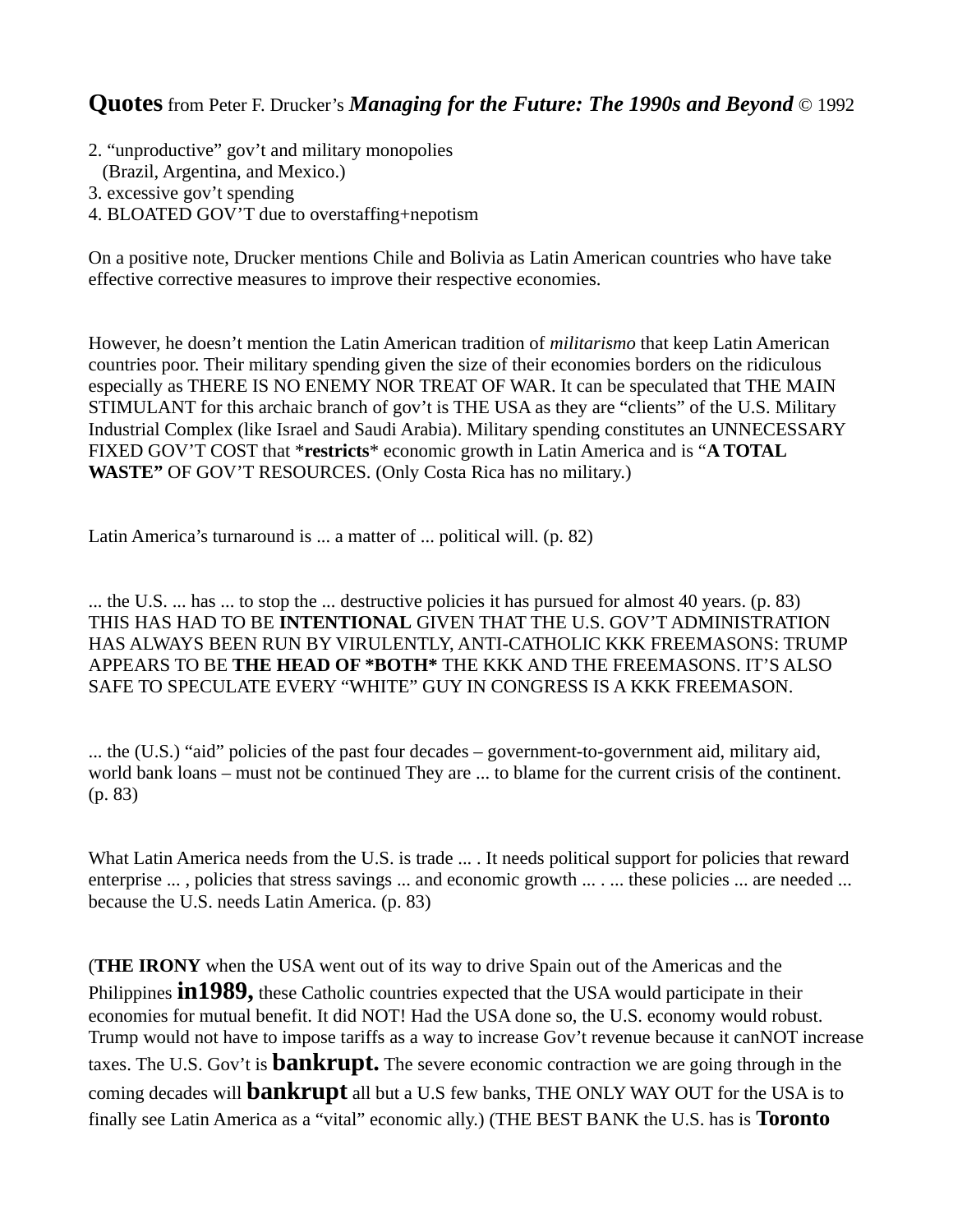**Dominion.)** (**An optimistic scenario** is US **\$20** for CAD **\$1** with the US **\$1** worth **5 cents** Canadian.)

### 12. Mexico's Ace in the Hole: The Maquiladora

Mexico ... last year (1989) ... ranked number three, behind Canada and Japan. (p. 85)

Every day the Mexican economy is becoming more closely integrated with that of the U.S. (p. 85)

[THIS IS NOT BY ACCIDENT, BUT "BY U.S. DESIGN" SO THE U.S. GOV'T, BY BECOMING THE BOSS OF MEXICO, CAN TREAT MEXICO AS ITS "LACKEY" WHO HAS TO PLEASE "LE PATRON" (THE BOSS) ... OR ELSE. : 0)]

... the *maquiladoras* or industrial parks ... . (p. 86)

... foreigners can own 100 percent of a *maquila* – the plant in a maquiladora. (p. 86)

... parts and supplies for a maquila are waved through at the border and enter Mexico duty-free. (p. 86)

... the maquila's products when exported to the U.S. are subject to American duty only on the value added in Mexico. (p. 86)

Practically all new jobs in Mexico created in the past decade are in maquiladoras; they now employ 500,000. Maquiladoras account for four-fifths of the country's manufactured exports and for two-fifths of its total exports to its biggest customer, the U.S. (pp.  $86 - 87$ )

... they increasingly turn out finished products. (p. 87)

The maquiladoras' workers are now the most highly skilled labor in Mexico. ... the maquiladoras have also trained large numbers of Mexican technicians, engineers, accountants and middle managers. (p. 87)

The maquiladoras are the main ... reason Mexico, alone among Latin American countries, has experienced massive recovery after the collapse of its currency, trade and economy nine years ago (1981). (p. 87)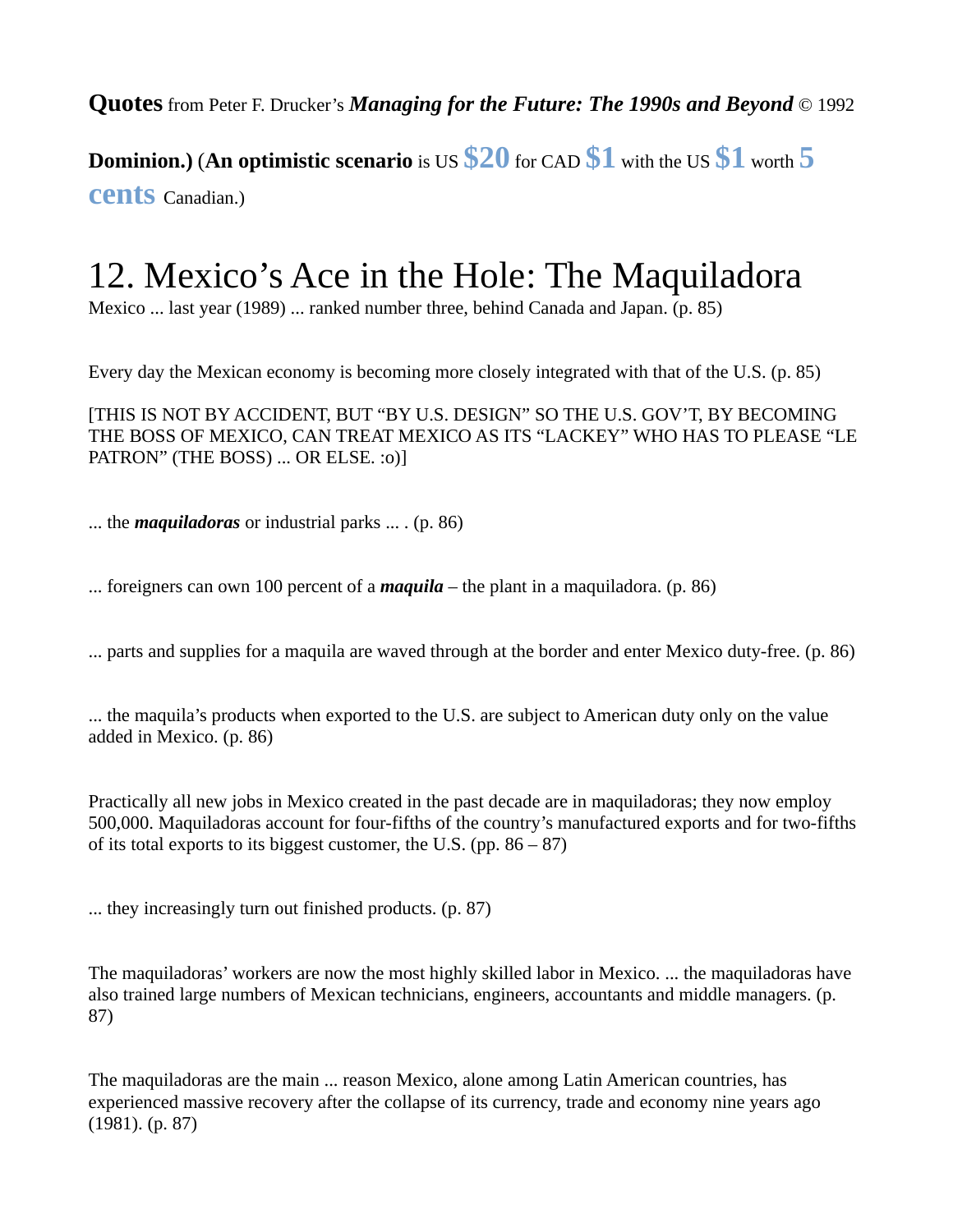They have also greatly benefited the U.S. Without them many small and medium-sized U.S. firms would have been driven out of business by foreign low-wage competition. Having their unskilled jobs done just across the border enabled these companies to preserve in the U.S. the jobs of their skilled and knowledgeable workers. (p. 87)

... the maquiladora is a comanager too. It recruits, trains, and pays all the Mexicans in the work force – including supervisors, engineers, accountants, and, often, middle managers. It manages the maquila's relationships with the local community, with local governments, with the tax collector and so on. (p. 88)

In the maquiladora the management job is split in two. The foreigner runs the business part: design, process, technology, quality, pricing, and marketing. The maquiladora runs the social tasks. (p. 88)

The big multinational may not need the maquiladora, though some very large ones use it to supply the U.S. market – GE, Sony, Matsushita, amd Hitachi, for example. But for a small or medium-sized firm from abroad the maquiladora may be the only way in which it can do business in a different culture. (p. 88)

... the maquiladora promises to give Mexico the advantage of foreign investment, foreign technology, access to foreign markets, and competitive prices at home. (p. 88)

... under maquiladora rules ... . (p. 89)

... government-controlled companies ... . (p. 89)

... entrenched bureaucracy ... . (p. 89)

... the educated middle and professional classes ... . (p. 90)

... the management innovation of the maquiladora.

# PART II PEOPLE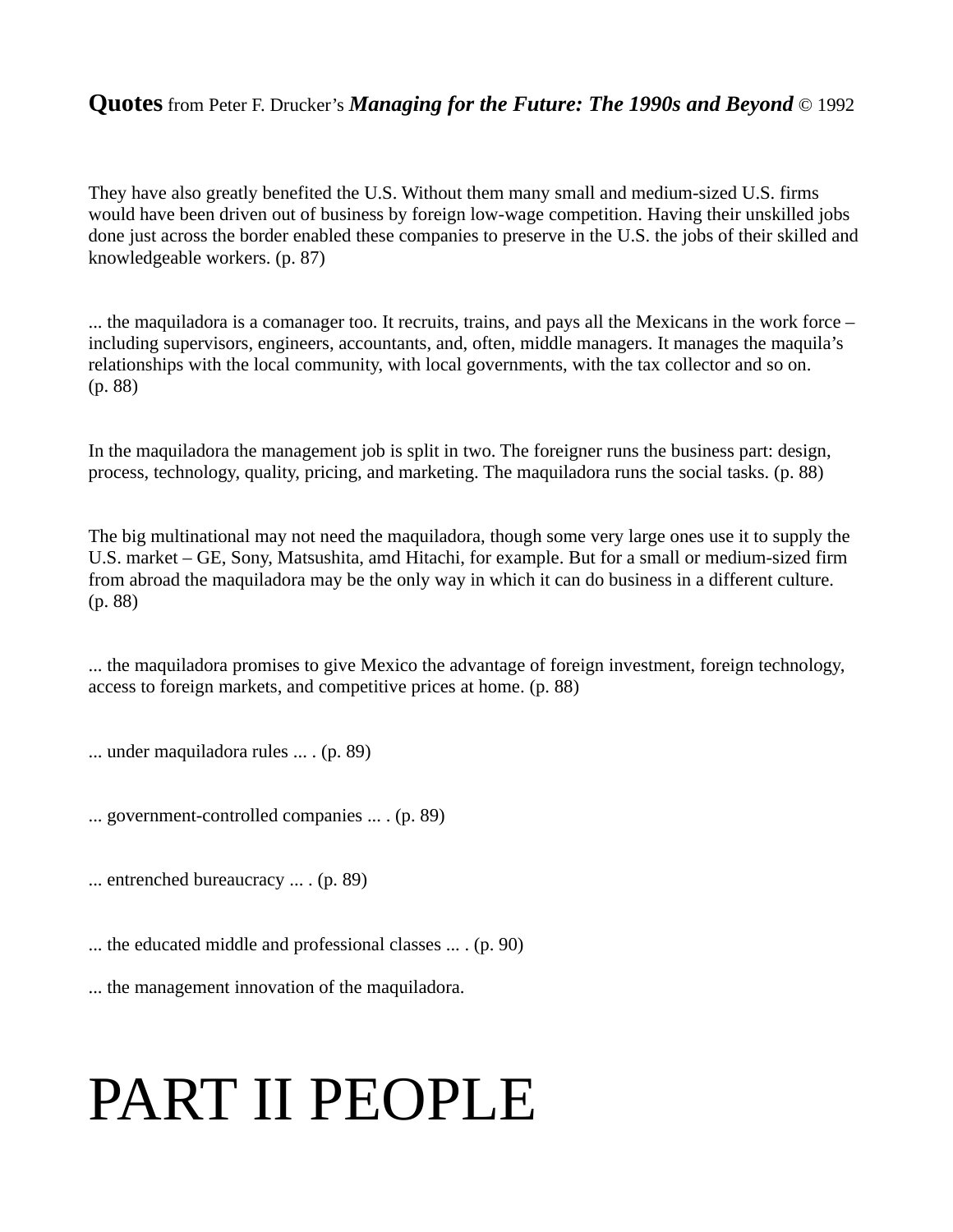## 13. The New Productivity Challenge

The productivity of the newly dominant groups in the work force, knowledge workers and service workers, will be the biggest and toughest challenge facing managers in the developed countries for decades to come. (p. 93)

Productivity ... has increased ... for the last 125 years ... for a 45-fold expansion ... in developed countries. On this productivity explosion rests all the increases ... in both the standard of living and the quality of life. It provided the vast increase in disposable incomes and purchasing power. (p. 93)

Productivity has become the "wealth of the nations". (p. 94)

... the term (productivity). ... did not come into general use until World War II – and then at first only in the U.S. The 1950 edition of the most authoritative English dictionary, the *Concise Oxford*, did not yet list *productivity* ... . ... productivity is the true competitive advantage. (p. 94)

... the productivity revolution ... started in the U.S. around 1870 or 1880. (p. 94)

Productivity ... is going up ... as much in the U.S. as in Japan or West Germany. (p. 94)

... the U.S. productivity increase in manufacturing during the '80s – 3.9 percent a year – was in absolute terms actually larger than the corresponding annual increases in Japanese and German manufacturing. (p. 95)

... in the developed countries the productivity revolution is over. (p. 95)

... the productivity of the people who do make the difference – knowledge workers and service workers – is not going up. (p. 95)

The investment in data-processing equipment now rivals that in materials-processing technology  $\dots$ . (p. 96)

... office and clerical forces have grown at a much faster rate since the introduction of information technology  $\dots$  (p. 96)

... massive increases in hospital productivity ... can only come from "Working Smarter". (p. 97)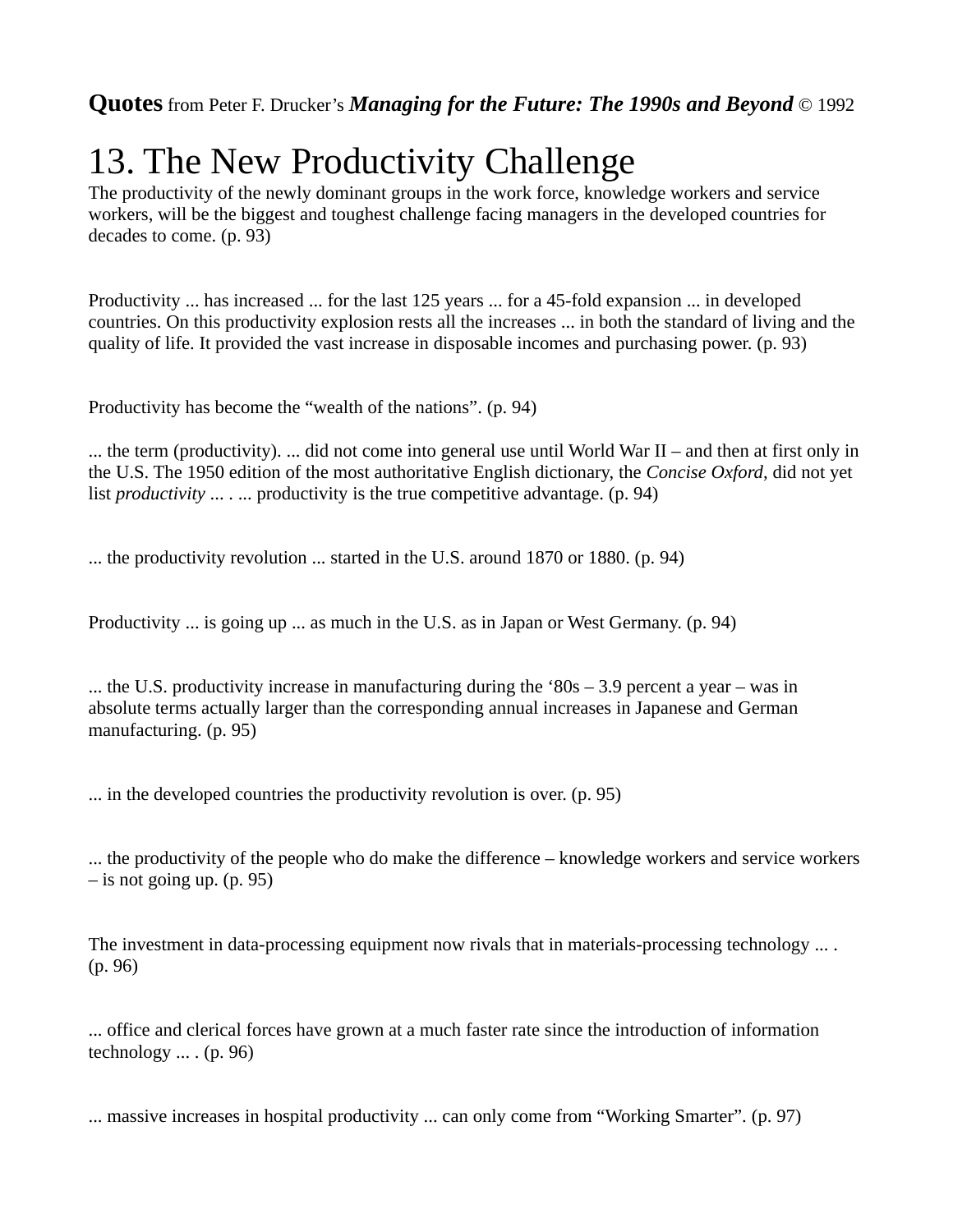Working Smarter ... has been the main force behind the productivity explosion. (p. 97)

Working Smarter is but one key to increased productivity. In knowledge and service work it is *the* key. (p. 97)

When Frederic Taylor started ... Scientific Management by studying the shoveling of sand, it never occurred to him to ask: "*What* is the task? *Why* do it?" All he asked was "*How* is it done?" (p. 97)

... the first question in increasing productivity in knowledge and service work has to be: *What* is the task? *What* do we try to accomplish? *Why* do it at all? (p. 98)

The easiest ... increases in productivity ... come from redefining the task, and especially from eliminating what needs not to be done.

In knowledge work ... defining the task and getting rid of what needs not be done are even more necessary and produce even greater results. (p. 99)

"What is the task?" It is to give our businesses direction and goals and the strategy to attain these goals. (p. 100)

... only three questions for each of the company's businesses: What market standing does it need to maintain leadership? What innovative performance does it need to support the needed market standing? What rate of return is the minimum needed to earn the cost of capital? ... the "flight plans" that guide the company's businesses. (p. 100)

... job impoverishment. It destroys productivity. It saps motivation and morale. (pp.  $100 - 101$ )

... this requires that we ask in respect to every knowledge and service job: "What do we pay for? "What value is this job supposed to add?" (p. 102)

... by applying Taylor's Scientific Management the U.S. trained in a few months semiskilled workers to turn out more highly advanced optics than the Germans with their craftsmen ever did, and on the assembly line ... . (p. 104)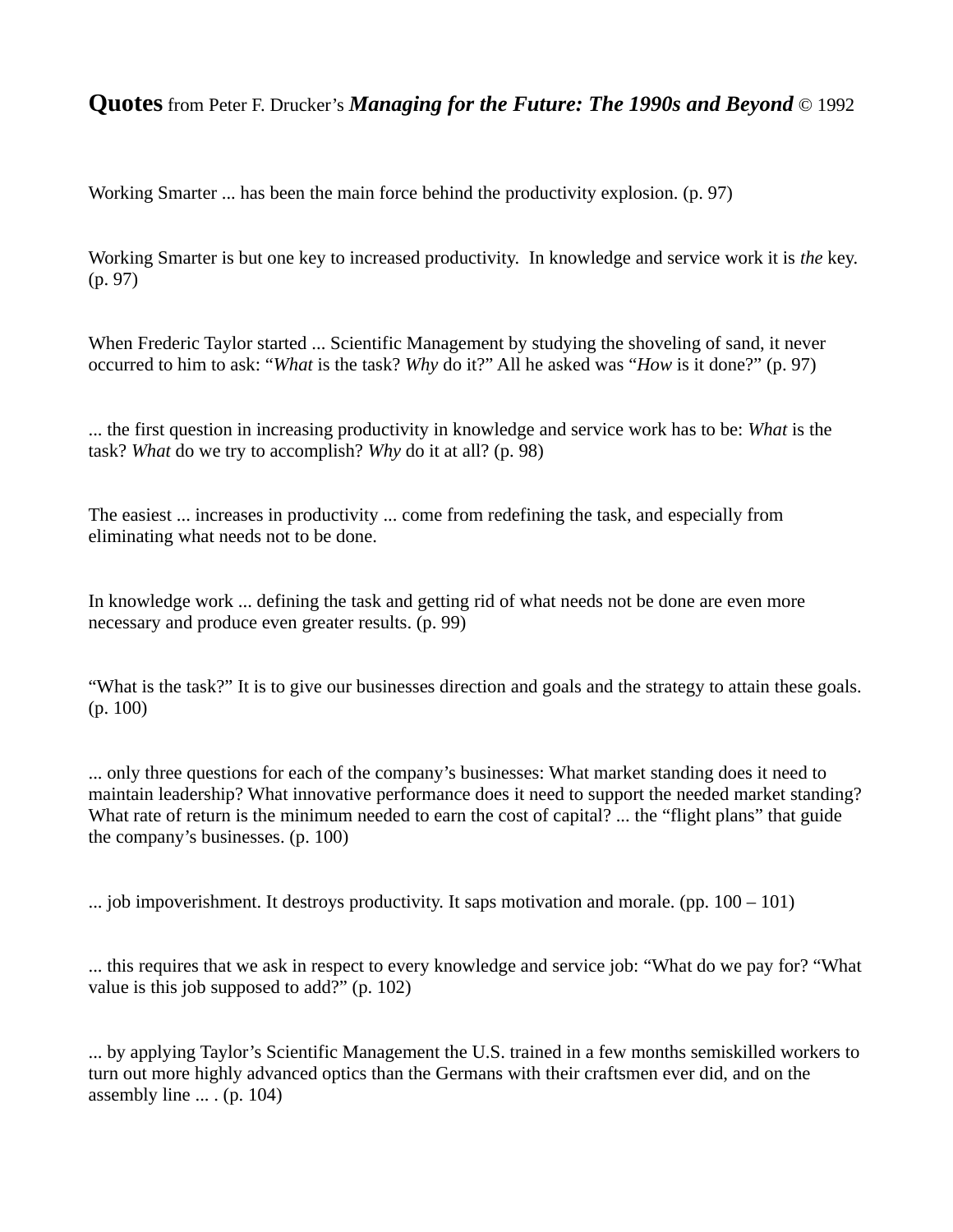In making and moving things the focus in increasing productivity is on *work* (a purely physical process reduceds to a series of steps). In knowledge and service work it has to be on *performance*. (where judgement comes into play in a series of tasks that complete a job). (p. 104)

... for some jobs in knowledge and service work performance means quality. (p. 104)

... there is a wide range of knowledge and service jobs in which quality and quantity together constitute performance. (p. 104)

... knowledge and service jobs. Performance in them is always both, quantity and quality. To increase productivity in these jobs therefore always requires work on both. (p. 105)

**.**.. increasing productivity in knowledge and service work requires thinking through ... what needs to be analyzed, what needs to be improved, what needs to be changed. (p. 105)

... to analyze the process in jobs in which performance predominantly means quality. We need to ask ... , "What works?" For jobs in which performance means both quality and quantity, we need to do both: ask what works and analyze the process step by step and operation by operation. In production work we need to define the quality standards and build them into the process, ... the actual productivity improvement then comes ... through task analysis. (p. 106)

... the work has to be done in partnership with the people who hold the knowledge and service jobs, the people who are to become more productive. The goal has to be to build responsibility for productivity and performance ... . (p. 106)

Frederic Taylor has ... been criticized for never once asking the workers whose jobs he studied; he told them. (p. 106)

When World War II came ... we has to ask the workers. ... when we asked the workers, we found ... that the workers ... knew a great deal about the work they were doing, its logic and rhythm, the tools, the quality and so on. Asking them was the way to get started on productivity and quality. (p. 107)

Nowadays, ... it is ... generally accepted ... that the workers' knowledge of their jobs is the starting point for improving productivity, quality, and performance altogether. (p. 107)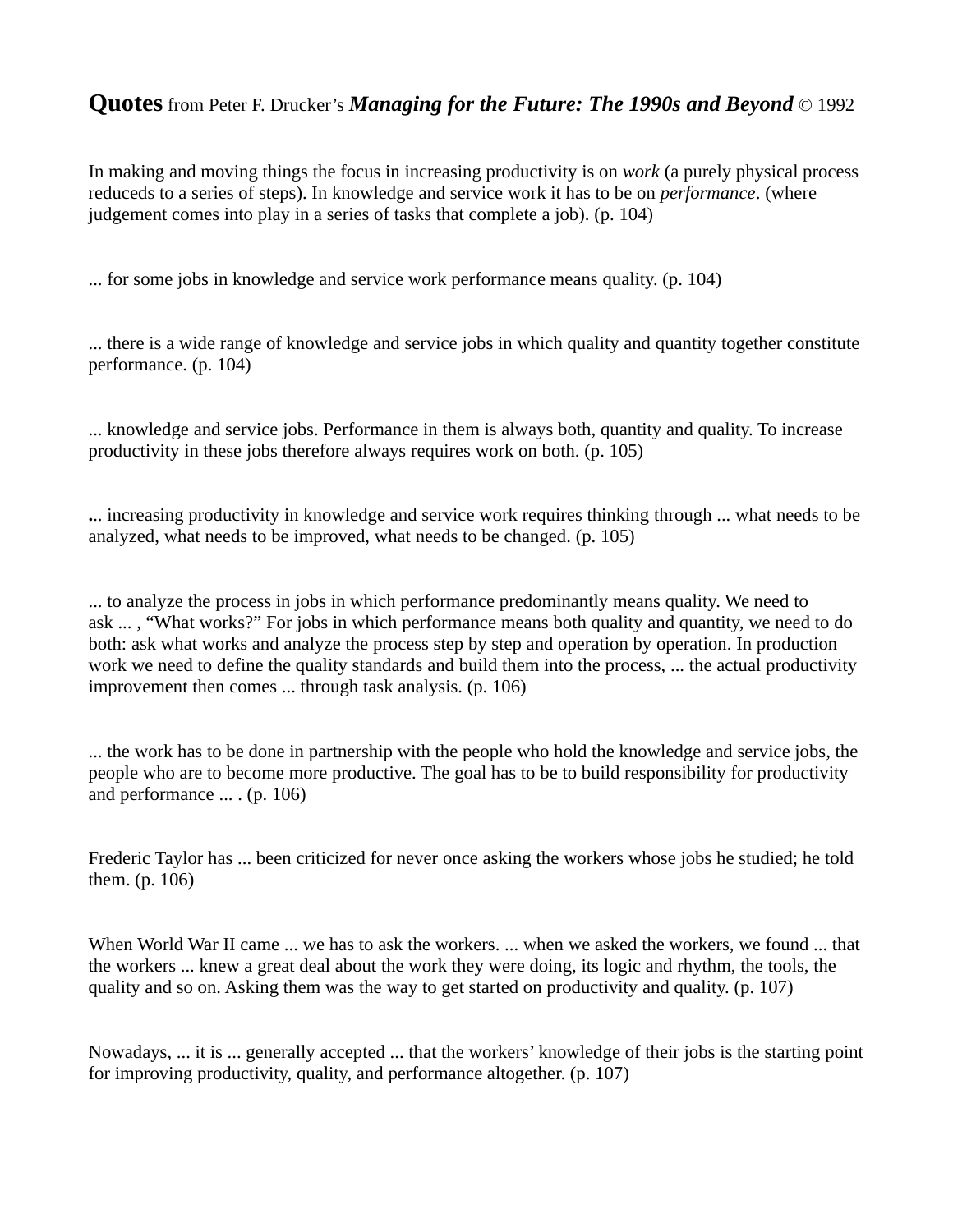In knowledge and service work, partnership with the responsible worker is the *only* way ... . (p. 107)

... increased productivity needs continuous learning. It is not enough to redesign the job and then to train the worker in the new way of doing it  $\dots$ . That's when learning begins  $\dots$ . (pp.  $107 - 108$ )

Zen learning – the greatest benefit of training is not in learning the new. It is to do better what we already do well. (p. 108)

... knowledge people and service people learn the most when they teach. (p. 108)

... in the information age every enterprise has become a learning institution. ... a teaching institution. (p. 108)

Developed economies face economic stagnation if they do not raise the productivity of knowledge and service work. (p. 108)

Raising the productivity of knowledge and service work must therefore be an *economic* priority for developed countries. (p. 108)

In the knowledge society access to opportunities for careers and advancement is becoming limited to people of advanced schooling, people qualified for knowledge work. (p. 109)

... the rising productivity ... . ... gave the proletarians the productivity that allowed their being paid a middle-class income and to achieve middle-class status despite lack of skill, wealth, and education. By the time of the Great Depression ... the proletarian had become a bourgeois. (pp.  $109 - 110$ )

Unless the productivity of service work is rapidly improved, both the social and the economic position of that large class ... must steadily go down. Real incomes cannot for any length of time be higher than productivity.

(A **\$20** an hour minimum wage, 7.5 hour work day, 4-day work week proposed by

**theÉ(eh)PC** will go a long way to increasing productivity in Canada.)

... *productivity can be raised*. We also know *how to raise it*. (p. 110)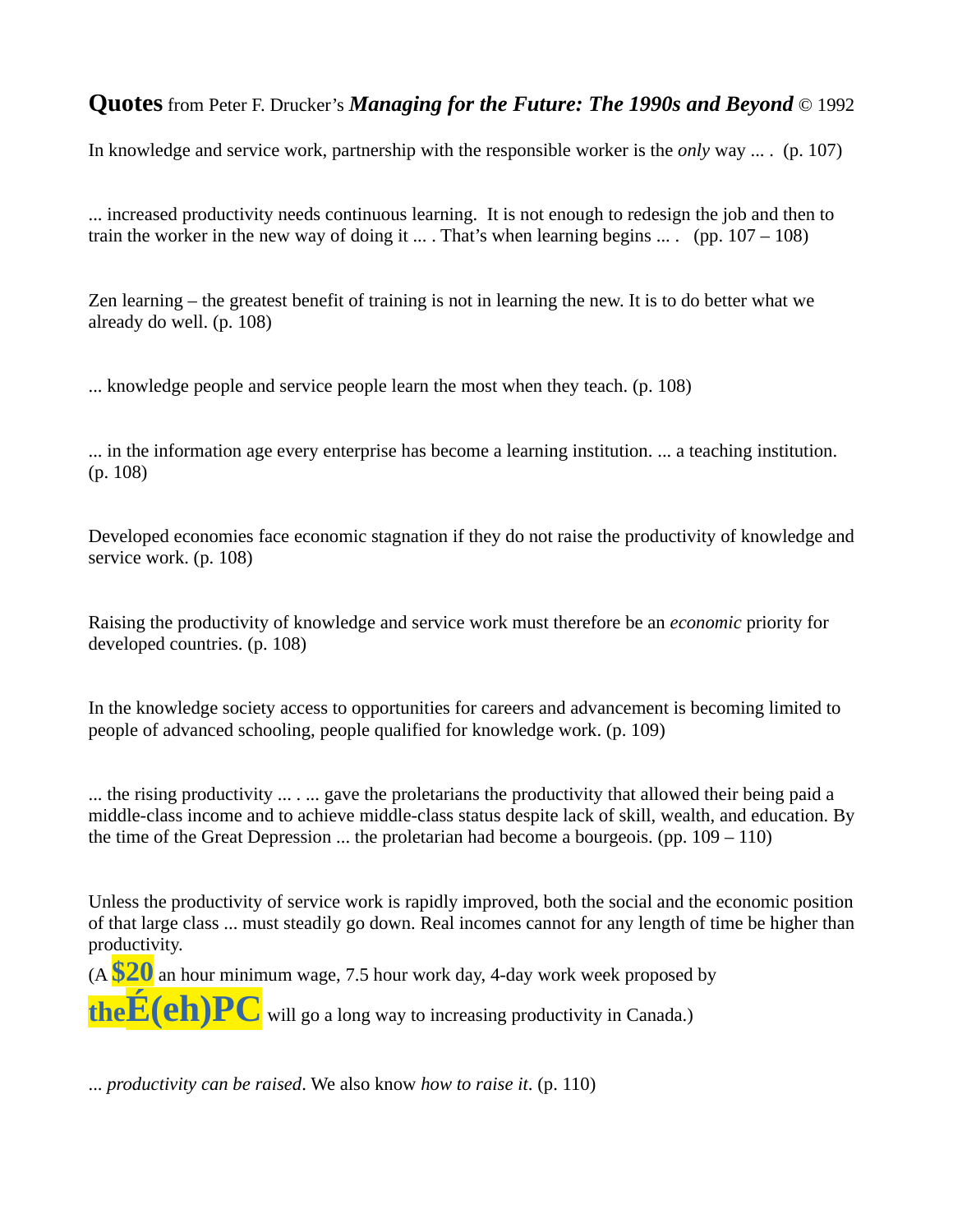Some multinational maintenance companies ... have defined the task; concentrated work on it; defined performance; made the employee a partner in productivity improvement and the first source of ideas for it; and built continuous learning and continuous teaching into the job of every employee and of every work team. They have substantially raised productivity ... . This ... has allowed them to raise wages. ... it has also raised self-respect and pride. (p. 111)

(Note: there is NO OBLIGATION on the part of the company to raise wages when productivity goes

up. **A unionized work force** can ensure that the workers' wages go up when the increase in productivity and profitability justifies it.)

To obtain major productivity increases in production-type service work ... requires contracting out such work to a firm that has no other business, understands this work, respects it, and offers opportunities for advancement for low-skill service workers  $-e.g.$  to become its local or regional manager. (p. 111)

(Note: contracting out may be purely A COST-CUTTING MEASURE in which case the organization hired to do the out-sourced work could be A SLAVE LABOUR ORGANIZATION.)

To raise the productivity of service work ... . ... . ... is ... the *first social responsibility* of management in the knowledge society. (p. 111)

### 14. The Mystique of the Business Leader

What explains the tremendous interest in business ethics ... ? ... the behavior of business and business people ... suddenly matters. (p. 113)

... the heads of large corporations ... have come to be seen as society's leaders. ... leaders are expected to set an example. (p. 113)

... we have come to expect virtue from business and business people. (p. 113)

... business and business people are perceived as the leadership group in today's developed countries. (p. 113)

Business leaders are inevitably leaders in their organizations ... . (p. 116)

What executives do, what they believe and value, what they reward and whom, are watched, seen, and minutely interpreted throughout the whole organization. (p. 116)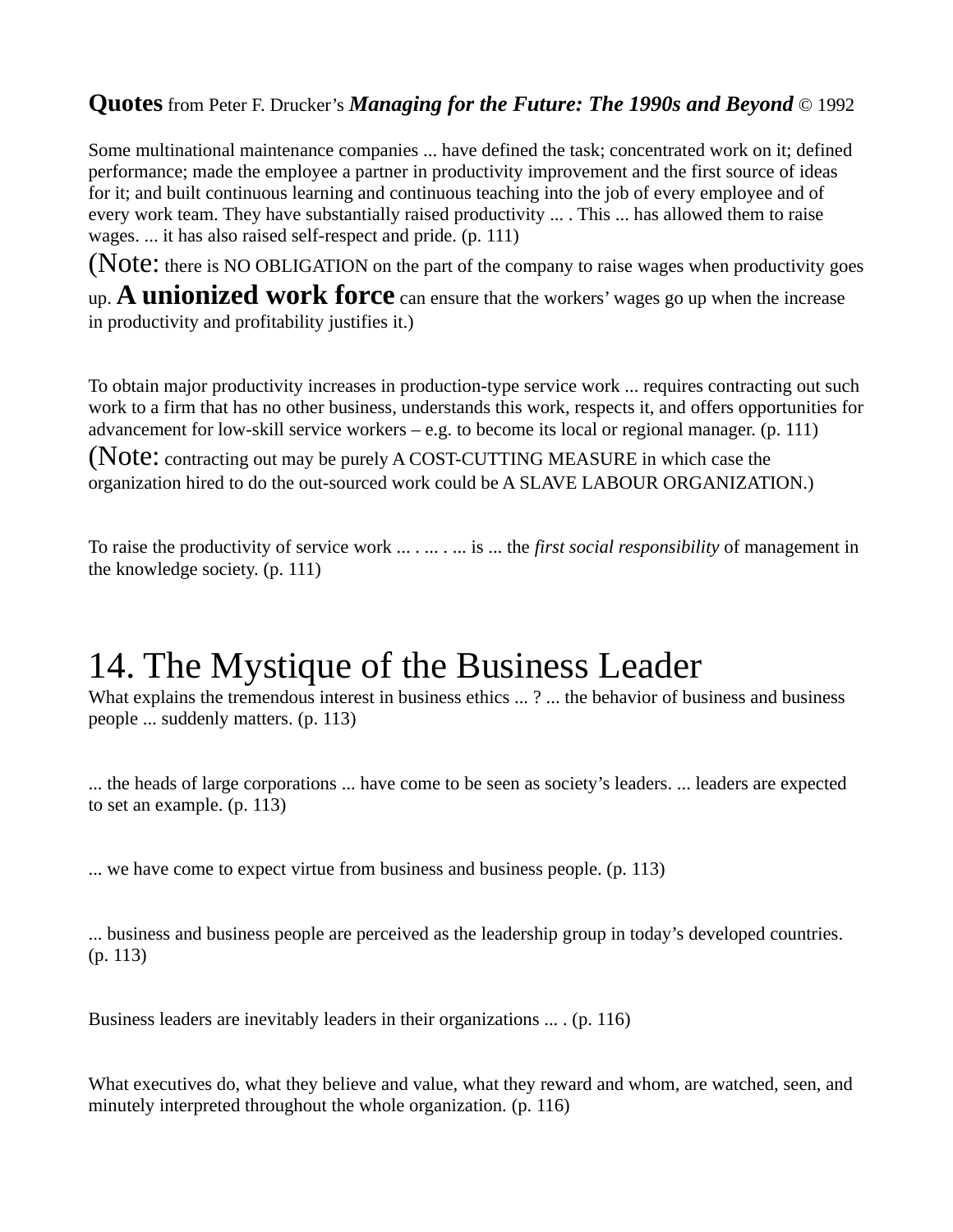... congruence between deeds and words, between behavior and professed beliefs and values, that we call personal integrity. (p. 117)

### 15. Leadership: More Doing Than Dash

Leadership does matter ... . ... It has little to do with "leadership qualities" and even less to do with "charisma". ... Its essence is performance. (p. 119)

Leadership is a means. Leadership to what end is thus the crucial question. (p. 119)

Nor are there any such things as "leadership qualities" or a "leadership personality". (p. 120)

What ... is leadership ... ? ... it is work ... . (p. 120)

The foundation of effective leadership is thinking through the organization's mission, defining it and establishing it clearly and visibly. The leader sets the goals, set the priorities, and sets and maintains the standards. (p. 121)

... before accepting a compromise, the effective leader has thought through what is right and desirable. (p. 121)

The leader's first task is to be the trumpet that sounds a clear sound. (p. 121)

... the compromises he makes with the constraints of reality ... determines whether he is an effective leader. (p. 121)

The second requirement is that the leader see leadership as responsibility  $\dots$ . (p. 121)

... when things go wrong ... they (leaders) do not blame others. (p. 121)

... because an effective leader knows that he ... is ultimately responsible, he is not afraid of strength in associates and subordinates. (p. 121)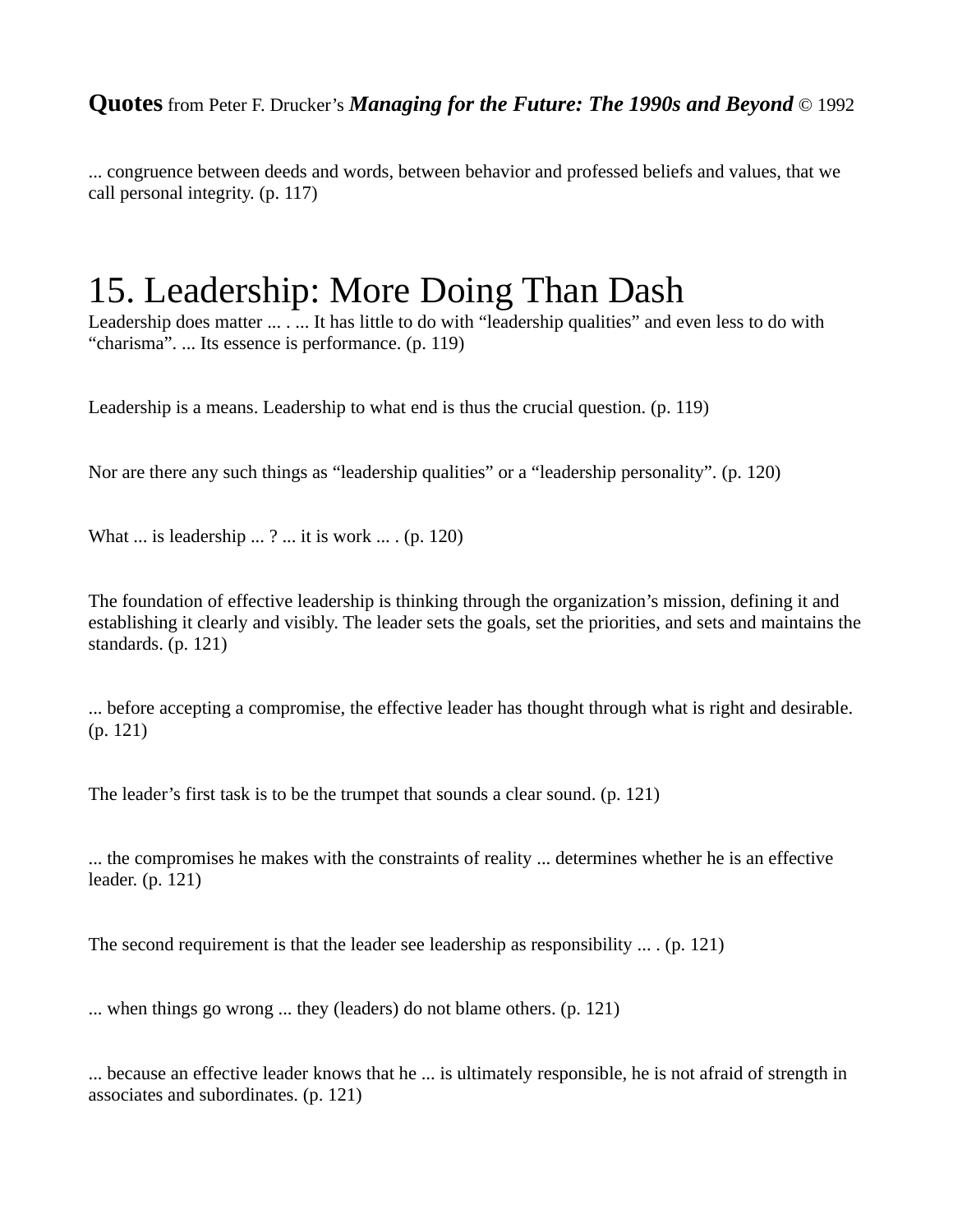... he holds himself ... responsible for the mistakes of his associates and subordinates, he ... sees the triumphs of his associates and subordinates as his triumphs. (p. 122)

An effective leader knows that the ultimate task of leadership is to create human energies and human vision. (p. 122)

The final requirement of effective leadership is to earn trust. Otherwise there won't be any followers – and the only definition of a leader is someone who has followers. (p. 122)

Trust is the conviction that the leader means what he says. It is a belief in ... "integrity". A leader's actions and a leader's professed beliefs must be congruent ... . Effective leadership ... is based ... on being consistent. (p. 125)

### 16. People, Work, and the Future of the City

Office work rather than office workers, will do the travelling. Tomorrow's big city is no longer going to be the office center. (p. 125)

Insurance companies are rapidly shifting their labor-intensive work – claims handling, customer correspondence, record keeping – to the outskirts of metropolitan areas. (p. 122)

... office parks ... built for back-office operations are now springing up in the suburbs ... . (p. 125)

Everyone in Dickens's London walked to work except the owners, who lived over their shops. (p. 126)

... move information, and with it office work, to where the people are. (p. 127)

... the trend is not toward individuals working in their homes. People ... prefer to work where other people are. (p. 127)

... clerical work increasingly will become "uncoupled", the way much physical office work - cleaning, maintaining equipment, running the cafeteria – already has been. ... more and more clerical workers will be employed by specialized and independent contractors. (p. 127)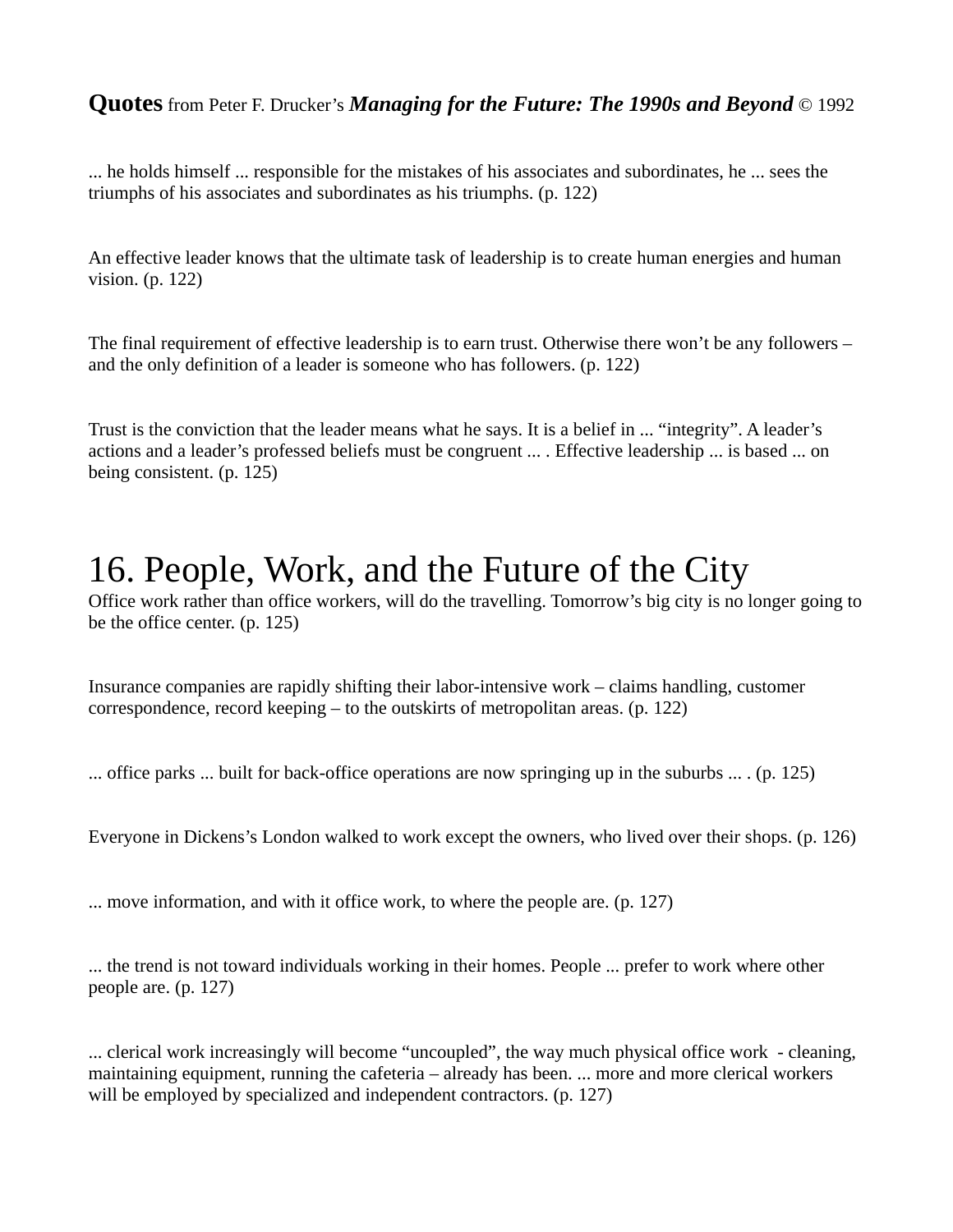A good many of the new type of office parks provide a trained clerical force and the supervision for it. ... that is where the demand is. (p. 127)

Office workers doing clerical and maintenance work are the largest single work group in the developed world's big cities – accounting for ... half the working population. (p. 127)

What ... will the city of tomorrow look like when it is no longer an "office city"? (p. 127)

... free office workers from the need to commute ... . (p. 128)

... office work done outside the city, (p. 128)

Napoleon III created the modern city's prototype in 1860 Paris ... . (p. 128)

... the shift from office city to headquarters city  $\ldots$  (pp.  $128 - 129$ )

... middle-class people with children have already moved out of the core cities. (p. 129)

... convert the university into a place from which learning flows to where the *students* are ... . (p. 129)

"Several times a year I lecture to 10,000 or more students, yet fewer than 100 are in the room with me. The rest see me via satellite in more than 100 "downlinks" and discuss their questions with me via telephone. (p. 129)

... the technological impacts of information. (p. 129)

### 17. The Fall of the Blue-Collar Worker

... from the end of World War II to the mid-1970s, high-paying jobs in all developed countries were concentrated in unskilled blue-collar work. Now a majority of the new high-paying jobs are in knowledge work. (p. 131)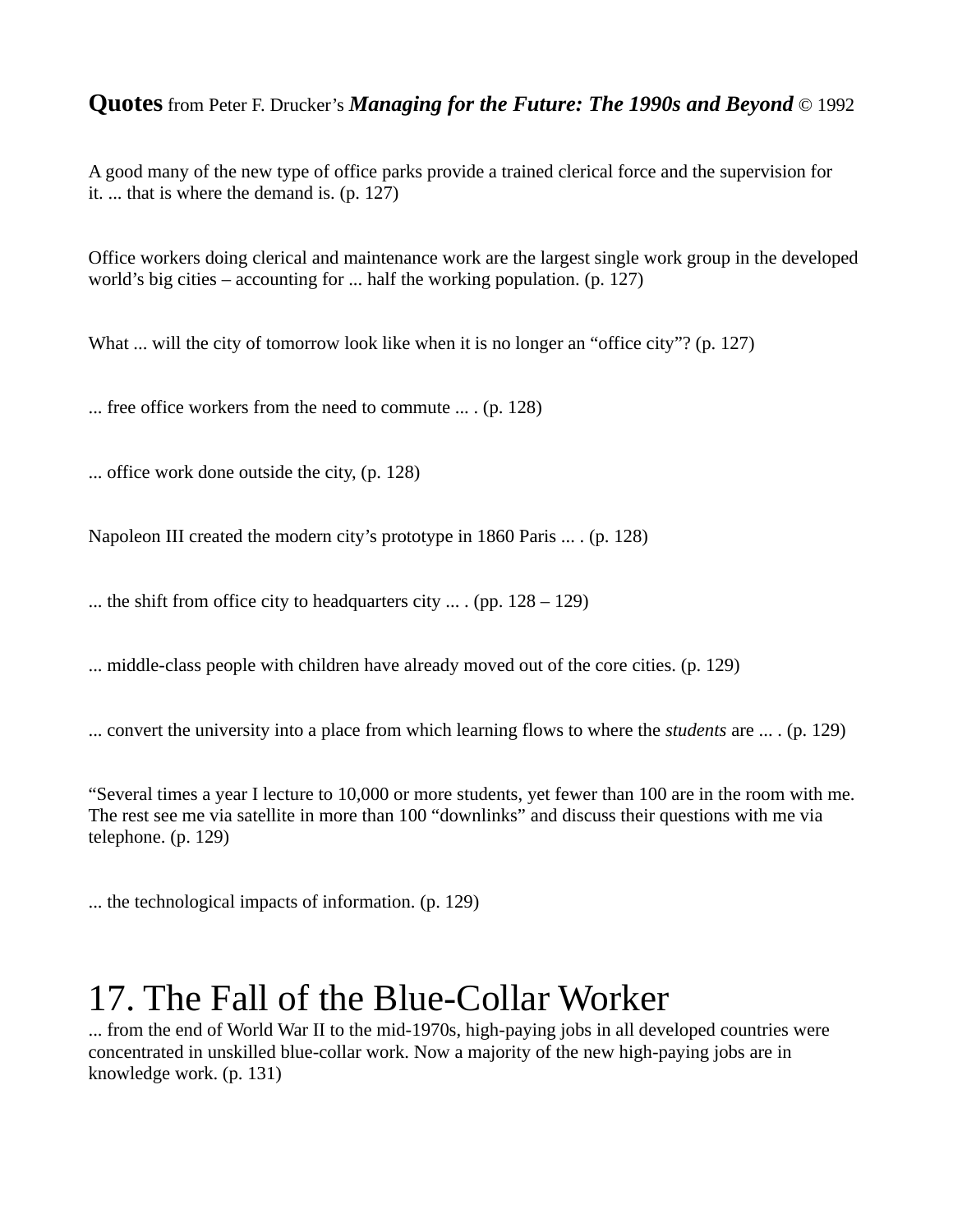Eighty years ago American blue-collar workers, toiling 60 hours a week made \$250 a year ... . (p. 131)

... they had no "fringes", no seniority, no unemployment insurance, no Social Security, no paid holidays, no overtiime, no pension – nothing but a cash wage of less than one dollar a day. (pp. 131 – 132)

... blue-collar workers in manufacturing have already decreased to less than a fifth of the American labor force from more than a third. (p. 132)

... automobile blue-collar employment is already down 40 percent from its peak, less than 10 years ago (in the 1980s). (p. 132)

This transformation was not caused by a decline in production. ... The decline of the blue-collar worker  $\ldots$  is structural and irreversible. (pp.  $132 - 133$ )

... the steady shift from labor-intensive to knowledge-intensive industries ... . (p. 133)

All the growth in U.S. manufacturing output in the past two decades ... has been in knowledgeintensive industries. (p. 133)

... two American inventions ... "training" and "management" ... . (p. 133) (According to Drucker, these two things allowed an "underdeveloped" economy like South Korea's) to attain, within a very short period, the productivity of a fully "developed" one. (p. 133)

... manufacturing industry in developed countries can survive only if it shifts from being labor-intensive to being knowledge-intensive. (p. 133)

In every developed country more and more young ... males stay in school beyond the secondary level and are no longer available for blue-collar jobs ... . (p. 133)

"natural unemployment" (the rate needed for normal job changes) ... . (p. 134)

"Hidden unemployment" - ... people who have given up looking for a job ... . (p. 134)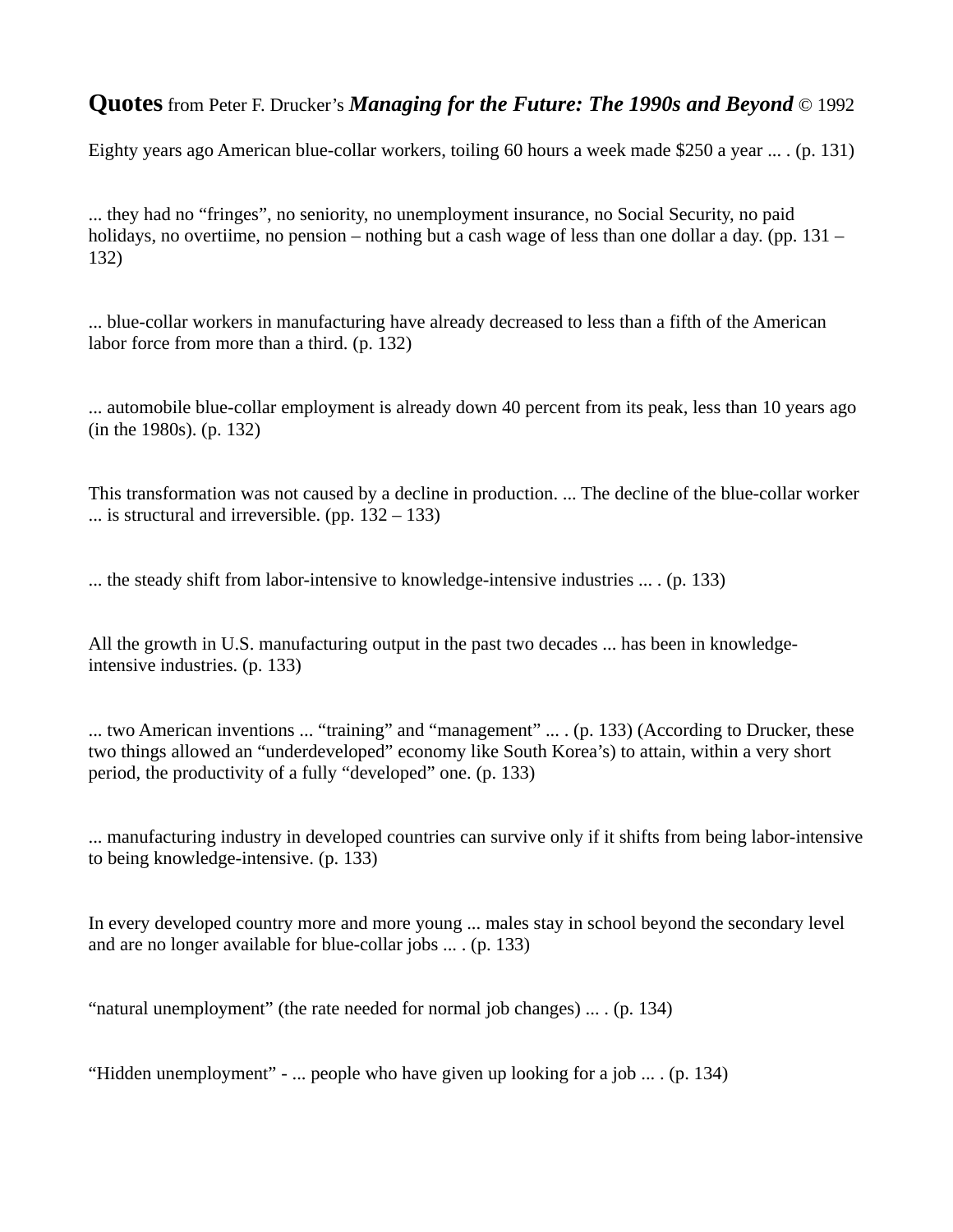... blue-collar labor in manufacturing may ... have ... shrunk to a point where is only marginally affects total employment and unemployment rates, consumer spending, purchasing power, and the economy as a whole. (p. 134)

... manufacturing output ... , as long as its volume continues to rise, the industrial economy is healthy ... regardless of employment. (p. 134)

In the U.S. ... the principal cost-rigidity ... lies ... in the cost of government. (p. 135)

... the decline of the blue-collar worker ... the rise of the knowledge-worker ... . (p. 136)

### 18. End Work Rules and Job Descriptions

(In this chapter Drucker forcefully argues that union work rules and job restrictions along with too many job descriptions severely restrict productivity.)

... work rules and job restrictions ... . ... forbid a foreman to do any production work, whether taking the place of a worker who goes to the restroom, repairing a tool, or helping when the work falls behind. (p. 137)

They forbid worker's moving from one job to another ... . (p. 137)

... they narrowly restrict what a worker may be trained for. (p. 137)

... all available evidence indicates that work rules and restrictions are the main cause of the "productivity gap" of American (and European) manufacturing industry. (p. 137)

... working side by side – union shops with tight job restrictions and nonunion shops without them. ... it's called "double breasting" in the industry. (p. 138)

The time it takes to do an individual job, e.g., connecting a drainpipe, is exactly the same in both. Yet the crew working under both work rules and job restrictions needs two-thirds more people to do the same job in the same time. (p. 138)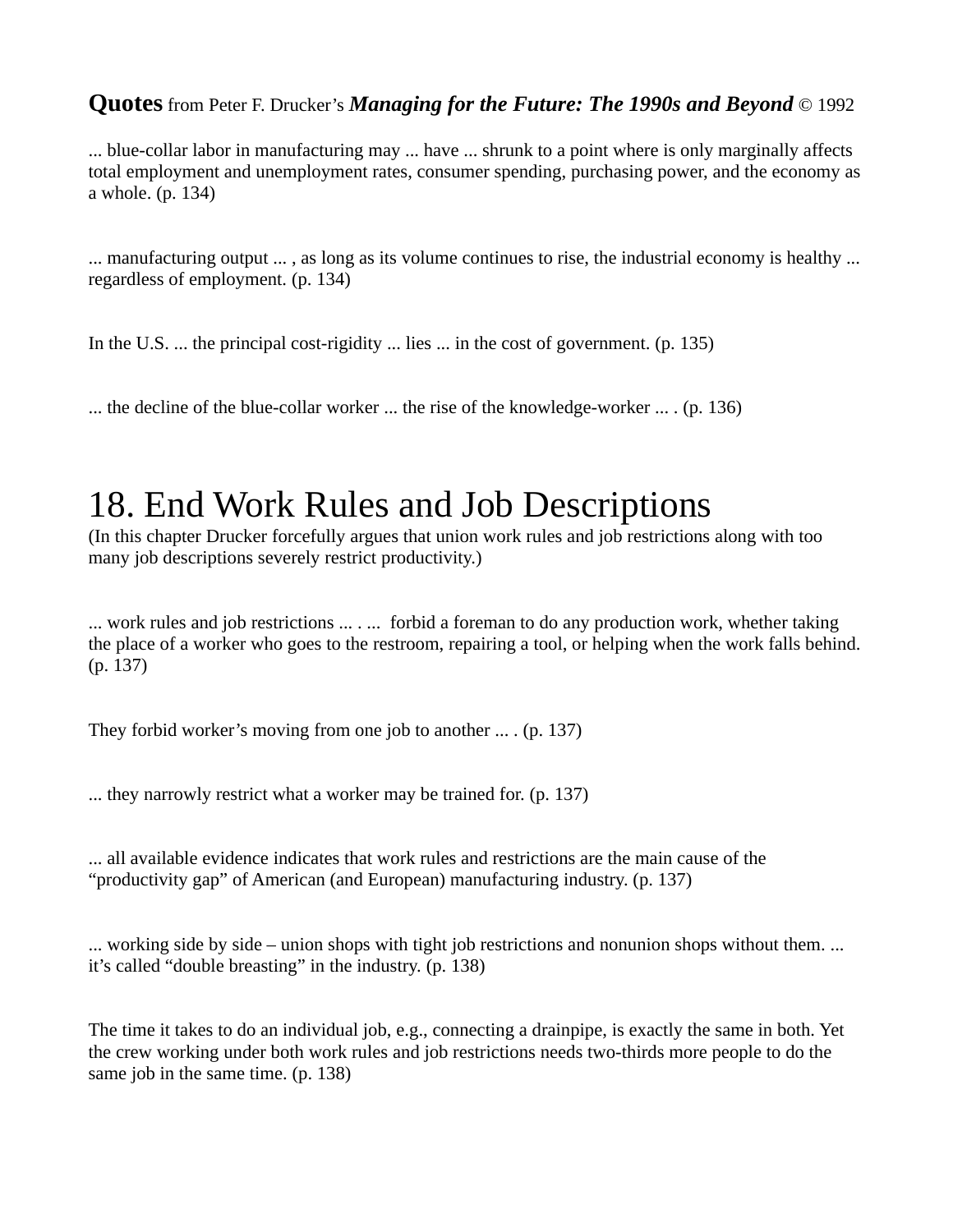The nonunion crew worked an average of 50 minutes out of every hour. The union crew worked 35; the rest of the time it was forced to wait ... . (p. 138)

... the unionized crew required a crew of eight, the nonunion job was done by five workers  $\dots$  (p. 138)

(Ford in) Dagenham (outside London, England) has 125 job classifications each restricting the workers to one small task; Nissan (in the Midlands) has 5 classifications. (p. 139)

... the ... higher productivity of the Japanese-owned auto plants in the U.S. ... is ... perhaps entirely, the result of their having only three to five job classifications. GM, Ford, and Chrysler are each burdened with about 60. (p. 139)

... Japanese-owned plants turn out 30 to 50 percent more per worker per day. (p. 139)

... in the U.S. and in Europe the company's plants operate with more than 100 job classifications; the plants in East Asia – its own  $\ldots$  – have at most 7. (p. 140)

U.S. Steel has more than doubled productivity per worker in the past eight years, ... by cutting work rules and job classifications ... . (p. 141)

### 19. Making Managers of Communist Bureaucrats

(Drucker here is speaking from his perspective at the beginning of the 1990s.)

... in Central Europe ... . ... there is an extremely scarcity of managerial skills and experience. (p. 143)

Financial management ... is totally absent. ... so are pricing, market research, marketing, product innovation, product and customer service, quality control. (p. 144)

... skill can be taught and can be learned. (p. 144)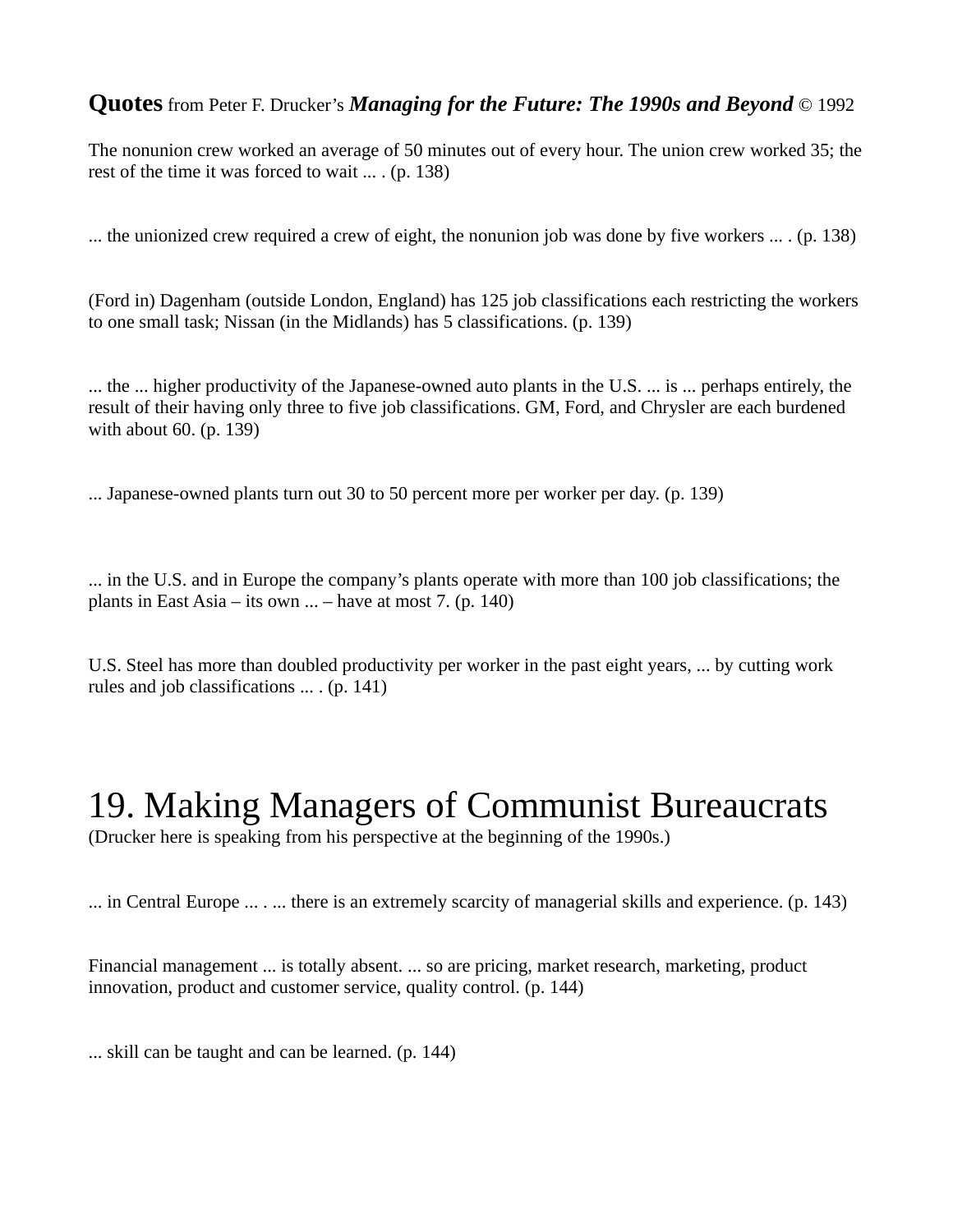The scarcity of people in Eastern Europe with the needed managerial and professional skills is a ... big problem. (p. 144)

... no one is in the habit of decision-making, trained in it, tested in it. (p. 145)

... it is the essence of a market economy ... that decisions are made close to market and customer. (p. 146)

### 20. China's Nightmare: No Jobs for the Millions

... China's agricultural output is now stagnating because there are too many people tilling the land. (p. 149)

Only very rapid economic growth and stellar economic performance can ultimately provide jobs. ... require giving priority to productivity and profit. (p. 150)

The emphasis in Beijing is of necessity on economic performance; all the talk is of the need for more profit, higher productivity, more plant discipline. For the central government, a vastly increased supply of consumer goods – and goods of vastly improved quality – must be the first priority. (p. 151)

... jobs are the first priority. (p. 151)

.. the choice between economic growth and inflation. (p. 151)

... out of touch with reality. (p. 152)

# PART III MANAGEMENT

### 21. Tomorrow's Managers: The Major Trends

For 35 years, from the end of World War II until the early '80s, the trend ran toward more and more layers of management and more and more staff specialists. The trend now goes in the opposite direction. (p. 157)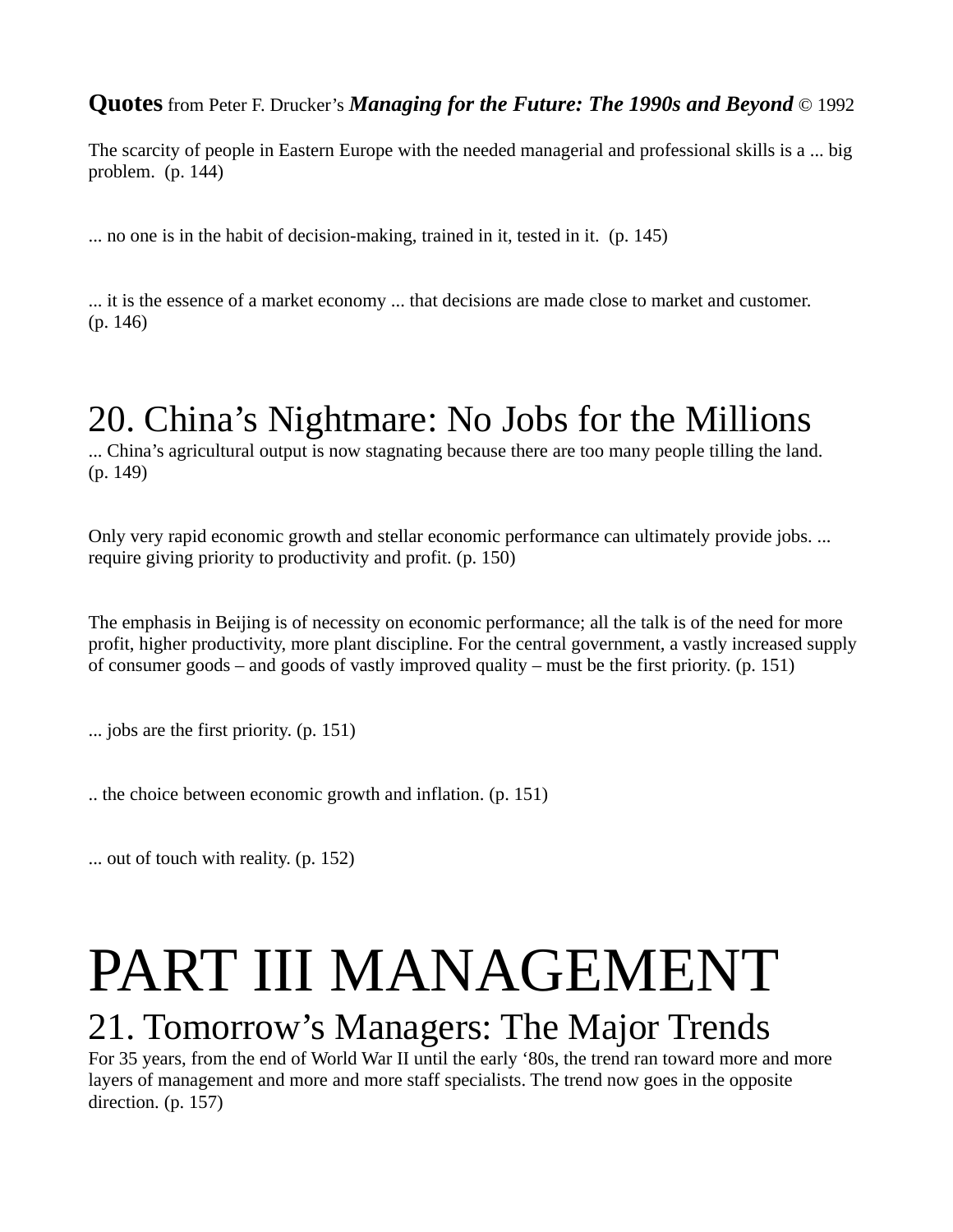Restructuring the organization around information ... results in a drastic cut in the number of management levels ... . (p. 157)

... "restructuring" by the "raiders" has shown ... that ... a large company can get along without "service staffs" - that is people who analyze and advise rather than do. (p. 158)

... promotional ladder ... is ... getting shorter. (p. 158)

Business ... will have to change its personnel policies, its compensation policies, its promotional policies. (p. 158)

"lifetime employment" had ... been taken for granted. (p. 159)

... "restructuring" was done largely through financial manipulation: mergers, acquisitions and divestitures, leveraged buyouts, asset stripping, and hostile takeovers. (p. 159)

"golden parachutes" ... make top-management people rich in a hostile takeover or a leveraged buyout while their middle-management associates lose their jobs. (p. 159)

... the new masters of American business – the raiders, the junk-bond underwriters, the arbitrageurs and stock-exchange players – are so openly contemptuous of management people, of their focus on work ... , of their working for a salary ... , and especially of their belief in the company as something to be proud of, as something to "belong" to. (p. 160)

"Can we restore middle-management loyalty?" ... . "No" is the answer. Loyalty is a two-way street. (p. 160)

... what top managements call "disloyalty", middle-management people call "taking responsibility for one's family and career." (p. 160)

A business, a division, a market, a product line has to earn the cost of capital or it will eventually be shut down or abandoned. (p. 161)

... both employer and employee can expect more ... instability ... . (p. 161)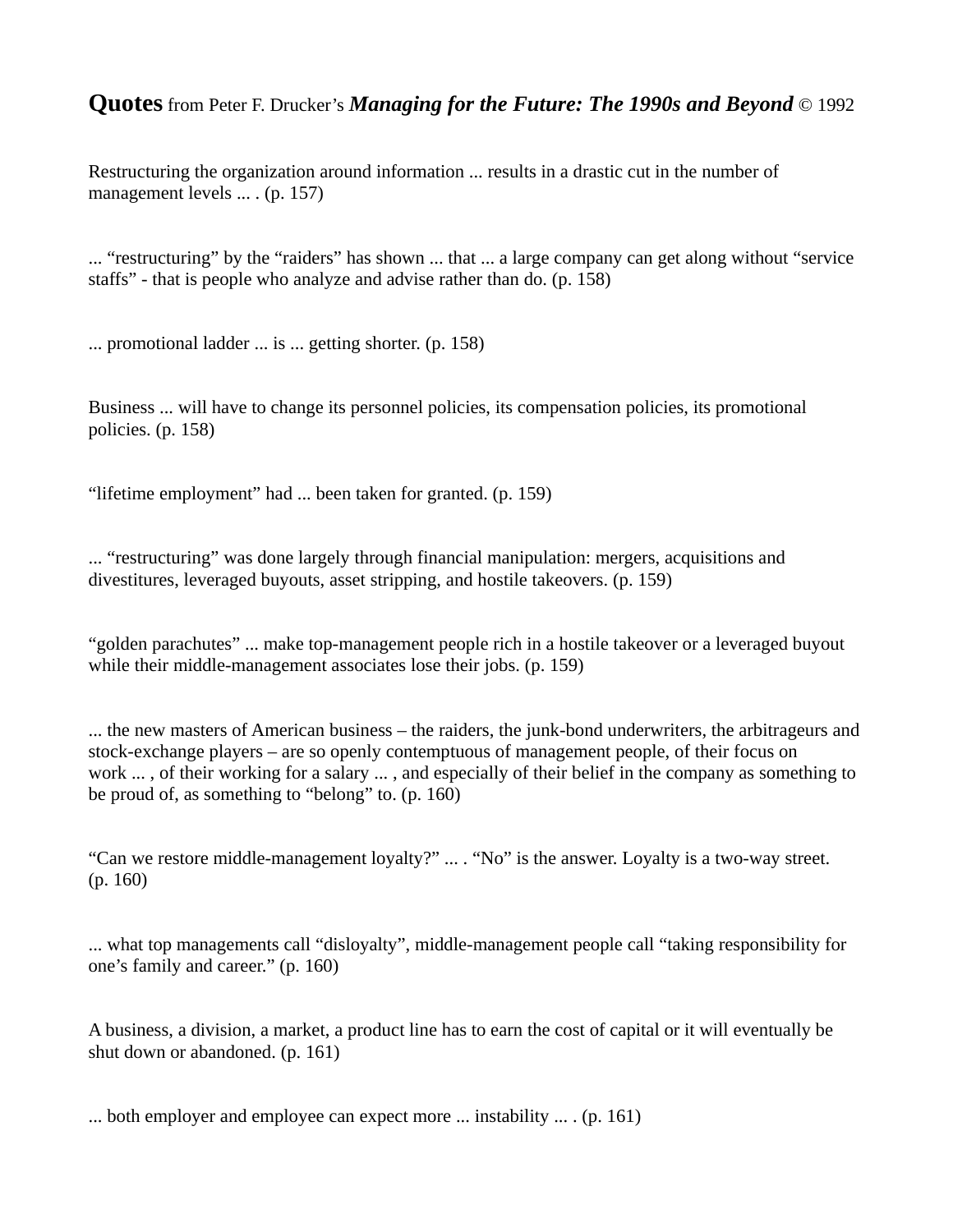We need emphasis on assignments to task-force teams which will be the ... way ... in which professional specialists can acquire a "view of the whole" ... . (p. 161)

... we need policies that compensate people for performance ... to the point where ... we may routinely pay a top-flight professional more than the manager to whom he or she reports, just as we pay a football star more than we pay the coach. (p. 161)

... restructure the job as a "property right". ... something that can be taken away only by "due process". (p. 161)

A few more years and it will be accepted legal doctrine that an individual manager or professional cannot be dismissed unless there is

- (a) proven malperformance ... against clear, preset performance standards;
- (b) a clear removing procedure including, except in the grossest violations, a number of formal warnings;
- (c) appeal of the decision to, and its review by, impartial authority; and
- (d) proper compensation. (p. 162)

The sooner employers institute such "due process" themselves, ... , the sooner they will regain the trust and allegiance of their managerial and professional employees. (p. 162)

... at the same time we need to safeguard the company's ability to lay off managerial and professional people ... when it is ... economic conditions or business decisions (e.g. a merger or divestiture) that causes them to be redundant. This certainly means higher severance pay ... .(p. 162)

... some companies ... already ... provide for all managerial and professional employees "silver parachutes", ... extra compensation in the event of the firm's being sold, acquired, or merged. (p. 162)

More effective, probably, would be ... "outplacement" services for managerial and professional people who lose their jobs for any reason except gross malfeasance. (p. 162)

# 22. How to Manage the Boss

Few people are as important to the performance and success of a manager as the boss. (p. 165)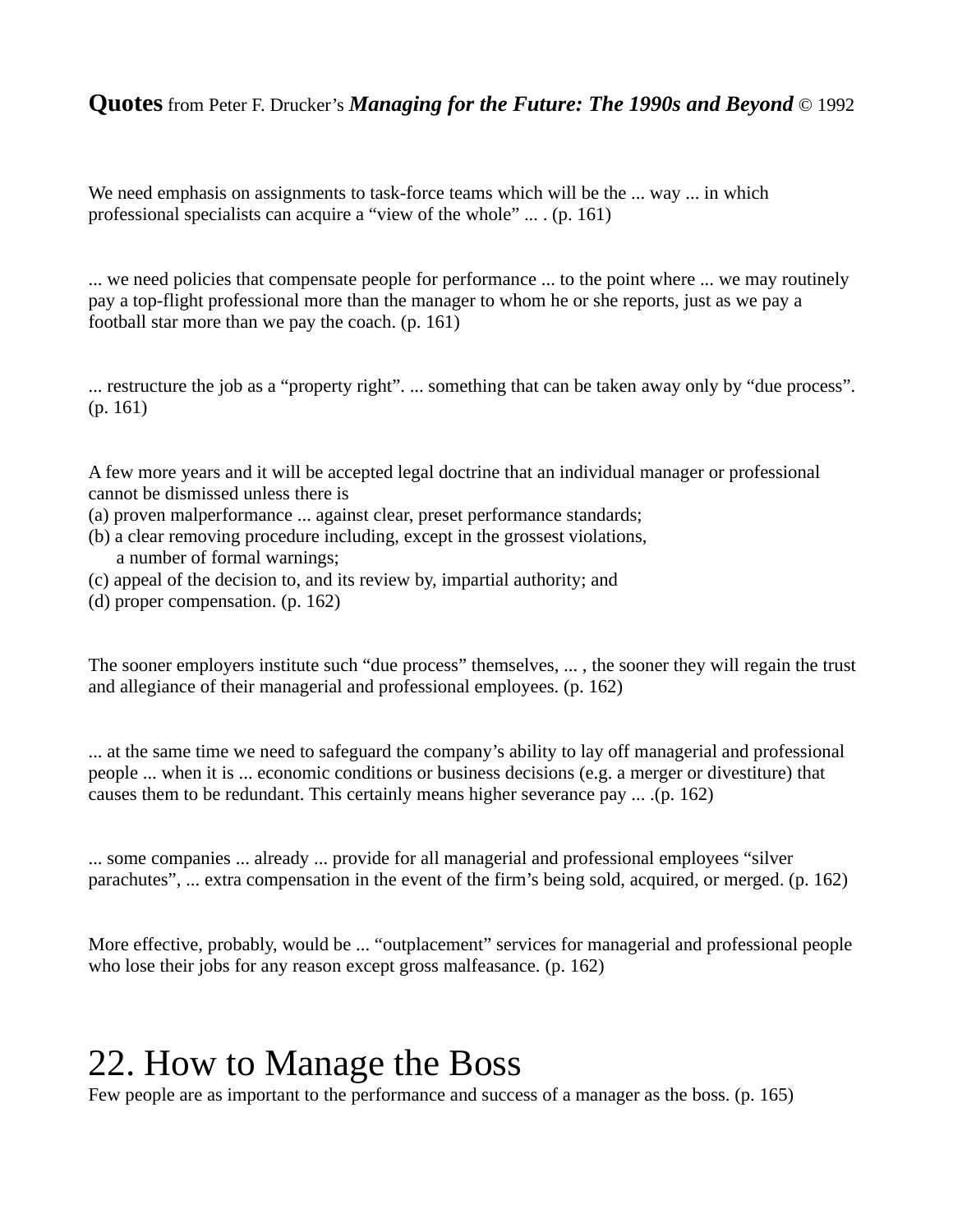Few managers seem to realize how important it is to manage the boss. (p. 165)

... managing the boss is fairly simple ... . (p. 165)

... it is both the subordinate's duty and in the subordinate's self-interest to make the boss as effective ... as possible. (p. 165)

The prescription for one's own success is ... to work for a boss who is going places. (p. 165)

... go to the boss ... and ask: "What do I do and what do my people do that helps *you* do your job? ... what do we do that hampers *you* ... ? (pp. 165 – 166)

... even effective executives tend to misdefine a "manager" as someone who is responsible for the work of subordinates ... and thus tend not to perceive that they have any responsibility for the boss's performance and effectiveness. But the correct definition of a manager ... is someone who is responsible for the performance of all the people on whom his own performance depends. (p. 166)

The first person on whom a manager's performance depends is the boss, ... the boss is ... the first person for whose performance a manager has to take responsibility. ... by asking, "what do I do to help you or to hamper you?" ... find out what the boss needs and what gets in the boss's way. (p. 166)

The subordinate's job ... is to enable a particular boss to perform as a unique individual. ... every boss has idiosyncrasies, has "good words" and "bad words", and .. needs his own security blanket. (p. 166)

Does ... my boss want me to come once every month ... and spend 30 minutes presenting the performance, the plans, and the problems of my department? Or does this individual want me to come in every time there is anything to report ... ? (p. 167)

Does this individual want me to send the stuff in as a written report ... ? Or does this individual want an oral presentation? Is this individual ... a reader or a listener? (p. 167)

... does this boss require 30 pages of figures ... and should it be tables or graphs? (p. 167)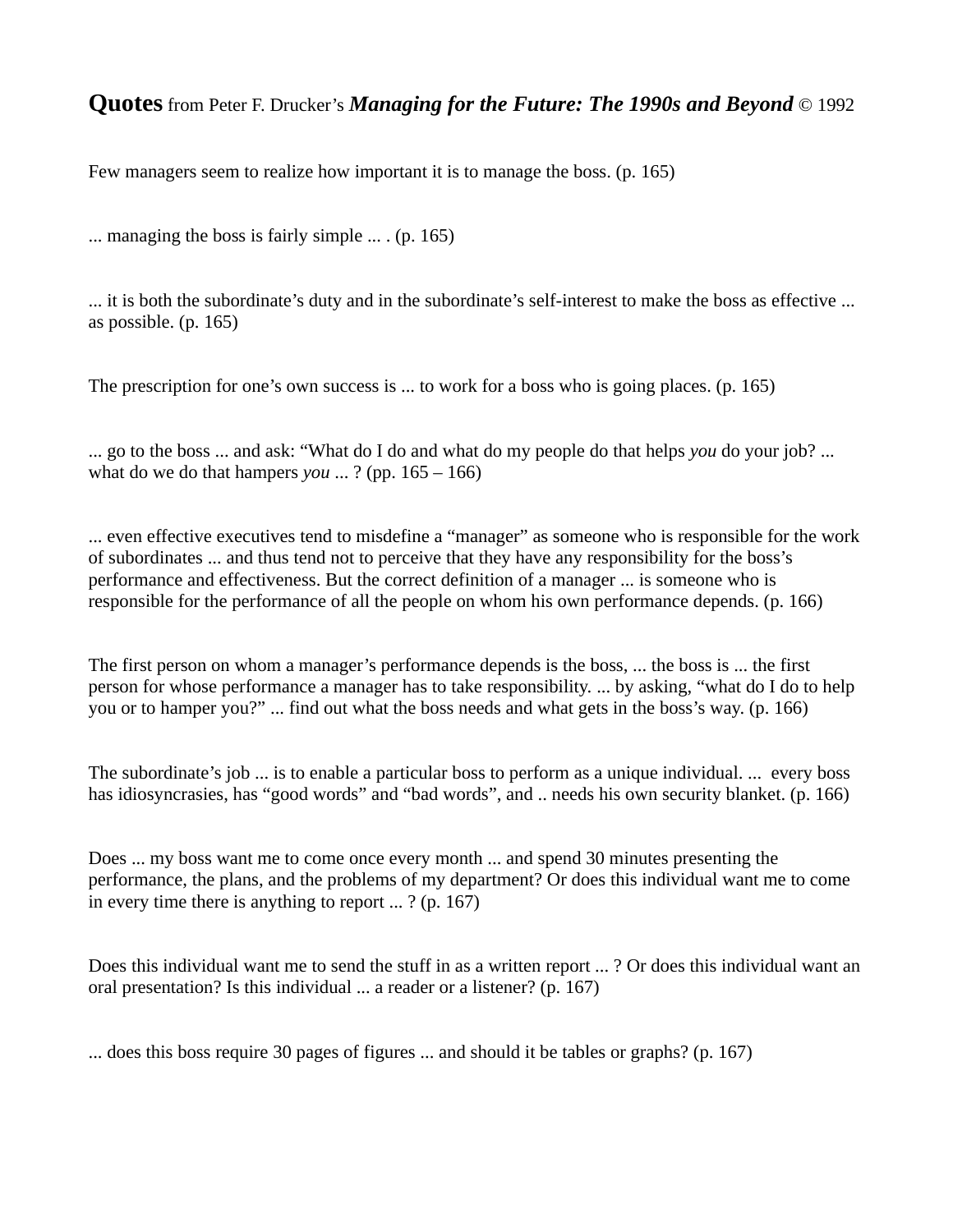Does this individual need the information ... when he gets to the office in the morning, or ... at the end of the day ... ? (p. 167)

... if there is disagreement ... , how does this boss want to have it handled? To have us iron it out and report our consensus ... ? Or ... to report our disagreement in full detail and with complete documentation ... ? (p. 167)

... what are ... the areas in which the subordinate needs to support ... the boss? (p. 167)

A manager's task is to make the strengths of people effective ... and that applies ... as much to the manager's boss as it applies to the manager's subordinates. (p. 167)

Managing the boss means, above all, creating a relationship of trust. (p. 167)

Make sure the boss understands what can be expected of you, what the objectives and goals are ..., what your priorities are and, ... what they are not. ... . ... the boss must understand what you are up to, must know what to expect and what not to expect. Bosses, after all, are held responsible by their own bosses for the performance of their subordinates. (p. 168)

It is the job of the subordinate to protect the boss from surprises. (p. 168)

Never underrate the boss! ... . ... there is no risk ... in overrating a boss. (p. 168)

... the most important thing ... . ... is to accept that managing the boss is the responsibility of the subordinate manager and a key ... to his or her own effectiveness as an executive. (p. 169)

# 23. What Really Ails the U.S. Auto Industry

(According to Drucker the downfall of the American automobile market is that it's still) segregated by income into five "socioeconomic" groups. (p. 172)

... its socioeconomic segmentation were first discerned by Alfred P. Sloan after World War I. Sloan built GM on this insight  $\dots$  (p. 172)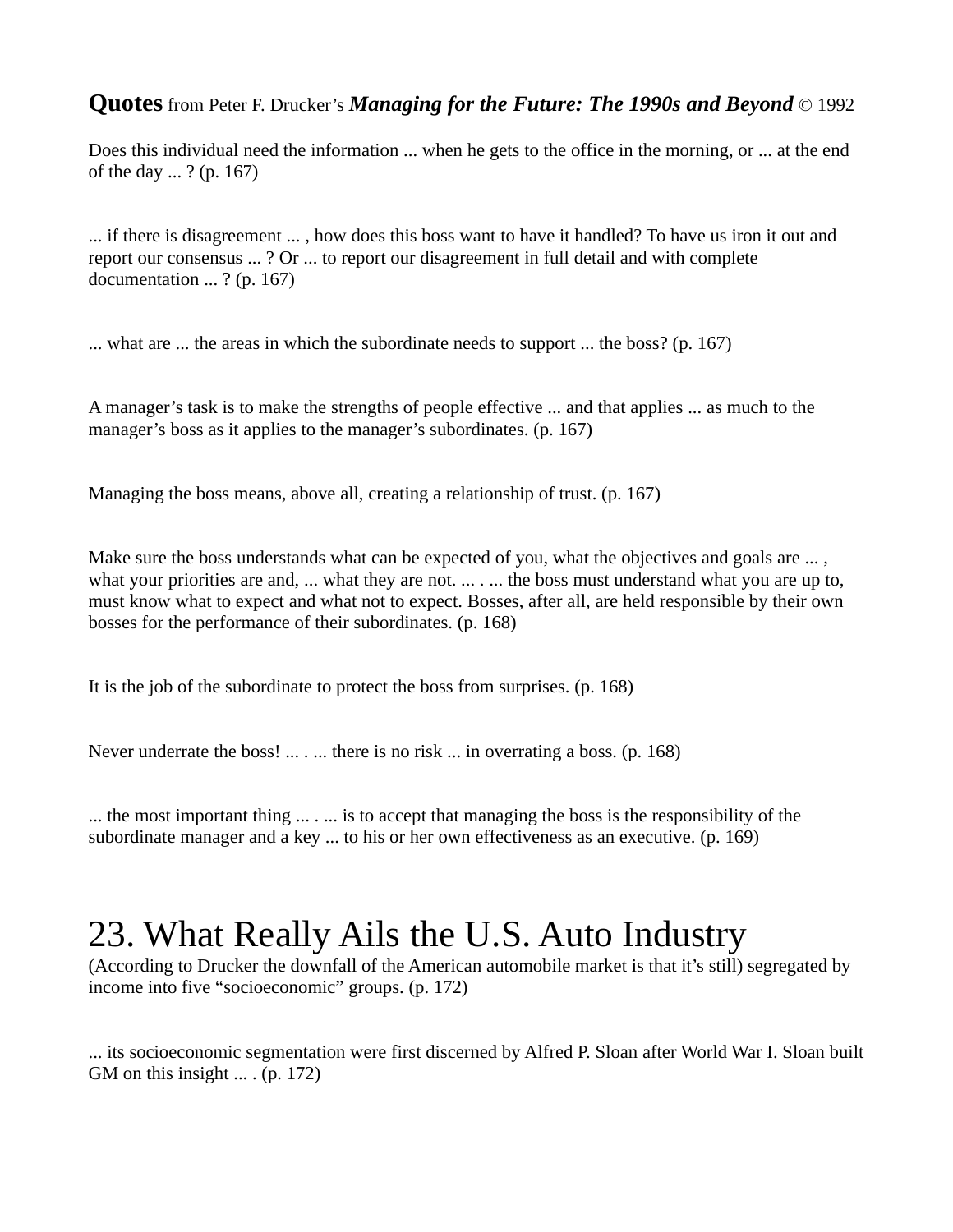... both ... Chrysler during its rise in the '20s and '30s, Ford during its rebirth after World War II – built themselves in GM's image and on Sloan's socioeconomic market segmentation. (p. 172)

The determinant increasingly is "lifestyle"... . (p. 173)

... Sloan's theory of the market assumed one car per family. But the American family today owns two as a rule. There is nothing "typical" about the choice of the second car. (p. 173)

A lifestyle market is ... extremely volatile. (p. 173)

Japanese cars are ... designed from the beginning as lifestyle cars ... . (p. 173)

The Japanese ... design parts so that they can be combined in any number of ways ... . (p. 174)

Detroit remains in the grip of Sloan's socioeconomic market segmentation. (p. 174)

Everybody in Detroit management has grown up with socioeconomic market segmentation as an article of faith if not as a law of nature. (p. 174)

The socioeconomic bent of the American automobile industry ... explains ... its long lead time in developing new models and in reacting to market changes. (p. 175)

... until Detroit restructures itself to fit today's rather than yesterday's American automobile market ... no amount of improvement ... is likely to restore it to health ... . (p. 176)

# 24. The New Japanese Business Strategies

... the leading Japanese companies ... . ... are embracing a radically new ... theory: doing blue-collar manufacturing work in Japan is gross misallocation of resources and weakens both the company and the national economy. (p. 177)

... leadership throughout the developed world no longer rests on financial control or on traditional cost advantages. It rests on brainpower. (p. 177)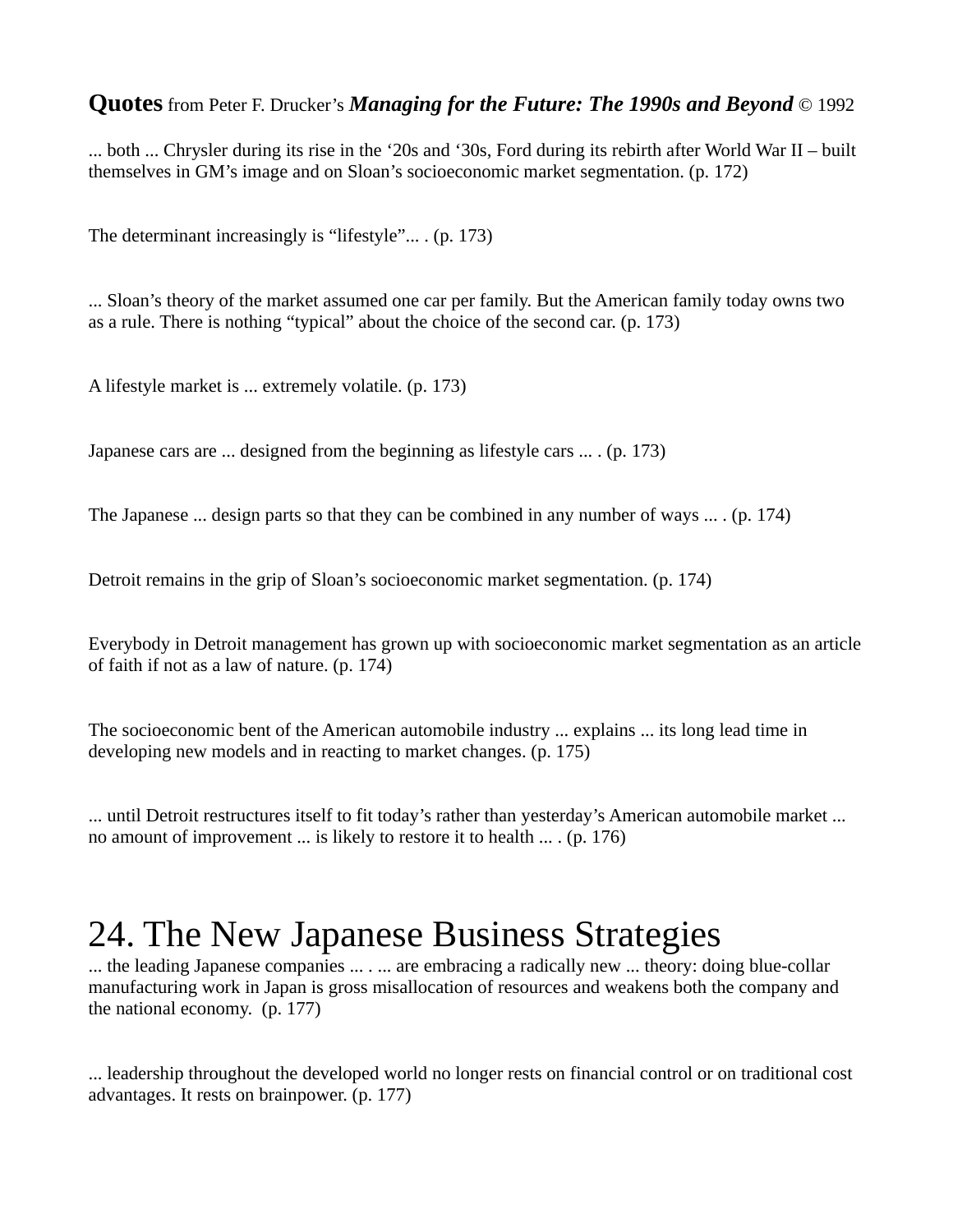... companies are ... quickly restructuring their organization on the assumption that the winner in a competitive world economy is going to be the firm that most efficiently shortens the product life of its own products – that is, the firm that best organizes the systematic abandonment of its own products. ... they are moving ... toward Zero-Defects Management ... . (p. 177)

The Japanese now hold about 30 percent of the American automobile market ... . (pp. 177 -178)

The standard explanation for moving manufacturing out of Japan are "foreign protectionism" and "Japan's growing labor shortage". (p. 178)

... every Japanese boy now finishes high school and goes to college or into a white-collar job. (p. 178)

The real reason is the growing conviction among Japan's business leaders (and ... influential bureaucrats) that manufacturing work does not belong in a developed country like Japan and is ... a misallocation of such a country's most expensive resource (in terms of social capital cost/investment). (p. 178)

" ... it's our social responsibility to Japan to make sure that as few as possible of our high-investment and high-cost young people are being misused for low-yield manufacturing work." (p. 179)

... the new Japanese strategies call for total control of what now matters: brainpower and knowledge. To be competitive the world over ... requires leadership in all important knowledge areas ... . (p. 179)

The Japanese are willing to pay very large sums of money to gain access to knowledge ... . (p. 179)

Every major Japanese industrial group now has its own research institute. ... 'think tanks' ... . (p. 180)

... systematically starting out with a deadline for *abandoning* today's new product set on the very first day on which this product is first sold. "The faster we can abandon today's new product, the stronger and more profitable we'll be" is the new motto. (p. 181)

Money spent on developing a product or process is not "investment" to them; it is "sunk cost" ... . (p. 181)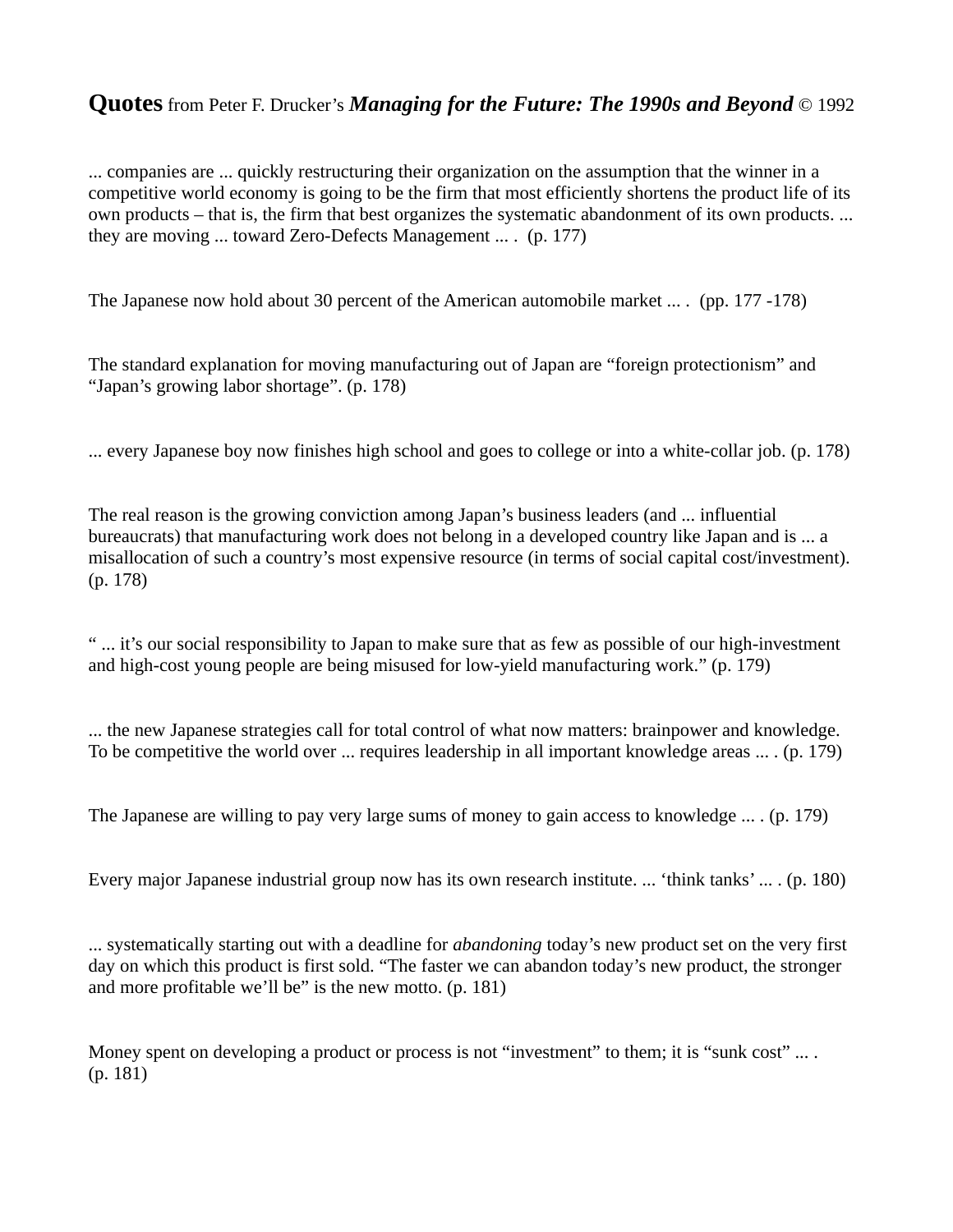... why the leading Japanese businesses are now shifting to organized abandonment as their strategy ... . ... is their ... conviction that the only alternative to themselves shortening the life cycle of the product is for a competitor to do so – and then the competitor will not only have the profits but the market as well. (p. 181)

By deciding in advanced that they will abandon a new product within a given period of time, the Japanese force themselves to go to work immediately on replacing it, and to do so on three parallel tracks. One track – the Japanese call it *kaizen -*is organized work on improvement with specific goals and deadlines – e.g. a 10 percent reduction in cost within 15 months and/or a 10 percent improvement in reliability within the same time, and/or a 15 percent increase in performance characteristics ... enough, ... that the improved product is substantially different ... . The second track is "leaping", ... developing a new and different product out of the old ... . ... finally there is genuine innovation. (pp. 181 – 182)

... the leading Japanese companies organize themselves so that all three tracks are pursued simultaneously and under the direction of the same cross-functional team. The results ... is to produce not one but *three* new and different products to replace each present product ... to gain with the same investment of time and money an improved product; a "leap"; and a genuine innovation, with one of the three then becoming the new market leader and producing the "innovator's profit". (p. 182)

... the leading Japanese companies are moving from Total Quality Management (TQM) to Zero Defects Management. (p. 182)

... reality: the emergence of the highly competitive and worldwide knowledge economy. (p. 183)

# 25. Manage by Walking Around – Outside!

... few people pay attention to changing distributive channels. Yet how goods and services get to customers and where customers buy are changing ... as fast as technology, markets, and demography. ... all over the world. (p. 185)

Today, the bulk of ... goods is sold by ... national chains. (p. 185)

... chains carry their own private brands and do their own advertising. (p. 185)

... one of the big mutual-fund groups (which six years ago sold exclusively through brokers) now sells 15 percent of its products through regional banks, 15 percent through insurance agencies and another 15 percent through professional and trade associations. (p. 186)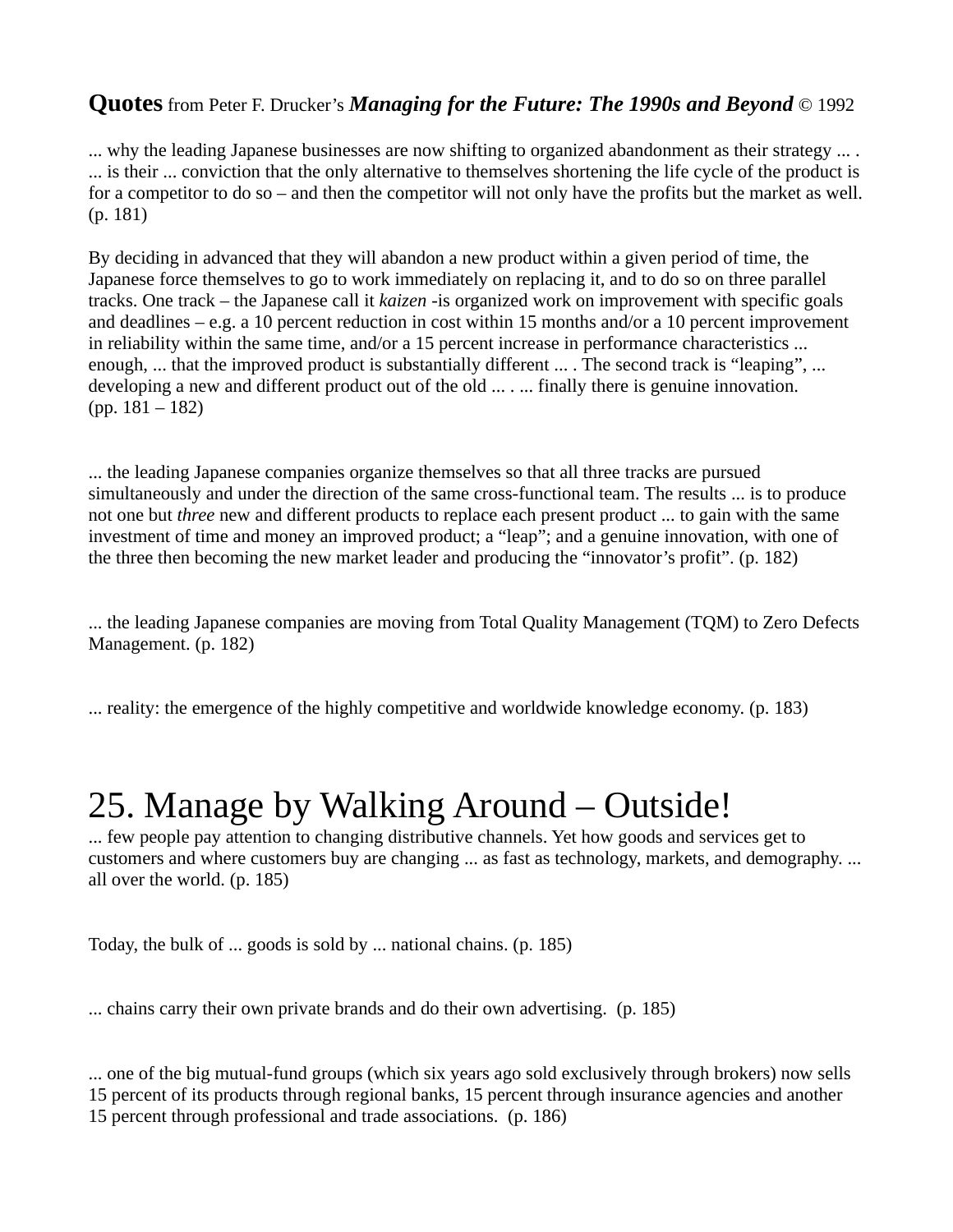... the hospital contracts maintenance, patient feeding, billing, physical therapy, the pharmacy, X-ray, the medical lab, and so on. (p. 186)

... computers. ... are bought ... by computer management firms that design, buy, install, and run their client's information systems. (p. 186)

Changes in distributive channels may not matter much ... . But they should be a major concern of every business and every industry. ... . ... . They are what statisticians call "changes at the margin". (p. 187)

The one way to be abreast of them is to go out and look for these changes. (p. 187)

Alfred P. Sloan built General Motors into the world's premier manufacturing company, in the '20s and '30s, by actually working with customers. (pp. 187 – 188)

... changing customer behavior and changing customer preferences ... on market trends and style trends. (p. 188)

GM ... had the most up-to-date and comprehensive customer research in American industry. (p. 188)

... the company foresaw ... the "youth culture" and built or remodeled stores to attract teenagers. A few years later, when everyone talked of the "greening of America", the company ... changed merchandise and stores to attract the young adult. And another 10 years later ... the company saw and understood the emergence of the two-earner family. (p. 189)

... the executive's scarcest resource, his time. (p. 189)

... we know how to build upward information into the organization. (p. 189)

The right advice to executives now is to walk outside (the organization). (p. 189)

# 26. Corporate Culture: Use it, Don't Lose It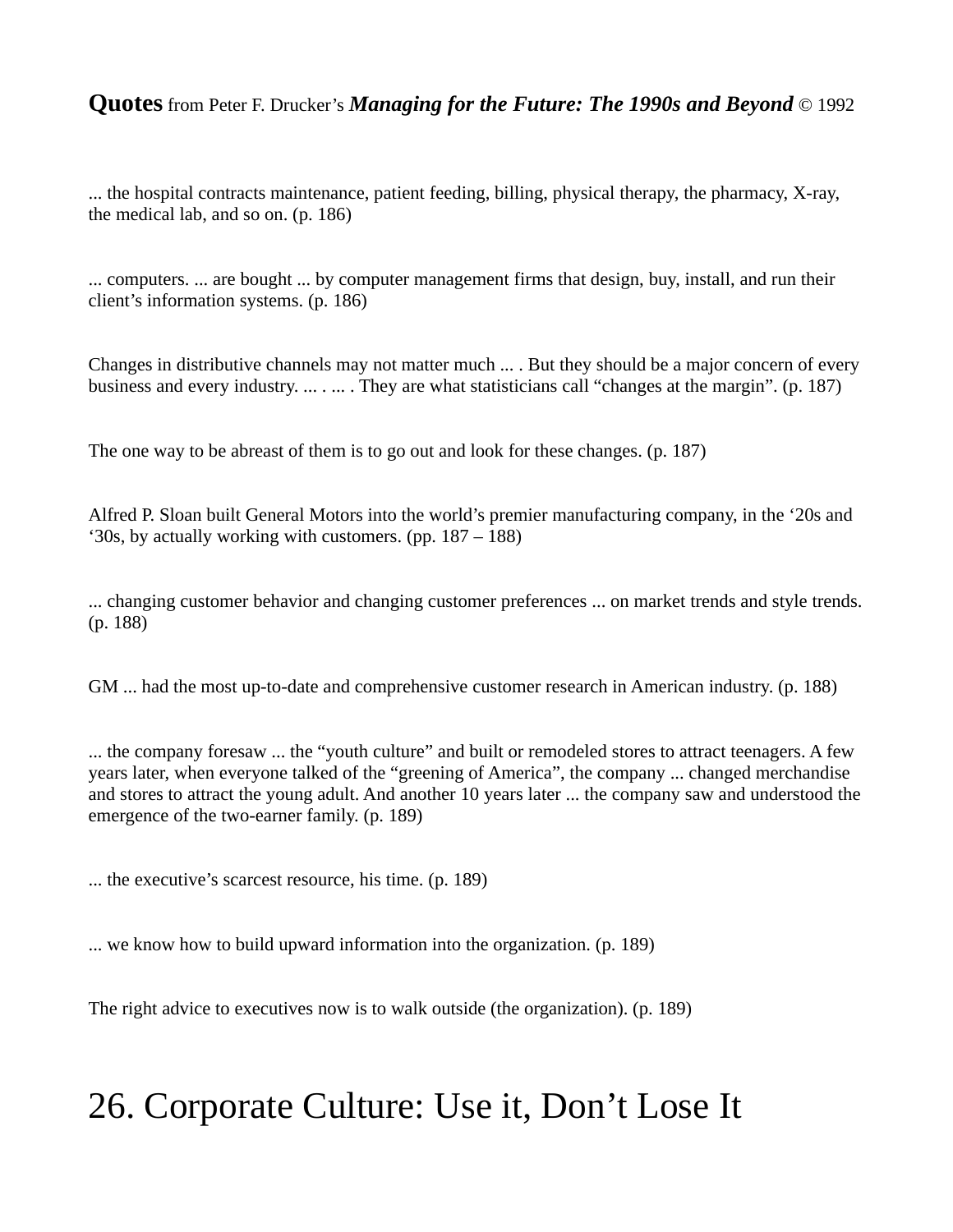Changing the corporate culture has become the latest management fad. (p. 191)

There is indeed the need to change deeply ingrained habits in a good many organizations. (p. 191)

... with product lives shrinking, there is an urgent need in most mechanical industries ... to change drastically the way new products and new models are conceived, designed, made and marketed, with the process eventually being telescoped into months from years. (p. 191)

Culture ... is singularly persistent. (p. 192)

... today's Japan and today's Germany are unmistakably Japanese and German in culture ... . (p. 192)

Japan ... . ... has become a modern society, because her reformers ... consciously based the new "Westernized" behavior on traditional Japanese values and on traditional Japanese culture. (p. 192)

If you have to change habits, don't change culture. Change habits. (p. 193)

The first thing is to define what results are needed. (p. 193)

Every customer inquiry, including every complaint, has to be settled by telephone within 24 hours ... . (p. 193)

The next – and most important – step is ... . ... to ask "Where within our own system do we *do* this already?" (pp. 193 – 194)

... a new CEO ... asked, "What do we have to produce by way of results?" Every one of his store managers knew the answer, "We have to increase the amount each shopper spends per visit." Then he asked, "Do any of our stores actually do this?" Three or four – out of 30 or so did it. "Will you ... tell us," the new manager asked, "what you people *do* that gives you the desired results?" (p. 194)

In every single case these results were achieved not by doing something different but by systematically doing something everyone had known all along should be done, had in the policy manuals, and had been preaching – but only the few exceptions had been practicing. (p. 194)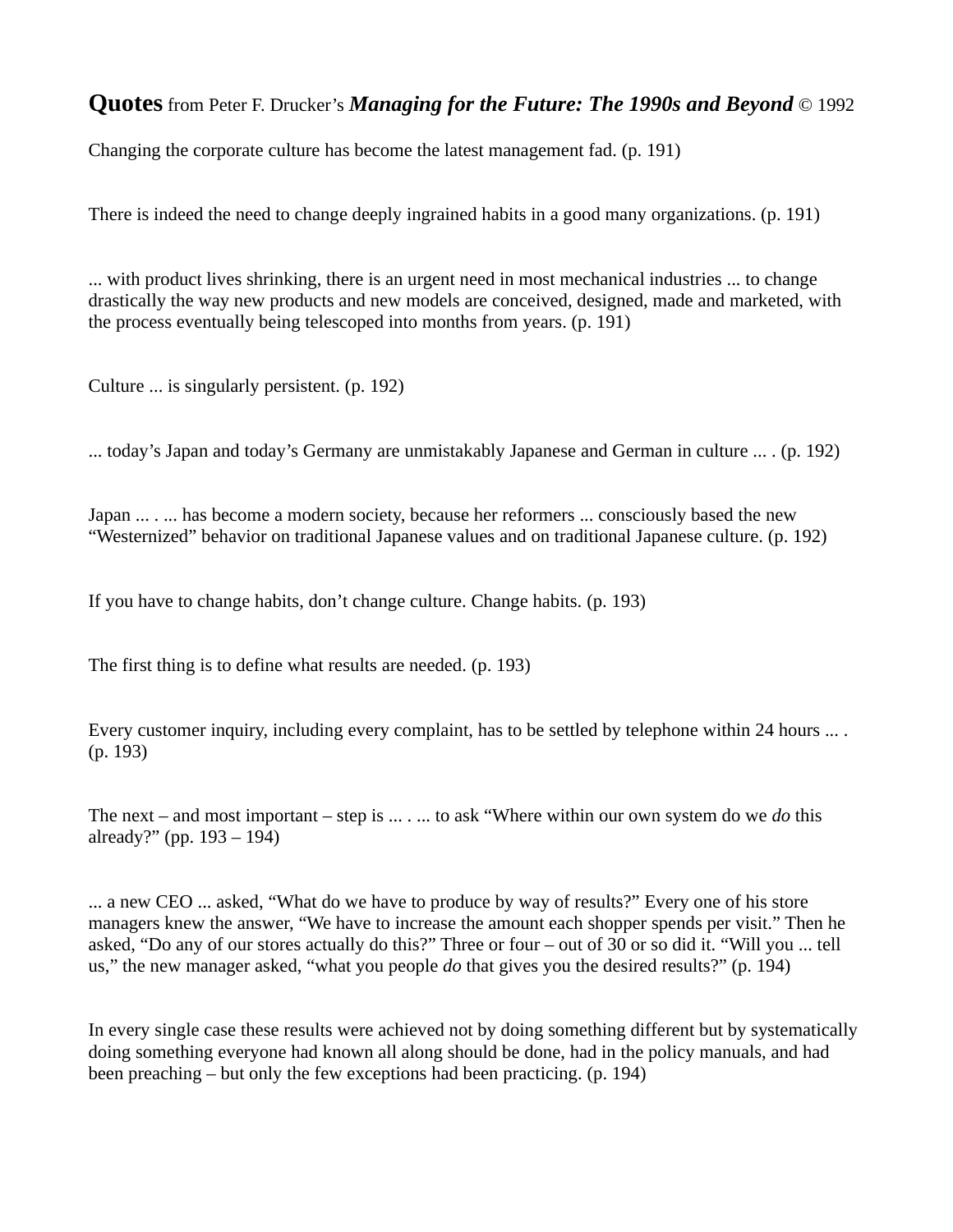The next step ... is for management to make sure that the effective behavior as it develops out of the organization's own culture is actually being practiced. This means ... that senior management systematically asks, again and again: What do we in senior management, and in this company as a whole, do that helps you to produce the results that all of us agreed are the necessary ones?" And: What do we do that hampers you concentrating on these necessary results?" (pp. 194 - 195)

... asks these questions at every ... meeting ... - and take immediate action on what they hear. (p. 195)

Finally, changing habits and behavior requires changing recognitions and rewards. People in organizations ... tend to act in response for being recognized and rewarded ... .(p. 195)

The moment they realize that the organization rewards for the right behavior they will accept it. (p. 195)

# 27. Permanent Cost Cutting: Permanent Policy

(In this chapter Drucker argues in favour of eliminating "unnecessary" work and "restructuring" the work that needs to be done so that it's done more productively as effective cost cutting measures. Recasting work allows for "innovation" which can lead to even greater cost-savings.)

Cutting staffs to cut costs is putting the cart before the horse. The only way to bring costs down is to restructure the work. This will ... result in reducing the number of people needed to do the job ... . ... a cost crunch should always be used as an opportunity to rethink and to redesign operations. (p. 197)

The question should be: "Would the roof cave in if we stopped doing this work altogether?" ... if the answer is "probably not", one eliminates the operation. (p. 198)

... eliminating an entire operation is by far the most effective way to cut costs and ... likely to produce ... permanent savings. (p. 198)

... up to one-third of all clerical and control operations are likely to be found unneeded, because they either never served a purpose or because they have outlived it. And nothing is less productive than to make more efficient what should not be done at all. (p. 198)

"What contribution to the business should each (operation) make? What purpose does it serve?" (p. 198)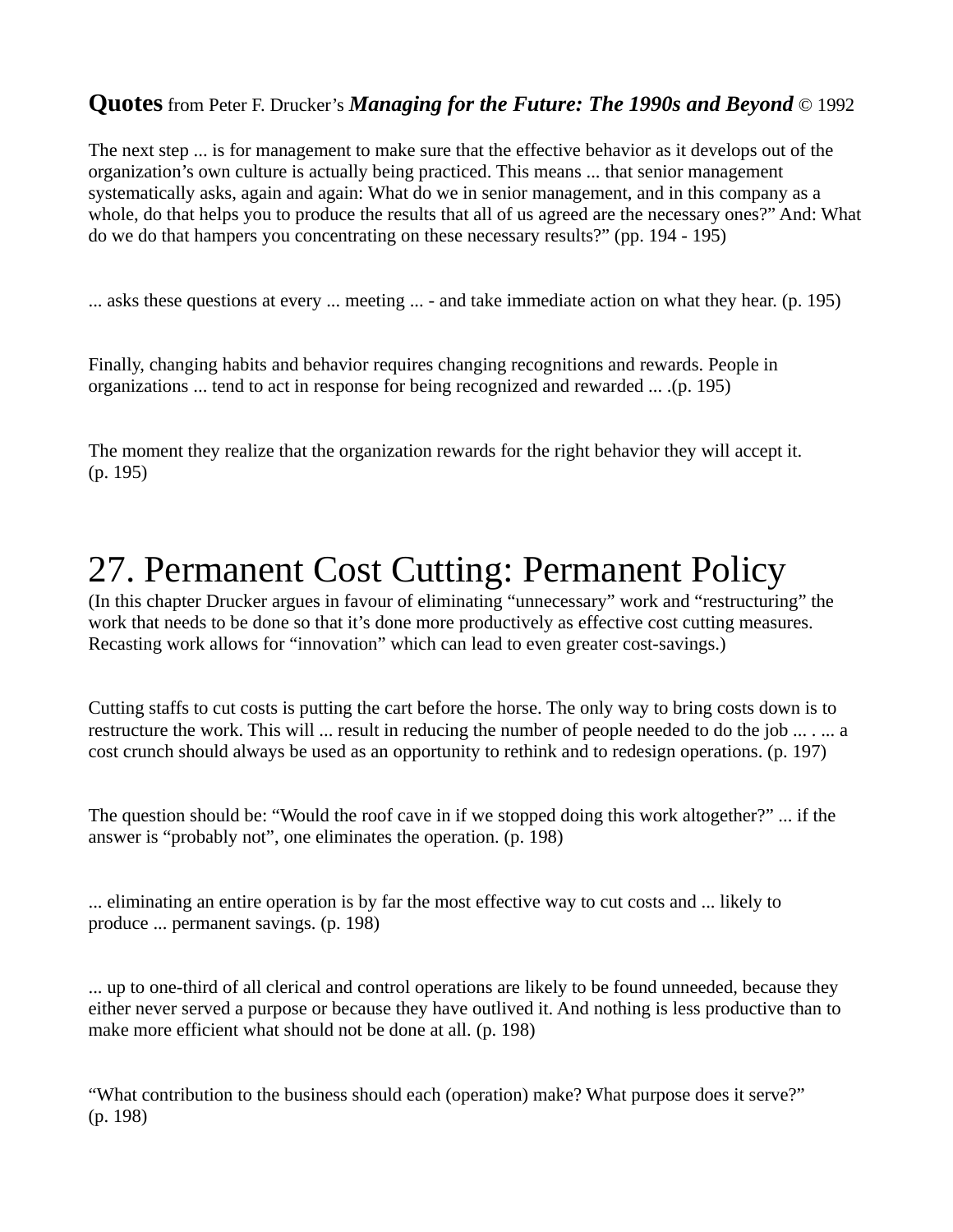### (For Drucker, this kind of evaluation has to be made in terms of a business objective and evaluating things in terms of "preset" standards.)

... a well-designed and cost-effective operation serves one purpose only. To combine two or more in one operation means inefficiencies and sky-high costs. (p. 199)

There is no central inventory ... and no inventory control. The stock level for every distributor is determined by systematic spot checks taken every other week, of the actual retail sale of a 3 percent sample of distributors – that is, 84 distributors throughout the country. (p. 199)

... 20 percent of "specialty" products – mostly big-ticket items ... . ... are stocked in one central warehouse located at the hub of an air freight company and shipped free of charge by overnight air delivery anyplace in the country within six hours if receipt of the order. (p. 200)

... the new systems give both better service and better inventory control. (p. 200)

The question of *how* to organize the restructured organization for maximum performance and minimum cost comes ... at the ... end. ... . ... . ... the task is to define what information is needed ... . (p. 200)

It may mean – especially in operations aimed at controlling a process – shifting from counting to statistics and sampling. Not only is sampling much cheaper than counting, it is far more reliable. Statistical analysis alone can provide the crucial information on which effective control rests: the difference between fluctuations within the permissible range of normal, and the "exception", that is, the genuine malfunction, which calls for immediate remedy. (p. 200)

Cost cutting is only the beginning. ... putting in adequate cost prevention ... . (p. 200)

Cost prevention requires steady work on productivity improvement of ever operation, year in and year out – with a 3 percent annual improvement a minimum goal. It requires that every operation be put ... to the question: "Do we really need to do this or should it be abandoned?" It requires that new operations and activities ... be entered ... if an old operation is is abandoned or ... pruned back. (pp. 200 – 201)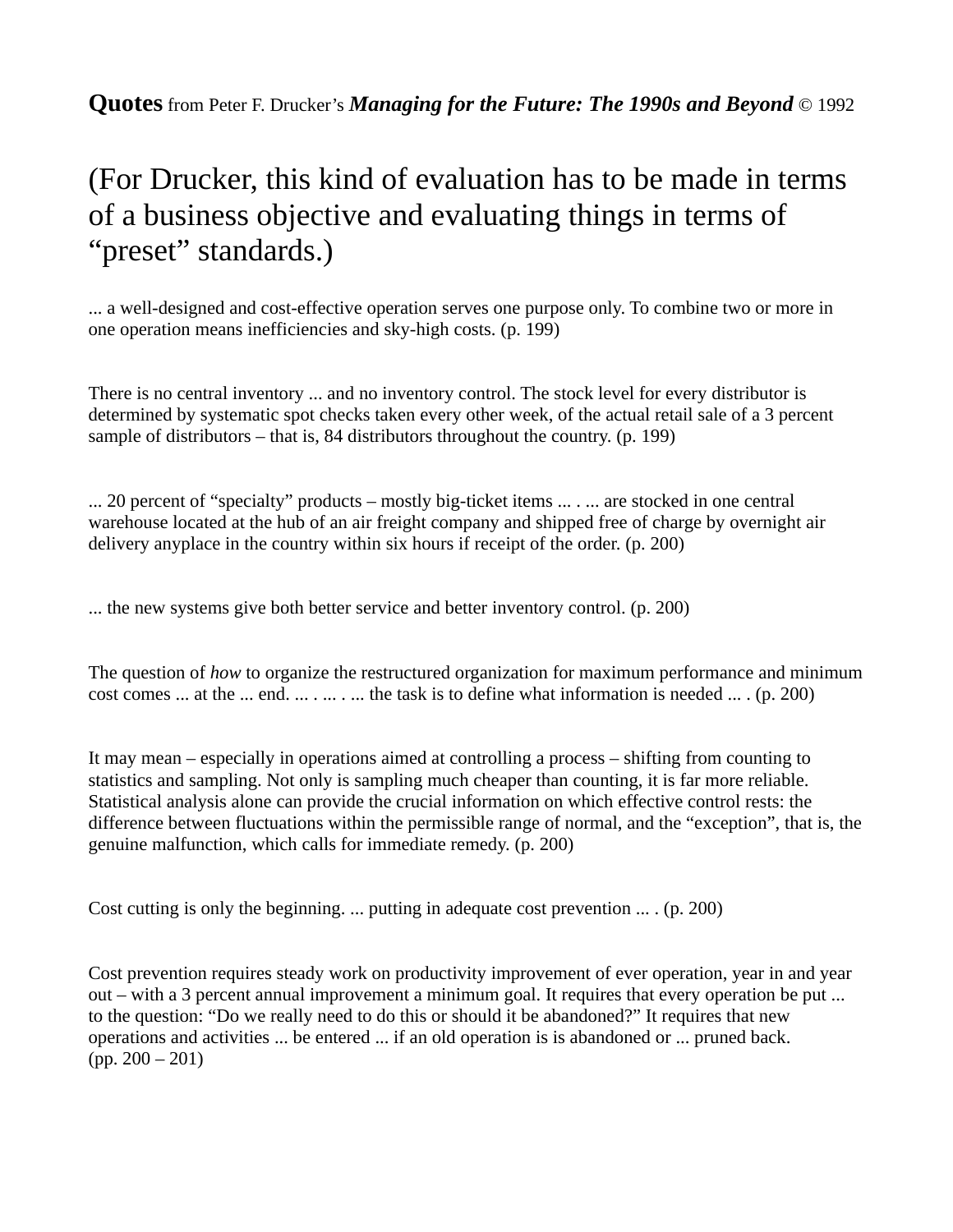Each operation and activity should ... be questioned ... as to the purpose it serves and the contribution it makes to the business. And each finally should be subjected to the question: What is the simplest way to achieve this purpose? (p. 201)

Excess costs are excess fat. Cutting costs ... means ... laying off people. (p. 201)

... one reason why ... cost-cutting efforts ... failed ... is that they were imposed from above on a workforce that saw in them a threat to their own jobs and incomes. (p. 201)

Cost prevention, however, can count on the active, and ... enthusiastic work-force support. Employees know where the fat is. They also know that low, controlled costs mean better and more secure jobs. (p. 201)

... cost-cutting should always be used as the first step toward building permanent cost prevention into the organization. (p. 201)

# 28. What the Nonprofits Are Teaching Business

Few people are aware that the nonprofit sector is ... America's largest employer. ... a total of 80 millionplus people – works as a volunteer, giving on average nearly five hours each week ... . This is equal to 10 million full-t ime jobs. Were volunteers paid, their wages ... would amount to ... 5 percent of GNP. (p. 203)

... more and more volunteers are becoming "unpaid staff", taking over the professional and managerial tasks ... . (p. 204)

... most ... have learned that nonprofits need management even more than business does, precisely because they lack the discipline of the bottom line. (p. 204)

... they ... realize that good intentions are no substitute for organization and leadership, for accountability, performance, and results. Those require management and that, in turn, begins with the organization's mission. (p. 204)

... nonprofits are more money-conscious than business enterprises are. ... because they always have so much less of it than they need. ... nonprofits do not base their strategy on money ... as so many corporate executives do. (p. 205)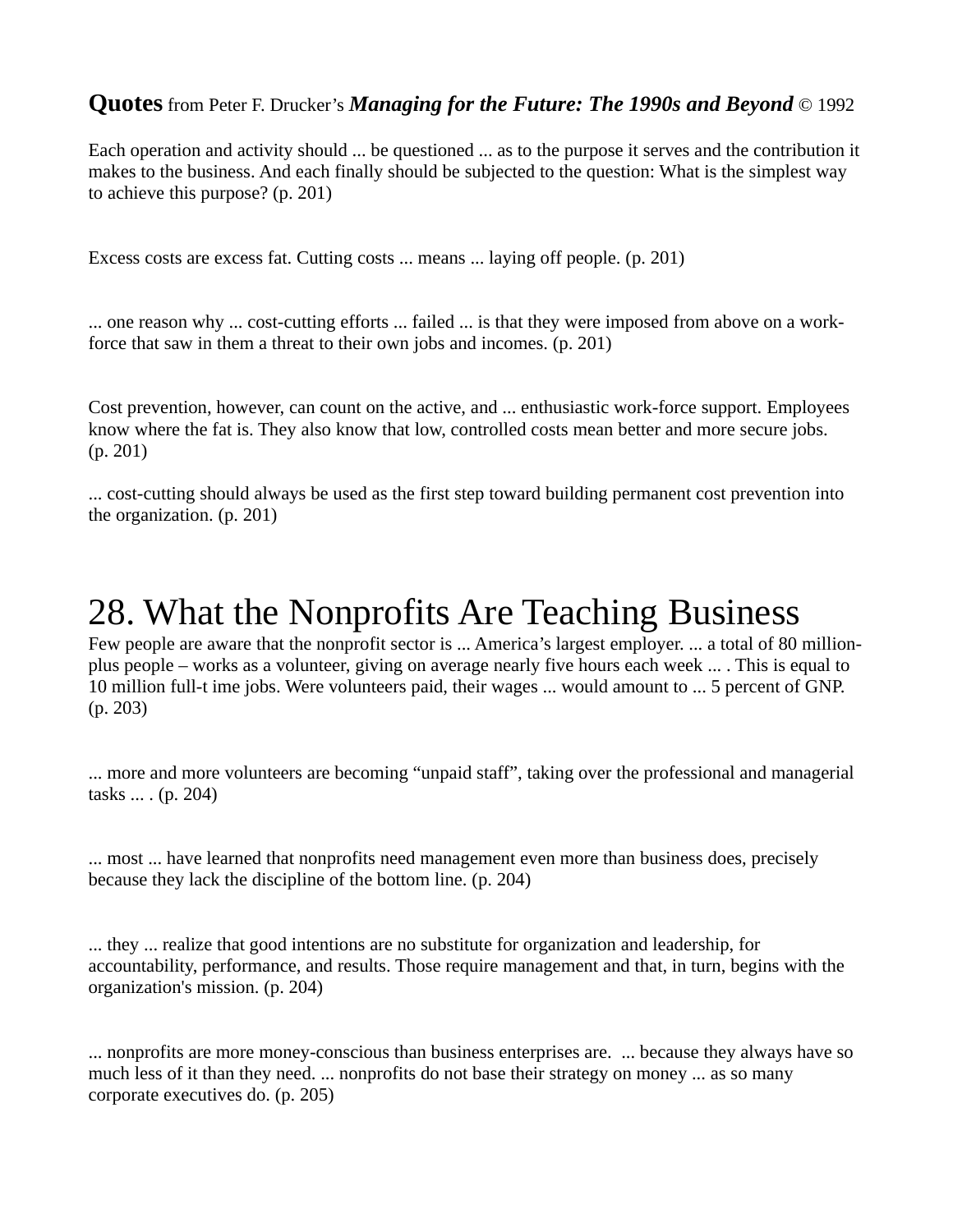Starting with the mission and its requirements my be the first lesson business can learn from successful nonprofits. It focuses the organization on action. (p. 205)

The best nonprofits devote a great deal of thought to defining their organization's mission. They ... focus ... on objectives that have clear-cut implications for the work their members must perform ... . (p. 205)

Nonprofits ... start with the environment, the community, the "customers" to be, they do not as American businesses tend to do, start ... with financial returns. (p. 205)

A well-defined mission serves as a constant reminder of the need to look outside the organization not only for "customers" but also for measures of success. (p. 206)

... the successful and performing nonprofits have learned to define clearly what changes *outside* the organization constitute "results" and to focus on them. (p. 206)

... successful Japanese companies. ... . ... start with the mission rather than with their own rewards, and with what they have to make happen outside themselves, in the marketplace to deserve a reward. (p. 207)

Many nonprofits ... have what is still the exception in business – a functioning board. (p. 207)

They also have something even rarer: a CEO who is clearly accountable to the board and whose performance is reviewed annually by a board committee. And they have what is rarer still: a board whose performance is reviewed annually against preset performance objectives. (pp. 207 – 208)

In U.S. law, the board of directors is still considered the "managing" organ of the corporation. (p. 208)

... the top management of our large companies have been whittling away at the director's role, power, and independence for more than half a century. (p. 208)

In every single business failure of a large company in the last few decades, the board was the last to realize that things were going wrong. (p. 208)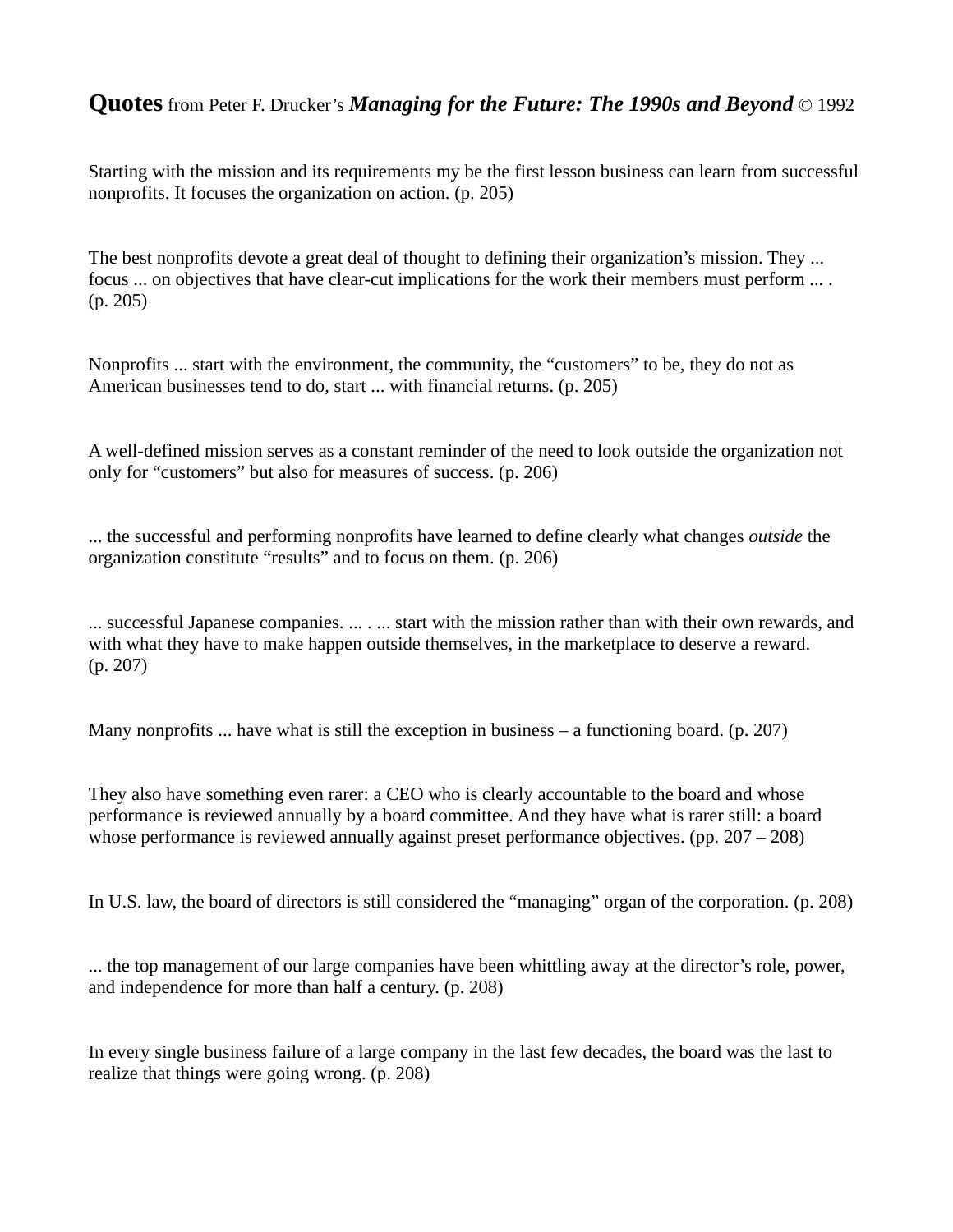Traditionally, the board has run the shop in nonprofit organizations ... . (p. 208)

Few directors in publicly held corporations are substantial shareholders, whereas directors on nonprofit boards very often contribute large sums themselves, and are expected to bring in donors as well. ... nonprofit directors tend to have a personal commitment to the organization's cause. (p. 209)

... nonprofit board members typically have served as volunteers themselves for a good many years and are deeply knowledgeable about the organization, unlike outside directors in a business. (p. 209)

... an increasing number of nonprofits ... realize that neither board nor CEO is "the boss". They are colleagues, working for the same goal but each having a different task. And ... that it is the CEO's responsibility to define tasks of ... the board's and his ... own. (p. 209)

The key to making a board effective ... is ... to organize its work. (p. 209)

... it is the rare big-company board that reviews the CEO's performance against preset business objectives. (p. 210)

... we have to make boards effective again – and that should be considered a responsibility of the CEO. (p. 210)

The (board's) audit committee ... has a real ... job responsibility. (p. 210)

... a .. board committee on succession and executive development ... regularly meets with senior executives to discuss their performance and their plans. (p. 210)

... few do what the larger nonprofits ... do routinely: put a new board member through systematic training. (p. 210)

Nonprofits ... are more likely to say, "Volunteers must get far greater satisfaction from their accomplishments and make a greater contribution precisely because they do not get a paycheck. (p. 211)

The steady transformation of the volunteer from well-meaning amateur to trained professional, unpaid staff member is the most significant development in the nonprofit sector  $\dots$ . (p. 211)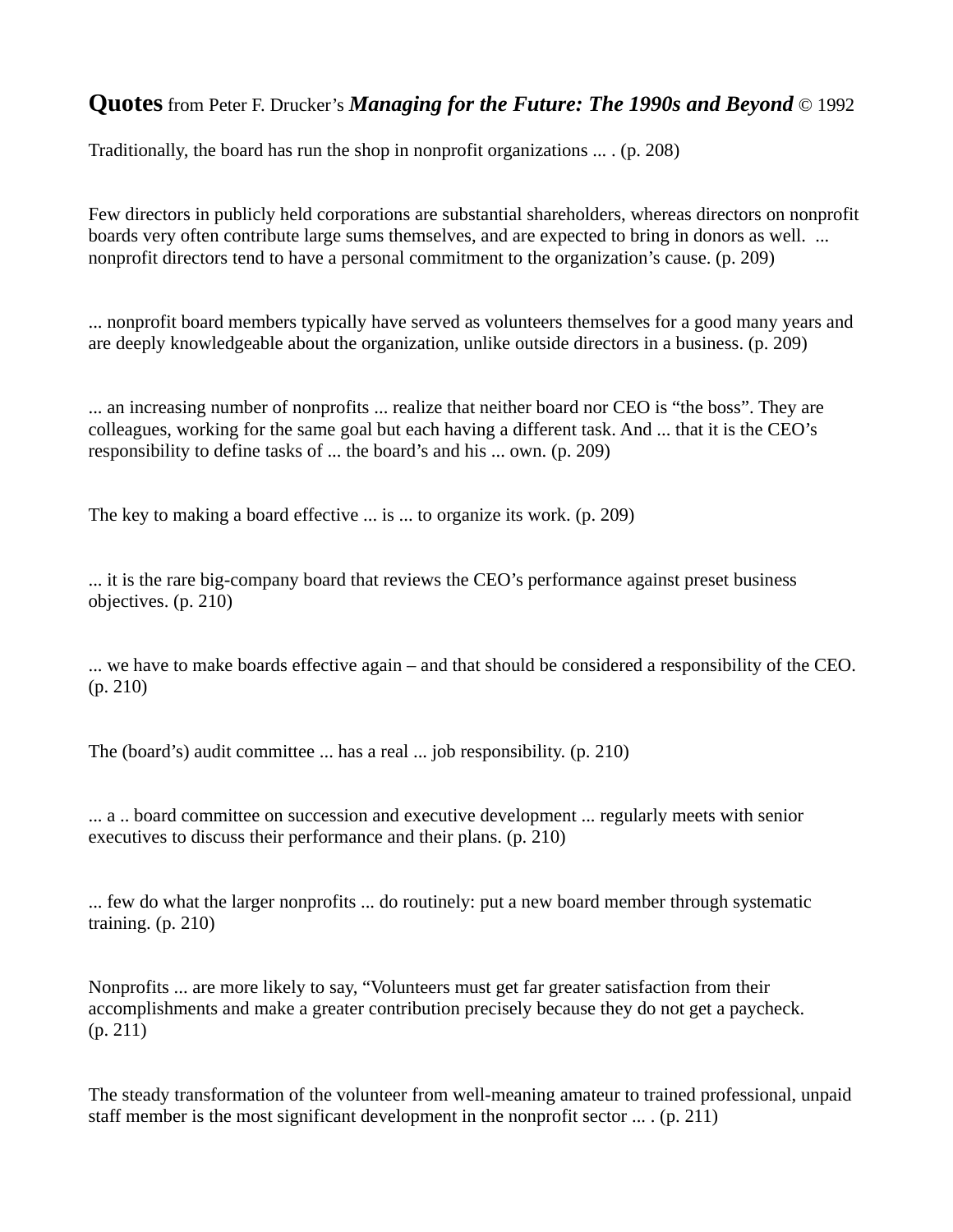A midwestern Catholic diocese ... . ... . ... . ... . is ... being served by some 2,000 part-time unpaid staff ... . (p. 211)

... the First Baptist Church in Richmond, Virginia, ... . ... . ... . has ... nine paid full-time employees. But of the 4,000 communicants, 1,000 serve as unpaid staff. (p. 211)

The American Heart Association has chapters in every city ... throughout the country. ... its paid staff is limited to those at national headquarters with just a few traveling troubleshooters serving the field. (p. 211)

... with money always in short supply ... . If they want to add to their activities ... they have to make volunteers more productive, have to give them more work and more responsibility. (pp. 211 – 212)

More and more volunteers are educated people ... . ... . The are knowledge workers ... . If nonprofit organizations want to attract and hold them, they have to put their competence and knowledge to work. (p. 212)

Volunteers may ... be assigned both a mentor and a supervisor with whom they work out their performance goals. (p. 212)

The Girl Scouts ... employs 730,000 volunteers and only 6,000 paid staff for 3 1/2 million girl members .... A volunteer typically starts by driving youngsters once a week to a meeting. Then a more seasoned volunteer draws her into other work – accompanying Girl Scouts selling cookies door-to-door, assisting a Brownie leader on a camping trip. Out of this step-by-step process evolve the volunteer boards of the local councils and, eventually, Girl Scouts governing organ, the National Board. Each step ... has its own compulsory training program ... . Each has specific performance standards and performance goals. (pp. 212 - 213)

What do these unpaid staff people ... demand? ... . Their first ... demand is that the nonprofit have a clear mission, one that drives everything the organization does. (p. 213)

The second thing ... is training, training, and more training. (p. 213)

... the most successful way to motivate ... veterans is to recognize their expertise and use them to train newcomers. (p. 213)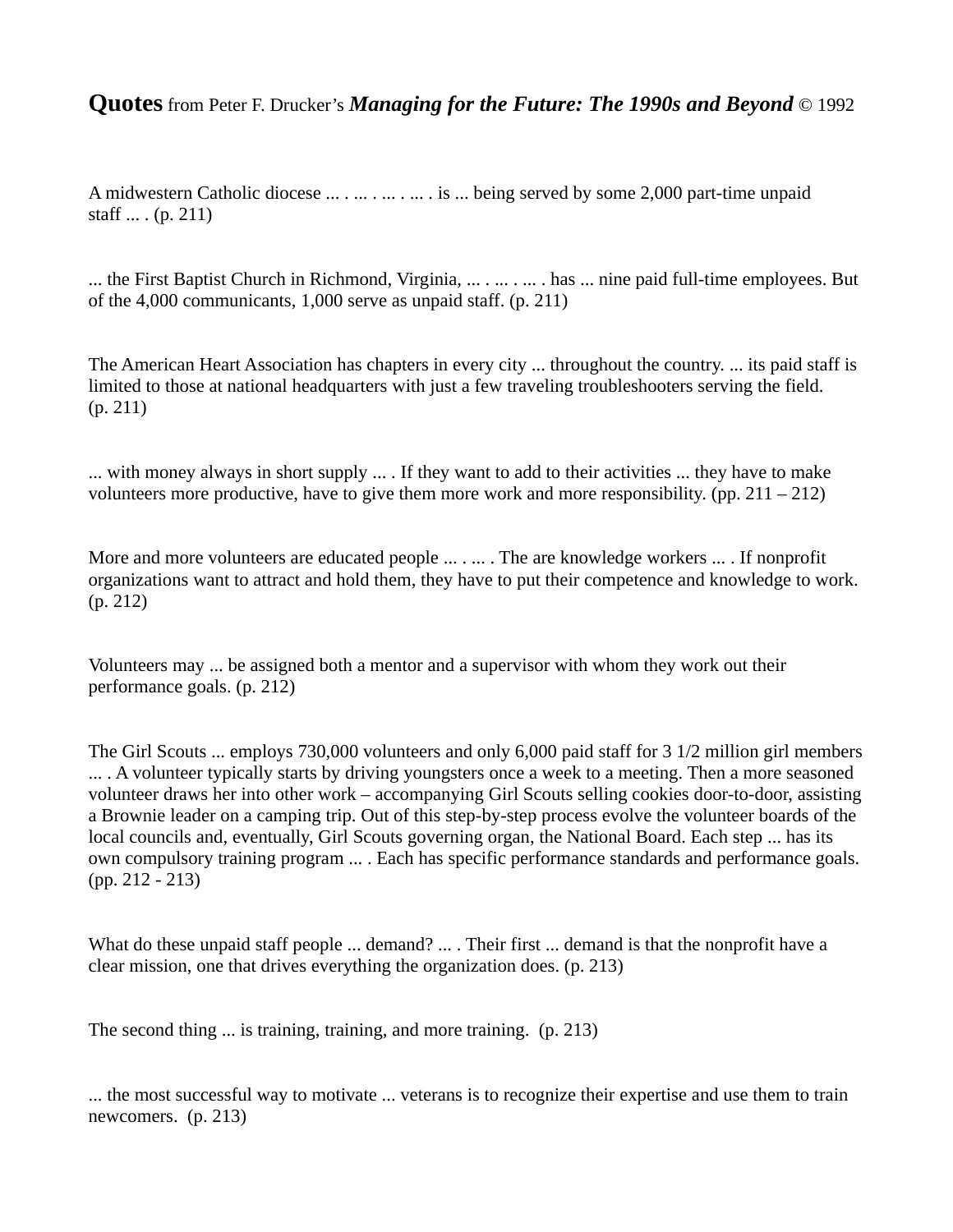... these knowledge workers demand responsibility ... for thinking through and setting their own performance goals. They expect to be consulted and to participate in making decisions that affect their work and the work of the organization ... . And they expect opportunities for  $\ldots$  ... ... a good many nonprofits have developed career ladders for their volunteers. (p. 213)

... accountability. Many of today's knowledge worker volunteers insist on having their performance reviewed against preset objectives ... . ... they expect their organizations to remove nonperformers ... . (p. 213)

Managing the knowledge worker for productivity is the challenge ahead for ... management. ... . It requires a clear mission, careful placement and continuous learning and teaching, management by objectives and self-control, high demands but corresponding responsibility, and accountability for performance and results. (p. 213)

# 29. Nonprofit Governance: Lessons for Success

... the majority of American nonprofits have the same governance structure. They have an unpaid, outside, part-time board. And ... a paid full-time executive officer ... . ... this governance structure malfunctions as often as it functions. (p. 217)

... there is confusion across the nonprofit spectrum ... as too what governance the institution needs, what the task of each organ of governance should be, and how they should work together. (pp. 217 – 218)

The first lesson to be learned is that nonprofits need a clear and functioning governance structure. (p. 218)

They need effective leadership and management a good deal more than even businesses do ... . (p. 218)

First, they lack the bottom line ... . They must therefore have a clear mission that translates into operational goals and that provides guides for effective action. (p. 218)

A nonprofit institution will start to flounder almost immediately unless it clearly defines its mission and emphasizes that mission again and again. (p. 219)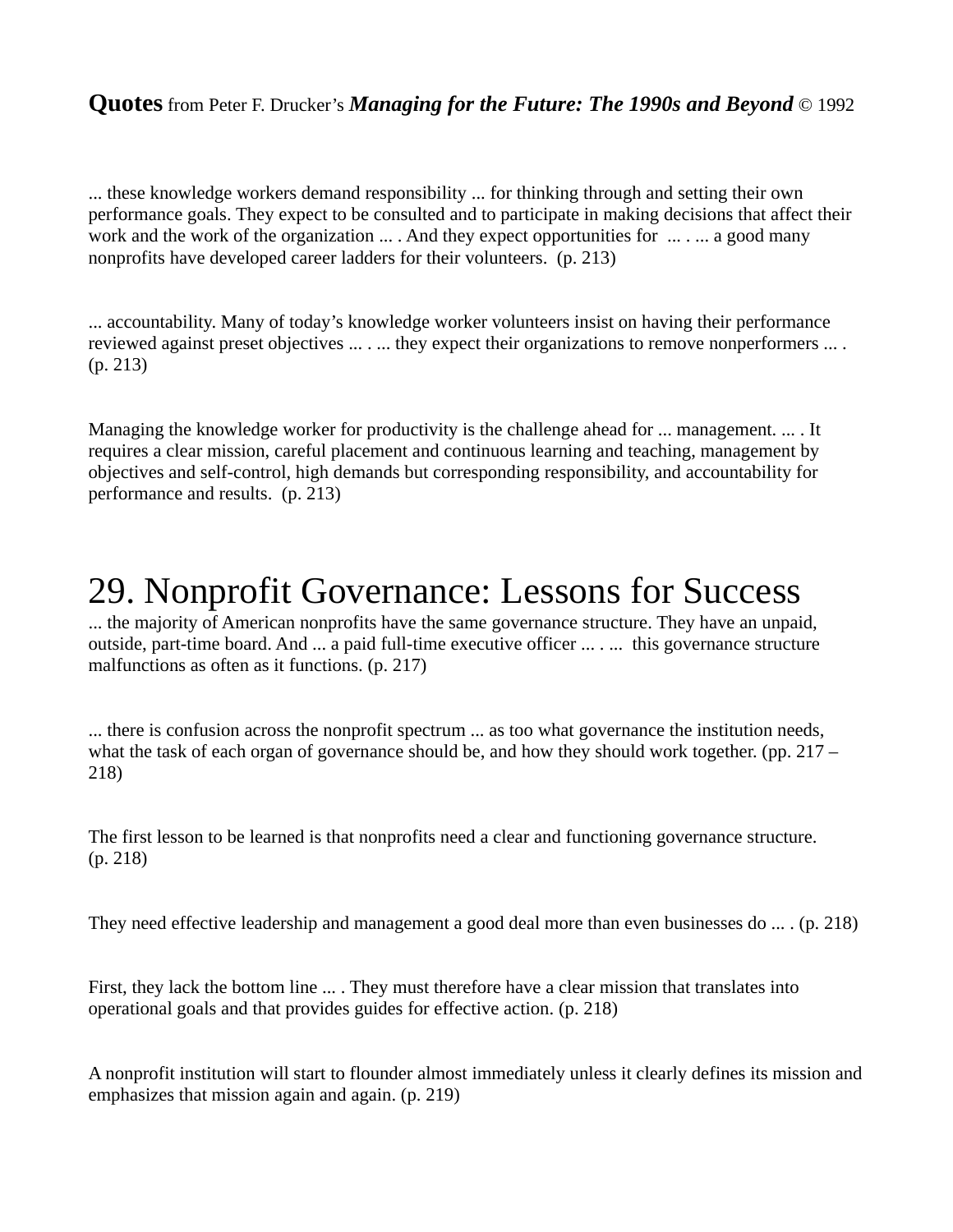Second, the nonprofit needs a clear definition of the "results" that it seeks to obtain. (p. 219)

Last, ... . ... the money of the nonprofit ... is given against promises. Nonprofits are ... trustees of the money they spend. (p. 219)

Nonprofits ... need ... strong organs of accountability – for mission, for results, for allocation of resources and their productivity – and a clear process for discharging these responsibilities. They need effective, strong, directed governance and a clear governance structure. (p. 219)

Nonprofits need both an effective board and an effective executive. (p. 219)

In a good many businesses, ... boards have become slumber parties. ... . In ... successful petroleum companies ... , boards have ... been a legal fiction. Some nonprofits ... have reduced their boards to a purely ceremonial role. (pp. 219 - 220)

... most nonprofits could not emasculate the board ... . One reason is that the board often ... leads in raising money. Another, ... board members are committed to the nonprofit's cause. (p. 220)

The nonprofit has no choice but to work on making its board an effective organ of governance. Only an effective board composed of independent but committed outside people can give the nonprofit the clear focus on mission, the definition of results, and the accountability for the money entrusted to it that it needs. (p. 220)

... every nonprofit ... must ... have an effective executive officer. (p. 220)

... the most noteworthy feature of the ... nonprofit institution is ... its ... . ... explosive growth ... . ... . ... they demand professionalism of a high order. (p. 221)

... if performance standards are to have any results, they must be coupled with executive accountability. (p. 221)

... board ... executive officer. Each has a different part, but together they share the play. Their tasks are complementary. ... each has to ask, "What do I owe the other? ... ? The two have to work as one team of equals. (p. 221)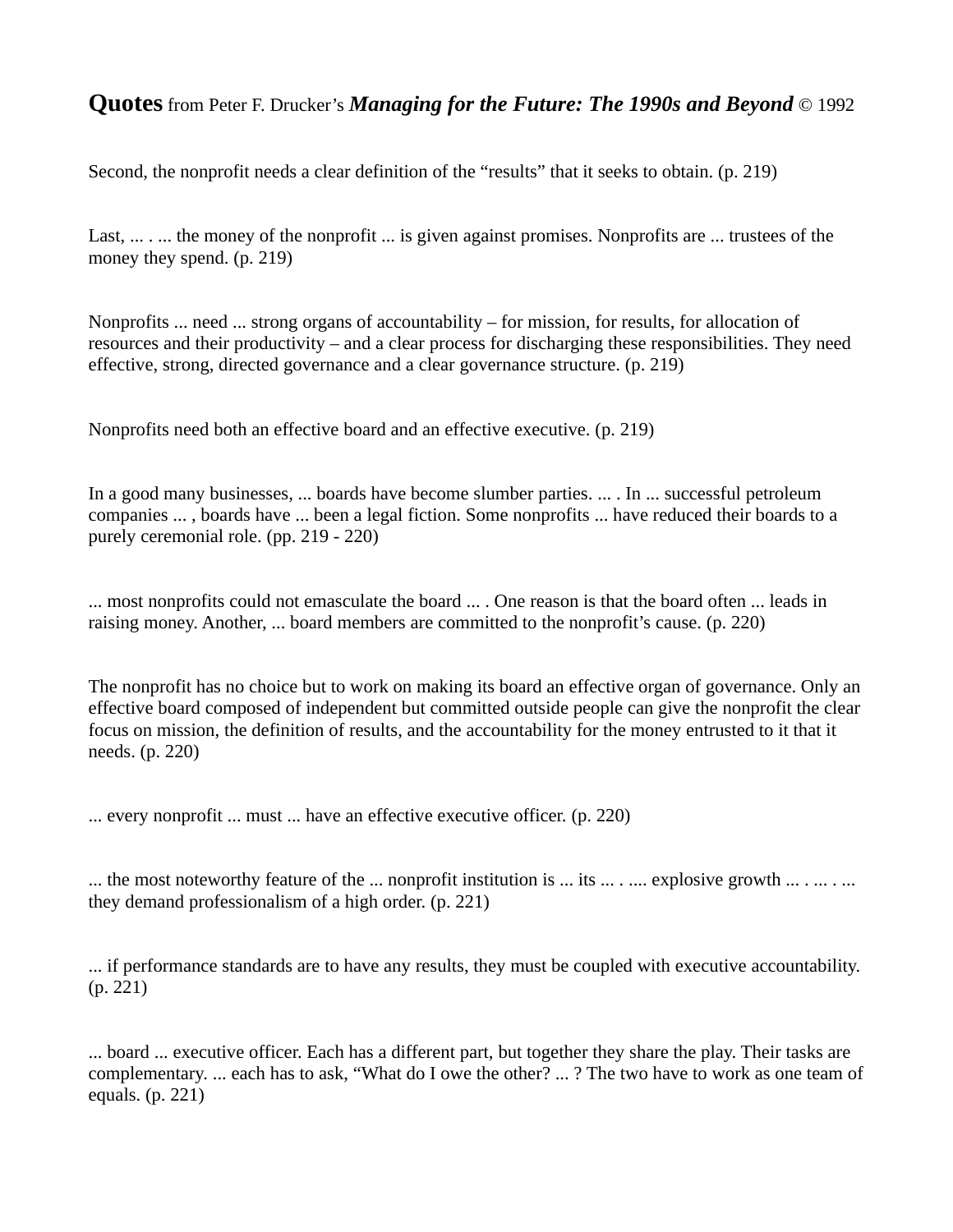The executive officers in nonprofit organizations are the stronger players. It is their job to adjust both what they do and how they do it to the personalities and strengths of their chairpersons. (p. 222)

Effective nonprofits do not talk much about policy. They talk about work. They define what work each organ is expected to perform and what results each organ is expected to achieve. (p. 223)

In the effective nonprofit institution, every board committee - ... every board member – accepts a work program with specific achievement goals. So ... does the executive officer. (p. 223)

... the performance of the entire board, each board committee, and each board member and the performance of the executive officer and all the key people on the staff is regularly appraised against preestablished performance goals. (p. 223)

... board members and executives whose performance consistently falls below goals and expectations will resign or at least not stand for reelection. (p. 223)

Boards should meddle. ... there is no way to stop them ... ! Board members of a nonprofit organization should be committed to the cause. ... . ... . They work in committees, each with a specific mandate ... . This forces them to work directly – that is without going through the executive officer – with people working in the particular area of the committee's concern. It thus forces them to meddle. (p. 224)

Who should be responsible for ... the relationship between board and executive officer, and for the structure of governance in the nonprofit institution? ... . What works is to assign responsibility for the effective governance of the organization to the executive officer ... . (p. 225)

Making the organs of governance effective in the nonprofit institution and creating the proper relationship between them should therefore be considered a priority task of executive officers and it should receive serious consideration when executive officers are hired and appraised. (p. 225)

... nonprofits have to be governed by performance. (p. 226)

... nonprofits have to be committed to a cause, they have to have a mission, and they have to be imbued with passion. (p. 226)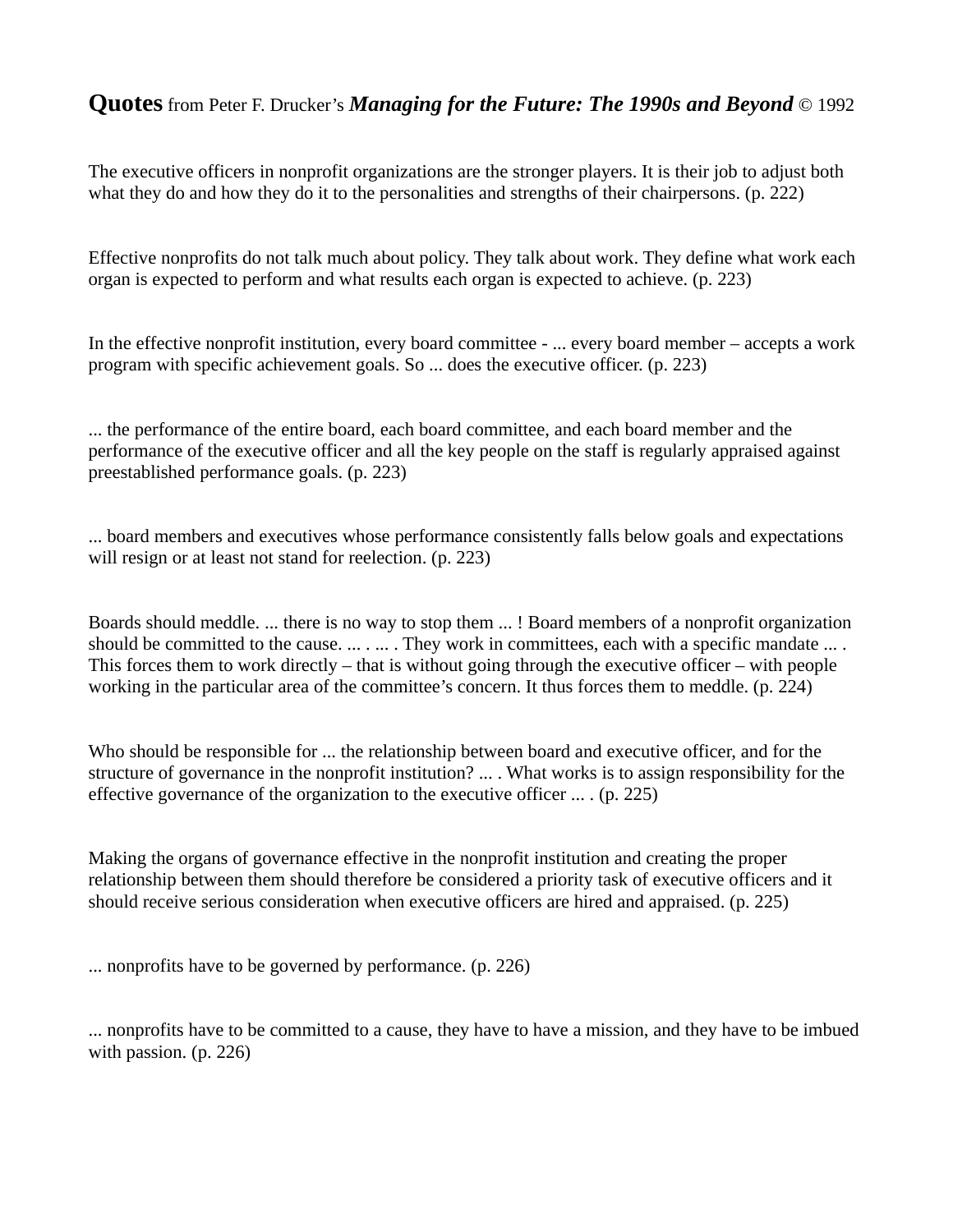# 30. The Nonprofit's Outreach Revolution

A major American growth area over the past 10 to 20 years is ... the "Third Sector", comprising nonprofit, nongovernmental community services – both national and local, secular and religious. (p. 227)

About 2.5 million volunteers work for the American Heart Foundation – a 50 percent increase in three years. (p. 227)

The Girl Scouts enroll one in four American girls between the ages of six and nine. (p. 227)

Local "pastoral" churches ... are growing even faster than the large national nonprofit organizations. (pp. 227 – 228)

... many nonprofits have become vastly more productive during the last 10 years. This is because they have discovered management. (p. 228)

... in nonprofit institutions aspiring board members are now being asked: "For what contribution should we hold you accountable once you are on our board? What specific work will you take on?" (p. 228)

A dozen such organizations subject their boards to annual performance reviews against preset objectives ... . (pp. 228 – 229)

... nonprofit institutions ... increasingly put the entire staff, from the chief executive officer on down, into constant training, with each person serving as a trainer on one subject and as a learner on others. ... all staff members are expected to commit themselves to specific objectives against which their performance will be evaluated. ... nonperformers are no longer being tolerated ... . (p. 229)

... plenty of volunteers ... go door to door ... collecting money. ... those foot soldiers are increasingly carefully selected, trained, and supported with sophisticated solicitation material. They are increasingly being managed as unpaid staff ... . (p. 230)

... increasingly volunteers are taking over the professional and executive work in the nonprofit organizations. (p. 230)

A growing number of volunteers are professional men and women ... . (p. 230)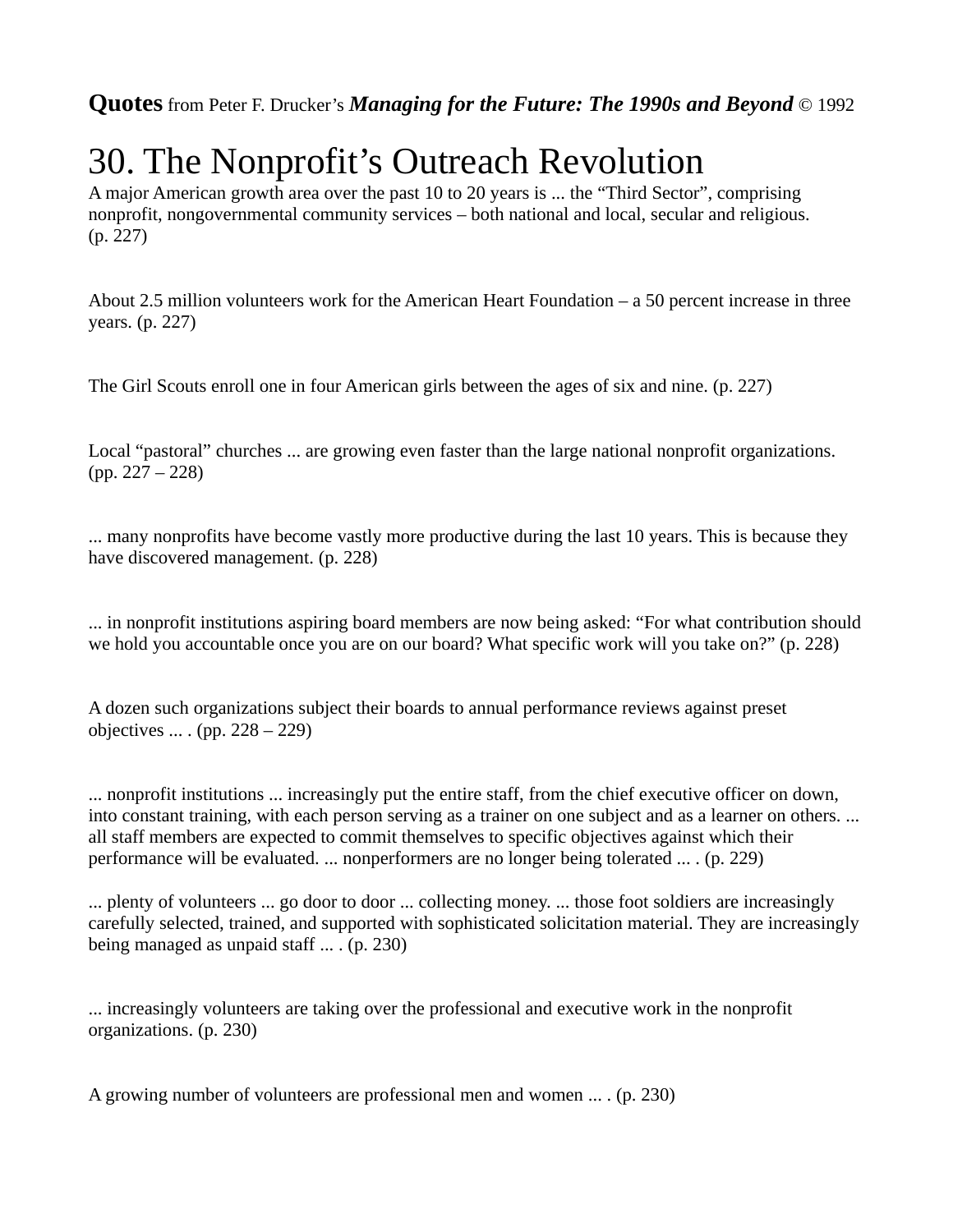For a senior business executive, board membership in a nonprofit organization has almost become a "must". (p. 230)

A lot of ... retired and semiretired have found volunteer work to be satisfying and a way to put a lifetime's experience to work. (p. 230)

Many ... Girl Scout volunteers are young professional women. (p. 231)

As a volunteer the individual can ... find ... effective citizenship, can ... make a difference. ... . (p. 231)

# PART IV THE ORGANIZATION 31. The Governance of Corporations

The 20 largest pension funds (13 of them funds of state, municipal, or nonprofit employees) hold around one-tenth of the equity capital of America's publicly owned companies. (p. 235)

The largest ... funds demand a voice in the companies in which they invest ... . (p. 235)

The rise of pension funds as dominant owners and lenders represents one of he most startling power sifts in economic history. (p. 236)

In Germany, the country's three major banks have long controlled around 60 percent of the share capital of the large companies. (p. 236)

In Japan, the majority of large companies are members of a small number (ten at most) of industrial groups, the ... *keiretsu*. ... all credit to the member companies is provided by the group's bank. (p. 236)

In Italy, half of the country's large businesses have been owned or controlled by the state since the 1930s. ... The rest of Italy's big businesses are under the control of five or six huge conglomerates such as the Fiat Group. (pp.  $236 - 237$ )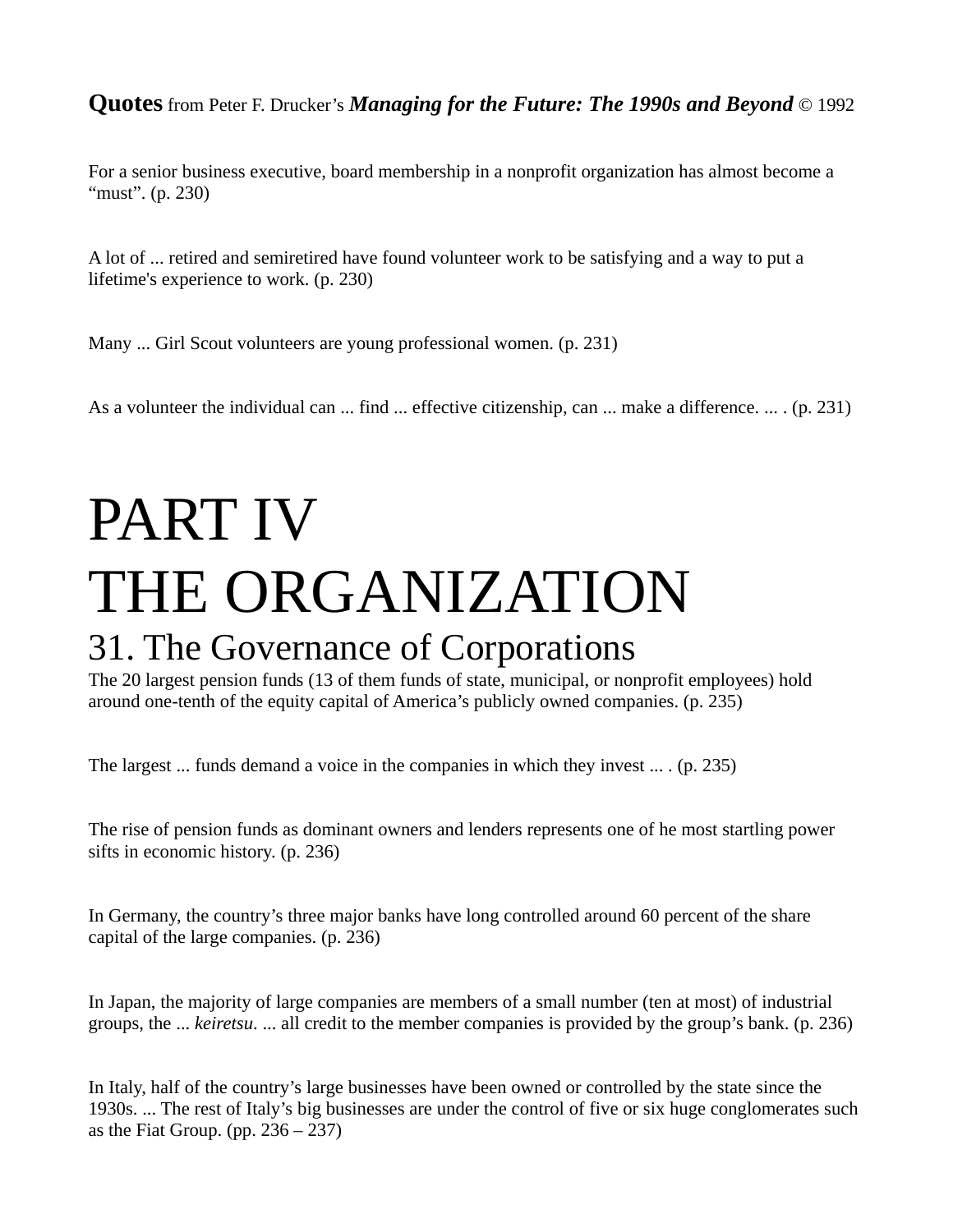A German bank's income from the companies to which it is the *hausbank* comes through commercial relationships ... . Deutsche Bank ... gets many times as much in fees from client companies ... as it receives from them in dividends ... . (p. 237)

The keiretsu's first concern is power – power in the market, power over the suppliers and subcontractors, power and influence with ministries and civil servants. ... a keiretsu company profits far more from the business it gets from the other members than from their dividends. (p. 237)

The government holdings in Italy constitute the largest concentration of economic power in any market economy. They serve primarily political objectives. (p. 237)

Neither the German banks nor the Japanese keiretsu nor Italy's government nor its conglomerates has much interest in share prices or capital gains. They do not intend to sell. (p. 237)

The American pension fund ... has no commercial ties to the companies in which it invests or to which it lends. It is ... an "asset manager". (p. 237)

... the pension funds ... did not want to be "owners". They wanted to be passive "investors" and shortterm investors ... . (p. 238)

The share holdings of even a midsize pension fund are already so large that they are not easily sold. ... . They ... are ... permanently part of the circular-trading among institutions. (p. 238)

... pension funds own 75 percent of the equity of the Chase Manhatten Bank. (p. 239)

... the 40 percent holder, ... the pension fund ... cannot sell at all. (p. 239)

Pension funds cannot be managers ... . (p. 239)

... pension funds, as America's new owners, will ... have to make sure that a company has the management it needs. (p. 239)

... management must be accountable for performance and results ... . (p. 239)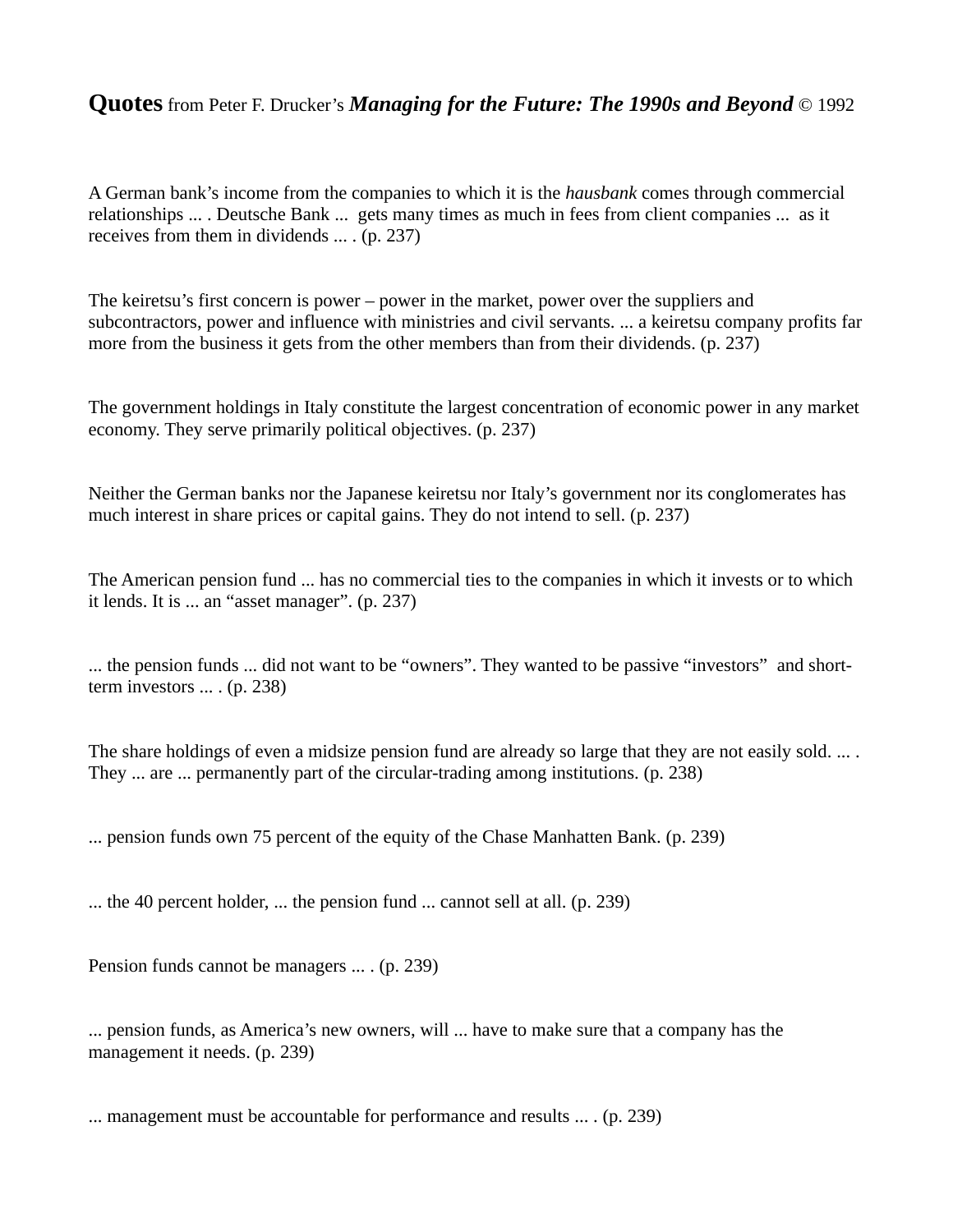... the rise of the hostile takeover in the late 1970s. (p. 240)

Takeovers and LBOs ... offered immediate capital gains. (p. 241)

... the minimum-acceptable result, a return on assets equal to its cost of capital. (p. 241)

For most people "maximizing shareholder value" means a higher share price within six months or a year ... . (p. 242)

... under a defined-benefit (pension) plan, the company would have to pay little or nothing. An everrising stock market ... would create the assets needed to pay future pensions. (p. 243)

... the "defined contribution" (pension) plan under which the employer contributes each year a defined percentage of the employee's annual salary ... . (p. 244)

Public-employee (pension) funds are defined -contribution plans and they constitute the majority of the biggest funds. (p. 244)

How ... do the institutional owners of German and Japanese industry define performance and results? ... . ... . ... . ... . ,,, they *maximize the wealth-producing capacity of the enterprise*. It is this objective that integrates short-term and long-term results and that ties the operational dimensions of business performance - market standing, innovation, productivity, and people and their development – to financial needs and financial results. (p. 245)

... economic decisions that commit scarce resources to an uncertain future are always risky ... . (p. 245)

All the elements that go into the process can be quantified with considerable rigor ... . (p. 245)

... my 1954 book, *The Practice of Management*, ... outlined eight key objective areas for a business. (pp. 245 – 246)

... the strategy needed to convert objectives into performance. (p. 246)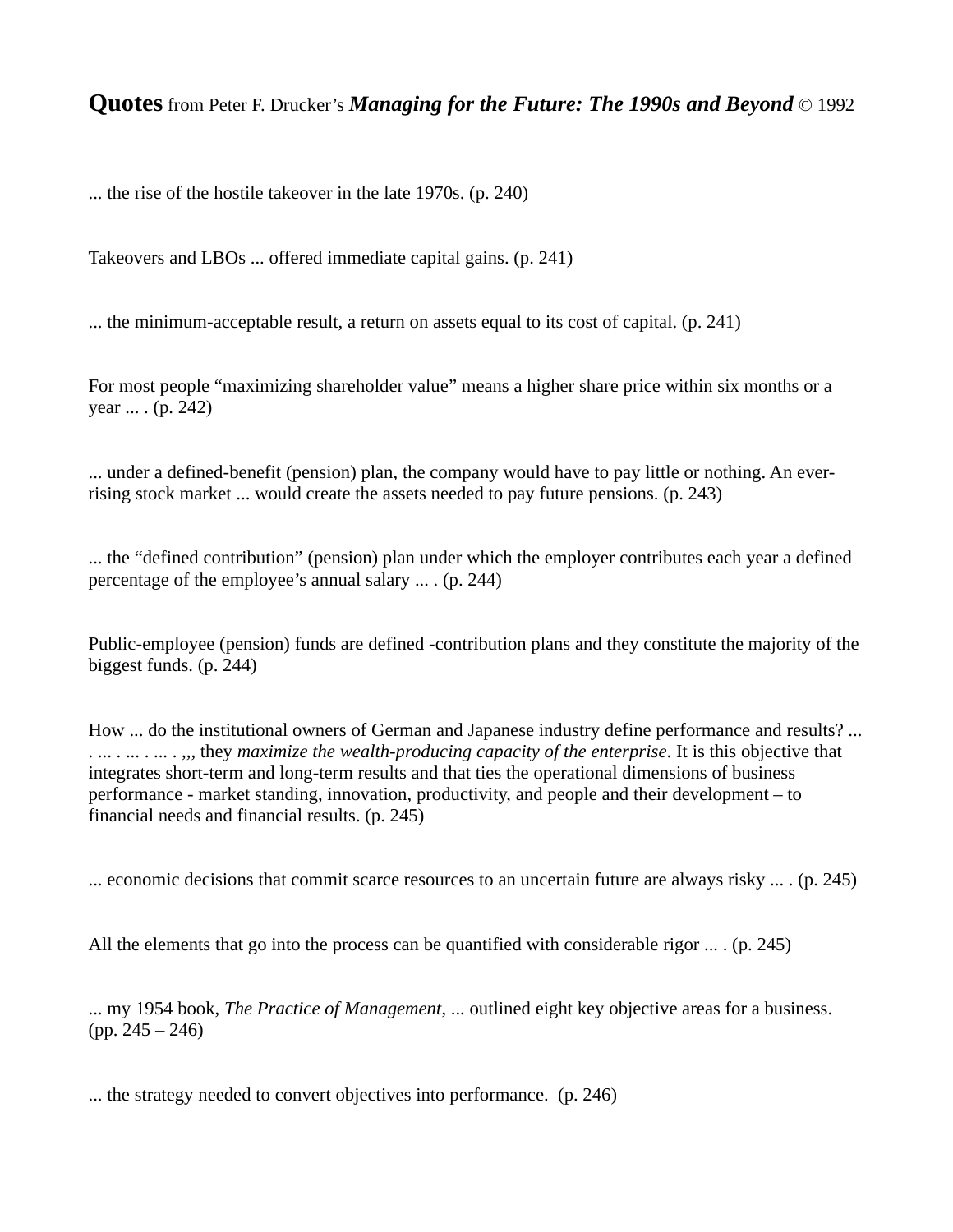... financial accountability is the key to the performance of management and enterprise. (p. 246)

... institutional owners in both countries (Japan and Germany) support a management regardless of short-term results as long as the company performs according to a business plan that is designed to maximize the enterprise's wealth-producing capacity ... . (p. 246)

In both Germany and Japan, managements are supervised closely and judged carefully. (p. 247)

Law (in the USA) wisely limits a corporate pension fund to a maximum holding of 5 percent of any one company's stock ... . (p. 248)

The consulting divisions of some of the large accounting firms ... perform business analysis assignments. (p. 248)

... the business audit ... needs to be based on predetermined standards and go through a systematic evaluation of business performance: starting with mission and strategy, through marketing, innovation, productivity, people development, community relations, all the way to profitability. (p. 248)

... a major pension fund will not invest in a company's shares or fixed-income securities unless that company submits itself to a business audit by an outside professional firm. (p. 249)

Making a board effective requires spelling out its work, setting specific objectives for its performance and contribution, and regularly appraising the board's performance against these objectives. (p. 249)

Boards are effective if they represent strong owners, committed to the enterprise. (p. 249)

The pension funds ... are not owners because they want to be owners but because they have no choice. They cannot sell. ... . ... they are owners ... . ... . They have the responsibility to ensure performance and results ... . (p. 250)

(**Note**: a small business owner BOTH "owns" and "manages" the business. Though ownership of a publicly traded corporation rests in the hands of the shareholders, it's the CEO and management who control it. The board of directors exist to ensure that management remains accountable.)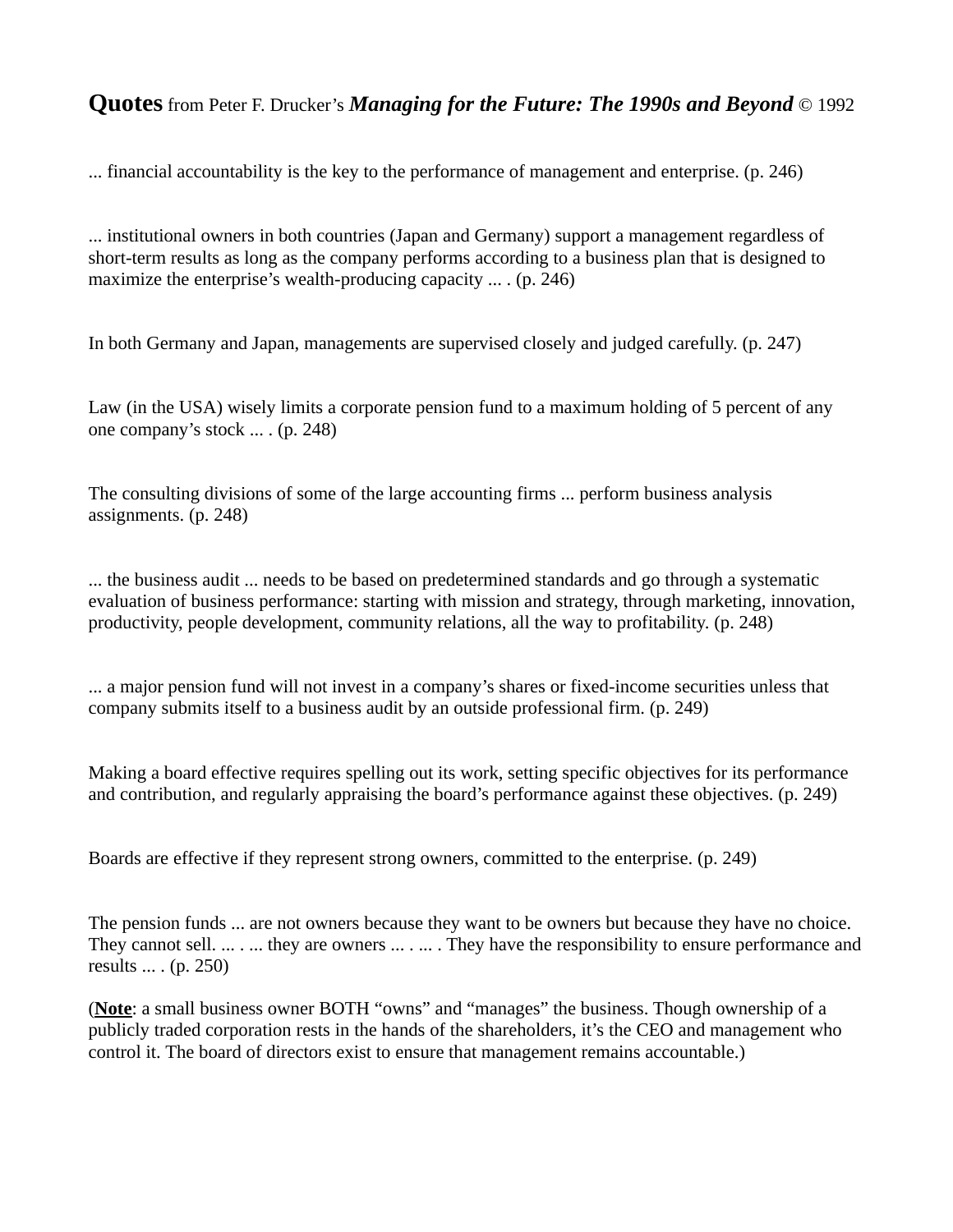# 32. Four Marketing Lessons for the Future

... buying customers doesn't work. Witness ... marketing failures of ... discounts and bonuses offered by the Big Three U.S. auto makers. (p. 251)

The (incentive-buying) offers attracted few, if any new buyers ... . Potential customers, however, were turned off. (p. 252)

... GM and Chrysler have lost substantial market standing to the Japanese ... . (p. 252)

The fax machine is American in invention, technology, design, and development. ... . Yet not one fax machine offered for sale in the U.S. today is American-made. (pp. 252 – 253)

The Americans did not put the fax machine on the market, because market research convinced them that there was no demand for such a gadget. (p. 253)

... the Japanese defined the market differently. ... ? ... they asked what is the market for what it does? (p. 253)

... the precipitate decline of the big-city American department stores. ... . ... . ... . What brought them low ... : ignoring the people who should be customers but aren't. (p. 253)

During the 80s ... . ... their share of new customers was shrinking steadily – especially their share of the most significant group, the educated and affluent two-earner families. They never learned that these people shop together, ... in the evenings, and are far more value-conscious ... . (p. 253 – 254)

Marketing starts with *all* customers in the market ... . Even a powerful business rarely has a market share much larger than 30 percent. This means that 70 percent of the customers buy from someone else. (p. 254)

The final lesson ... of ... success ... exploiting demographic changes as marketing opportunity. (p. 254)

... the customer ... defines the market; ... those who should be customers but aren't are a critical group ... ; that change has to be exploited as opportunity, and ... demographic change offers the greatest ... opportunity. (p. 255)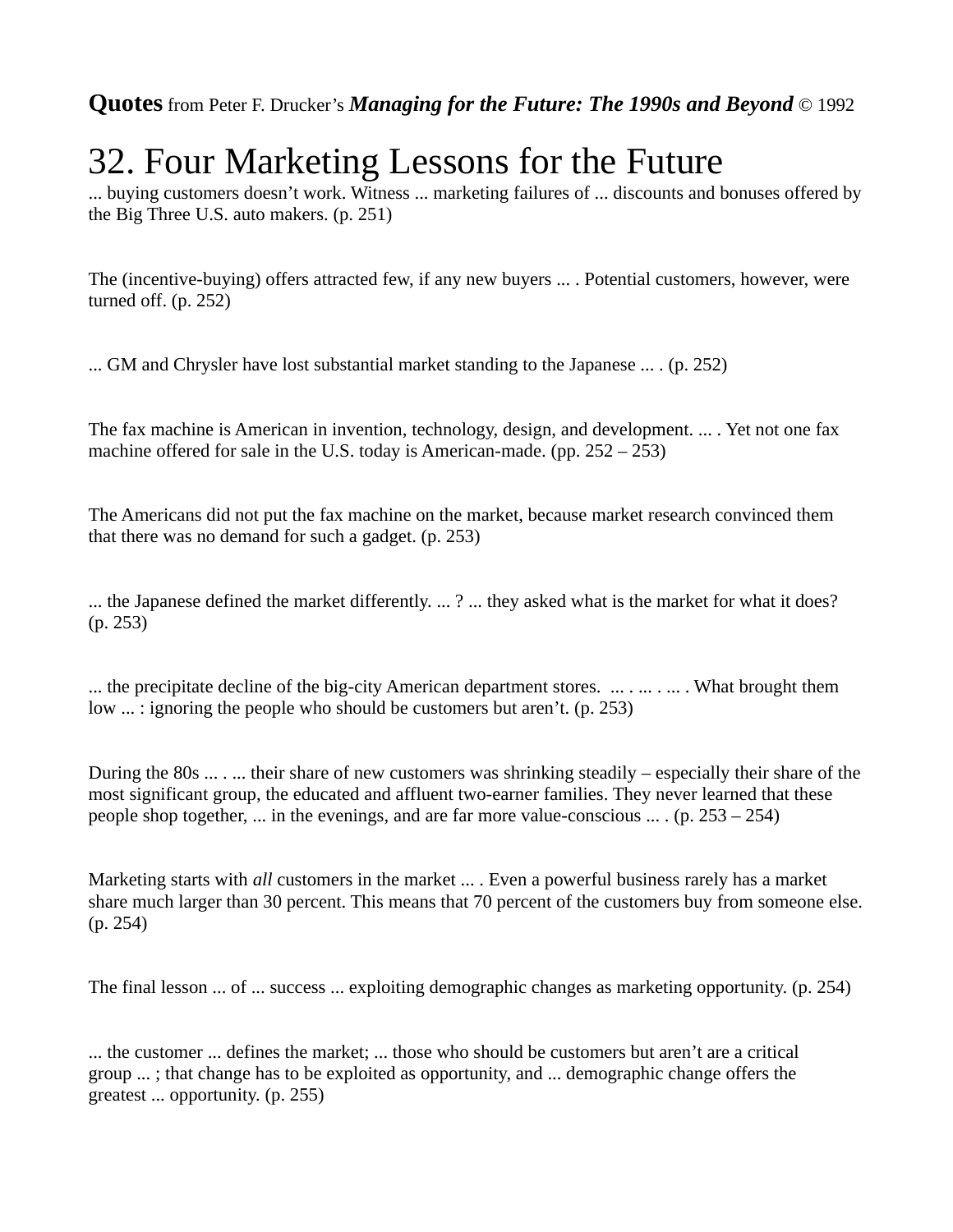### 33. Tomorrow's Company Dressed for Success

The ... growth ... the fastest ... was contributed by medium-sized firms ... . (p. 257)

Since the 1987 stock market crash ... ... big business have been laying off white-collar people in large numbers. (p. 257)

... 75 percent of America's ... explosive employment growth since 1975 took place in midsize businesses. (p. 258)

... midsized business has become more competitive and big business less competitive. (p. 258)

... midsized companies are fast becoming the employers of choice ... . (p. 258)

... more important ... is the decline in the advantage of being big. (p. 258)

To each industry, the theory asserted, belongs one clearly delineated technology. (p. 258)

... there is, the theory asserted ... , very little if any overlap between different technologies ... . (p. 258)

... the large retailers ... . ... assumed homogeneous but totally distinct mass markets, ... with very little overlap between them. Everything bought ... within one of these markets would belong in the same value category, in terms of price or quality or lifestyle appeal. p. 259)

No new theories on which a big business can be built have emerged. (p. 259)

Technologies ... . ... overlap and crisscross each other. No industry or company can be fed out of one technological stream. (p. 259)

Conversely, one technology no longer feeds only one industry. (p. 259)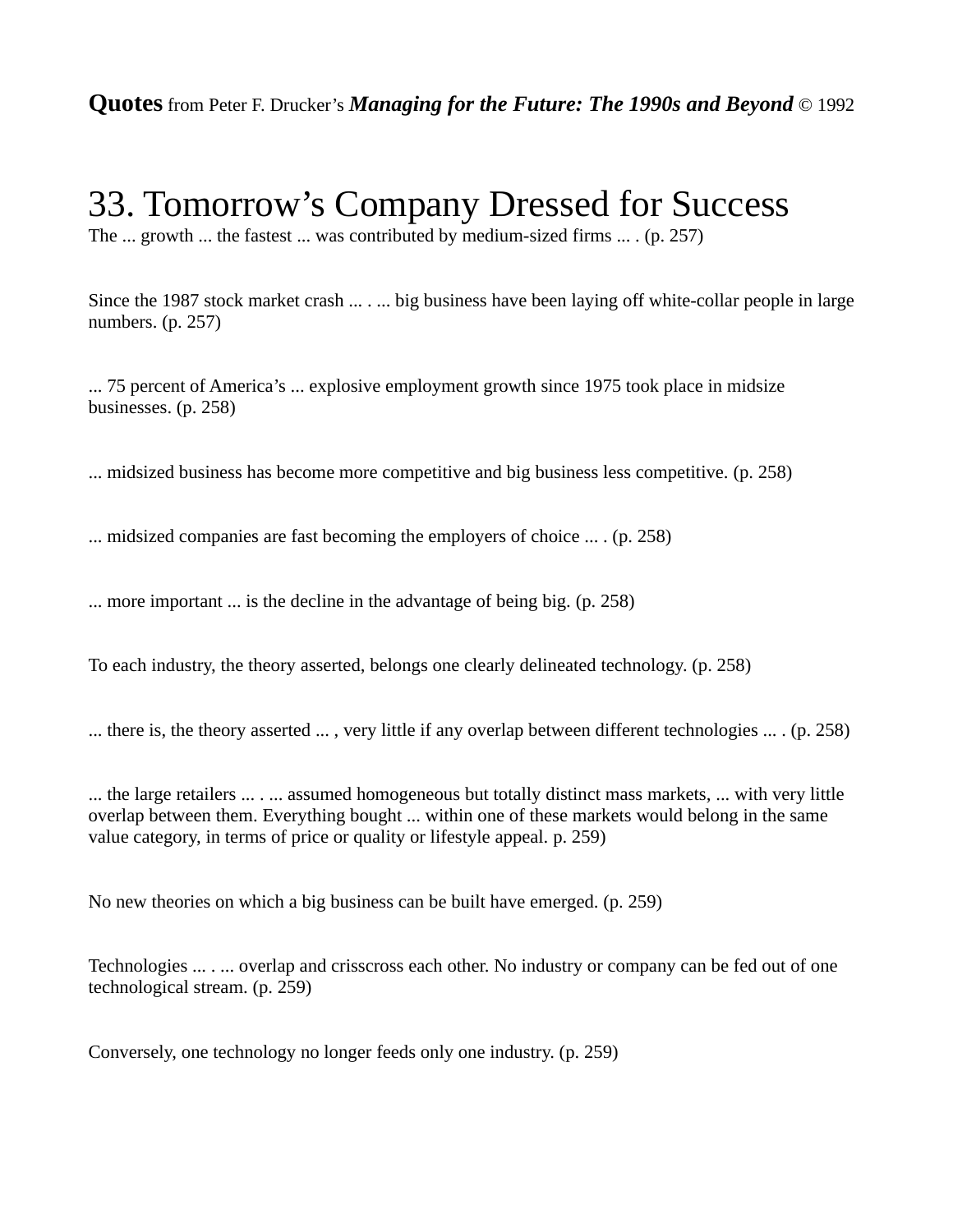Much of what the research labs of the big companies are now discovering finds its major application outside of the company and even outside of the industry ... . (p. 259)

Twenty-five years ago, computers and telephones were separate industries. ... . Twenty-five years ago, copiers, printing machinery, typewriters, and computers were separate industries, each with its own technology and its own markets (referring to the 1970s). (p. 260)

There is increasing segmentation in all markets, and increasing overlap and crisscrossing between them. (p. 260)

Information and money are becoming increasing global. (p. 260)

... many products and services ... can be supplied efficiently only by big organizations. (p. 260)

Global competition in high technology ... requires bigness. ... . ... multibillion-dollar giants. (p. 260)

The challenge ... is for the corporation to learn to be competitive despite being big. This means becoming market-driven. ... building into the company's system an organized abandonment of yesterday's products and technologies. ... organizing the whole business around innovation. (pp. 260 – 261)

Big business will have to become not only better but different. (p. 261)

The more clearly a business (especially a big one) is focused on one product range or on one market, the better it is likely to do. (p. 261)

Whatever diversification a big business needs ... is better achieved through strategic alliances, such as partnerships, joint ventures, and minority participations, than through acquisitions ... . (p. 261)

... decentralization is no longer enough for a multiproduct, multitechnology, multimarkets company; the various units have to be set up as truly separate businesses. (p. 261)

Siemens in Germany is organized as a "group" in which each business is a separate company with its own CEO and board. (p. 261)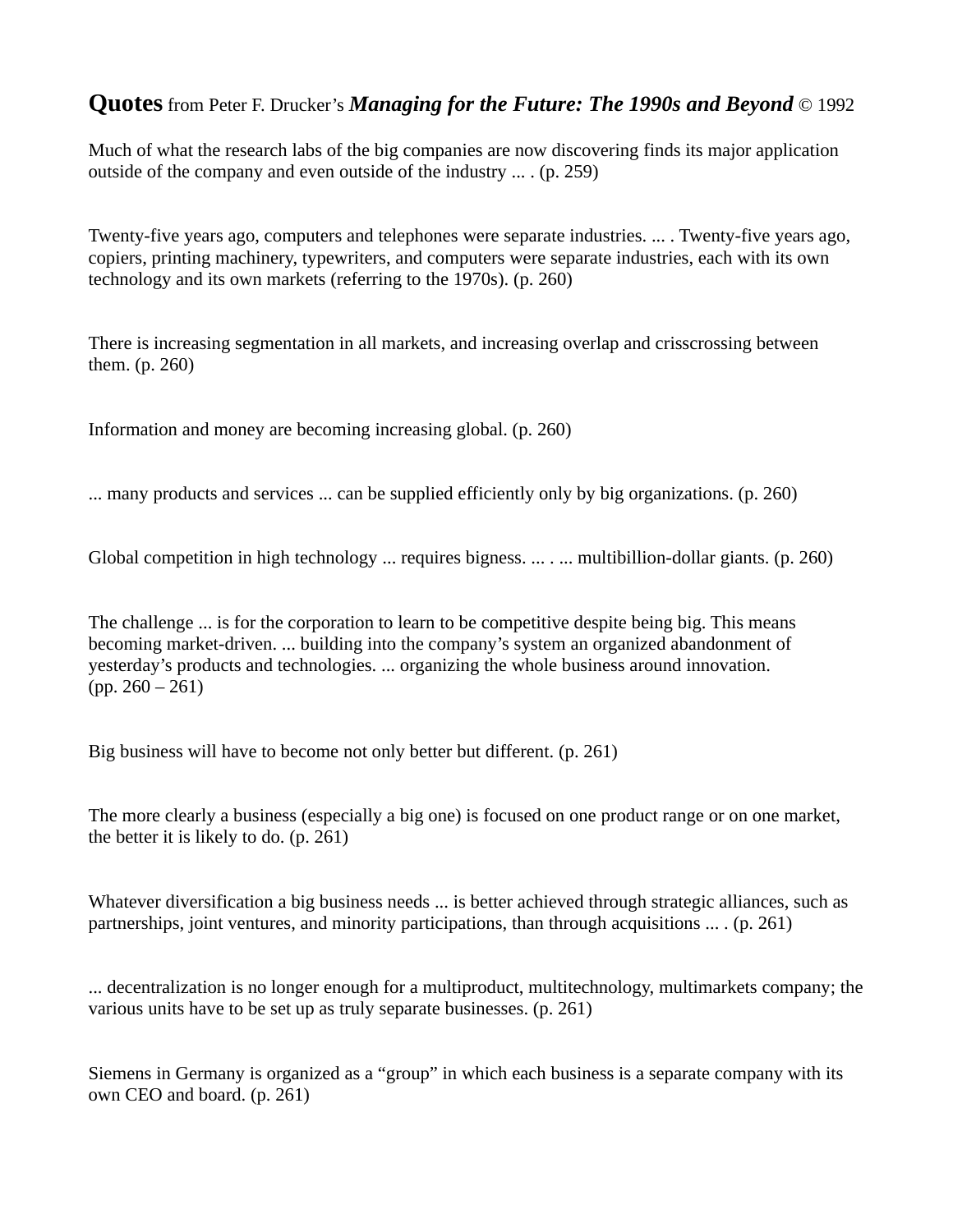Big diversified companies of tomorrow ... . ... may emulate ... the American investor Warren Buffett and the Anglo-American Hanson PLC. Both operate as "investors" that "supervise". They make sure that their individual businesses have the right plan, the right strategy, and the management they need. But they do not "manage". (p. 261)

For 100 years superior performance went with being the biggest in a give industry. Form now on it will increasingly mean being the *right* size. And in most fields this will mean being midsized ... . (pp. 261 – 262)

The shift from the big to the midsized enterprise as the economy's center of gravity is a radical reversal of the trend that dominated ... for more than a century. (p. 262)

... to be competitive ... is fast becoming the new management challenge. (p. 262)

# 34. Company Performance: Five Telltale Tests

... most chief executive officers have learned by now that short-term earnings are quite unreliable, indeed often misleading as measurements of a company's actual performance. (p. 263)

Most experienced executives have ... learned that there is no magic formula for measuring business performance. (p. 263)

... five "guages" will tell how a business is doing and whether it is moving in the right direction. (p. 263)

The first true measurement of a company is its standing in its markets. Is market standing going up or going down? And is the improvements in the right markets? (p. 263)

... a company ... needs to know how its products or services are doing in respect to market share compared with alternatives of customer satisfaction. (p. 263)

... innovative performance. Is the company's achievement as a successful innovator in its markets equal to its market standing? Or does it lag behind it? (p. 264)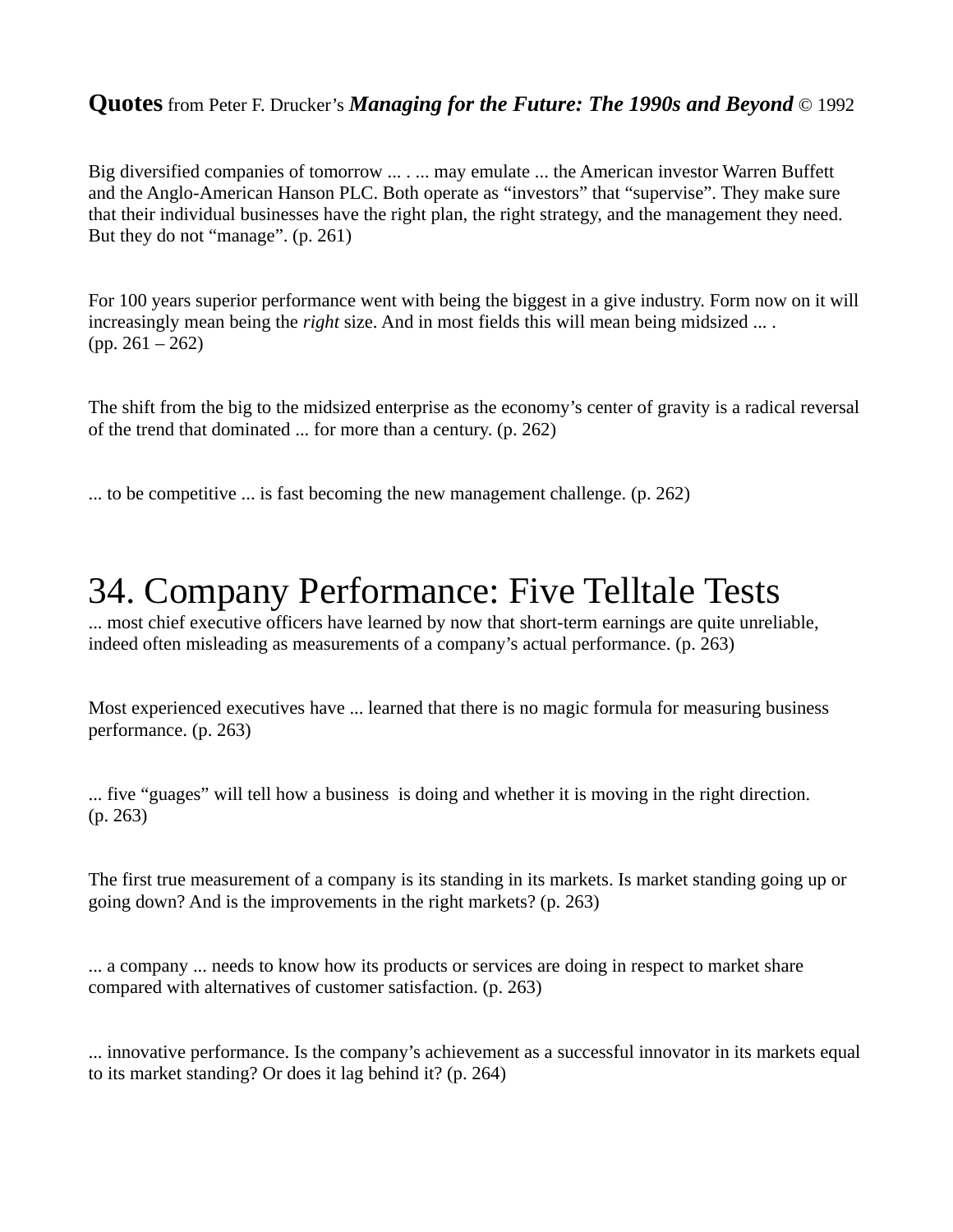There is altogether no more reliable early warning of a company's imminent decline than a sharp and persistent drop in its standing as a successful innovator. And equally dangerous is a deterioration in innovative lead time, that is, in the time between the inception of an innovation and its introduction as a successful product or service in the market. (p. 264)

... does the ratio of successful innovations to false starts improve or deteriorate? (p. 264)

... show innovative action by major segments, and especially in the segments where future growth is likely to occur. Digital Equipment Corp. has done so much better ... than most other computer companies (including IBM) ... because it concentrated its innovations on the growth markets in data processing. (p. 264)

The third set of measurements ... measures productivity. (p. 265)

It relates the input of all major factors of production – money, materials, people – to the "value added" they produce, ... the ... value of total output of goods and services minus whatever is spent buying supplies, parts, or services ... . (p. 265)

... the productivity of different segments within each factor needs to be measured, e.g. blue-collar labor, clerical labor, managers, and service staffs. (p. 265)

Ideally, the productivity of each factor should increase steadily. (p. 265)

Increased productivity in good times is then paid for by decreased productivity ... in ... depressed times. (p. 265)

Since 1973, the rate of productivity increase has been falling steadily ... . (p. 265)

The company that systematically concentrates on its productivity is almost bound to gain competitive advantage ... fast. (p. 265)

... liquidity and cash flow. ... . There are ... many businesses ... that have to abandon the most profitable developments because they run out of cash. (p. 265)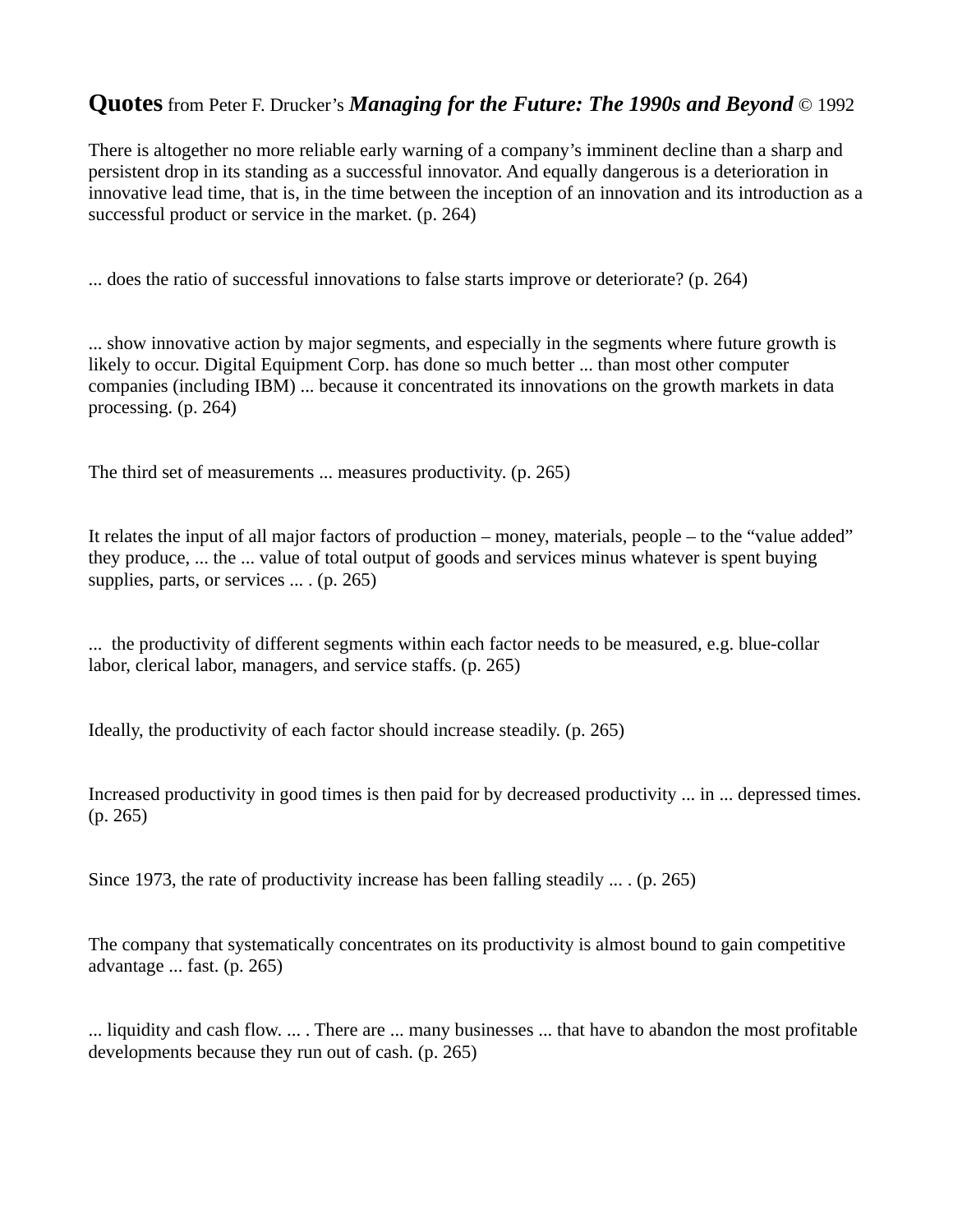... increased profits, e.g., through rapid expansion of sales volume, which weakens rather than strengthens liquidity and cash position, is always a danger signal. (pp. 265 – 266)

... a liquidity crunch is ...more damaging than a profit crunch. In a profit crunch a company ... sells off ... its least profitable ... businesses or products. In a liquidity crunch it ... sells it most profitable or most promising units, since these bring in the most cash soonest. (p. 266)

... a business's profitability. Profitability measures show the capacity of a company's resources to produce a profit. (p. 266)

The easiest way  $\ldots$  is  $\ldots$  to show operating profits on a 36 months' rolling basis  $\ldots \ldots \ldots$  the profitability trend is then projected three ways to test its adequacy: (a) cost of capital; (b) new ventures, new products, and new services (is profitability going up at these margins, or is it declining?); and (c) the need for profitability to be tested in respect to its quality and composition. (p. 266)

... profitability can be raised ... more easily by increasing the turnover of capital – either by reducing the capital needed to produce, market and service a given unit of output or by making the same capital serve a broader volume of output or a wider range of markets – than by increasing profit margins. (p. 267)

What matters ... is ... the trend – what mathematicians call the "slope" of the curve – that the measurements ... give ... . (p. 267)

Without such information a business does not ... know how it performs and ... the need to take corrective action. (p. 267)

These measurements of performance give control. They should be on the desk of every CEO or on the walls of his chart room the second Monday of every third month. (p. 267)

# 35. R & D: The Best Is Business Driven

... R&D spending no longer correlates with business results. (p. 269)

The smallest of the ... electrical manufacturers, Sweden's ASEA, has so successfully innovated as to become a world leader in three highly competitive fields: electrical locomotives, direct-current transmission, and industrial robots. (p. 270)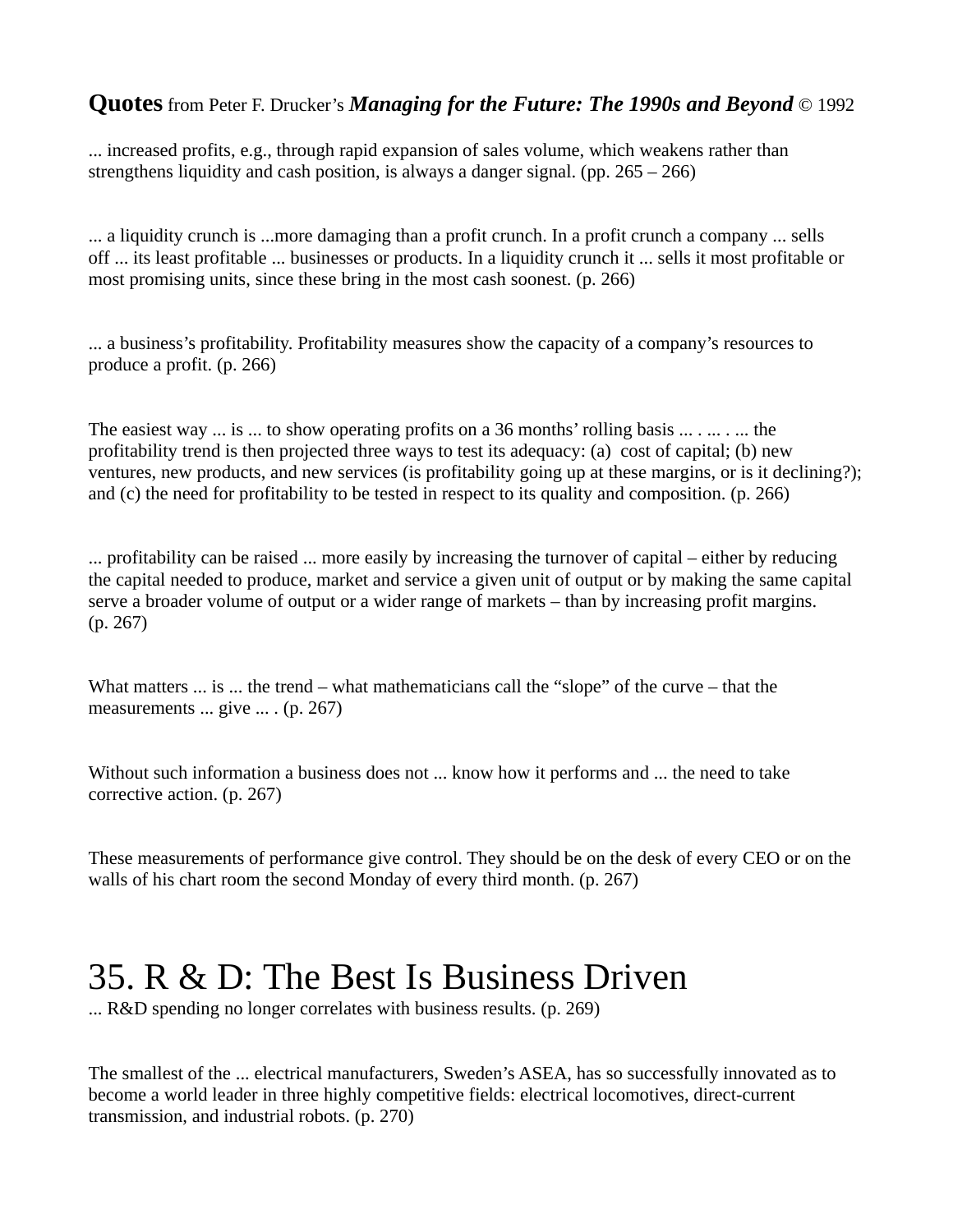... the successful innovations ... are now being turned out by cross-functional teams with people from marketing, manufacturing and finance participating in research work from the very beginning. (p. 270)

Since the industrial research lab was created some 90 years ago ... successful R&D has been technology-driven. (p. 271)

... the technology-driven approach is becoming unproductive. We increasingly need a "business-driven" R&D strategy. (p. 271)

ASEA based its R&D on business strategy ... . (p. 271)

The best example of a business-driven R&D strategy is ... the way David Sarnoff, the builder ... of RCA, created color television. In the mid-'40s ... Mr. Sarnoff foresaw the color-TV-set market, thought through what the product would have to be to satisfy customers – in price, color fidelity, channel capacity, appearance and size – and then worked out the science and technology required to produce such a set. (pp.  $271 - 272$ )

... Mr. Sarnoff ... put to work extremely small teams of highly competent people, and had color TV in 12 years. (p. 272)

The Japanese ... coping Mr. Sarnoff, ... used the same strategy to develop the videocassette recorder: they started out with a business goal and a business strategy and then put very small teams of highly competent people to work on the new science and technology needed. ... . The Japanese now own a multibillion-dollar VCR consumer business worldwide. (p. 272)

Forty years ago, manual typewriters were being replace by electric ones. But they were still typewriters, only with motors added, and produced by the traditional makers. Today word processors are taking over. The come out of computer technology and are being made by computer companies. (p. 272)

Today telephone, videotex ... , telex, facsimile, and electronic mail compete in offering electronic transmission. Each represents a different technology ... . (p. 273)

What increasingly is needed is awareness of, and concern with, science and technology outside of one's own lab, outside one's own field, outside of one's own industry. (p. 273)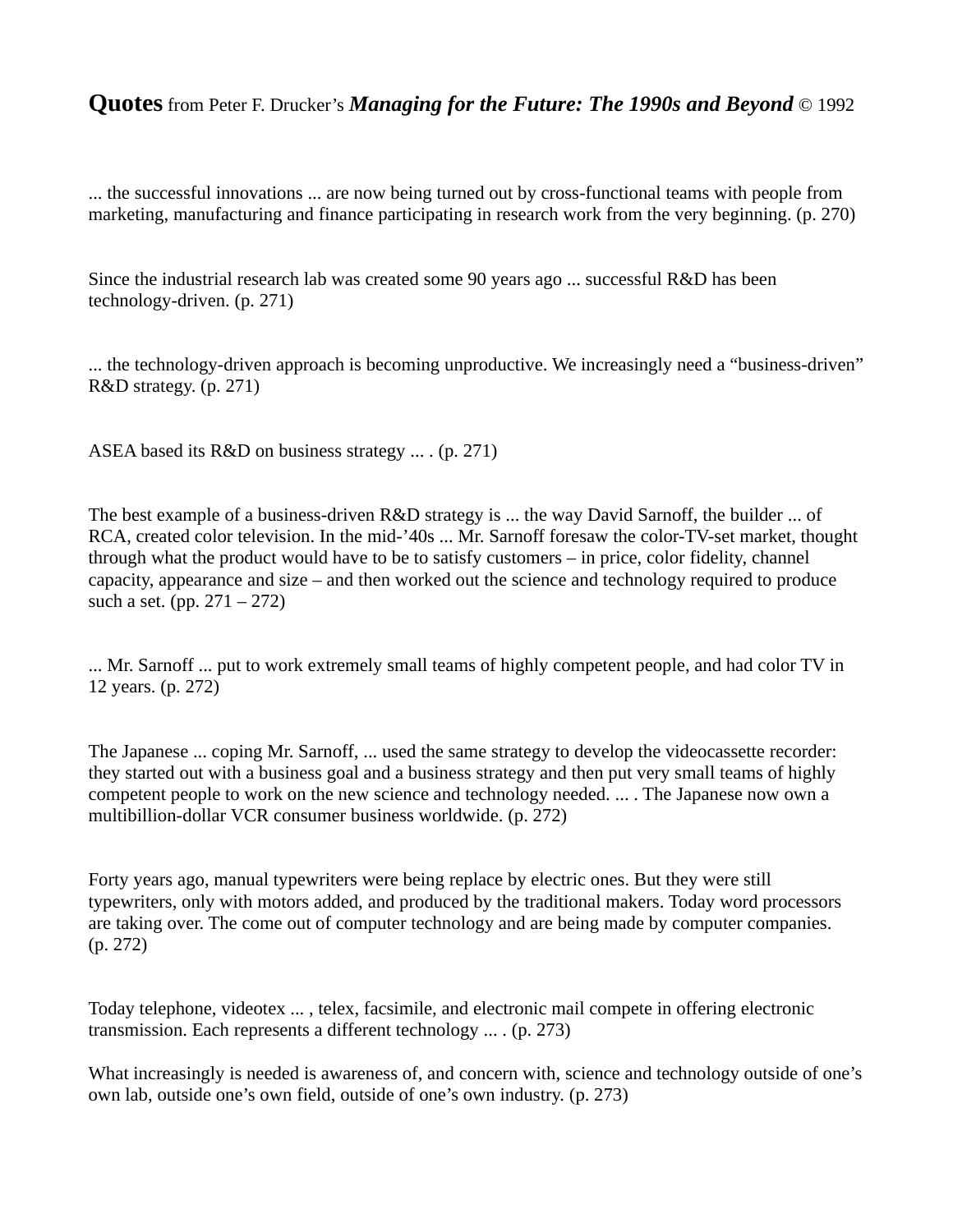... the traditional lab ... . ... assumes that all the technology needed by the company can be produced by its own lab, and, conversely, that most everything its lab produces can be put to profitable use by the company. This is simply no longer true ... . (p. 273)

... since World War II, many of the technological breakthroughs to come out of Bell Labs – e.g. the transistor – have found their main applications outside of telephony. And more and more of the new telephone technology is coming from outside the telecommunications industry and its labs. (p. 273)

Siemens's one truly successful new product – the body scanner – was created not in its lab, but by a British producer, of phonograph records. (p. 273)

... the research lab may become a free-standing business, doing research work on contract for a multitude of industrial clients. Each client would then need a "technology manager" ... - someone who can develop business objectives based on the potential of technology and technology strategies based on business and market objectives, and who then defines and buys the technical work needed to produce business results. (p. 274)

... no one today ... knows how to teach technology management ... . (p. 274)

# 36. Sell the Mailroom: Unbundling in the '90s

More and more people working in and for organizations will actually be on the payroll of an independent outside contractor. ... all kinds of organizations, large and small are "unbundling" clerical, maintenance, and support. (p. 275)

"Temporary help" firms ... now provide computer programmers, accountants, engineers, nurses, and even plant managers. (p. 275)

Cities farm out "waste management" (once known as street cleaning and garbage disposal; even prisons are being run by private contractors. (p. 275)

The trend ... . ... may well be ... to farm out all activities that do not offer the people working in them opportunities for advancement into senior management. (p. 276)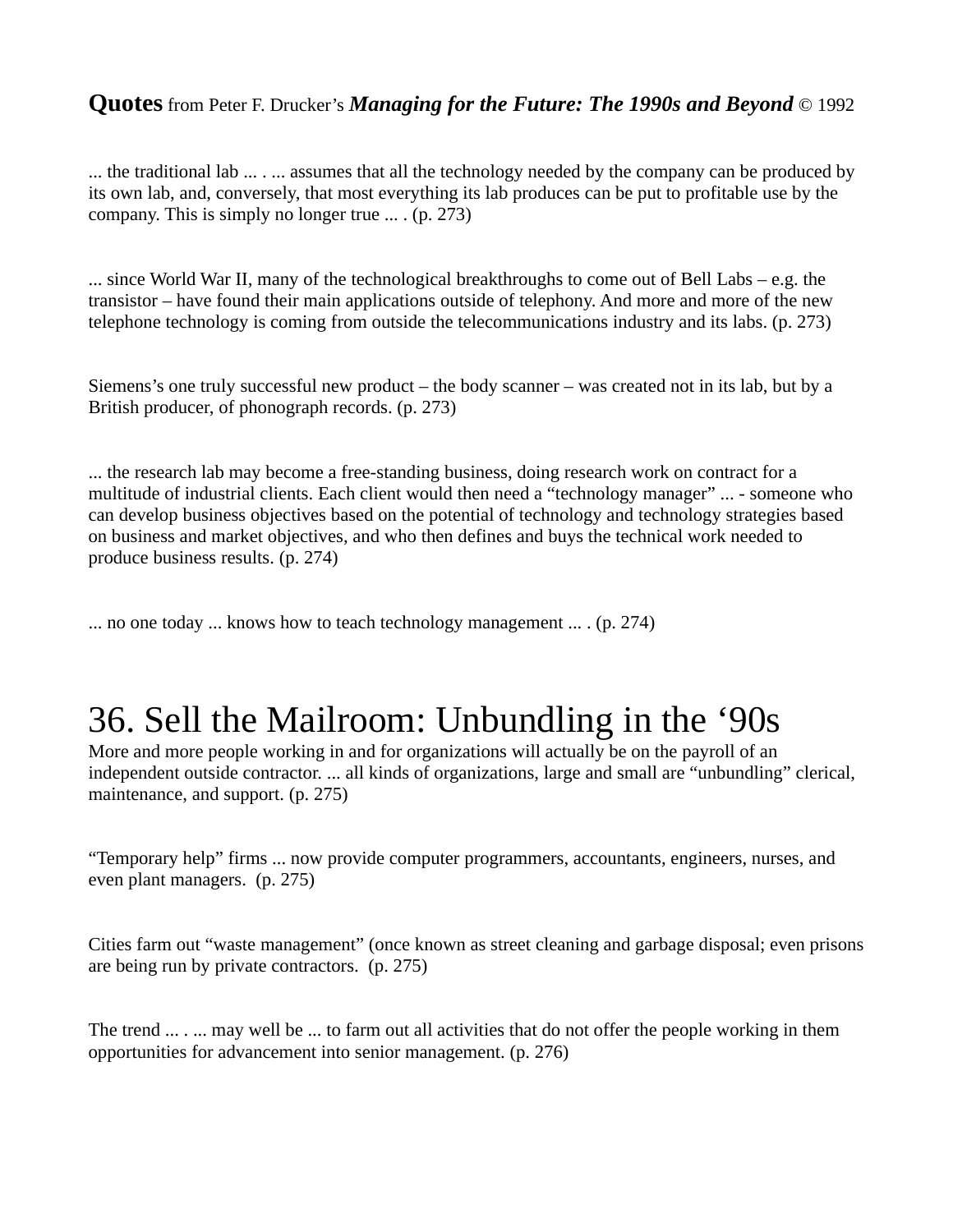Support work is rapidly becoming capital-intensive. In manufacturing companies, the investment in information technology for each office employee now equals the investment in machinery for each production worker. (p. 276)

In-house service and support activities are de facto monopolies. The have little incentive to improve productivity. There is, after all, no competition. In fact, they have considerable disincentive to improve their productivity. In the typical organization, business or government, the ... prestige of an activity is judged by its size and budget ... .(p. 276)

An outside contractor knows that he will be ... replaced by a better-performing competitor unless he improves quality and cuts costs. (p. 276)

The people running in-house support services are also unlikely to do the hard, innovative, and often costly work that is required to make the service work productive. (p. 277)

Systematic innovation in service work is ... desperately needed ... . Each task, each job, has to be analyzed, and then reconfigured. Practically every tool has to be redesigned. (p. 277)

When Ray Kroc, the founder of McDonald's, set out to make hamburger shops more productive, he redesigned every single implement, including spoons, napkin holders, and skillets. (p. 277)

To improve productivity, hospital-maintenance companies have had to redesign brooms, dustpans, wastepaper baskets, and even sheets and blankets. (p. 277)

In building Federal Express, Fred Smith studied every single step in the collecting, transporting, and delivering of packages, and in billing for the work. And then people have to be trained and trained and trained. (p. 277)

... the productivity of support work is not likely to go up until it is possible to be promoted into senior management for doing a good job. And that will happen in support work only when such work is done by separate, free-standing enterprises. Until then, ambitious ... people will not go into support work ... . (p. 277)

(**Support work** is considered **a "back office" activity** as it does \***NOT\*** contribute directly to the bottom line.)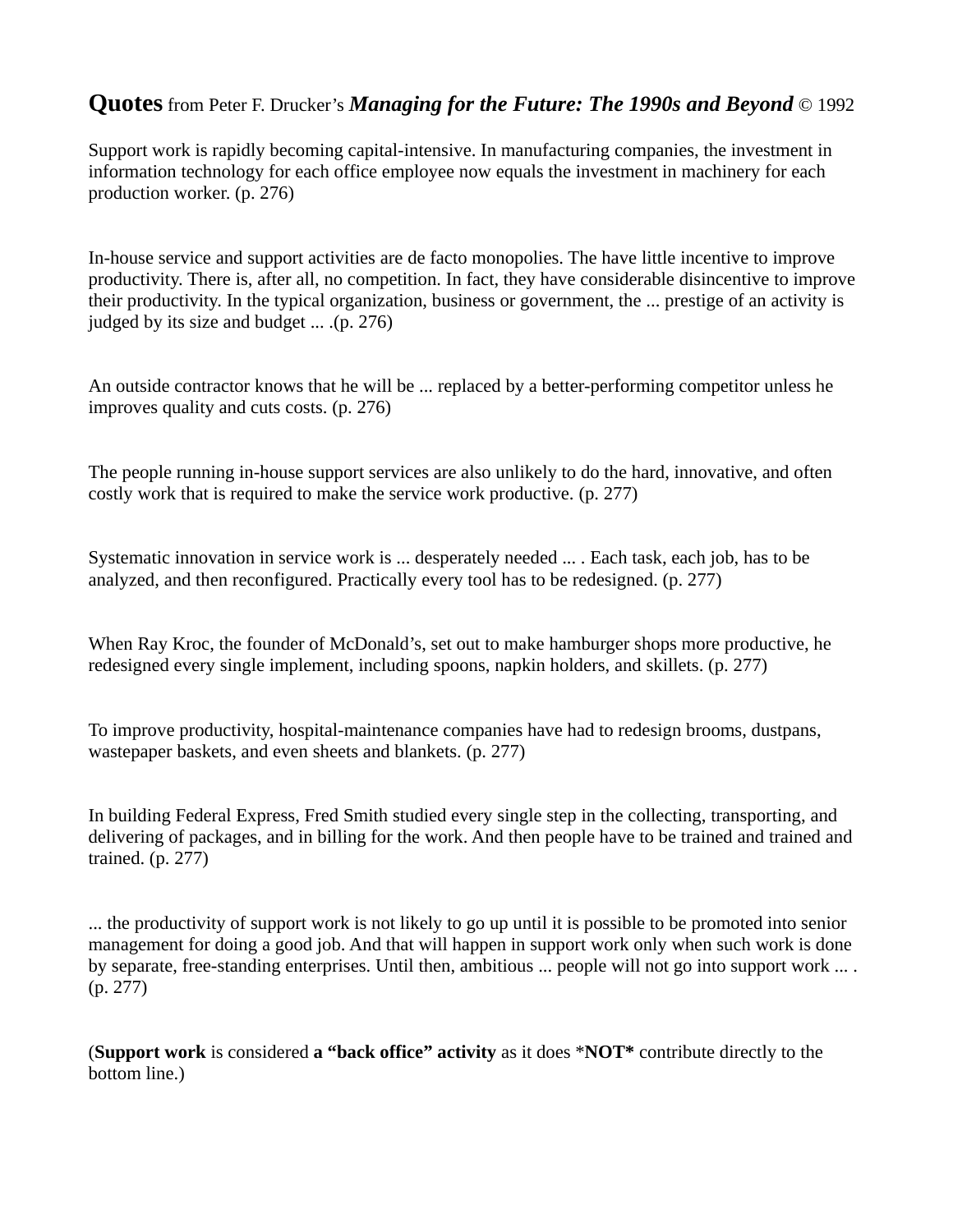Forty years ago (referring to the 1950s) service and support costs accounted for no more than 10 to 15 percent of total costs. So long as they were so marginal, their low productivity did not matter. Now that they are more likely to take 40 cents out of every dollar they can no longer be brushed aside. (p. 278)

As employees of a college, managers of student dining will never be anything but subordinates. In an independent catering company they can rise to be vice president in charge of feeding the students in a dozen schools; they might even become CEOs of their firms. If they have a problem there is a knowledgeable person in their own firm to get help from. If they discover how to do the job better or how to improve the equipment they are welcomed and listened to. (p. 278)

In one large hospital-maintenance company, some of the women who started 12 or 15 years ago pushing vacuum cleaners are now division heads or vice presidents and own substantial blocks of company stock. (p. 279)

# 37. The 10 Rules of Effective Research

Some businesses ... get a fiftyfold, or even a hundredfold, return on the research dollar. ... . The key to success is ... . ... following the 10 Rules of Effective Research. (p. 281)

1. Every new product, processor, or service begins to become obsolete on the day it first breaks even. (p. 281)

2. ... being the one who makes your product, process, or service obsolete is the only way to prevent your competitor from doing so. (p. 281)

When nylon came out 50 years ago, Du Pont immediately put chemists to work to invent new synthetic fibers to compete with nylon. It also began to cut nylon's price – thus making it less attractive for would-be competitors to find a way around Du Pont's patents. This explains both why Du Pont is still the world's leading synthetic-fiber maker, and why Du Pont's nylon is still in the market ... . (pp. 281 - 282)

3. If research is to have results, the ... distinction between "pure" and "applied" research better be forgotten. ... in industry it is meaningless ... . (p. 282)

4. In effective research, physics, chemistry, biology, mathematics, economics, and so on are not "disciplines". They are tools. (p. 282)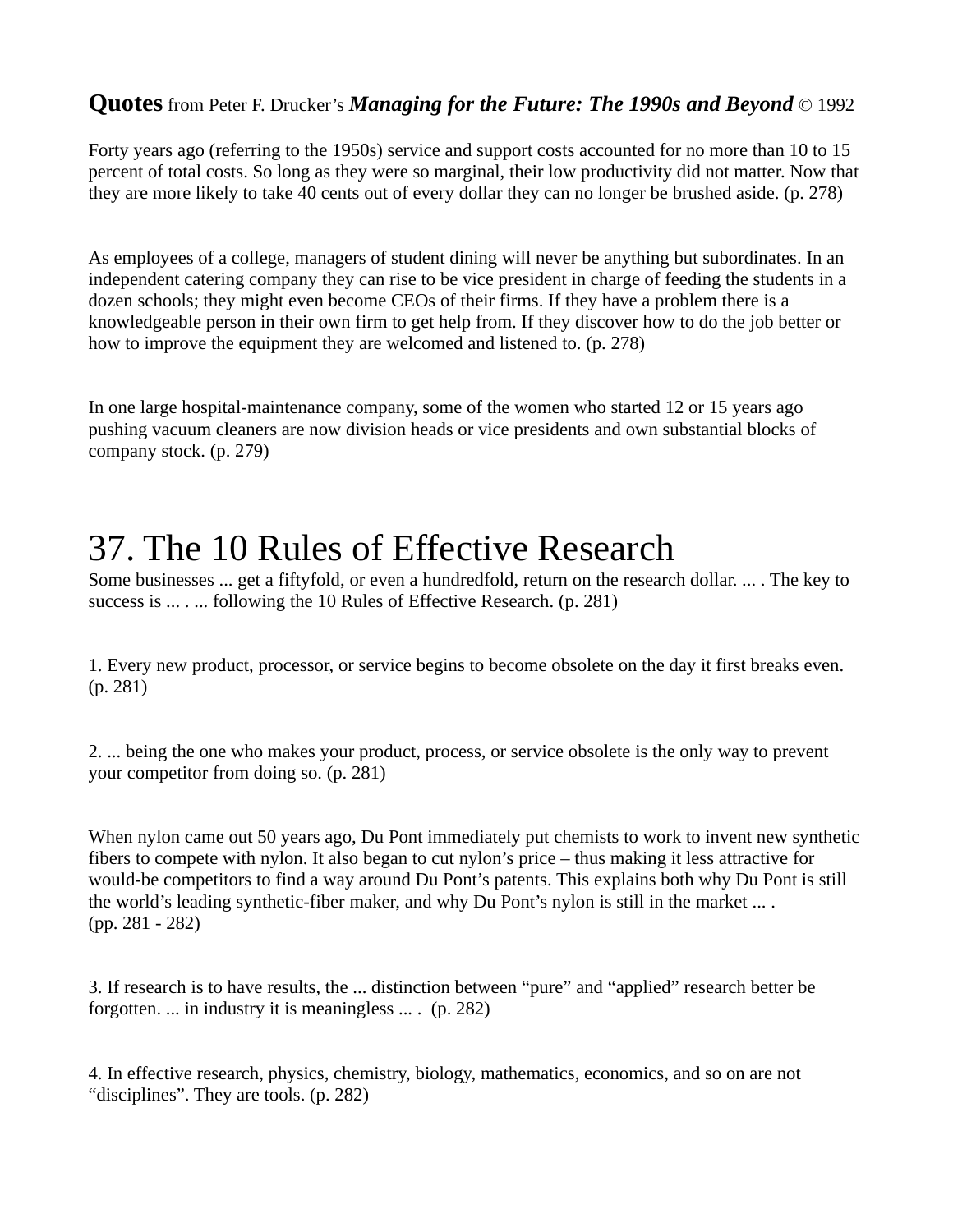... effective research demands that the project leader or research director know when and how to call on what specialist. (p. 282)

5. Research is not one effort – it is three: improvement, managed evolution, and innovation. (p. 282)

Improvement aims at making the already successful better still. ... . Improvement starts with feedback from the front line: people who actually make the product or deliver the service, sales people; and, vitally important, the users. (p. 282)

The best-known practitioners of continuing improvement today are the Japanese. (p. 283)

Managed evolution is the use of a new product, process, or service to spawn an even newer product, process or service. (p. 283)

The best-known practitioner is ... Sony, which ... evolved ... the Walkman ... out of the original tape recorder. (p. 283)

Innovation ... is the systematic use of opportunity of changes: in society and the economy, in demographics, and in technology. (p. 283)

The key to effective research is to pursue improvement, managed exploitation, and innovation simultaneously though separately. (p. 283)

The first five rules are about what to do. The last five lay down how to do it. (p. 284)

6. Aim high! ... . ... . The Japanese control the market in videotape recorders and fax machines, both American inventions, because they set higher research goals than any American company thought attainable – in terms of product size, performance and price. (p. 284)

7. ... effective research requires both long-range and short-range results. The efforts needed are too great to be satisfied with the short-term alone. A short-term result must ... be a step in a continuing long-term process. (p. 284)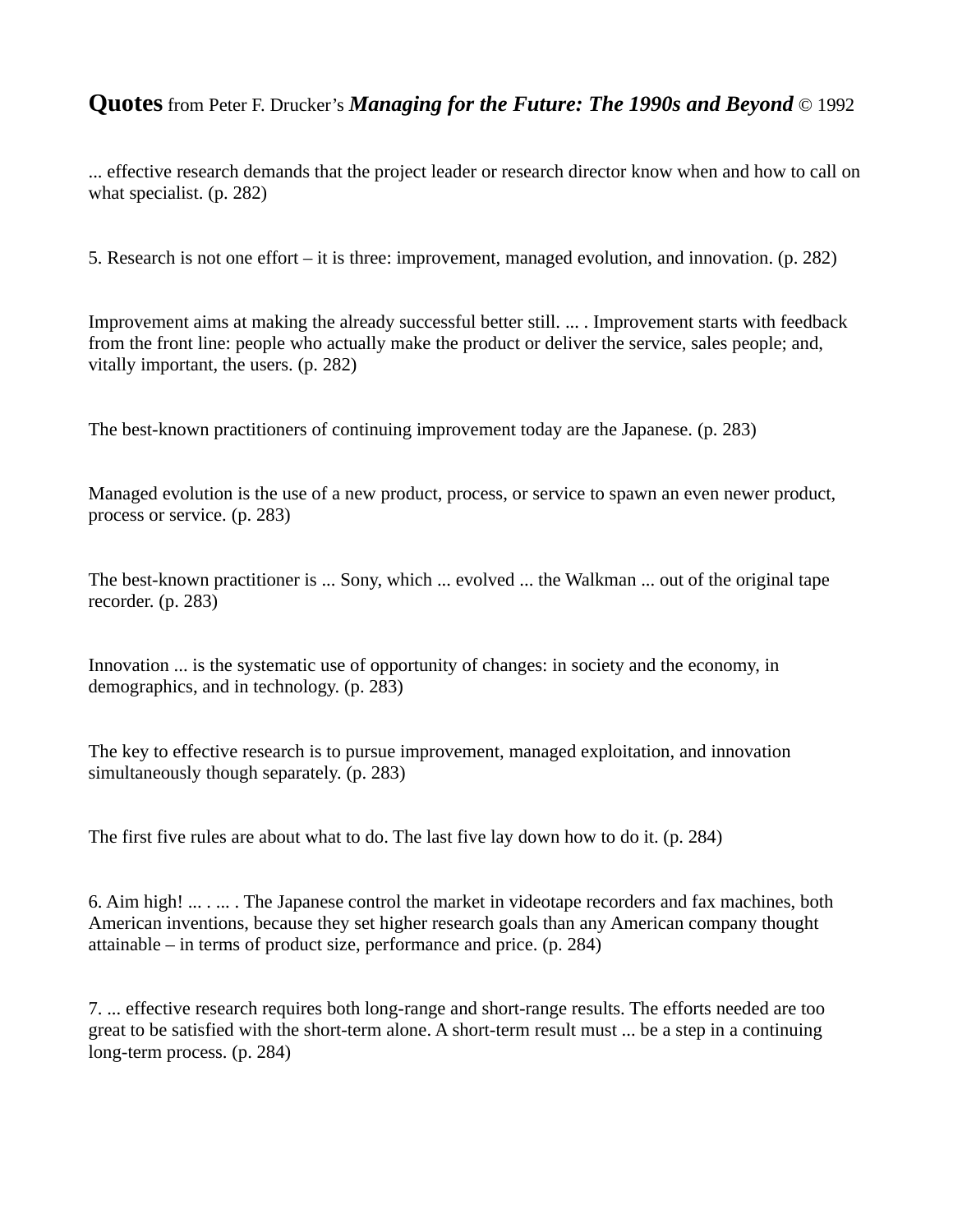In improvement, ... one looks for the long-term implications. One analyzes the work of the past two or three years with this question: Did successful improvements cluster around one particular application, one particular market, one design, one process, one product? This often indicates an opportunity for fundamental, long-term innovation or change. (p. 284)

8. Research ... is not a separate function. Development ... of ... products, processes, and services ... must go hand in hand with research. ... manufacturing, marketing, and service all affect research from the beginning ... . (p. 285)

In industry, in government, and in medicine, research is the search for new utility. (p. 285)

9. Effective research requires organized abandonment – not only of products, processes and services, but also of research projects. (p. 285)

... clues ... when to abandon: First, when there are no more significant improvements. Second, when new products, processes, markets or applications no longer come out of managed evolution. Third, when long years of research produce only "interesting" results. (p. 285)

10. Research has to be measured like everything else. (p. 285)

Every three years or so a company needs to review its innovative results. What did we innovate that made a difference in the wealth-producing capacity of this company? Were these innovations commensurate in numbers, quality, and impact with out market standing and our leadership position in our industry? What will our innovation results have to be in the next few years - ... in numbers, quality and impact – to give us the market standing and industry leadership we need? (pp. 285 - 286)

# 38. The Trend Toward Alliances for Progress

... business alliances ... . ... . ... for small and medium-sized businesses they are ... becoming the way to go international, and for big businesses, they are the way to become multitechnological. (p. 287)

Alliances of all kinds are becoming increasingly common, especially in international business: jointventures; minority holdings ... ; research and marketing compacts; cross-licensing and exchange-ofknowledge agreements; syndicates and so on. (p. 287)

In Japan in the '60s and '70s a foreign business could gain access to the domestic market only with a joint venture. (p. 287)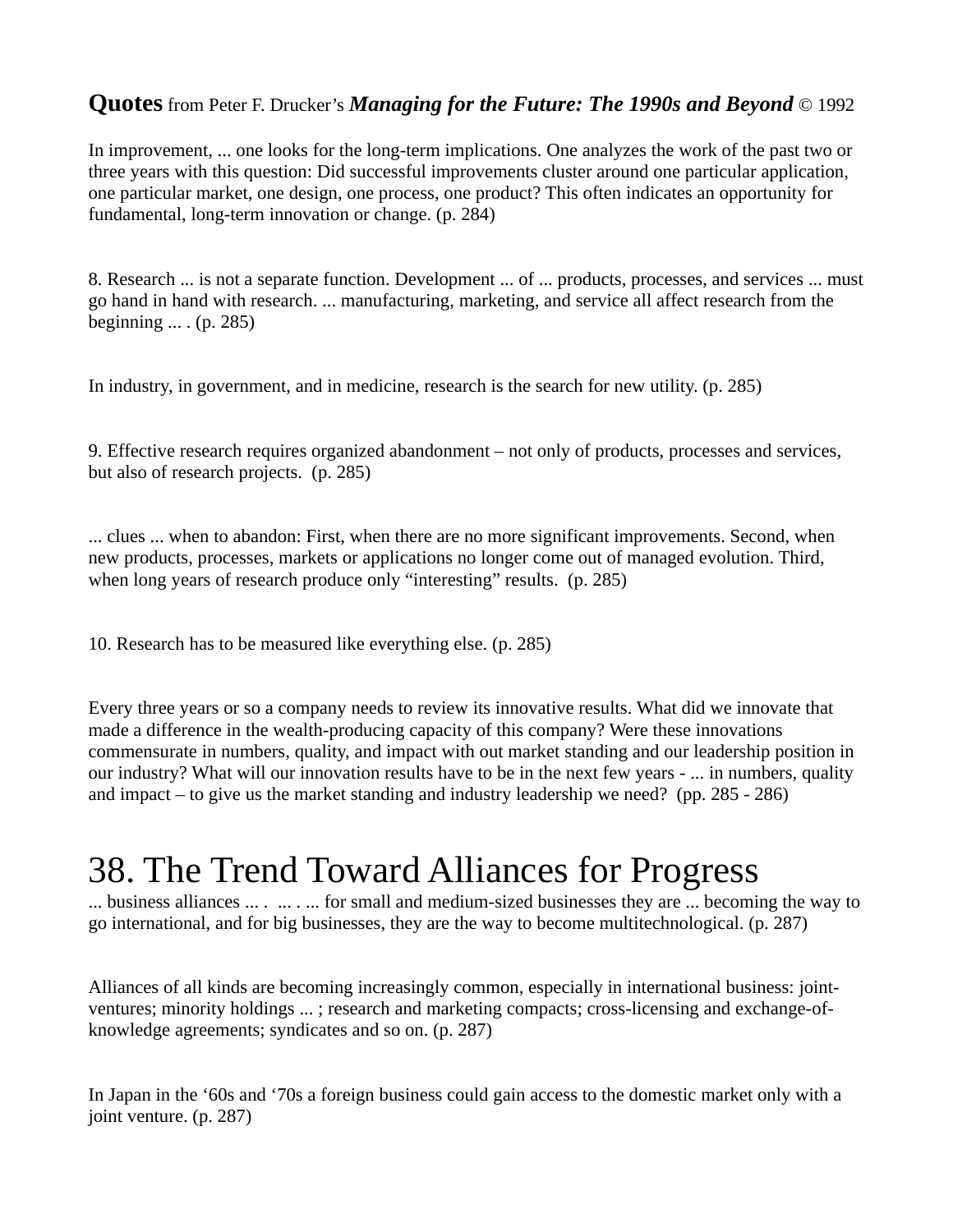A few years ago (in the late '80s) AT&T entered an alliance with the Italian telephone monopoly to reach a European market dominated by government monopolies. (p. 288)

... alliances are ... the way to get access to people with the know-how. ... research pacts between ... universities and large ... businesses are good examples. (p. 288)

... there are the international alliances within industries. (p. 288)

All three big U.S. auto makers have substantial minority holdings in independent Japanese and Korean car makers and sell on the U.S. market, under their own name plates, cars made by these Asian "friends". (p. 288)

*Before the alliance is completed, all parties must think through their objectives and the objectives of the "child".* Do they want the joint enterprise eventually to grow into a separate, autonomous venture? Do they agree from the start that it will be allowed ... to compete with one or all parents? If so, in what products, services, markets? (p. 289)

(The objectives must be revised three to five years for each parent and for the joint enterprise, and more often if the joint enterprise does really well.) (p. 289)

*Equally important is advance agreement on how the joint enterprise should be run.* Should profits, for instance, be plowed back? Or should they be remitted to the parents as fast as possible? Should the joint enterprise develop its own research? Or should it contract for its research exclusively with one or both parents? In whose name will research results be patented – in that of the university that furnishes research scientists and lab, or that of the company that pays the bill? (pp. 289 - 290)

*Next, there has to be careful thinking about who will manage the alliance.* ... the joint enterprise has to be managed separately. ... the people in charge have to have incentives to make it successful. (p. 290)

The alliance ... has to be managed by *one* of the partners. (p. 290)

... it has to be clear from the beginning that the people who manage the joint enterprise are measured solely by its performance. Their individual responsibility has to be to the joint enterprise, not to one of the parents. (p. 290)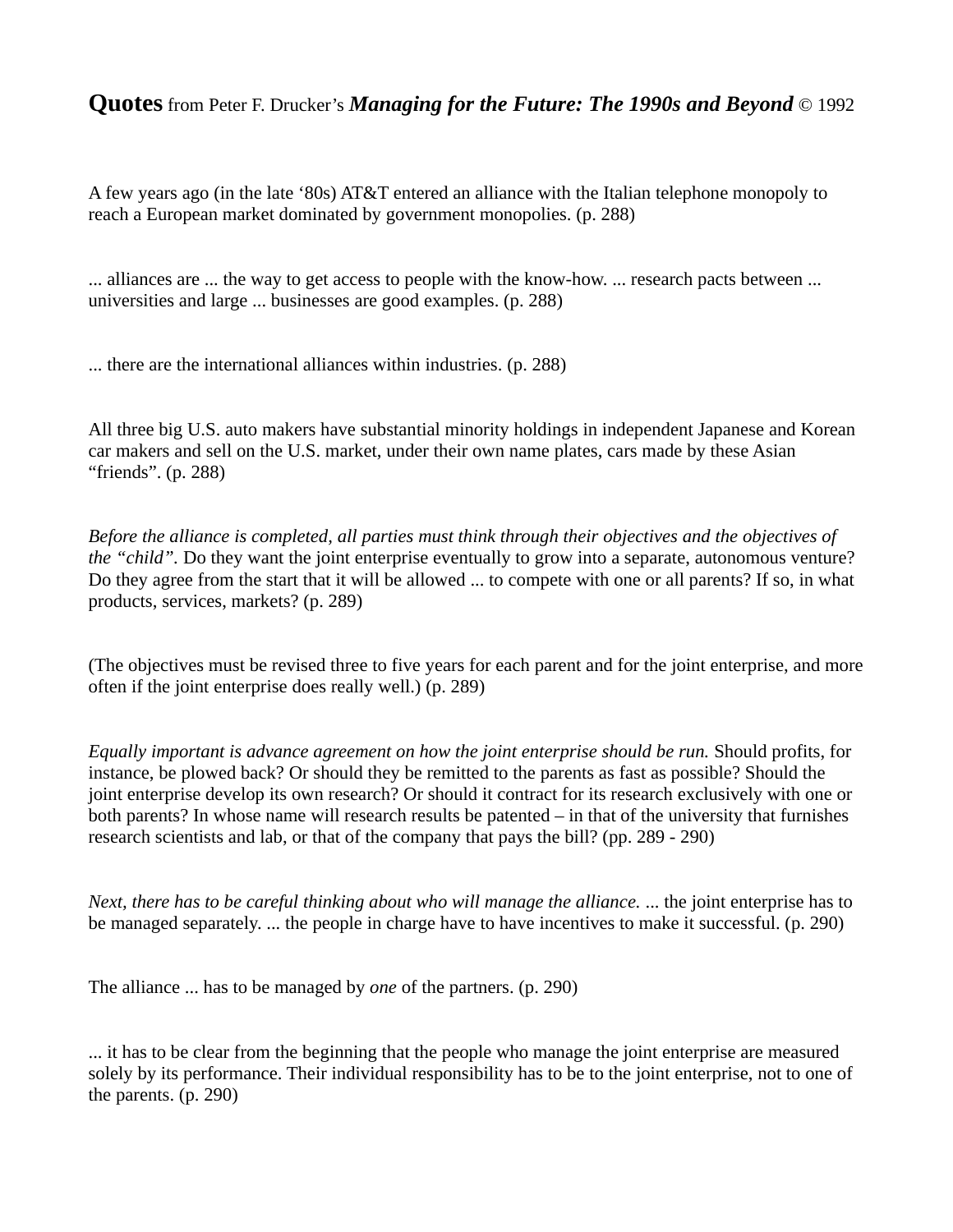Each partner needs to make provisions in its own structure for the relationship to the joint enterprise and the other partners. ... the joint enterprise ... management people must have access to someone in the parent organization who can say "yes" or "no" without having to go through channels. (p. 291)

The best way, especially in a large organization, is to entrust all such "dangerous liaisons" to one senior executive. (p. 291)

*Finally, there has to be prior agreement on how to solve disagreements.* Orders from the top do not work in an alliance. The best way is to agree, in advance of any dispute, to an arbitrator whom all sides know and respect and whose verdict will be accepted as final by all of them. He should be empowered to go beyond the specific issue in dispute. He should be able to decide ... that each party is entitled to buy out the other according to a prearranged formula. ... to recommend that the joint enterprise be liquidated or that it become a separate business independent of its parents. (p. 291)

### 39. A Crisis of Capitalism: Who's in Charge?

"Corporate capitalism" was the buzzword of the 1960s. (p. 293)

What finished off corporate capitalism was the emergence of the "institutional investor"- primarily the pension fund as the controlling shareholder in the U.S. publicly owned corporations. ... pension funds ... own a third of the equity of all publicly traded companies in the U.S. and 50 percent or more of the equity of the big ones. (p. 294)

Stock ownership has ... become more concentrated than ... ever before ... . ... any business that needs money ... has to be managed to live up to the expectations of the pension-fund managers. (p. 294)

... a pension-fund manager has ... to focus on the very shortest term ... his performance ... judged quarter by quarter. This is because the earnings of the ... company whose pension fund is being managed, depend ... on the short-term performance of the pension fund. If it shows substantial shortterm gains, the company's liability for its pension-fund contribution goes down that year and its ... profits go up. ... if the pension fund ... underperforms, the company's liability for pension-fund contribution goes up and its earnings go down. (pp. 294 – 295)

Company managements thus put relentless pressure on their pension-fund people to produce immediate gains; the pension-fund people, in turn, pressure the managements of the companies in which they invest to produce short-term gains. (p. 295)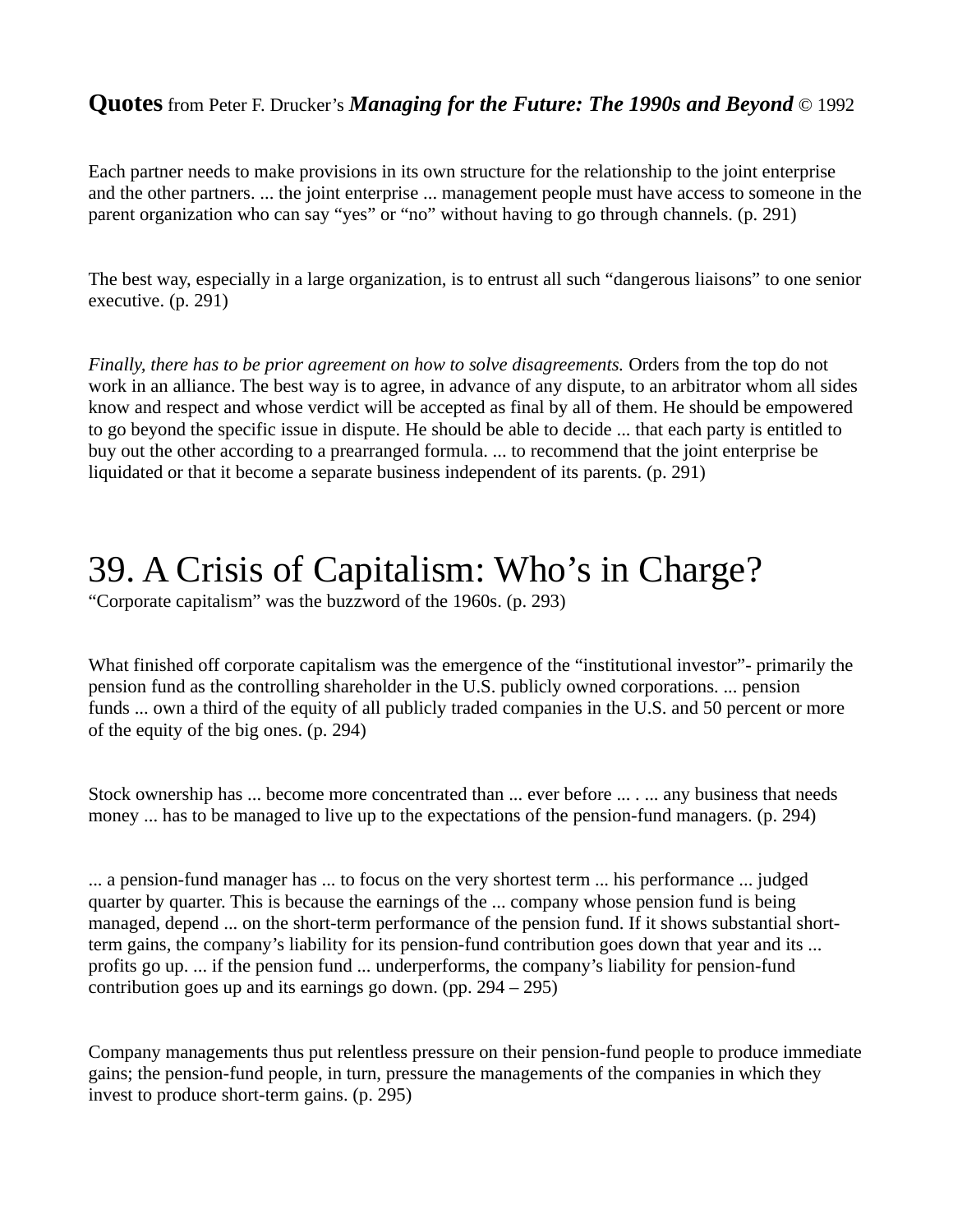If a raider offers a little more for a stock than its current market price, fund managers are legally obligated to say "yes". (p. 295)

Corporate capitalism promised that large corporations would be run in the interests of a number of "stakeholders". Instead, corporate managements are being pushed into subordinating everything ... to immediate earnings ... . ... corporate capitalism has turned into "speculator's capitalism". (p. 295)

Management ... must ... be accountable. ... . ... . ... top managements spurned the ... safeguard that ... provided ... accountability: a strong, independent board able ... to set performance standards and to remove any management not living up to them. (p. 295)

Speculator's capitalism is ... not ... very good for the shareholder. .... the pension funds. ... are forced to sell their holdings to the raider in the hostile takeover. ... they then refuse to stay interested in the company that has been taken over. ... . They know why; many ... businesses are doing less well a year ... later ... . (pp. 295 – 296)

... the evidence is ... that the short-term focus is bad ... for the pension funds. ... most pension funds have done ... poorly, and at best no better than the stock market. ... . ... their short-term focus forces pension funds to underperform ... . (p. 296)

... there is little doubt that the short-term focus that speculator's capitalism imposes on managements is deleterious to both ... business and the ... economy. ... . One example is video-cassette recorders, invented ad developed in America. No U.S. company now produces VCRs; they all abandoned the field to the Japanese. The only reason was that the recorders would not have yielded immediate gains but would have required a few years of investment. (p. 296)

The damage is greatest ... in the fast-growing, middle-sized high-tech ... firm that needs to put every available penny into tomorrow – research, product development, market development, people development, service ... . (p. 297)

... are the institutional investors really owners? They have no interest whatever in the business: all they care about is making a quick buck. (p. 297)

... the pension funds can decide freely only on buying. When it comes to selling, they cannot say "no"... . (p. 297)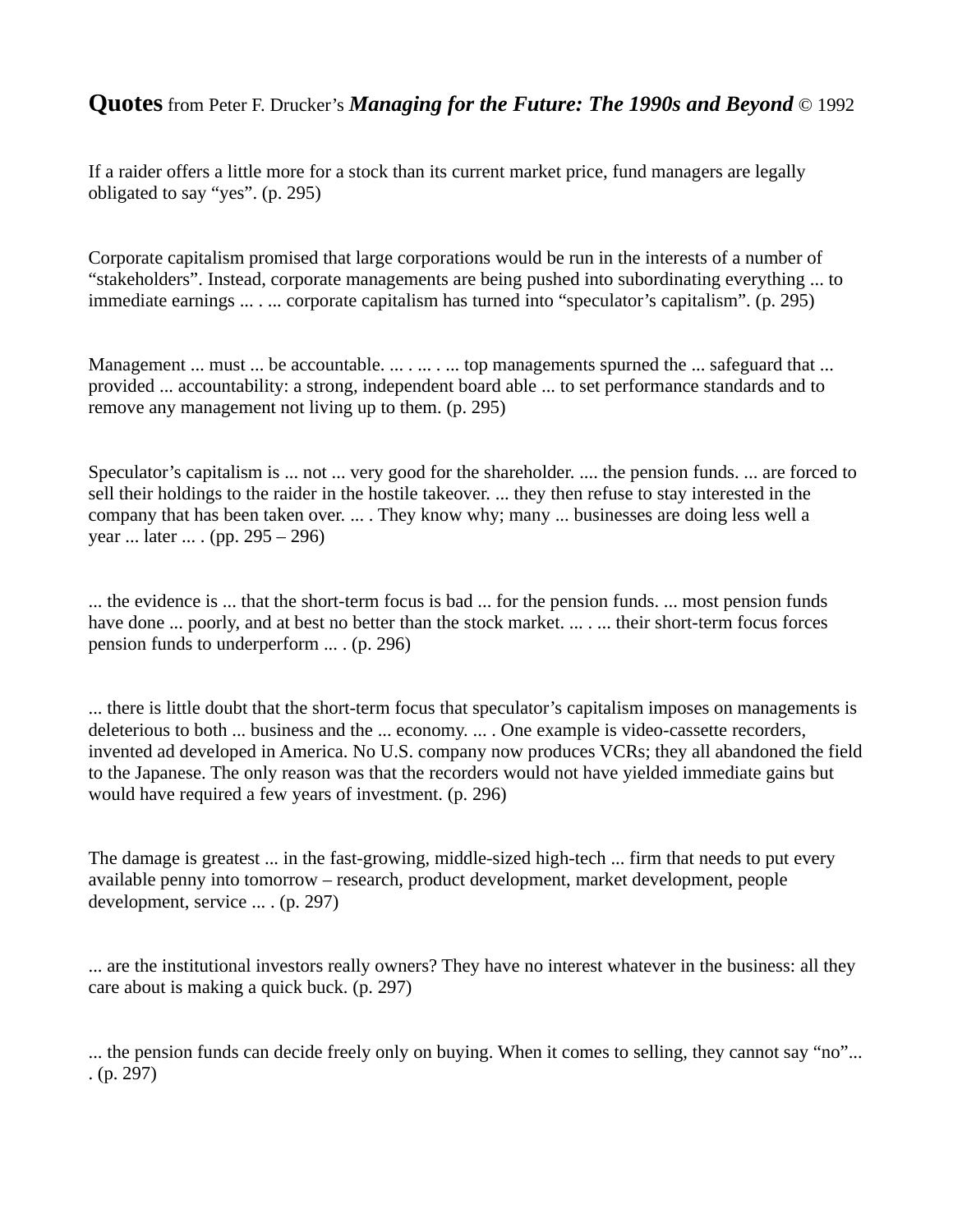... as Senator Cohen notes, it would take ... one major scandal to ... forbid a company to treat gains in its pension plan as earnings ... . (p. 298)

Corporate capitalism failed ... because under it management was accountable to no one and for nothing. (p. 298)

... the first social responsibility for a business is to produce a profit adequate to cover costs of capital and with them the minimum costs of staying in business. Adequate profitability alone can provide for the risks, growth needs, and jobs of tomorrow. These needs are all, however, long-term rather than short-term. (pp. 298 - 299)

### 40. The Emerging Theory of Manufacturing

... we can specify the "post-modern" factory ... . Its essence will ... . ... be conceptual – the product of four principles and practices that together constitute a new approach to manufacturing. (p. 301)

Each concept has its own objectives and its own kinds of impact. (p. 301)

The new manufacturing accounting let us make production decisions as business decisions. (p. 301)

The ... module, organization of the manufacturing process promises to combine the advantages of standardization and flexibility. (p. 301)

... the systems approach embeds the physical process of making things ... in the economic process of business, ... the business of creating value. (p. 301)

The most widely publicized of these concepts, Statistical Quality Control (SQC) ... . ... rests on statistical theory ... . ... designed ... for the zero-defects mass production of complex telephone exchanges and telephone sets. (p. 302)

... SQC is a rigorous, scientific method of identifying the quality and productivity that can be expected from a given production process ... so that control of both attributes can be built into the process ... . In addition, SQC can instantly spot malfunctions and show where they occur – a worn tool, a dirty spray gun, an overheating furnace. ... it can do this with a small sample, malfunctions are reported immediately, allowing machine operators to correct problems in real time. Further SQC quickly identifies the impact of any change on the performance of the entire process. Finally, SQC identifies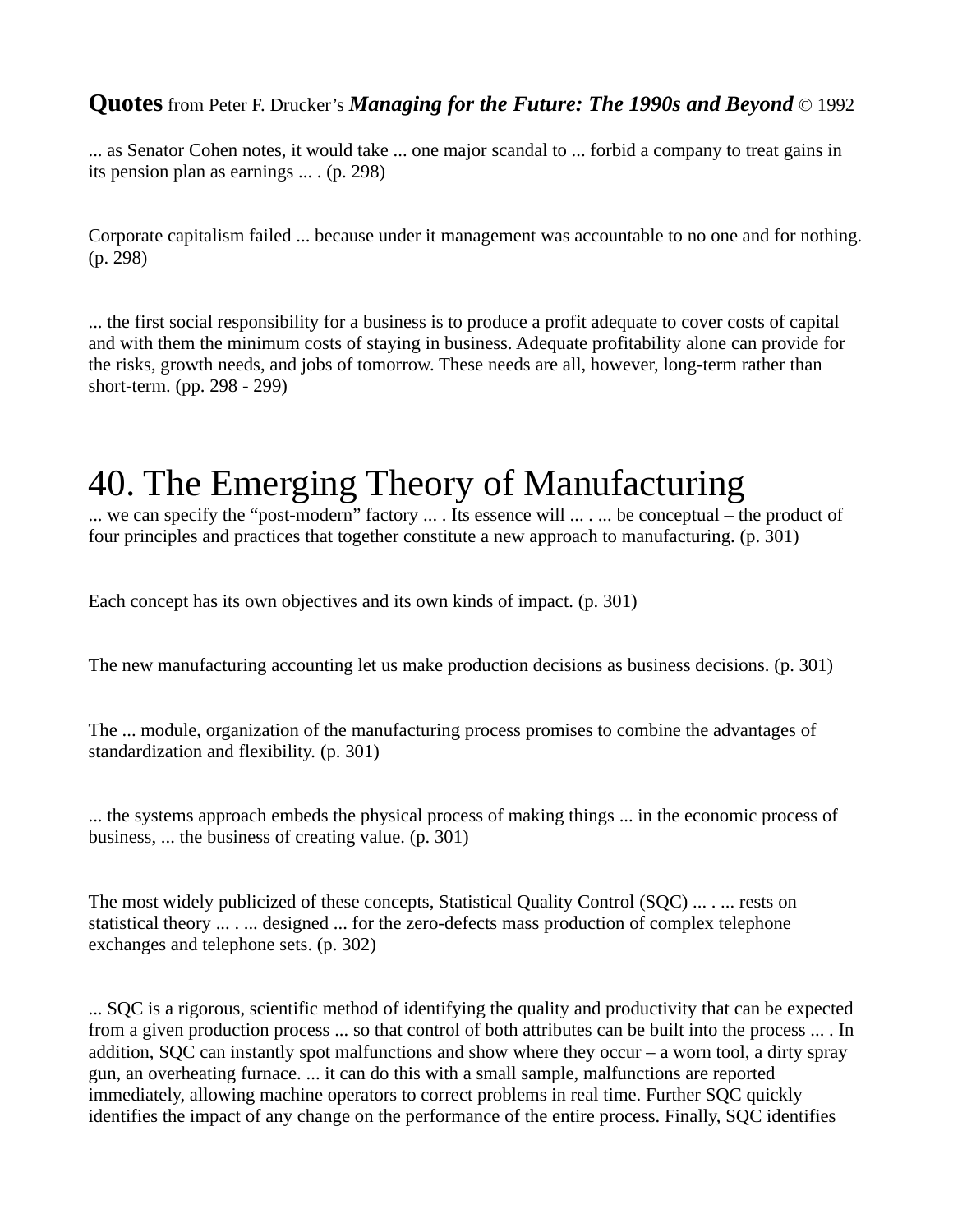where and often how, the quality and productivity of the entire process can be continuously improved. ... it is *kaizen*, the Japanese term for continuous improvement. (pp. 302 – 303)

Japan's major productivity gains are the result of social changes brought about by SQC. (p. 303)

... the introduction of SQC ... always increases the number of machine operators. ... this increase is offset many times over by the sharp drop in the number of ... inspectors ... but also ... repair crews ... . (p. 303)

... first-line supervisors ... are gradually eliminated, with only a handful of trainers taking their place. ... SQC make it possible for machine operators ... to act effectively on the information that SQC constantly feeds back. (p. 303)

... SQC rigorous methodology ... deliver built-in process control ... . (p. 304)

Quality circles, ... invented and widely used in U.S. industry during World War II, have been successful in Japan because they came in after SQC had been established. ... . In contrast, ... U.S. quality circles ... have failed ... . The reason? They were established without SQC, ..., without rigorous and reliable feedback. (pp. 304 – 305)

... the United States has lacked the methodology to build quality and productivity into the manufacturing process. (p. 305)

... manufacturing accounting will ... . ... . ... . ... integrate manufacturing with business strategy. (p. 305)

Manufacturing cost accounting ... is the third leg of the stool – the other legs being scientifi management and the assembly line – on which modern manufacturing industry rests. (pp.  $305 - 306$ )

... cost accounting ... . ... is American in origin. ... cost accounting ... gave GM and GE the competitive edge ... . Following World War II, cost accounting became a major U.S. export. (p. 306)

... cost accounting is based on the realities of the 1920s, when ... blue-collar labor accounted for 80 percent of manufacturing costs ... . ... cost accounting equates "cost" with direct labor cost. Everything else is ... overhead. (p. 306)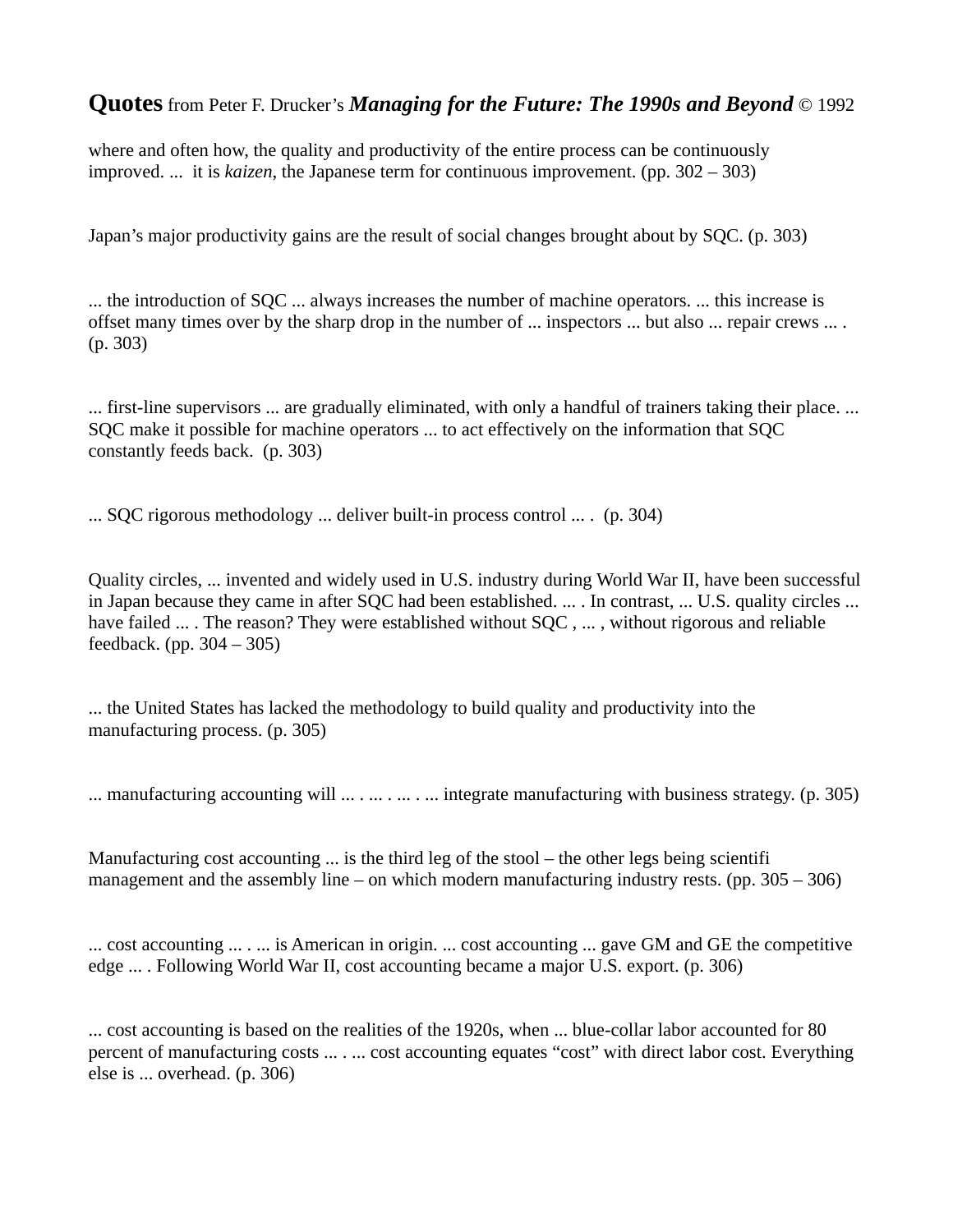... direct labor cost in up-to-date plants ... is down to 18 percent. And 8 to 12 percent is fast becoming the industrial norm. (p. 306)

... cost accounting systems are still based on direct labor costs ... . The remaining costs - ... 80 to 90 percent – are allocated by ratios that ... are ... arbitrary and ... misleading: in direct proportion to a product's labor cost ... or to its dollar volume. (p. 306)

Second (limitation), the benefits of a change in process or in method are ... defined in terms of labor cost savings. (p. 306)

Even more serious is the third limitation ... . ... traditional cost accounting measures only the costs of producing. It ignores the costs of nonproducing ... . (p. 307)

Standard cost accounting assumes manufacturing process turns out goods 80 percent of the time. But ... with ... SQA, nonproducing time consumes far more than 20 percent of total production time. In some plants, it accounts for 50 percent. (p. 307)

... nonproducing time costs as much as producing time does – in wages, heat, lighting, interest, salaries even raw materials. (p. 307)

Finally, manufacturing cost accounting assumes ... . Cost savings in the factory are "real". The rest is "speculation" ... . In effect, traditional cost accounting can hardly justify a product *improvement*, let alone a product or process *innovation*. (p. 307)

What triggered the change to the new manufacturing accounting was the frustration of factoryautomation equipment makers. ... numerically controlled machine tools ... could rapidly change tools, fixtures, and molds. The benefits of automated equipment ... lie ... in the reduction of nonproducing time by improving quality (... getting right the first time) and by sharply curtailing machine downtime in changing over from one model or product to another. But these gains cost accounting does not document. (p. 308)

Out of this frustration came Computer-Aided Manufacturing – International, or CAM-I ... a new cost accounting system. (p. 308)

... it became apparent ... . Labor costs are ... the wrong unit of measurement in manufacturing. But ... so are all the other elements of production. The new measurement unit has to be time. (p. 308)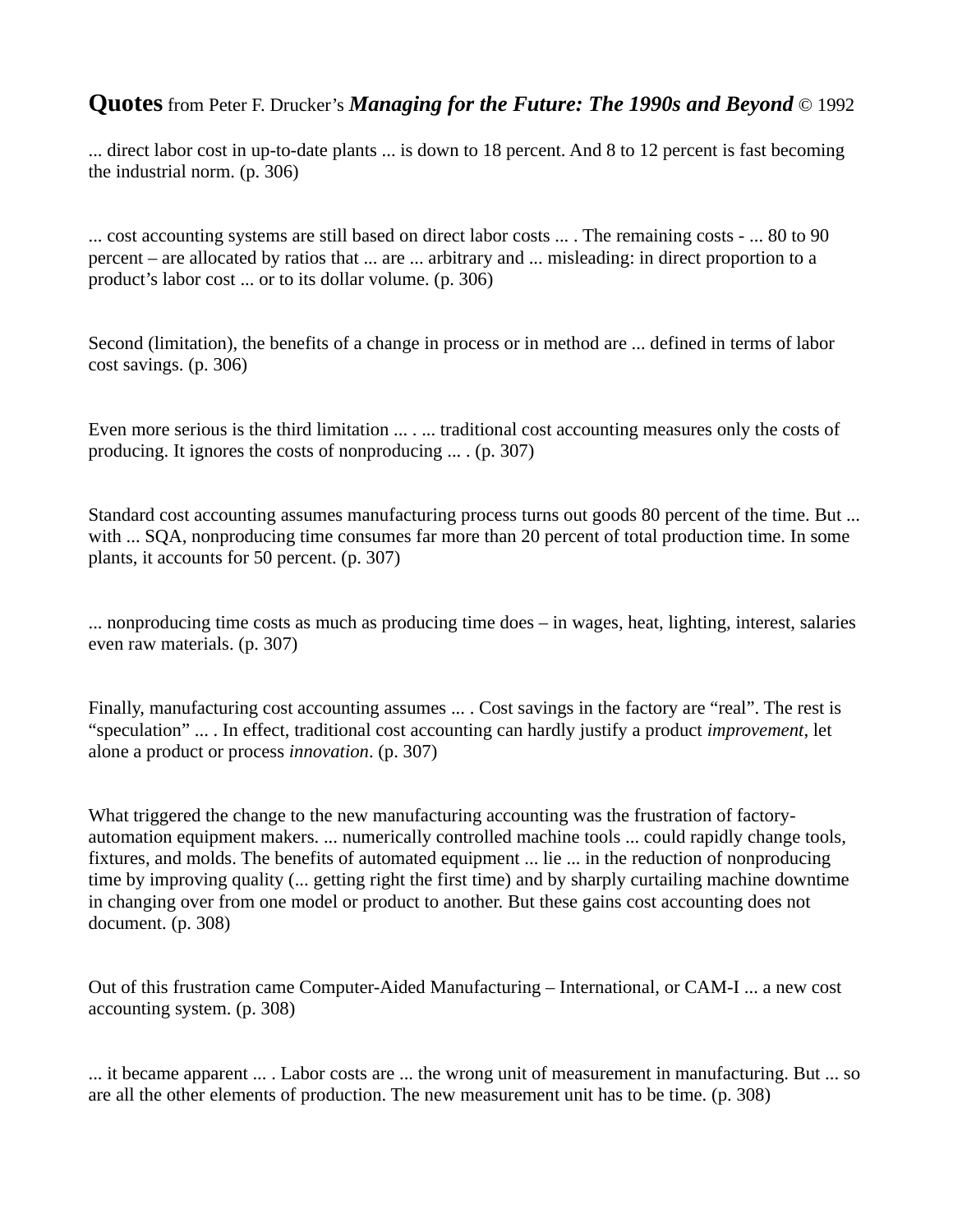The costs for a given period of time must be assumed to be fixed: there are no "variable" costs. Even material costs are more fixed than variable, since a defective output uses as much material a good output does. The only thing that is ... variable ... is how much time a given process takes. And "benefit" is whatever reduces that time. (pp. 308 – 309)

... in the traditional cost accounting system, finished-goods inventory costs nothing because it does not absorb any direct labor. It is treated as an "asset". In the new manufacturing accounting, however, inventory of finished goods is a "sunk cost" ... . Stuff that sits in inventory does not earn anything. In fact, it ties down expensive money and absorbs time. As a result, its time costs are high. The new accounting measures these time costs against the benefits of finished-goods inventory ... . (p. 309)

... manufacturing accounting ... faces the ... fourth limitation ... : its inability to bring into the measurement of factory performance the impact of manufacturing changes on the total business – the return in the marketplace of an investment in automation, ... , or the risk in not making an investment that would speed up production changeovers. (p. 309)

... these business impacts have to be integrated ... into manufacturing accounting. ... the new accounting will force managers, both inside and outside the plant, to make manufacturing decisions as business decisions. (pp. 309 – 310)

The plant of 1999 (of the future) will be a "flotilla" consisting of modules ... . ... each module will have its own command and control. And each ... will be maneuverable both in terms of its position in the entire process and its relationship to other modules. (p. 310)

This organization will give each module the benefits of standardization and ... the whole process greater flexibility. Thus it will allow rapid changes in design and product, rapid response to market demands, and low-cost production of "options" ... in fairly small batches. (p. 310)

In these (Japanese and Ford) plants, the (assembly) line still exists, but it is discontinuous ... . The new equipment is ... used to speed changes, ... automating changeovers of jigs, tools, and fixtures. So the line has acquired a good bit of flexibility of batch production without losing its standardization, Standardization and flexibility are ... no longer an either-or proposition. They are ... melded together. (p. 311)

This means a different balance between standardization and flexibility ... for different parts of the manufacturing process. ... . ... . What is required is a reorganization of the process into modules, each with its own optimal balance. (p. 311)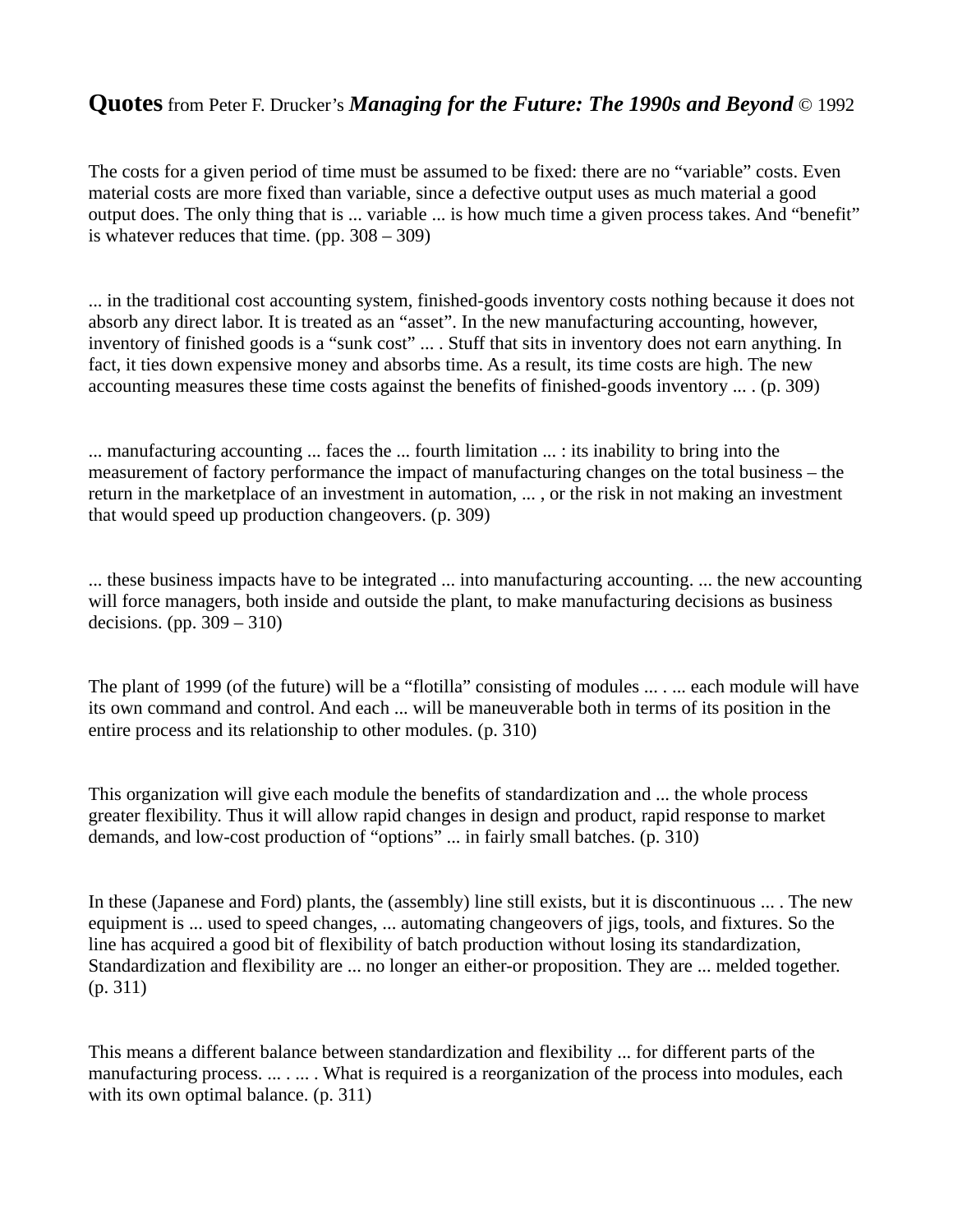With ... product life cycles shortening ..., changes ... have to be done fast. Hence, the ... modular organization. (p. 312)

... this (new) organization ... . ... requires ... different communication and information. In the traditional plant, each sector and department ... . ... reports what upstairs has asked for. In the factory of 1999 (of the future), sectors and departments will have to think through what information they owe to whom and what information they need from whom. A good deal of this information will flow sideways and across department lines, not upstairs. The factory of 1999 (of the future) will be an information network. (p. 312)

... all the managers in a plant will have to know and understand the entire process ... . In the factory of 1999 (of the future), managers will have to think and act as team members, mindful of the performance of the whole. ... they will have to ask: What do the people running the other modules need to know about the characteristics, the capacity, the plans, and the performance of *my* unit? And what ... do we ... need to know about theirs? (p. 312)

The last of the new concepts transforming manufacturing is system design in which the whole of manufacturing is seen as an integrated process that converts materials into goods ... . (p. 312)

In ... the new manufacturing system ... . ... its parts are independent – independent suppliers at one end, customers at the other. Nor is it plant centered ... . The new system sees the plant as little more than a wide place in the manufacturing stream. Planning and scheduling start with shipment to the final customer ... . Delays, halts, and redundancies have to be designed into the system – a warehouse here, an extra supply of parts and tools there, a stock of old products that are no longer being made but are still occasionally demanded by the market. These are necessary imperfections in a continuous flow that is governed and directed by information. (p. 313)

... the plant must be redesigned from the end backwards and managed as an integrated flow. (p. 314)

Just-in-time delivery, ... forces mangers to ask system questions: Where in the plant do we need redundancy? Where should we place the burden of adjustments? What costs should we incur in one place to minimize delay, risk, and vulnerability in another? (p. 314)

As soon as we define manufacturing as the process that converts things into economic satisfactions, it becomes clear that producing does not stop when the product leaves the factory. Physical distribution and product service are ... part of the production process and should be integrated with it, coordinated with it, managed together with it. It is ... recognized that servicing the product must be a major consideration during its design and production. (pp. 314 – 315)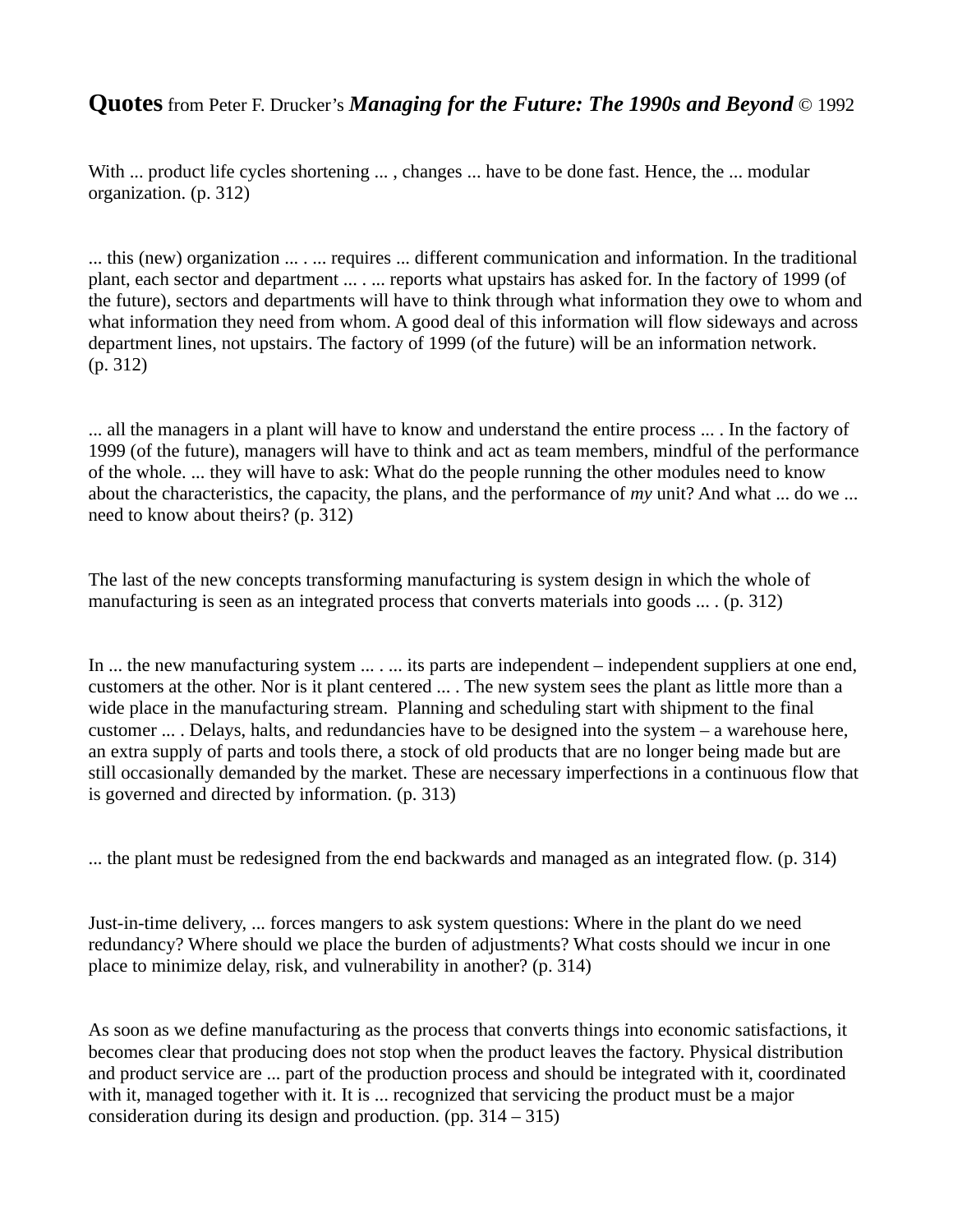Every manager in tomorrow's manufacturing business will have to know and understand the manufacturing system. (p. 315)

In the new manufacturing business, manufacturing is the integrator that ties everything together. It creates the economic value that pays for everything and everybody. (p. 316)

... the greatest impact of the manufacturing systems concept will ... be ... on the transformation of *functional* managers into *business* manager, ... all members of the same production ... cast. (p. 316)

In the systems concept, the factory ... is a stage in a process that adds economic value to materials. (p. 316)

... the factory cannot ... be ... designed ... until the entire process of "making" - all the way to the final customer – is understood. (p. 316)

... the flotilla (modular) concept focuses on organization design and work flow. (pp. 316 – 317)

... the manufacturing process is a configuration, a whole that is greater than its sum of the parts. (p. 317)

... even managers with no business responsibility ... will have to manage with an awareness of business considerations well beyond the plant. And every manufacturing manager will be responsible for integrating people, materials, machines, and time. (p. 317)

... every one of these concepts **defines performance as productivity** and conceives of manufacturing a the physical process that **that adds economic value** to materials. (p. 318)

# Afterword: The 1990s and Beyond **The Changing World Economy**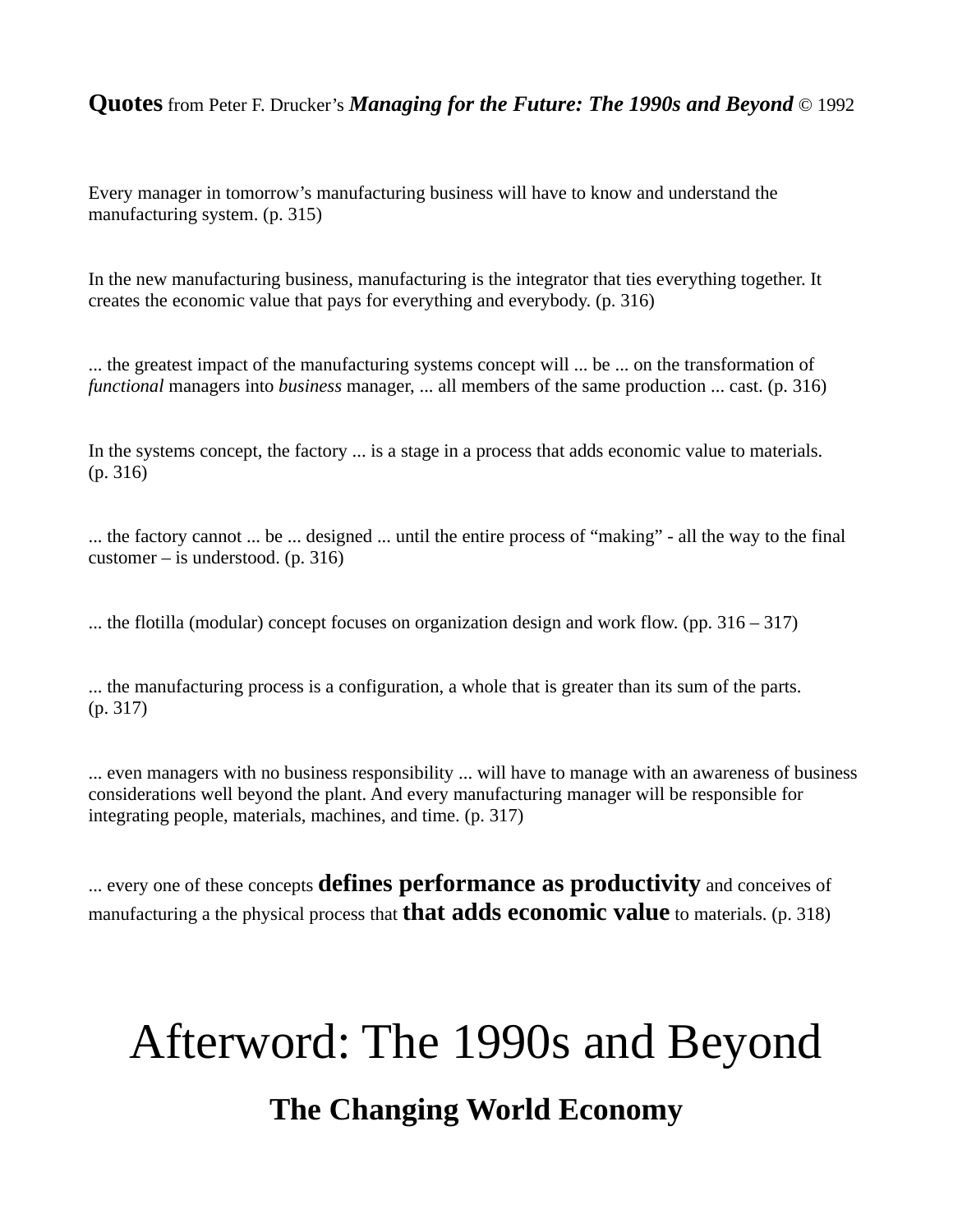Governments are ... no longer performance centers. (p. 319)

A company must make up its own mind by examining its own business, its own market, its own competition and deciding where the new competition may arise ... . ... it must rethink strategy in contemplation of a fundamental change: location of markets, the need for expansion, alignment, and structure. (p. 320)

### **But New International Dynamics Do Matter**

... the world is very rapidly changing its form of economic integration. (p. 320)

International trade has evolved from a complementary exchange of goods and services to an adversarial exchange. (pp. 320 – 321)

### **A New International Economic Order Is Emerging**

... the service economy is going transnational much faster than manufacturing. (p. 323)

... in the new world economy investment is growing much faster than trade. (p. 323)

... in an investment-led world economy, a strategy based on exports is out of date. (p. 323)

... proximity to and feel for the markets have become decisive, and these require market presence and market standing. ... economic history ... teaches ... a company cannot hold a leadership position in a key market unless it manufactures there. (pp. 323 – 324)

... investment is the economic driver. (p. 324)

We still hold the nineteenth-century assumption that there is a shortage of liquid funds. The reality today is that there is a surplus. One reason is that the economics of the developed world are becoming steadily more knowledge intensive and less capital and labor intensive. Another is the enormous amount of money accumulated in small savings accounts and large pension funds. (p. 324)

... large investors are looking for places to put their money. (p. 324)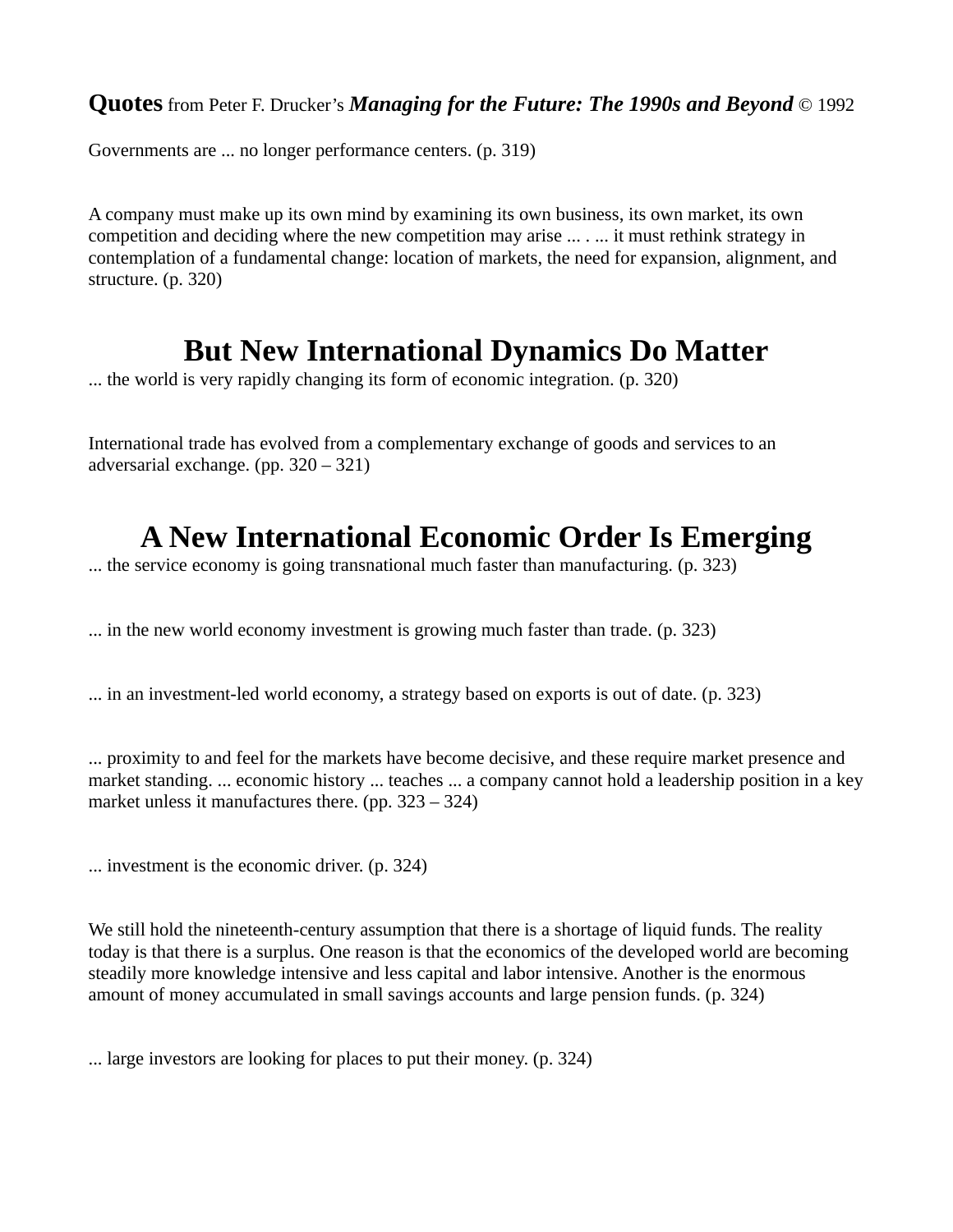### **Finance, a Model for the Future: Adapt or Die**

Money, like information, knows no fatherland. (p. 325)

... the financial revolution began around 1960 ... . (p. 325)

... most people only spend less than they make once they are past the age of 50. ... income patterns are skewed so that the rewards really begin to climb when the children are grown up and the spending needs begin to go down. (p. 325)

 $\ldots$  the right age, 50+,  $\ldots$  where the money is. (p. 325)

### **Institutional Finance Must Change Too**

On the other side of the financial markets are the enormous institutions of capital, the pension funds ... . (p. 327)

... the short-term financial view (of the pension funds) is not enough to build a business. (p. 327)

The final critical question about the financial system is whether the commercial banks can survive when they can no longer make a living out of interest differentials. ... borrowers have so many different ways of raising money that the traditional commercial loan is the least attractive alternative. ... Citicorp already makes 60 percent of its money from fees, compared with 20 percent at the most for the majority. (p. 327)

The bank of the future will have no assets. It will be a market arbitrageur rather than an interest arbitrageur. (p. 328)

... the changing world economy. (p. 328)

# **The Knowledge Society**

### **Information Matters**

... information now penetrates everywhere. (p. 328)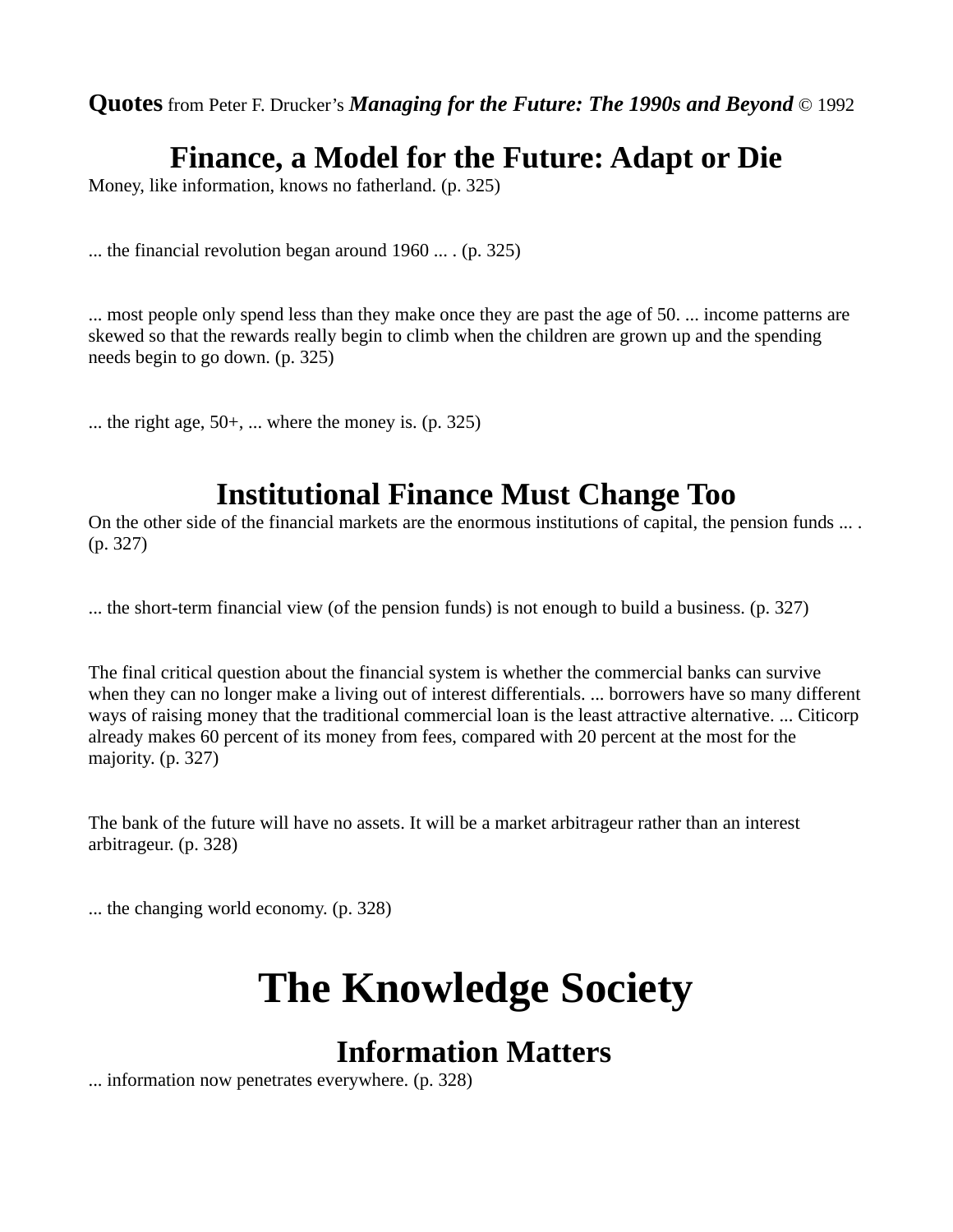On my last ... trip to China ... . ... near the Mongolian border ... . ... . At one site we held a meeting, ... at 6 o'clock ... the 22 plantation managers ... disappeared. After half an hour they came back ... . Why the interruption, I inquired, ... ? ... . "It was *Dallas* on television." (p. 328)

#### **Information Means a New Type of Management**

... information moves everywhere. ... its effects are everywhere ... . (p. 329)

... any business that has tried to organize itself around information has rapidly reduced its number of management levels by at least half ... . (p. 329)

There are good reasons why large organizations will have to become information-based. ... . The knowledge workers who increasingly make up the work force are not amenable to the command-andcontrol methods of the past. Another reason is the need to systematize innovation and entrepreneurship, quintessentially knowledge work. And a third is the requirement to come to terms with information technology. (p. 329)

Computers turn out data - vast amounts of it. But data is not information. (p. 329)

Information is data endowed with relevance and purpose. A company must decide what information it needs to operate its affairs, otherwise it will drown in data. (p. 329)

To organize in this way requires ... . ... an ... information-based organization ... . (pp. 329 - 330)

One hundred and twenty-five years ago, when large enterprises ... came into being, the only organizational structure they had to model themselves was the army: hierarchical, command-andcontrol, line and staff. (p. 330)

Tomorrow's model is the symphony orchestra ... . ... . ... . ... one conductor to whom every specialist instrumentalist plays directly, because everyone has the same score. ... there are no intermediaries ... and they are organized as a gigantic task force. The organization is flat (a matrix organization). (p. 330)

... one of the lessons of organizing around information is the importance of concentration to prevent people from becoming fatally confused (p. 330)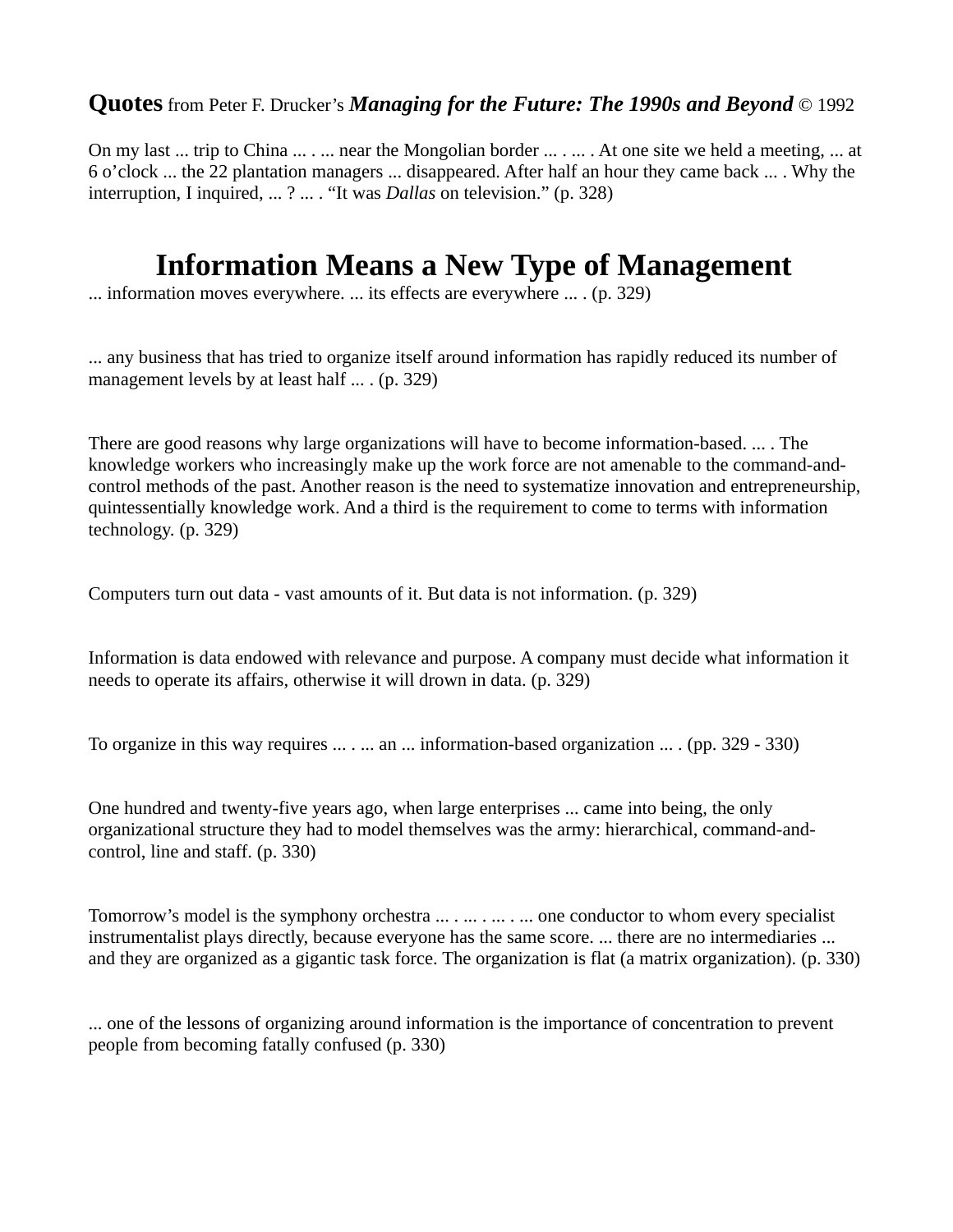An information-based organization must ... structure itself around goals that clearly state expectations and objectives both for the enterprise and the specialist. There must be strongly organized feedback so that every member can exercise self-control by comparing expectations with the actual outcome. (pp. 330 - 331)

... we are moving toward more concentrated organizations and units of organizations, based on much clearer business and individual goals, on self-discipline, and on systematic feedback. ... businesses will have to learn that they must build their information and communication systems up rather than down. Information becomes communication only if the recipient understands and accepts it. If information only moves down, that cannot happen. The structure must be based on the upward communication of information that enables those at the top to know what goes on at the bottom  $\dots$ . (p. 331)

### **Changing Society: The Decline of the Servant ...**

The first ... British census of 1916 ... defined lower middle class as the family that could not afford more than three servants. ... ? Servants ... in 1913 ... were the largest single employee group in any developed country. Thirty percent of all wage earners were domestic servants. (p. 331)

There is now no developed country in the world in which farmers form more than 8 percent of the population. ... 3 percent of the U.S. population ... are .. farmers ... . (p. 332)

#### **... and the workers**

... the blue-collar workers ... . Their numbers have declined by a full third in the past 20 years. (p. 332)

There are ... few manufacturing companies where blue-collar labor costs rise above 15 percent. (p. 332)

Information is not the same as automation, or ... information technology ... . ... the first step is rationalize the process in order to identify which machines are necessary. (p. 333)

... the blue-collar industrial worker. In 1850 he was ... a laborer hired by the hour, paid a few pennies, without social standing or political power. ... neglected and despised. By 1950 he belonged to the dominant class. He enjoyed health insurance, pensions, job security and political power ... . ... ... the brief moment of dominance is suddenly over. (p. 333)

### **The Learning Society Is Taking Over**

... access to good jobs no longer depends on the union card, but on the school certificate. (p. 333)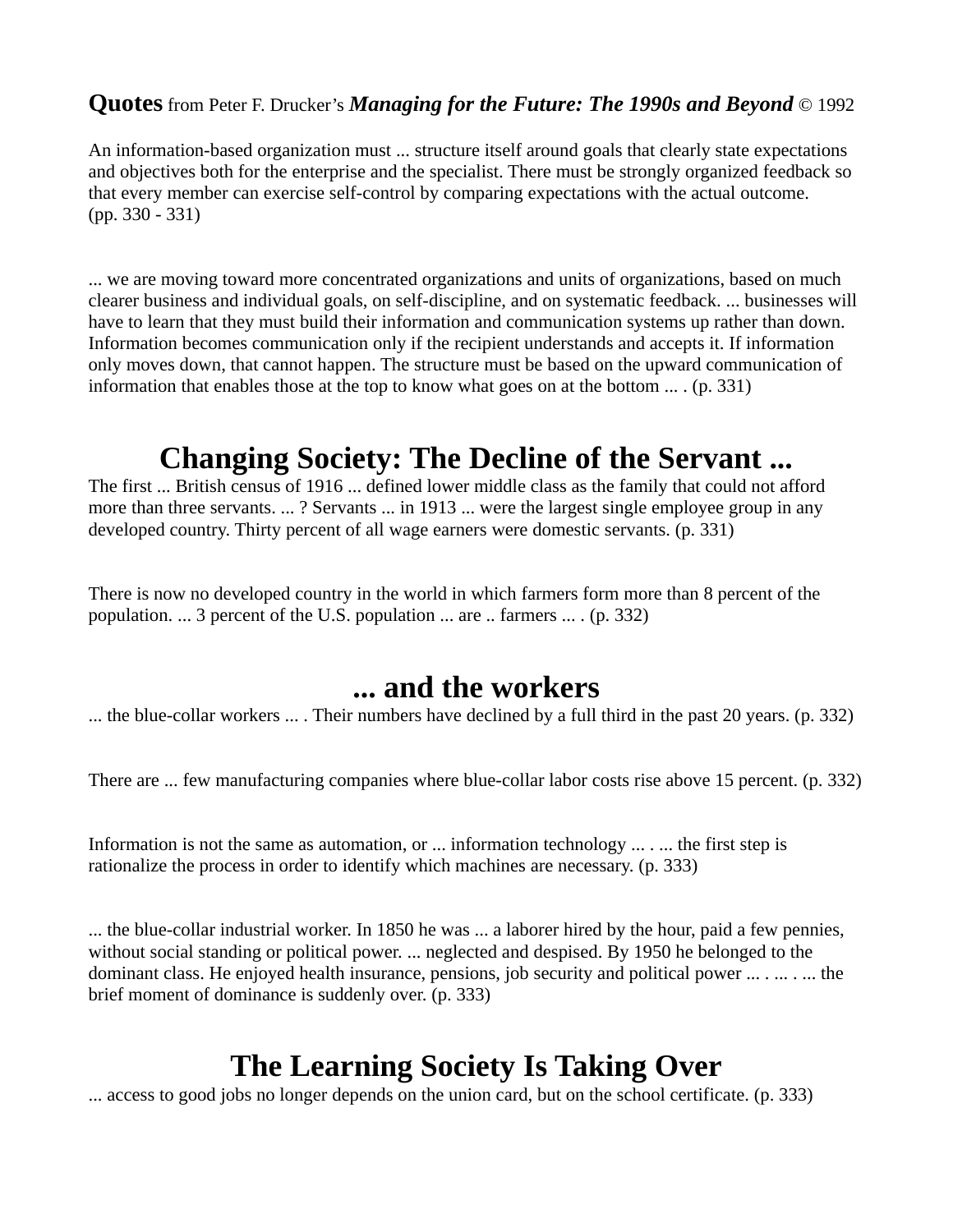... the key is knowledge. The world is becoming ... knowledge intensive. (p. 334)

The representative product of the 1920s, the automobile, at the time had a raw material and energy content of 60 percent. The representative product of the 1980s is the semiconductor chip, which has a raw material and energy content of less than 2 percent. (p. 334)

The world is fast becoming knowledge intensive not just in the labor force, but in process. (p. 334)

... knowledge carries with it powerful responsibility ... . (p. 334)

### **Most Education Does Not Deliver Knowledge ...**

The ... knowledge society has far-ranging implications for education. Schools will change more ... . than they have since the invention of the printed book(p. 335)

... the new learning tools are child-friendly ... . (p. 335)

By the age of eleven most children ... begin to be bored with the computer; for them it is just a tool. (p. 335)

... such powerful tools ... will force the schools to change. (p. 335)

#### **... So Organizations Must Do It Themselves**

... learning matters. The knowledge society requires that all its members be literate, not just in reading, writing, and arithmetic, but also in ... basic computer skills and political, social, and historical systems. (p. 335)

... because of the vastly expanding corpus of knowledge, it also requires that its member learn how to learn. (p. 336)

... the focus of learning will shift from schools to employers. Every employing institution will have to become a teacher. (p. 336)

In the orchestra the score tells the employees what to do, all orchestra playing is team playing. (p. 336)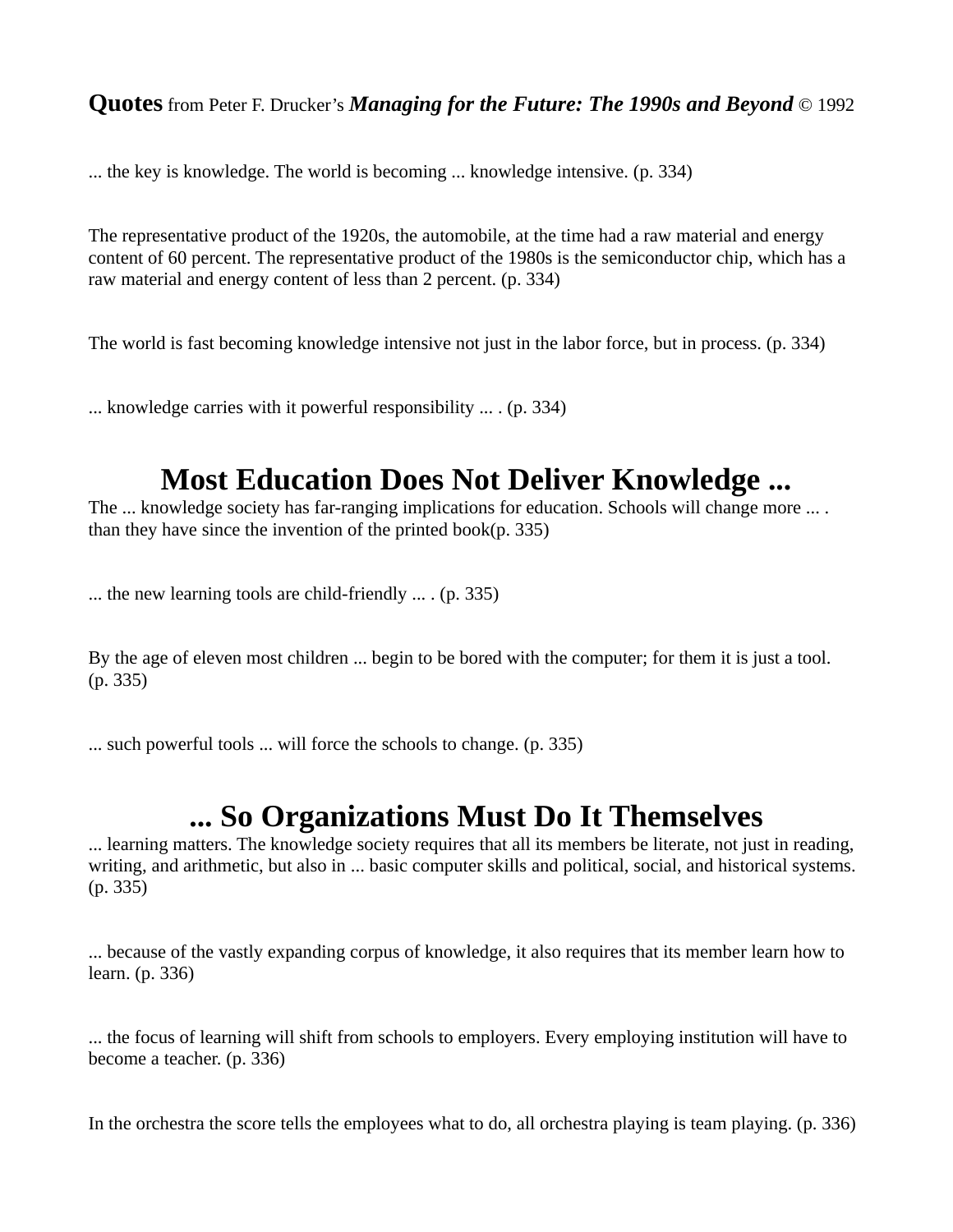One way of educating people to a view of the whole ... is through work in cross-functional task forces. (p. 336)

... who will the managers, particularly top managers, of the information-based organizations be? (p. 336)

... how do we make this ... expensive knowledge, this new capital, productive? (p. 336)

The world's largest bank ... has invested \$1.5 billion in information and communications systems. Banks are now more capital intensive than the biggest manufacturing company. (p. 336)

We are beginning to ask about productivity, output, and performance in relation to knowledge. We cannot measure it. (p. 337)

How ... do famous conductors build a first-rate orchestra? ... . The players must be craftsmen first. The second task is to create in the individuals a pride in their common enterprise, the orchestra ... . Third ... is to get the orchestra to hear ... that Hadyn symphony in exactly the same way the conductor hears it. ... there must be a clear vision at the top. This orchestra focus is the model for the leader of any knowledge-based organization. (p. 337)

#### **Innovation and Entrepreneurship**

... critical issues for managers in the knowledge society: innovation and entrepreneurship. (p. 337)

... these necessary concepts are back in fashion. ... . ... these two practice – for that is what they are, neither science nor art ... . (p. 337)

... the practice of entrepreneurship, like the practice of management, has its rules ad knowledge base. (p. 338)

#### **Lessons from the Nineteenth Century's Innovative Climate**

... we have to learn to make existing institutions capable of innovation. ... . ... if existing institutions cannot learn to innovate, the social consequences will be ... unbearably severe. (p. 338)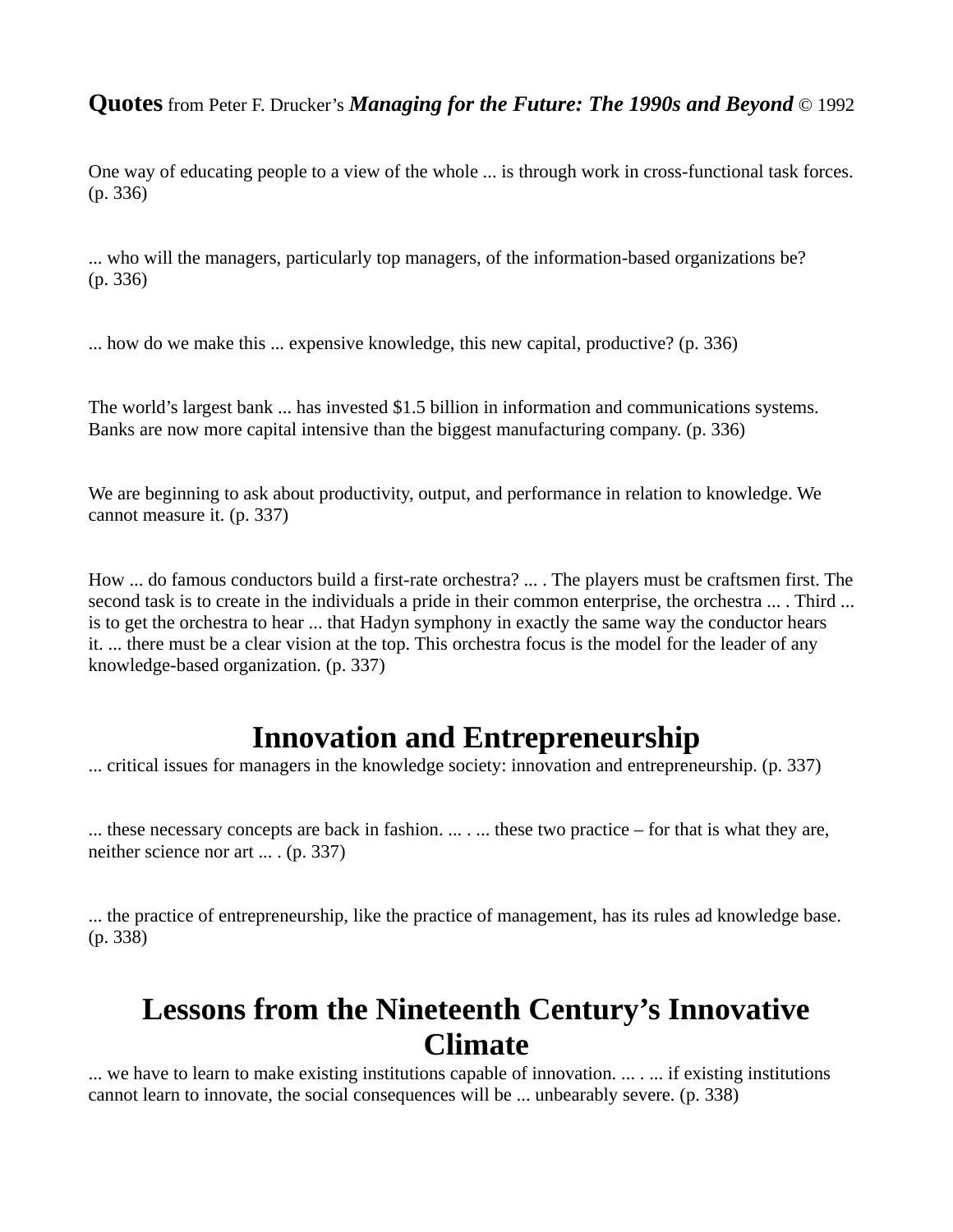### **Innovation Matters Because Ours Is a Knowledge-Based Society**

Knowledge changes extremely fast. ... . What is new is that knowledge matters. (p. 339)

In a crafts society, ... until late in the nineteenth century, major changes occurred perhaps every 80 years. In military technology, ... a significant innovation took place every 60 years. Today, ... it is probably every 60 days. (p. 339)

We have learned to innovate because we cannot expect that the accumulated competence, skill, knowledge, product, services, and structure of the present will be adequate for very long. The change is not so much ... the pace ... . It is rather that the center of gravity of knowledge is constantly on the move. (p. 339)

... innovation ... . ... is equally important in every ... field of endeavour. (p. 339)

... the ... universities. To survive and be useful, they must learn how to innovate. (p. 339)

### **Innovation Means Abandoning the Old**

What do we know about innovation? ... . ... . It is hard systematic work. (p. 339)

Innovation depends ... on ... "organized abandonment". (p. 340)

To get at the new and better, you have to throw out the old, outworn, obsolete, no longer productive, as well as the mistakes, failure, and misdirections of effort of the past. ... . ... . If organizations cannot get rid of their waste products, they poison themselves. They must organize abandonment, a most difficult thing to do, because most organizations develop a strong emotional attachment to the products they make. (p. 340)

There was not much technology involved in moving a lorry body off its wheels and putting it on a ship. But containerization roughly quadrupled the productivity of the oceangoing freighter and made possible the colossal expansion of world trade over the last 40 years. (pp.  $340 - 341$ )

Installment buying, invented by a U.S. maker of farm implements to enable poorly off farmers to buy his equipment, literally transforms economies. (p. 341)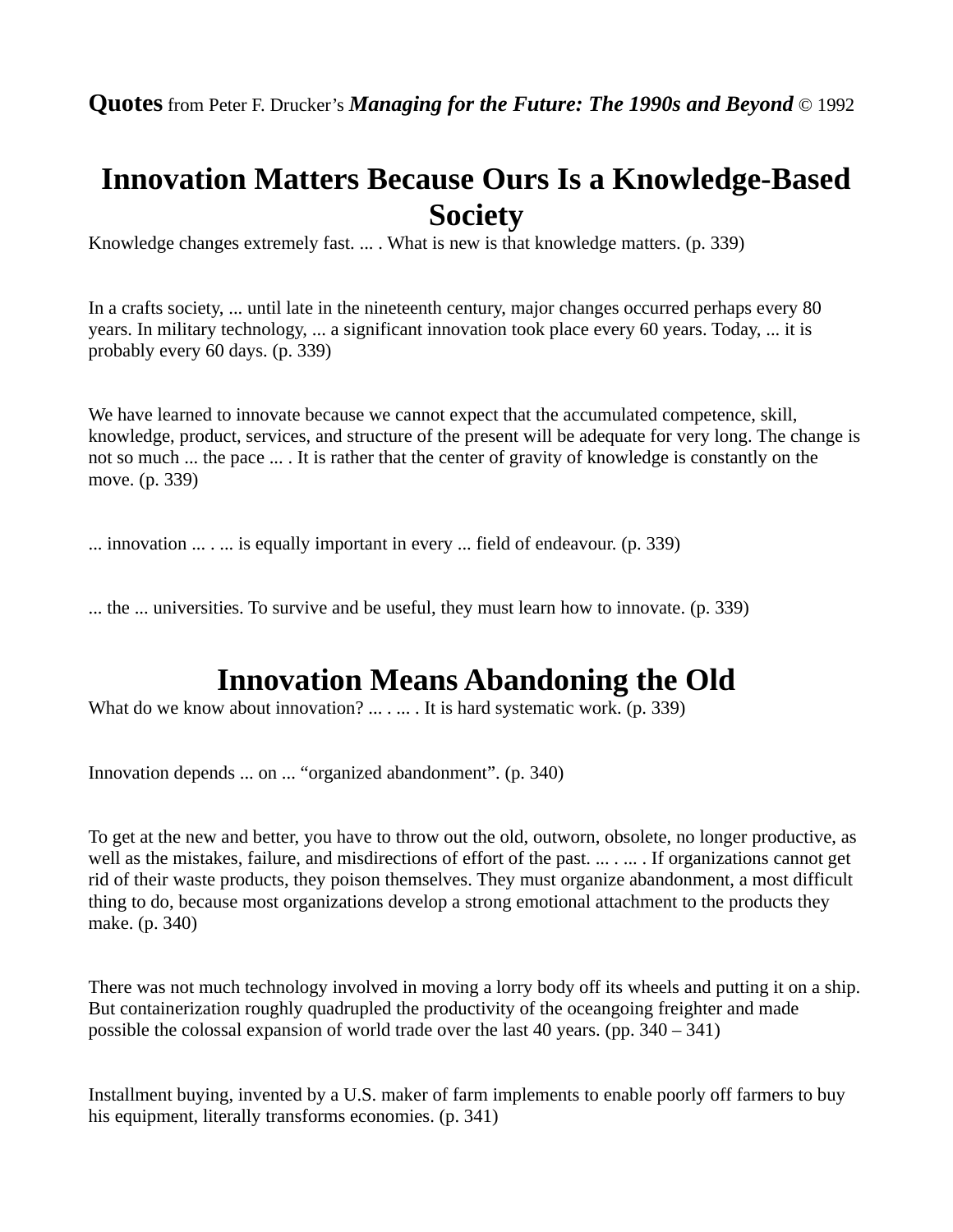### **The Zero-Based Audit**

The key to innovation is to sit down every three years and systematically put every aspect of the company on trial for its life: every product, service, technology, market, and distribution channel. (p. 341)

... the service economy ... does not ... grow at the expense of the goods economy. And the fastestgrowing segment of the channel is leisure. There is no developed country in which people now work more than half the hours they worked in 1910. ... leisure ... is responsible for a huge amount of goods distribution. (p. 341)

... the service economy is a distribution channel for goods, economically speaking, and distribution channels change faster than goods or services themselves. (p. 341)

The zero budgeting exercise ... demands that managers look at every process and procedure, .... every staff activity. (p. 342)

Sometimes the right thing to do is to make minor changes, sometimes to reposition the company ... . Sometimes the answer is to simplify. Where there are six product lines, perhaps they should be cut to one or two. Sometimes they should be abandoned altogether. But the important thing is to do something. At that point the organization is open to innovation. (p. 342)

#### **Innovation Means Looking on Change As an Opportunity**

Systematic innovation requires a willingness to look on change as an opportunity. Innovations do not create change. ... . ... . Innovations that succeed do so by exploiting change, not attempting to force it. (p. 342)

In *Innovation and Entrepreneurship* (1985) I wrote that "systematic innovation ... consist in the ... organized search for changes, and in the systematic analysis of the opportunities such changes might offer for economic or social innovation." (p. 342)

I went on to identify seven sources to look out for as signs ... to innovate. Four ... are within the enterprise ... in which they operate. ... basically symptoms of change.

1. the unexpected success or failure

- 2. the incongruity (the discrepancy between reality as it is and reality as it is assumed to be)
- 3. innovation based on process need
- 4. changes in industry or market structure that take the people unawares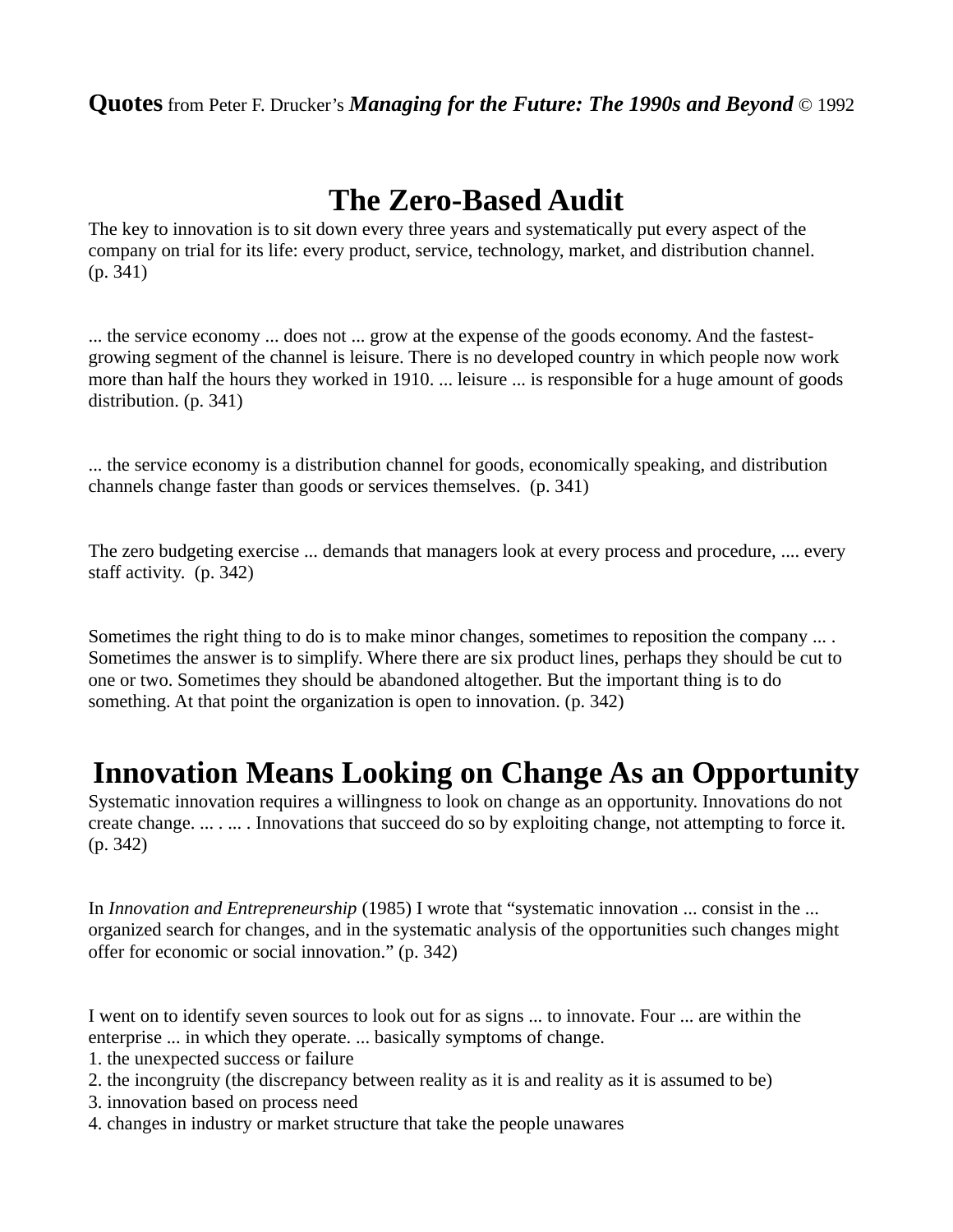The other three sources involve changes outside the industry or enterprise

- 1. demographics
- 2. changing tastes, perceptions, and meanings
- 3. new knowledge, both scientific and nonscientific. (pp. 342 343)

... the monthly or weekly report. ... . ... . Most people see the first page that shows them they are over budget, but how many receive the other "first" page that shows where they are ahead of budget? They should order their accountants to produce it immediately. Without this information an organization becomes fixated on its problems. ... the first indication of an opportunity is where a company is faring better than expected. (p. 343)

Most figures and variations turn out to be not significant ... . But one out of every 20 might mean something. It might be pointing to something we did not know. (p. 343)

The most useful ... is always the unexpected, especially the unexpected success. (p. 343)

... as with other change opportunities, the important part is ... to .. ask, is this an opportunity for the company? And if so, what kind of opportunity?

### **Innovation Is Work Above All**

Drucker's first law is that everything degenerates into work, and if it does not degenerate into work nothing gets done. ... , but first it has to be work. (p. 344)

How we organize for work on innovation ... . ... . ... is a matter of systematic organization, clear strategy, and (again) hard work. (p. 344)

3M ... is a very large company which has institutionalized innovation to the extent of incorporating it into the company's goals: at any period, no less than 25 percent of its turnover must come from products invented in the last five years. It always meets this target. ... the goals are internalized. At 3M nobody gets into upper middle management who has not innovated ... . (pp. 344 - 345)

Any enterprise, no matter what its function, can today organize itself to undertake systematic entrepreneurship and purposeful innovation. (p. 345)

### **Personal Effectiveness**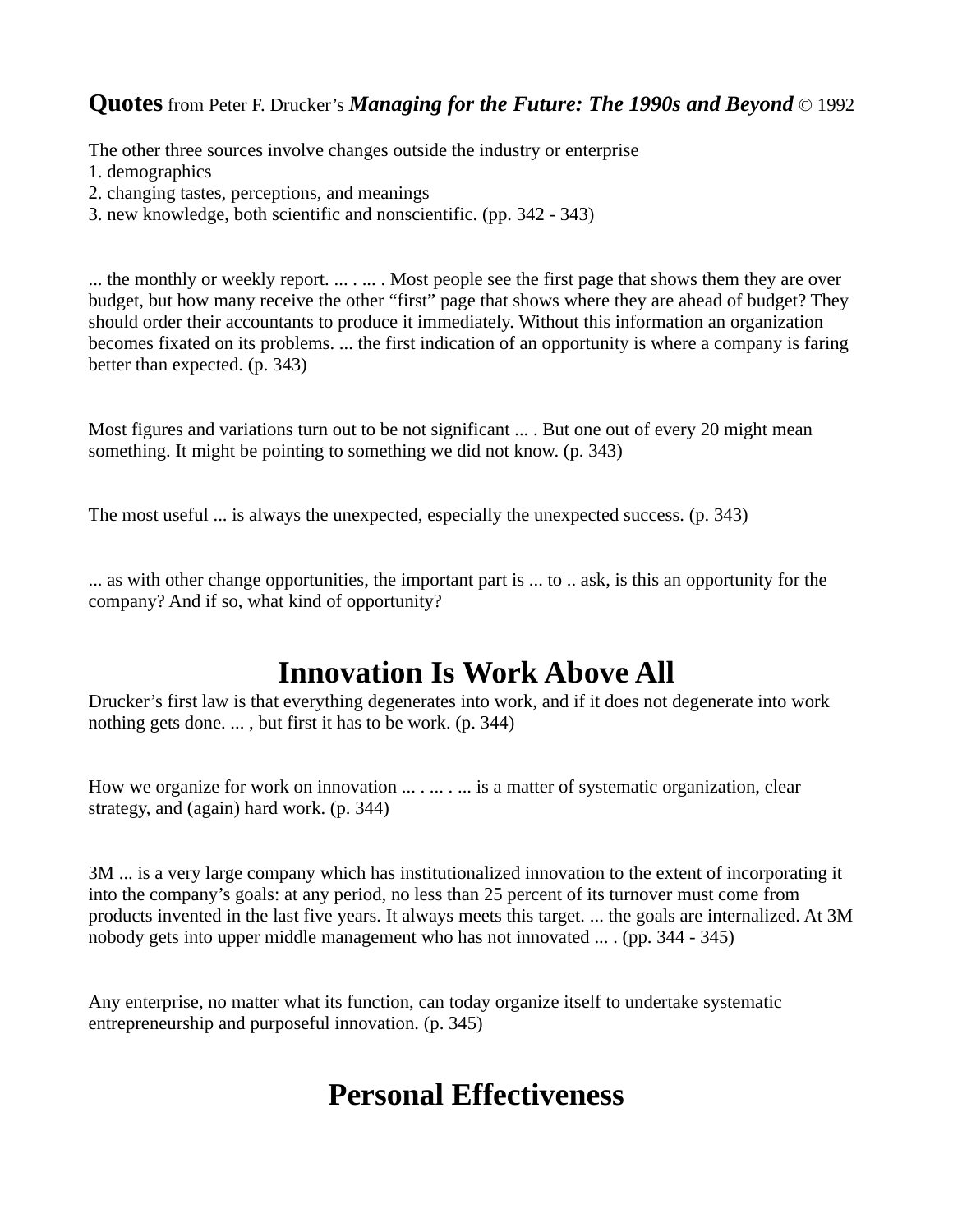In the light of the changing world economy, the advent of the information-based organization and the need to systematize innovation and entrepreneurship, what skills ... will an executive need to be effective ... ? (p. 345)

### **Skill 1: Management By Going Outside**

The important thing ... is to be enough on the outside of the company to be able to stand back and draw the right conclusions. (p. 345)

When everything around the company – markets, technologies, distributive channels, and values – is in ferment of change, to wait in the office until reports arrive on an executive's desk may be too long. (p. 345)

... the next time a salesman goes on vacation, go out and take his or her place. ... . The point of the exercise is that it forces you outside, into the marketplace, where the results are. Remember there are no results inside the firm. Up to the point where the customer reorders, there are only cost. (pp. 345 -346)

The external perspective might ... prod companies to look at those who are not their customers but ought to be. (p. 346)

A firm with a 22 percent market share is the market leader in most industries. Yet the more significant figure is that 78 percent of potential customers buy elsewhere. Why? That is usually the first indication of opportunities. (p. 346)

... it is the customer who defines quality, not the manufacturer. (p. 346)

Toyota ... rewards service, so the dealer has the part in inventory and can replace it at once. (p. 346)

So the first imperative is to learn to be outside, where the results of the business take place. And the only way to be on the outside is to work, not to visit. (p. 346)

### **Skill 2: Find out the Information You Need to Do Your Job**

... everyone in the information-based organization needs constantly to be thinking through what information he or she needs to make a valuable contribution in his or her own job. (p. 347)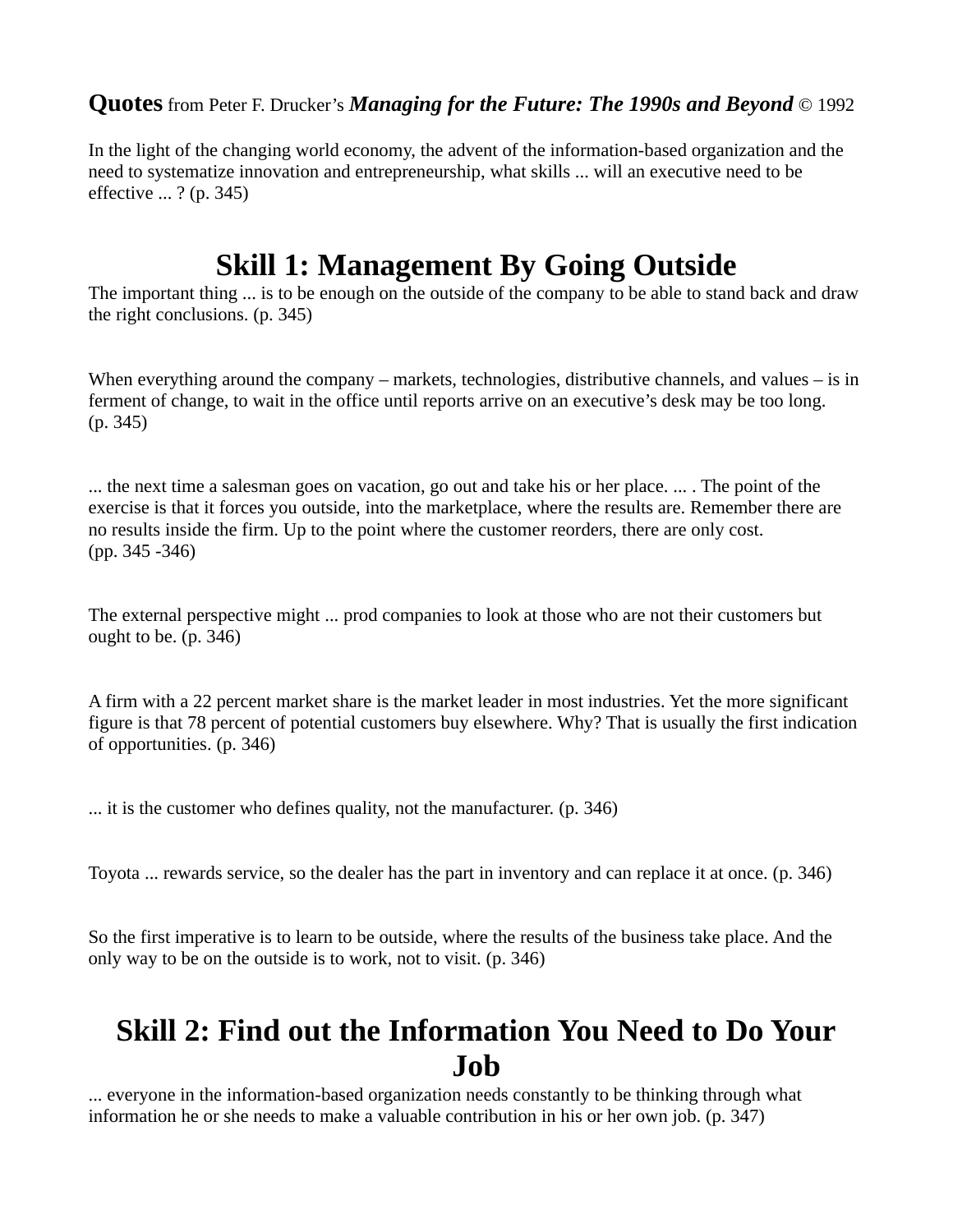Even in the most highly computerized companies ... very few people have information. What they have is data, in such quantities that it causes information overload or blackout. (p. 347)

- It is the manager's job to figure out what information he needs to identify:
- 1. what he is doing now;
- 2. what he should be doing; and
- 3. how he can get from (1) to (2). (p. 347)

To convert those data into information means asking what you need, from whom, when, and in what form, and making sure that those who can provide the information also know and understand their responsibilities. A manager must ask, too, what information others require from him or her. (pp. 347 - 348)

Above a very small size, every company needs the skeleton of a formal command structure. ... . ... . ...

information systems enable a person to organize and integrate his or her own work. They are also what someone takes control of and responsibility for. ... . The cross-functional team is the key. (p. 348)

#### **Focus for Effectiveness**

... managers should spend a little time thinking through what their company should hold them accountable for by way of contribution and results over the next 18 months. "What is the one thing that I, and only I, can do that if done well will make a difference?" (p. 348)

A clear priority is essential. Do not diversify, do not splinter, do not try to do too many things at once. (p. 348)

... the real delegation is always up. In the end, the problem comes to rest on the boss's desk. The buck stops there. (pp. 348 - 349)

The people on whom you depend must understand what it is you are trying to accomplish, and you must communicate your priorities to them. (p. 349)

#### **Skill 3: Build Learning into the System**

The third element of effectiveness is building learning into the system. (p. 349)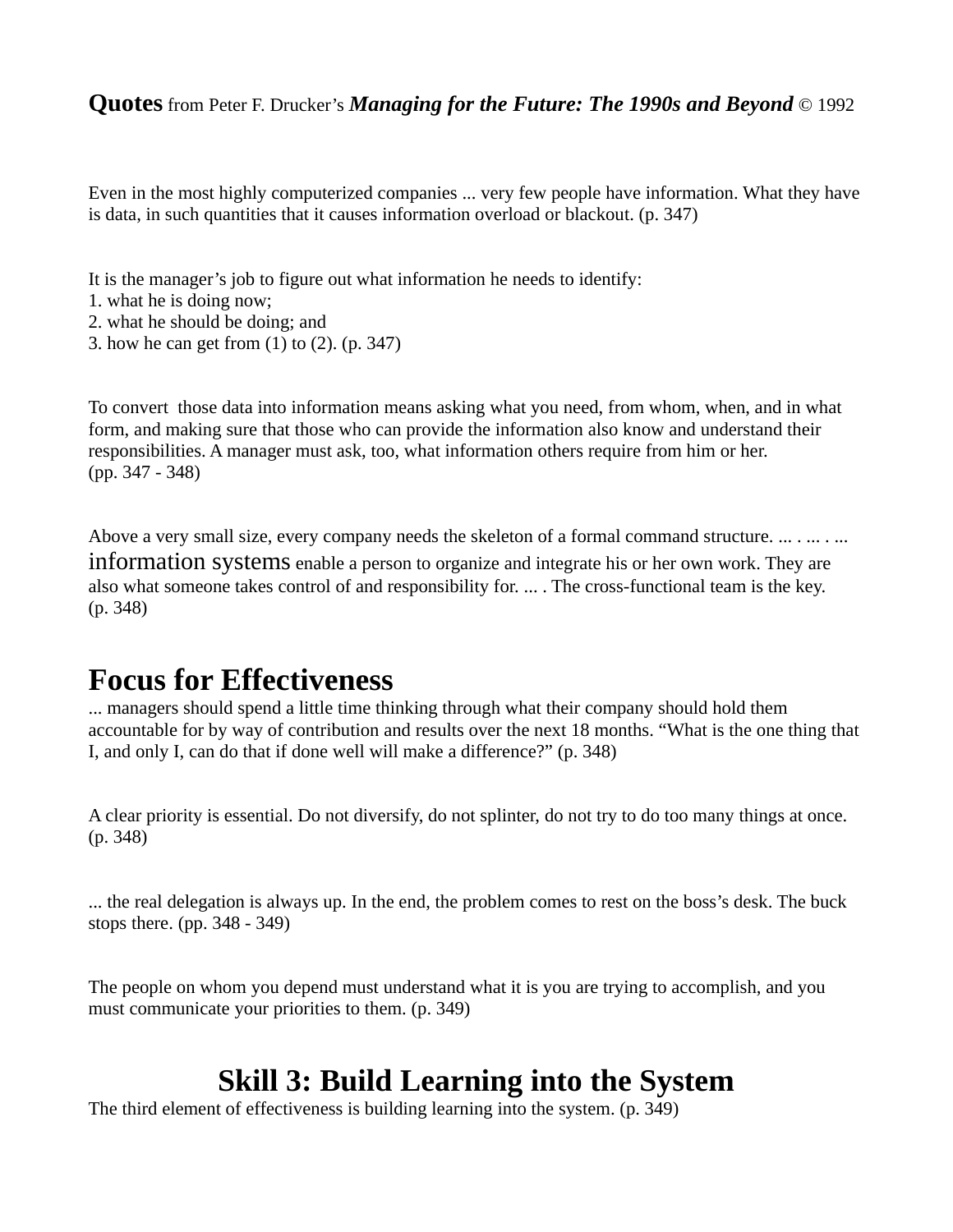In any key activity area, the first step is to set down what you expect will happen. Nine months later, the actual results are examined and compared with original expectations. (p. 349)

... feedback is the primary key to learning. ... feedback identifies strengths. (p. 349) (Feedback allows for REMEDIAL ACTION.)

When it is so organized, learning is astonishingly rapid, for the simple reason that it has focus. (p. 350)

Learning ... must be continuous. (p. 350)

It should ... be part of every manager's practice to go back to school every so often for a week at a time. (p. 350) (IT'S SO IMPORTANT TO STAY UP-TO-DATE.)

... for purposes of broadening the horizon, questioning established beliefs, and for organized abandonment, it is better to be confronted with diversity and challenge. For these, managers should be exposed to people who work for different companies and do things in different ways. (p. 350)

There are enormous opportunities, because change is opportunity. (p. 350)

We live in a very turbulent time, not because there is so much Change, but because it moves in so many different directions. (p. 351)

In this situation, the effective manager has to be able to recognize and run with opportunity, to learn, and constantly refresh the knowledge base. (p. 351)

# Business is about ...

Peter Drucker is renown for stating that business is about one thing:  $\operatorname{making}$  good decisions.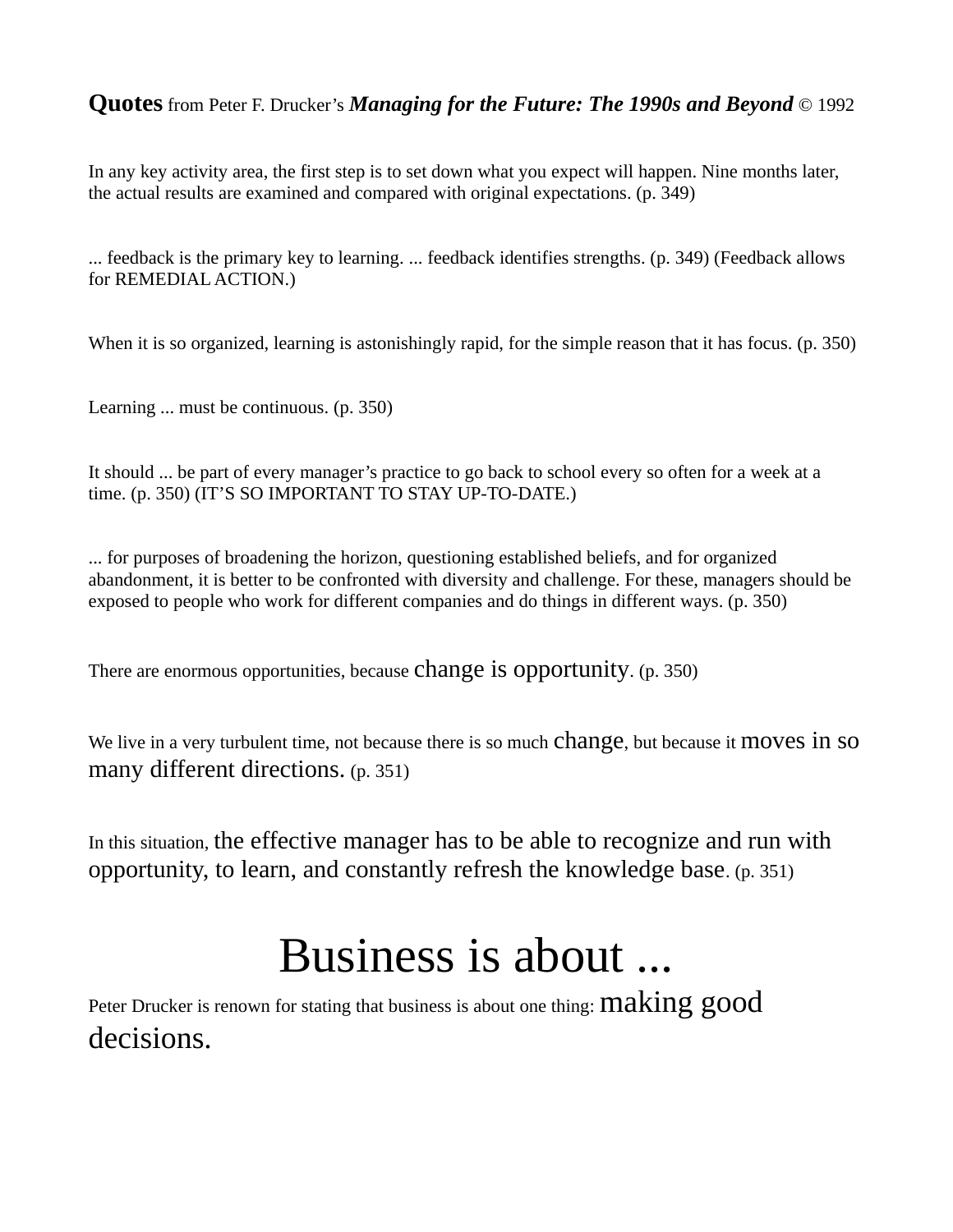... I design my essays and articles ... to focus on what the executive has to understand to  $\mathrm{make}$  the right decisions ... . (p. 354) (Acknowledgements)

# **My Thoughts [Kenneth Selin (say'leen)] DISINTERMEDIATION**

**getting rid of the middle** for quicker, more direct access leads to a matrix (flat) highly responsive structure (It's a structural purge to allows for the addition+subtraction of modular structure on an "as needed" basis allowing an organization to expand+contract in accordance to economic opportunities and conditions. (A more appropriate term might be **structural rationalization**.)

# **Competition**

In A FREE (competitive) MARKET ECONOMY, **competition is the job growth engine** of the market place and the built-in restraint imposed on prices keeping fair and affordable. This is commonly referred to as "the discipline exercised by the market economy".

# **Ability to compete**

The business has to develop a strong ability to compete in the market place by offering innovative products sold at a competitive price that customers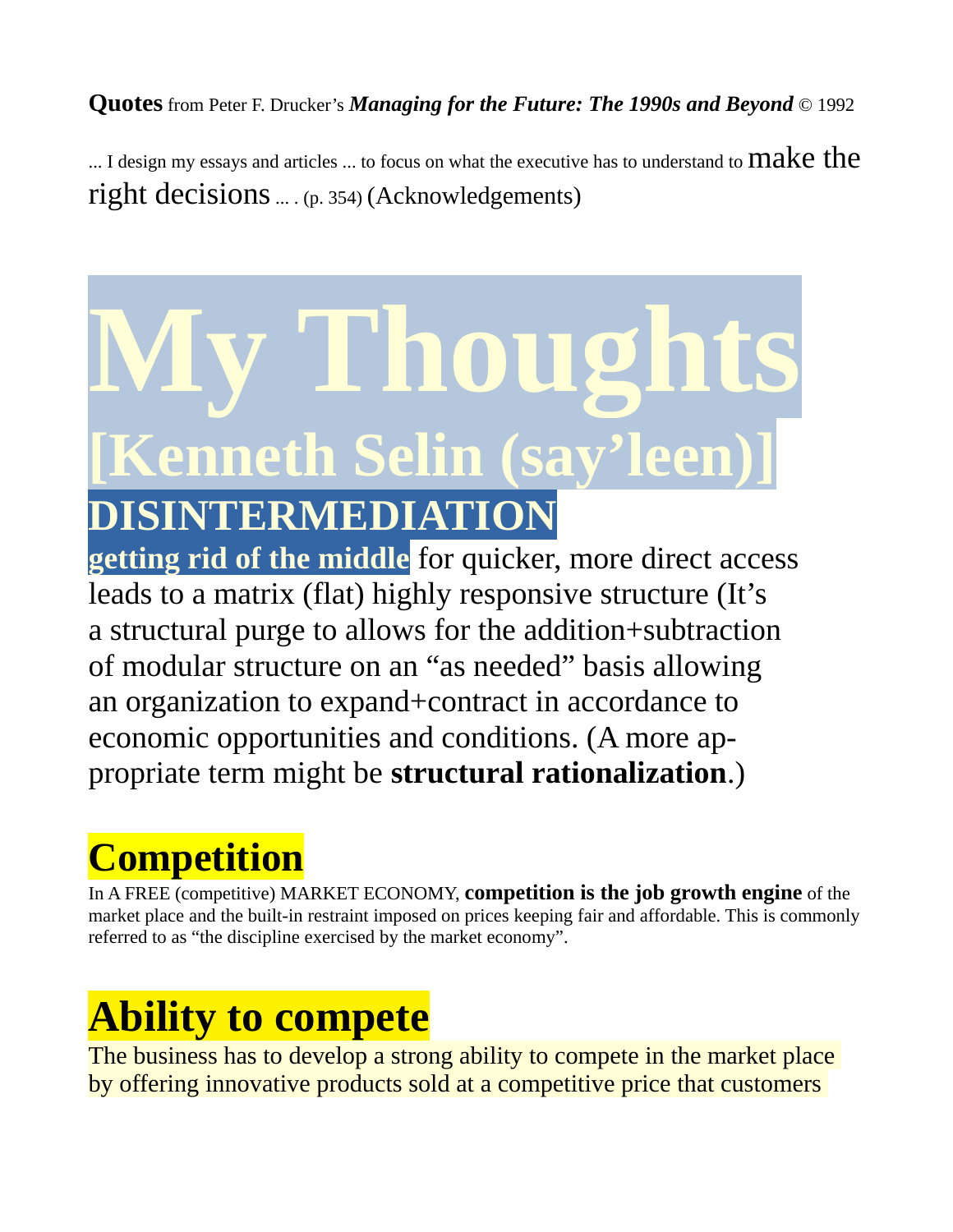want and whose customer service and satisfaction create customer brand loyalty resulting in "repeat" business.

A business's **ability to compete** will determine its success in the market place.

To be competitive, its products and services must be **attractive enough pricewise** to build consumer confidence and provide the customer with a good experience so his/her satisfaction leads to **repeat business**.

### **THE COMPETITIVE ADVANTAGE** goes to the companies offering **THE BEST WAGES, THE BEST BENEFITS, THE BEST VALUE** to their

clients buying their products and services AT A COMPETITIVE PRICE.

# **Focus**

The purpose of a mission statement translated into operationally measurable objectives that produce profitable results is to focus the efforts of the enterprise in a concentrated fashion so that they are as productive (effective and efficient) as possible.

# **Work Flow**

It's all about the flow.

This is true about "good writing", but also of any process which a business represents whose output is NOT a book, but products and services that have economic value for the prospective customer designed in such a fashion that they are in demand.

The best example of this was the success of the dot-coms because the companies has great synergy that created great work flow. Work was fun and refreshing as everything went so well in terms of expectations and results.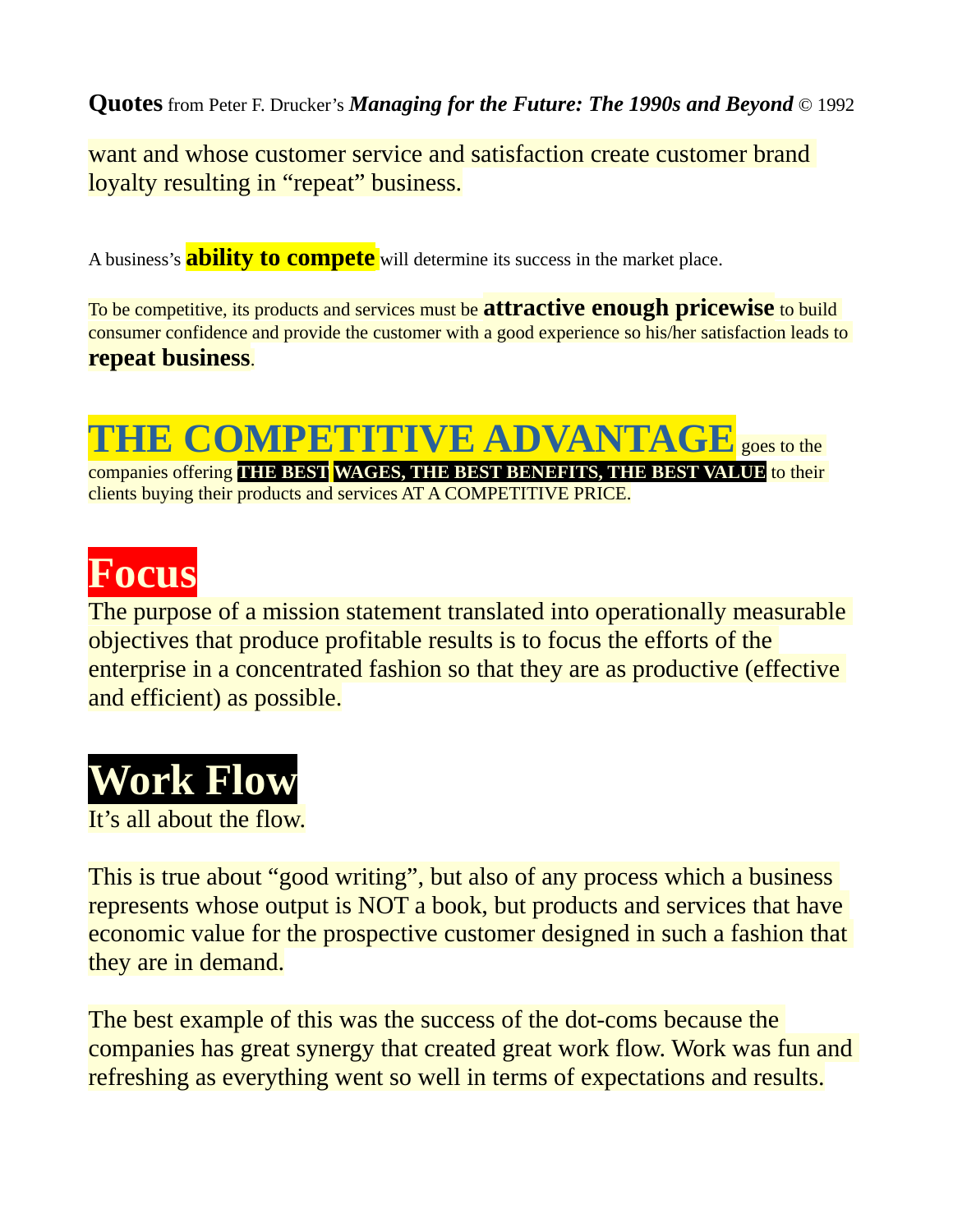Good work flow is only possible when the employees are very well paid and highly trusted in a very flexible work environment that reinforces the wellbeing of the employees and responds to their needs speedily.

## **Management's \*Ultimate\* Goal**

According to Peter Drucker, management's ultimate goal is to *maximize the wealth-producing capacity of the enterprise.* (p. 245)

# **Productivity Gains**

Drucker believes **the** \***continued**\* **success** of an enterprise is dependent on its **ongoing search for productivity gains.**

# **Work**

For Drucker, everything has to be translated into "productive" work that leads to the fulfillment of a predetermined objective spelled out in the mission statement of the organization.

# **Trust**

An organization must trust in the competence and integrity of its members and its members must trust that the organization is run competently and that they're going to be fairly compensated for their work.

# **Community**

It is important that the work environment fosters a sense of community that validates the people working there so that everyone feels they belong and are valued.

# **Teams**

The work force at a place of work should be divided into teams as two or more heads are better than one. The responsibility for the work is spread among members of the team. This makes work less stressful and adds to the person's sense of job security. The Swedes embrace this in the 1970s in the auto sector using cross-functional team members which meant that a member of a team was trained to replace any team member making his/her work more stimulating.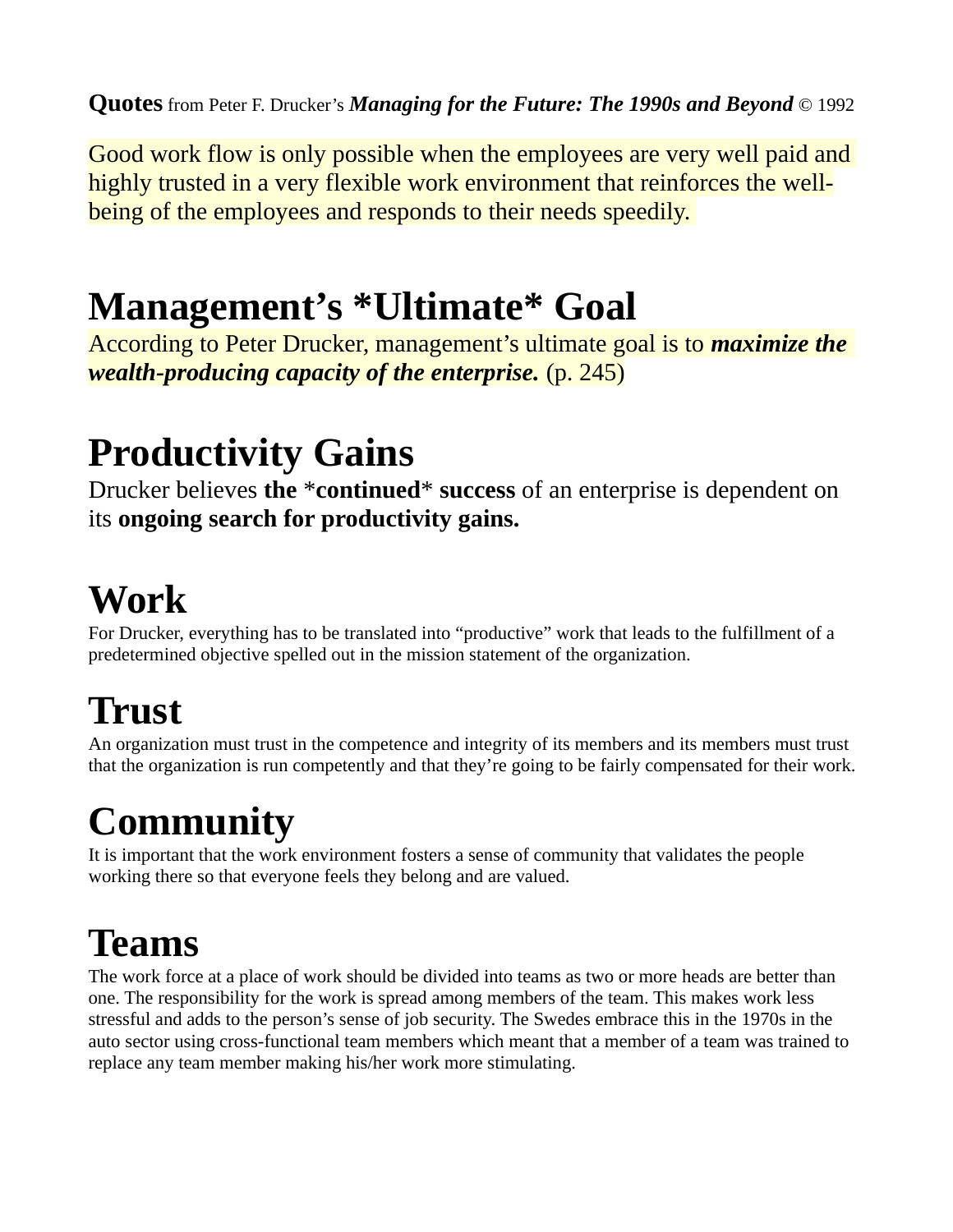# **Control**

Thanks to technology a business can easily "measure" on a day-to-day basis how effective and efficient it is working and take corrective action when needed while providing it **the needed control** to allow it to plan its next steps so that it continues to be a "going concern".

# **"SMART" ORGANIZATIONS** are those whose

**INFORMATION TECHNOLOGY** maximizes the work done while minimizing the time it takes.

"Risk aversion" promotes stagnation and inertia which in the 21<sup>st</sup> century will cause an organization to wither and is counterproductive when the world is fast becoming a "bicycle" economy where things are expected to happen quickly.

CHANGE provides an opportunity for innovation and simplification.

**THE TREND** is towards providing people with GREATER INDEPENDENCE (GREATER DEGREES OF FREEDOM).

# **BRAIN CAPITAL**

Today's solid business relies on the **brain capital** of its knowledge workers to create knowledge-intensive products that are in highdemand.

# **The Progression of Business**

From a **labour-intensive** business to a **capital-intensive** business to a **knowledge-intensive** business (the newest level).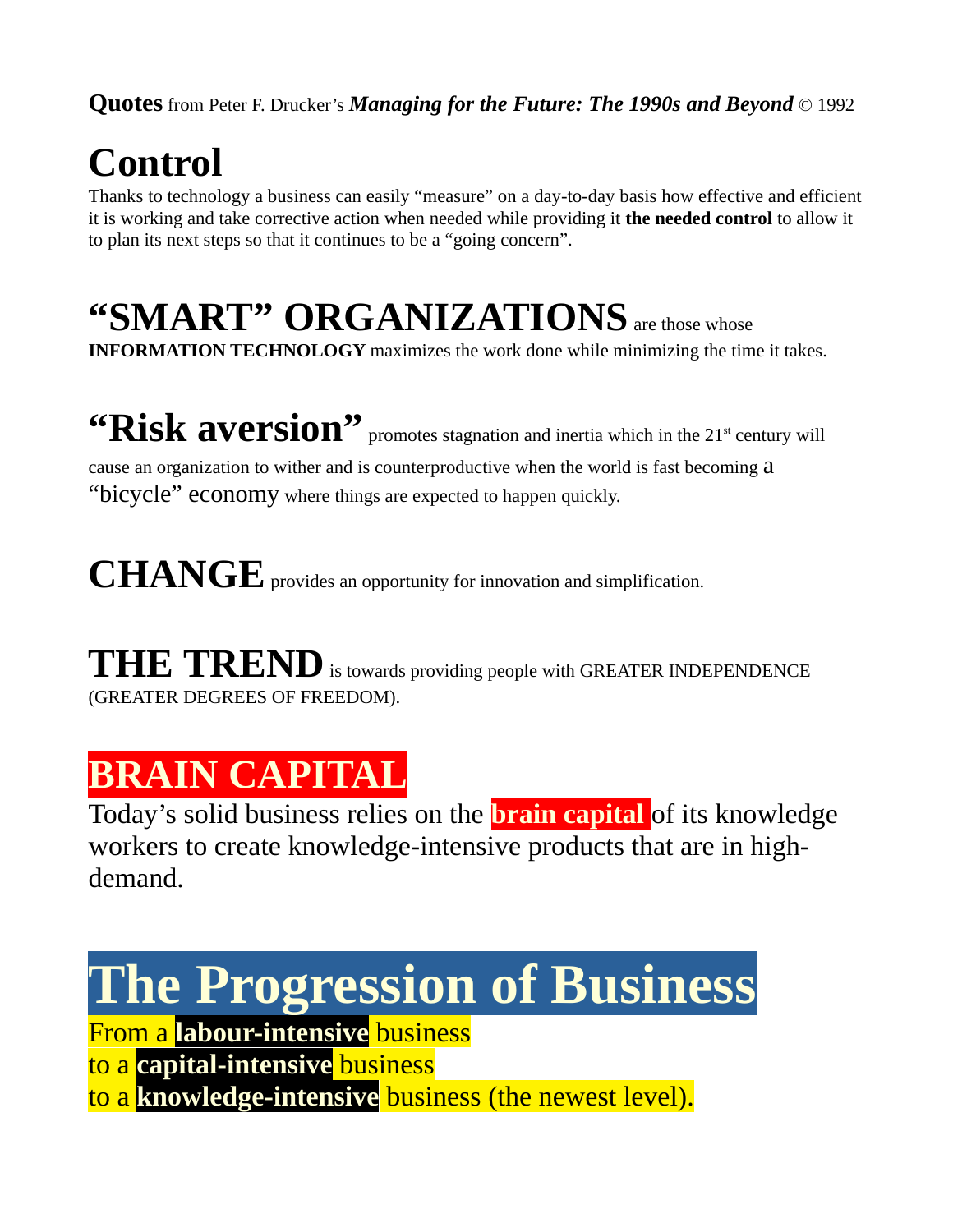### **Market research** gives you a feel for the market ====>**1. find an \*untapped\* demand** ====>**2. supply the demand**

### **An attractive offer?**

**Is this product or service capable of satisfying a potential customer?**

**Or is it a wonderful product that nobody wants to buy?**

**A business sells "value"(price, quality, lifestyle appeal).**

## **VALUE CONSCIOUS**

We are entering THE AGE OF SMART (investment) BUYING: the consumer wants "value" for his money and that has a lot to do with THE FUTURE WORTH of the product.

- Will it be resalable?
- Will it make him/her be more employable?

# **RESALABLE? Or rent it?**

"The book value" of a product is the purchase price. The market value is the resalable price.

If the resalable price is zero or a lot less then the book value, it is a lot better to rent.

This means a bright future for the rental business as renting allows the customer to better preserve his/her net worth, net worth being the difference between assets (the things that are "resalable") and liabilities (the things you owe).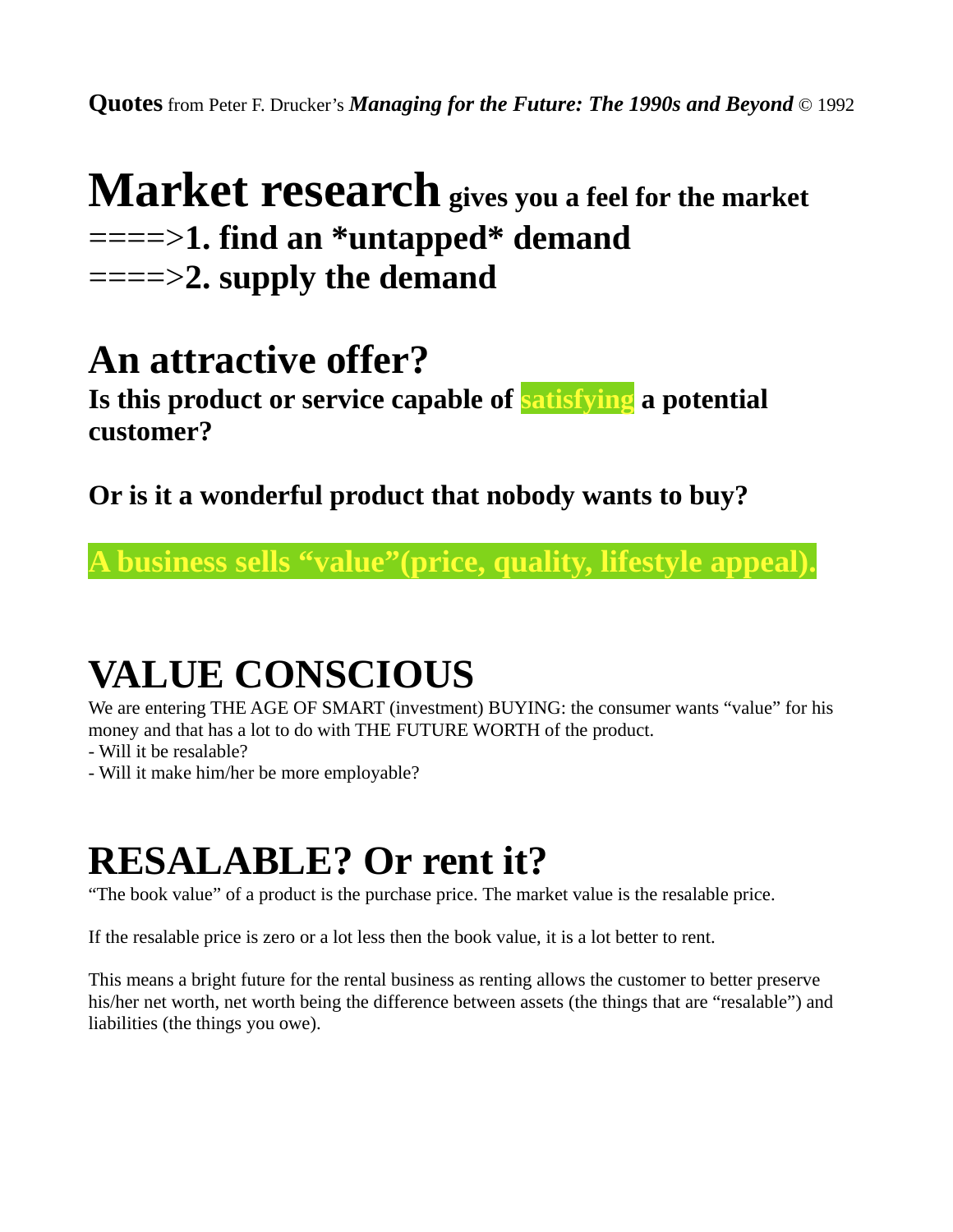# **CUSTOMER SATISFACTION**

Customer satisfaction is **EVERYTHING!**

#### **A business exists BECAUSE it can satisfy a customer's need "well".**

It means offering a product or service satisfies the customer's need at a price that is perceived to be A BARGAIN delivered in a friendly way that facilitates **REPEAT BUSINESS** that comes from the customer believing s/he has A REWARDING RELATIONSHIP with the business.

The customer's need for the product or service is imbued in the economic value that product or service represents to the customer.

# **SPEED**

Thanks to technology we are doing so much more, so much faster, and easier!

THE STEADY FLOW OF TECHNOLOGICAL ADVANCES (the i-phone, the i-pad, CLOUD COMPUTING ...), has QUICKEN THE RATE OF CHANGE and compressed time: in our digital, fast-paced world AN INTERNET YEAR is 3 MONTHS!

This provides businesses (that are nimble and quick) with opportunities to offer potential customers affordable, innovative products and services that will improve their wellbeing and overall quality of life.

# **GAIN?**

What does the customer "gain" with this product or service? Is the price acceptable? Does it result in a saving?

# **TIME**

Does the product or service offer the customer "a time benefit"? Will give him/her MORE FREE TIME?

## **THE ADVANTAGE?**

**What is THE ADVANTAGE of - GETTING THIS? - DOING THIS?**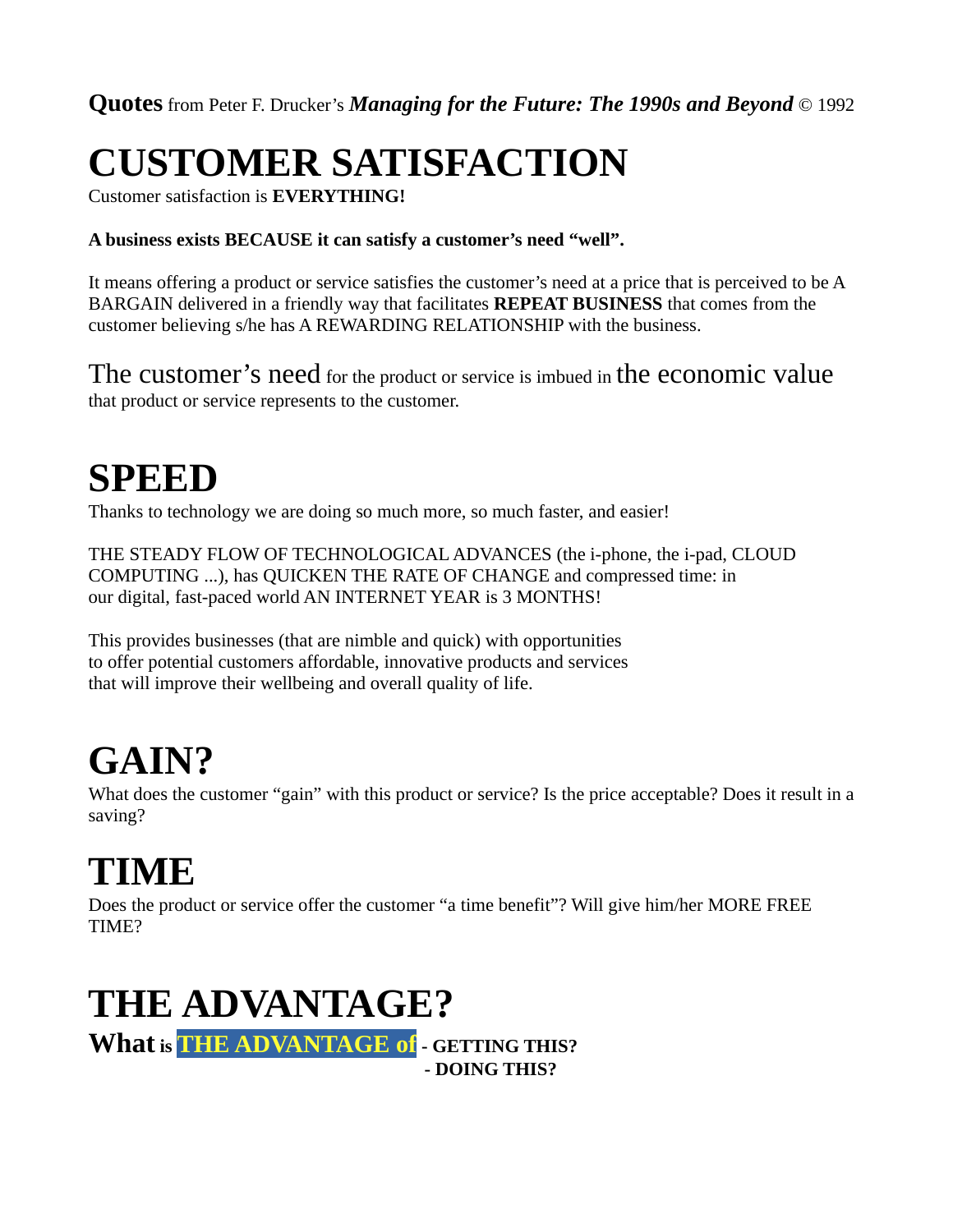# **MOBILITY**

**A fundamental change** in global society is the ease of mobility that allows people to readily go to where the jobs are. Back in 2000 Elections Canada reported that 1/4 of the population moves every year. To be mobile, people rent and buy what they need and not more so that they have greater facility to move around.

# **CONNECTIVITY**

People want to know what is going on and how that affects their security and wellbeing now and in the future. So they talk to one and another more than every before because they can thanks to today's technology like the smart phone, the first being Apple's i-phone in 2007. Amazingly, 1/3 of Internet activity is talk.

# **THE POWERHOUSE OF CHANGE**is today's

**educated middle and professional classes because they're so wellinformed and inherently, see change as an opportunity for something better - for an improved quality of life.**

### **THE KEY QUESTION** in analyzing an organization: **what percentage of the total "operational costs" are the wages?**

#### **KNOWLEDGE = f[INFORMATION = f(DATA)] within a framework**

Information is meaningful, useful data that helps in decision making or in understanding things. In this context, data is a unit of information.

Knowledge is the presentation of information within a framework whose context provides insight and understanding.

Data: at a particular mall 1. exactly 1 in 3 people 2. shop exactly 1.5 hours 3. spend exactly \$150.

That's 3 pieces of "factual" data.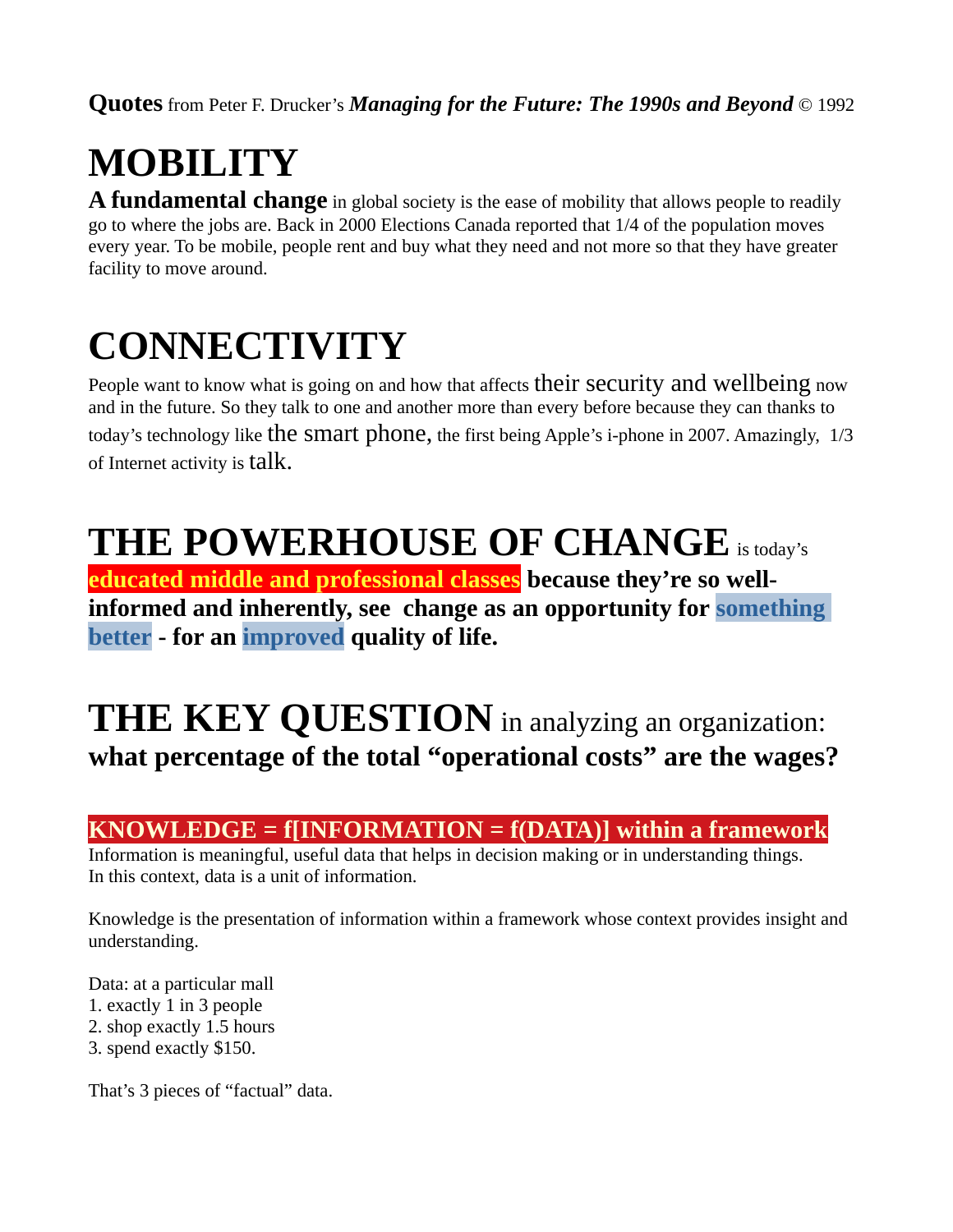- Information: given the daily pedestrian traffic number, the total income generated can be compared with the daily operational cost to determine its profitability on a daily basis and determine if the mall is attracting more or less people over time. The data makes this informational analysis possible.
- Knowledge: these "aggregates of information" of other malls of the same size can provide city planners with "insight" on whether to approve the future construction of malls or not.

### **INTEGRATION**

The world economy is becoming more and more about **the integration** of complementary products and services that satisfy the competing demands of the global market place.

# **INFORMATION TECHNOLOGY**

It allows us to DO MORE, FASTER by WORKING SMARTER.

# **PRODUCTIVITY**

It has to be "operationally measurable" in order to be able to properly evaluate performance.

## **NEXT MOVE?**

HP bought out Compaq because it had NO IDEA as to ITS NEXT MOVE.

Apple good rid of STEVE JOBS and required a \$100 million from Microsoft to stay afloat in 1999.

Apple brought JOBS back whose company was called "NEXT".

STEVE JOBS went on to TRANSFORM APPLE by making dramatic changes that lead to massive innovation that crystallized into the i-phone in 2007 and later, the i-pad: A HIGH-TECH COMMUNICATION REVOLUTION.

Thanks to STEVE JOBS, Apple in NOT ONLY back in business, it's market value hit the trillion dollar mark before very recently before dropping down to \$700 billion.

THE NUMBER ONE PROBLEM facing business has always been to discern its **NEXT MOVE.**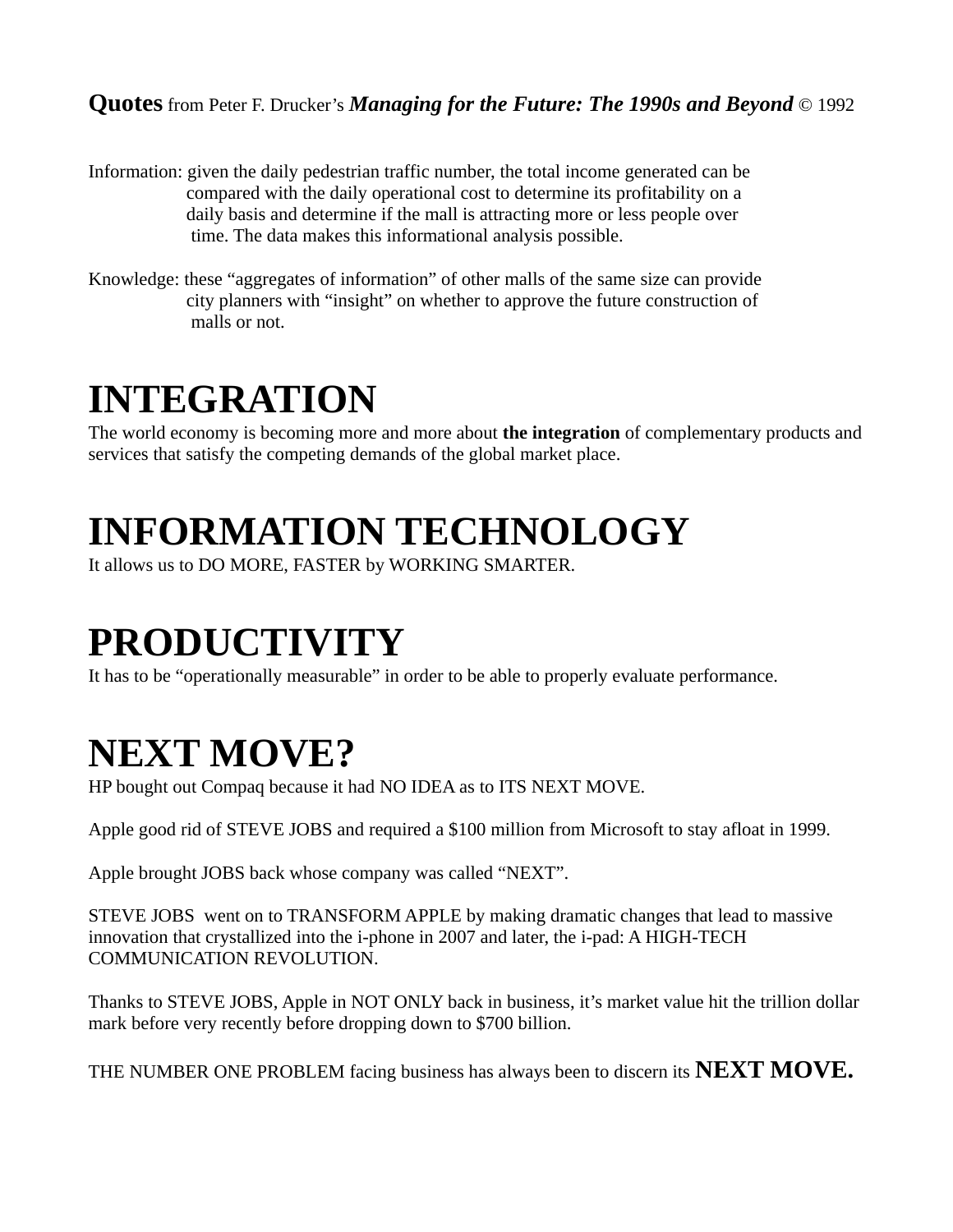For Microsoft, its **NEXT MOVE** was to develop its own line of laptops. However, it has NOT integrated its Nokia phone with its laptops which is NOT even sold in its computer stores.

# **6-hour (or less) Work Day**

The U.S. Silicon Valley was notorious for having its salaried employees working 80 hour weeks: A U.S. SLAVE LABOUR PRACTICE that burn employees out and create much resentment not to mention low morale and high job turn over. Such a dreadful practice is totally unproductive.

Toronto is North America's second most important high-tech centre after the U.S. Silicon Valley because of the rich talent that high-tech companies can get "on the cheap": my political party, the [É\(eh\)PC](http://www.eh-ok.ca/), will make the "starting" minimum hourly wage **\$25**.

The [É\(eh\)PC](http://www.eh-ok.ca/) will pass the **6-hour Work Day Law for salaried workers** once it's auspicious to do so.

A person doing knowledge-intensive work should not work more than 4 hours and have 2 hours to prepare for the next 4 hours of work the following work.

To deal with office automation like laptops/computers plugged into a network requires a very high degree of alertness and the **multitasking** that is part of the job today is very demanding, **errors** are to be avoided as they are so costly: their negative impact on the work flow can be a major irritant.

Today's knowledge worker has to be 100% reliable: that's the bottom.

The most important capital of a high-performing enterprise is **THE BRAIN CAPITAL** of its knowledge employees who have to be in "top shape" when at work to get the job done as quickly, efficiently, and effectively as possible and that requires a 6-hour (or less) work day.

## **Recreational Drugs: A NO-NO**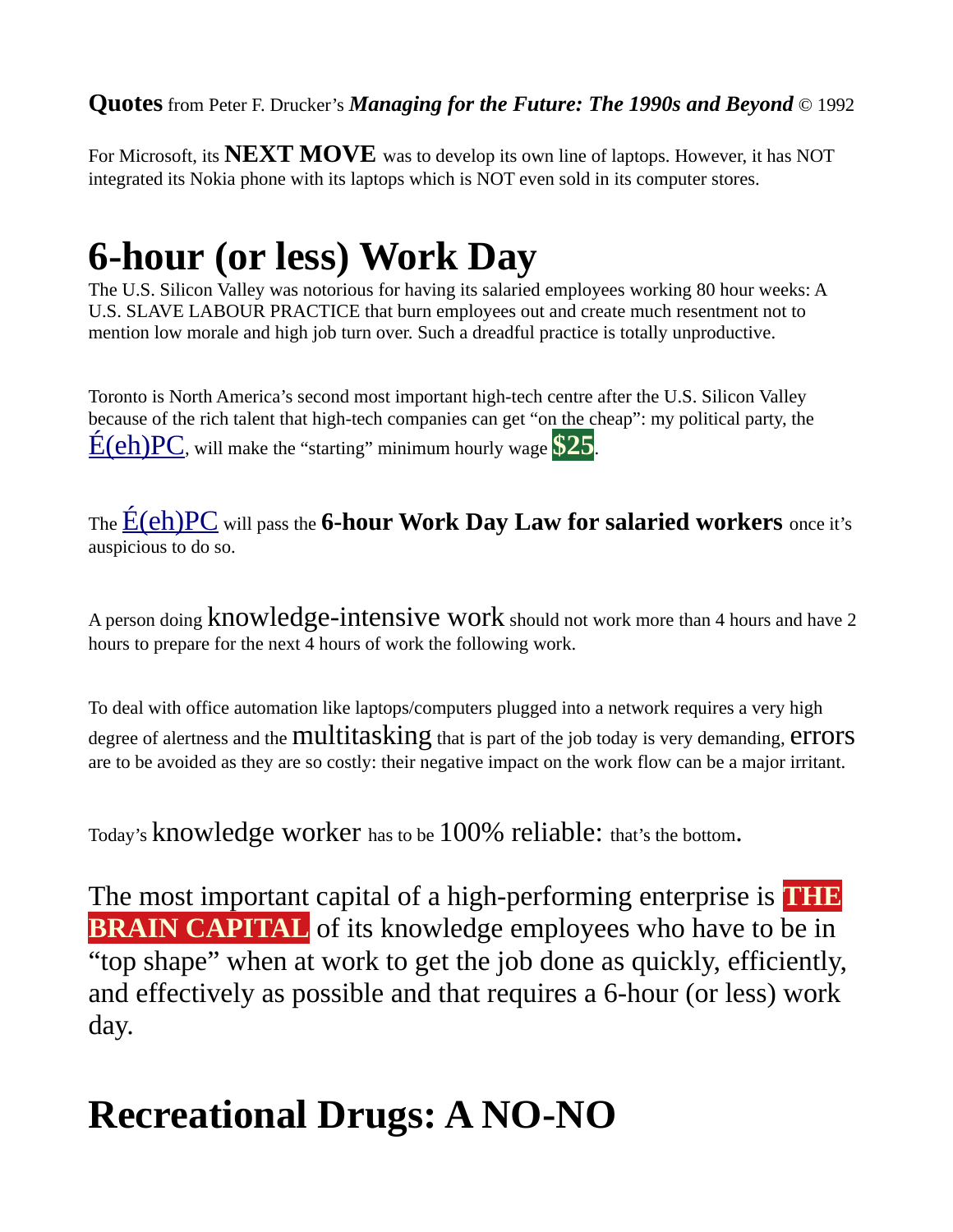Knowledge-intensive enterprises \***cannot**\* afford to hire employee who take recreational drugs because such a person is a liability from the get-go as s/he \***cannot**\* be considered a 100% reliable employee.

# **40-YEAR ECONOMIC CONTRACTION**

A \*structural\*, long-term (You're looking at possibly 40 years.) economic contraction means reduced outputs that will encourage co-ownership and co-operative living driving that will transform the global village into a tightly knitted, highly collaborative global community seeking the greatest economic good: those will the largest families and the most friends will LIVE THE BEST!

The road to wealth and fortune will be THE SMALL BUSINESS.

A strong microeconomy of small businesses will ensure economic prosperity. For that reason, **\*the\* priority of the É(eh)PC Gov't** will be to encourage the creation of small business (They created 80% of the jobs in Canada.) and the promotion of their "tax-free" products and services.

# **INVESTOR CONFIDENCE INTERNATIONAL INVESTME**

... investment is the economic driver. (p. 324)

International trade had been steadily slowing down ... . But international investment is booming ... . It has now become the dominant factor in the world economy. (p. 37)

... trade is increasingly becoming dependent on investment. (p. 37)

... large investors are looking for places to put their money. (p. 324)

The major force behind world investment is ... human resources. (p. 39)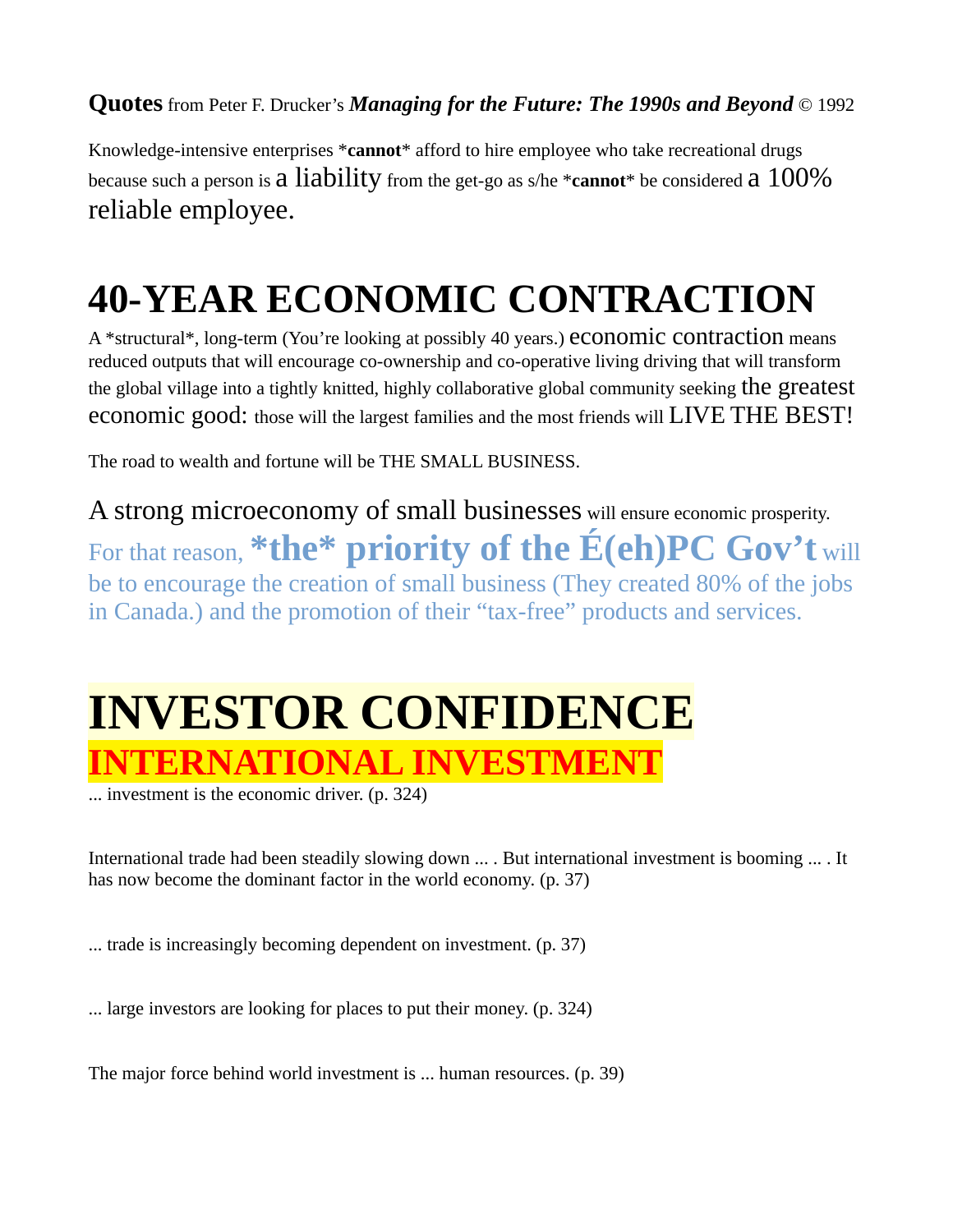... world investment will ... grow ... faster than world trade. (p. 40)

We ... have ... an international economy ... fueled by world investment rather than by world trade. (p. 40)

... new world economy. (p. 40)

**Foreign investors will find Canada a "safe" place to invest when the 100% financially transparent, democratic É(eh)PC Gov't is in power because there will be "ZERO" POLITICAL RISK.**

### **INVESTOR CONFIDENCE drives investment.**

**Foreign investors (like Google and Amazon) are finding Canada a "good" place to invest because of "the high quality" of the people they can hire.**

# Peter F. Drucker's Diction

| legitimacy             | *restructure*                | expectations             | reciprocity                      | operational impact   |
|------------------------|------------------------------|--------------------------|----------------------------------|----------------------|
| economic<br>conditions | the way the<br>markets works | investment-led<br>growth | knowledge-<br>intensive products | socially responsible |
| reshaping              | stagnation                   | resource allocation      | export volume                    | receptivity          |
| reinvent               | information flow             | needs analysis           | export-led growth                | wage costs           |
| future growth          | need focus                   | market size/share        | investment flow                  | fast-moving          |
| 1973 oil               | product's appeal             | service standards        | capacity                         | impact?              |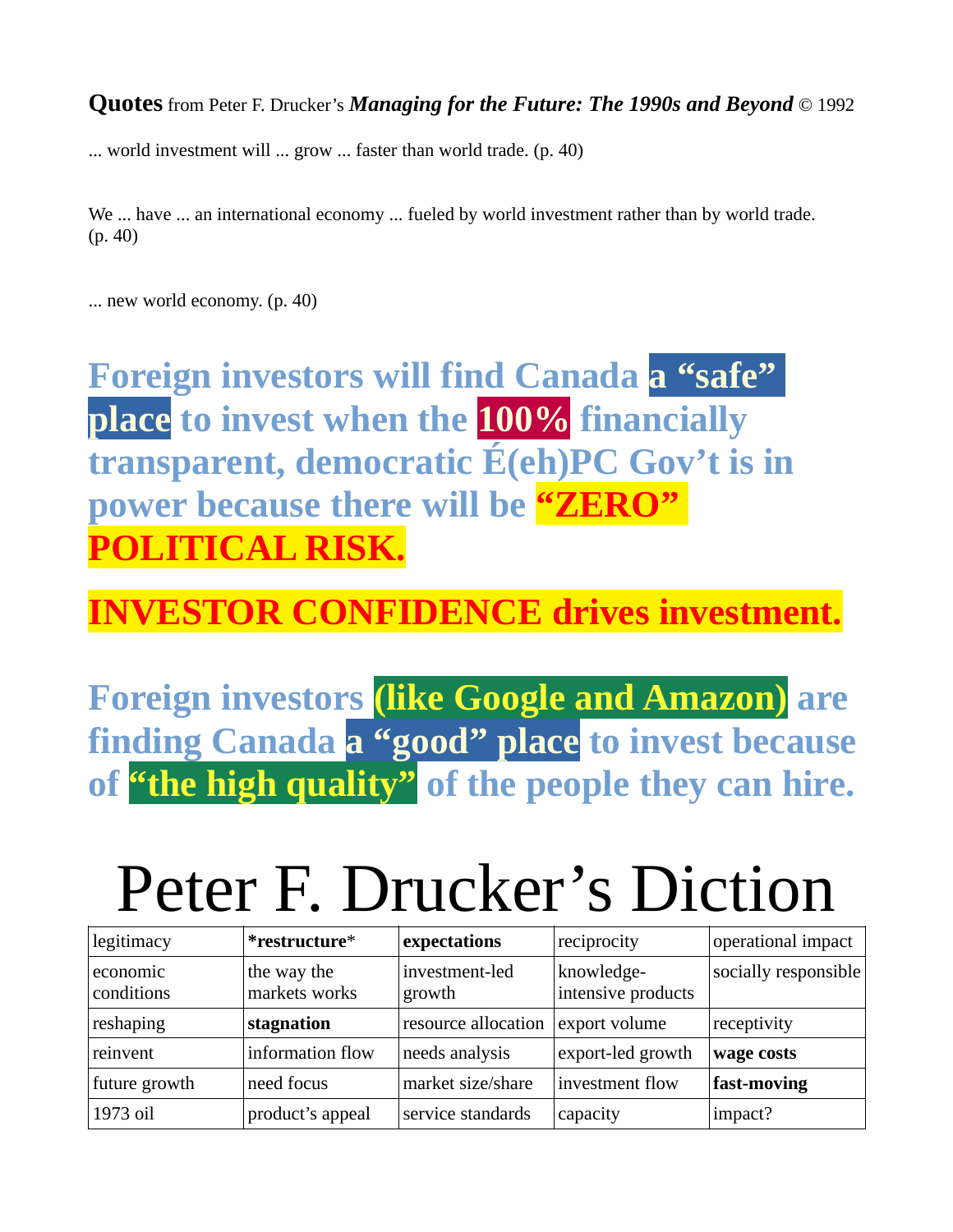| care                     | demand                               | rhetoric                 | opportunity               | refocus                 |
|--------------------------|--------------------------------------|--------------------------|---------------------------|-------------------------|
| saleable                 | effective                            | strategic decisions      | requirements              | think                   |
| the promise              | competitive                          | profitability trend      | dominate                  | usable?                 |
| the cause                | social impact                        | business trend           | marketing strategy        | transition              |
| the trend                | growth markets                       | product range            | pattern                   | prospecting             |
| the micro-economy        | market driven                        | ethical                  | create value              | mystique                |
| the turnover of \$\$\$   | speed                                | the China card           | performance               | money-conscious         |
| market demands           | a captive market                     | natural markets          | bargaining power          | shock wave              |
| flexibility              | distinctive                          | strong position          | fast-growing              | job satisfaction        |
| spending power           | anachronistic                        | antiquated               | return on sales           | market testing          |
| the *new* reality        | excellence                           | exercise control         | obsolete                  | <b>Social Security</b>  |
| economic<br>satisfaction | industrial<br>production             | transnational<br>economy | in a ferment of<br>change | organizational<br>chart |
| unprecedented            | plummeted                            | hoarded                  | data overdrive            | frustrate               |
| corporate<br>capitalism  | short-term<br>fluctuations           | cultural<br>imperialism  | cash-rich<br>company      | the developed<br>world  |
| dynamics                 | major driving force                  | self-contained           | a shock wave              | in all likelihood       |
| long-term value          | cost structure                       | rapid changes            | world dominance           | Confound                |
| world affairs            | precedent                            | spawned                  | upstage                   | Aberration              |
| foundation               | downgrade                            | market penetration       | vigorous                  | the front-runner        |
| labor-intensive          | *price advantage*                    | triggered                | life-threatening          | masks                   |
| substantial              | slump                                | knocked-out              | world-market share        | *capacity*              |
| noncompetitive           | sapped                               | depriving                | defenceless               | a serious contender     |
| competitive<br>strength  | the dominant factor $*raw$ -material | content*                 | *marketing<br>pressures*  | product<br>development  |
| barring                  | fuelled by                           | frowned on               | feeble attempt            | adequate attention      |
| international law        | truism                               | fashionable              | cash cow                  | contention              |
| cash demands             | high-value goods                     | star performer           | explosive growth          | impressive              |
| peaked                   | unheard of                           | *INCENTIVE*              | flounder                  | foreign branches        |
| glaring                  | a world leader                       | decisive                 | underlies                 | spectacular             |
| exemplified              | intensify                            | intensive                | heightened demand         | merge                   |
| positioning              | prefigured                           | opt for                  | least likely              | ally                    |
| loom                     | risky                                | critical                 | unchanged                 | doubly difficult        |
| entangled                | equally clear                        | supercompanies           | *rationale*               | tremendous              |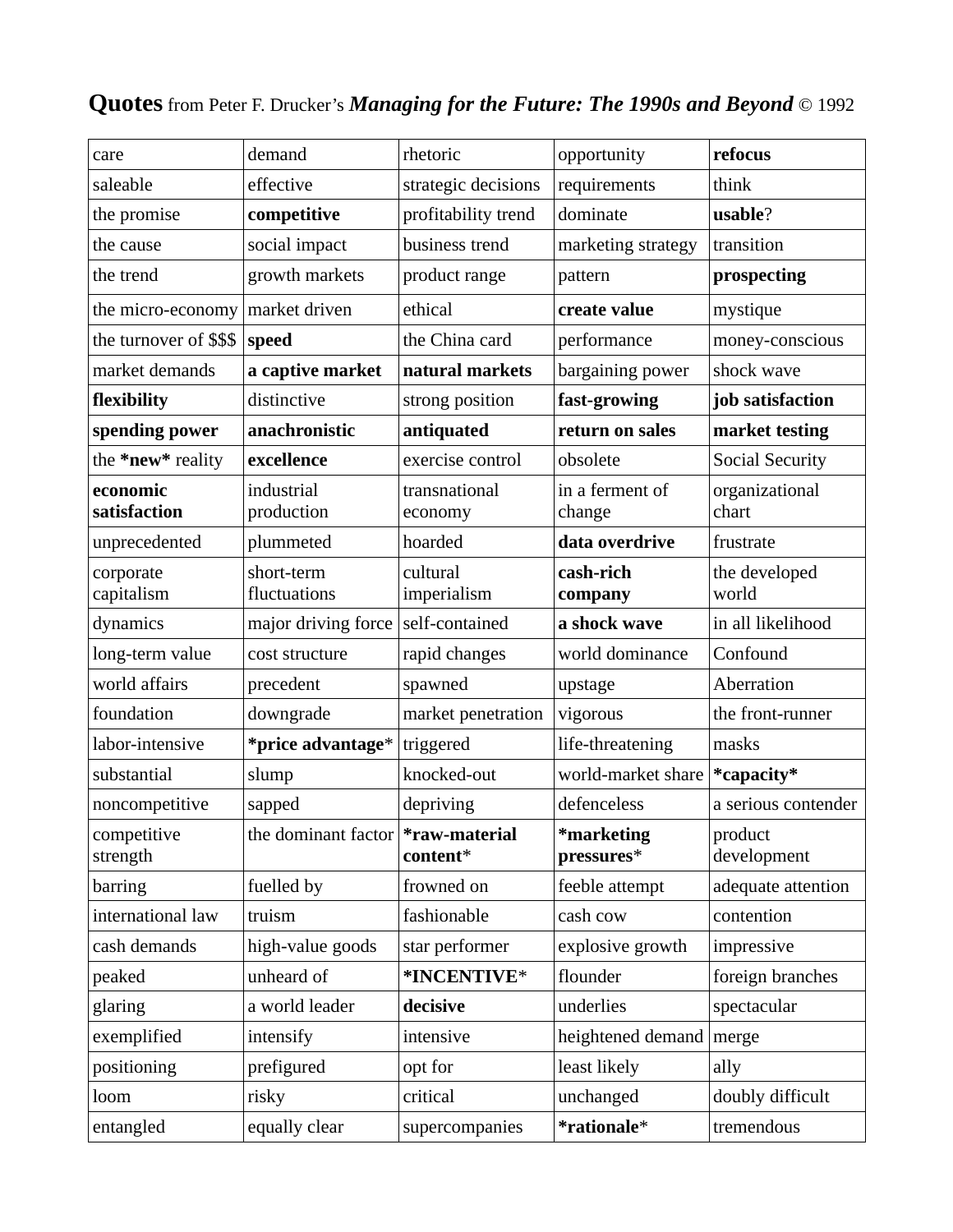| competing           | asinine            | unpopular                      | induce             | counterproductive  |
|---------------------|--------------------|--------------------------------|--------------------|--------------------|
| glimpse             | clout              | pervasive fear                 | evolve             | exorbitant         |
| keep out            | whip up            | the central problem muscle out |                    | unbeatable         |
| horrendous          | howled             | flaws                          | eminent            | dominant theory    |
| prohibitive         | dubious            | highly popular                 | attest             | biting contempt    |
| superb irony        | bestowed           | much lamented                  | prowess            | glut               |
| skyrocket           | viable option      | drastic                        | count on           | obstacles          |
| mythical            | overcapacity       | political risk                 | expose             | impose             |
| stellar performance | danger             | massive                        | enticed            | food relief        |
| pent-up demand      | unproductive       | overstaffed                    | loss-making        | crucial            |
| backbone            | cushion            | startling                      | countervailing     | outgrowing         |
| misgovernment       | strenuous          | restrictive controls           | growing resistance | political upheaval |
| cleavage            | in transition      | unnoticed                      | startling success  | standard of living |
| quality of life     | disposable income  | purchasing power               | argue              | expansion          |
| the average income  | no matter          | a telling example              | star billing       | meteoric rise      |
| time-consuming      | winnow out         | strategic planning             | job enrichment     | paperwork          |
| unforgivable        | power base         | understandably                 | grandiose          | secondary          |
| production jobs     | a good many        | bemoan                         | reversal           | damaging           |
| short-lived         | signals            | time-server                    | compatible         | skyline            |
| 2-way video         | commercial center  | permissive                     | self-assured       | inner-city jungle  |
| social standing     | bellwether         | conceded                       | overwhelming       | counterpoint       |
| transform           | transcending       | sunk cost                      | defect             | cost advantage     |
| smoke screen        | growing conviction | staggering                     | a liability        | a drag             |
| absurd              | social capital     | emulate                        | indirectly         | exploit            |
| lackluster          | market trends      | style trends                   | variant            | right advice       |
| hedged in by        | newcomers          | redundant worker               | more costly        | so far             |
| conventional        | conceal            | until recently                 | intangible         | job growth         |
| forced by           | tunnel vision      | job security                   | cost analysis      | cost accounting    |
| high standards      | surmountable       | infinitely                     | seasoned           | sizable            |
| hard-liners         | glowing            | sabotage                       | unrelated          | inconceivable      |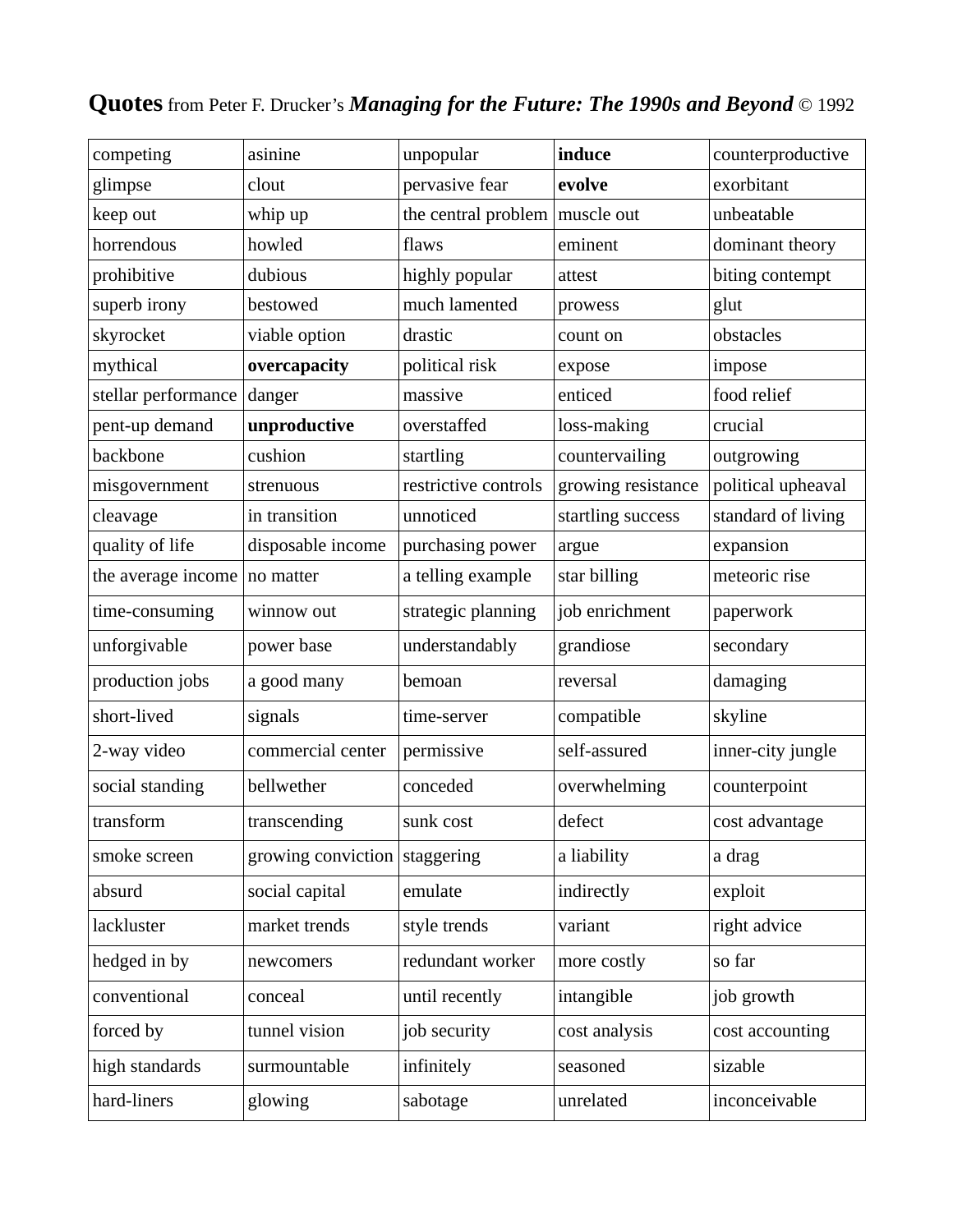| the clear<br>realization | taking<br>responsibility | lifetime<br>employment | a competitive<br>market  | the natural driving<br>force |
|--------------------------|--------------------------|------------------------|--------------------------|------------------------------|
| unreceptive              | chock-full               | political control      | tactics                  | discussion                   |
| urged                    | true cost                | malfunction            | inefficient              | bloated                      |
| concessions              | fictitious               | persistent             | distorted                | paralyzes                    |
| policymaker              | vast                     | popular support        | emerge                   | at the behest                |
| totally unprepared       | the sharp turn           | eliminated             | career ladder            | Proportionately              |
| a near vacuum            | alienated                | propelled              | a drastic change         | service staff                |
| traumatic                | afloat                   | the new masters        | routinely                | manageable                   |
| salvaged                 | perpetuate               | misuse                 | take for granted         | safeguard                    |
| assuaged                 | a marketing<br>sensation | lead time              | impute                   | deficient                    |
| in depth                 | security blanket         | bellyache              | rank-and-file<br>workers | promotion track              |
| corporate culture        | deeply ingrained         | discredited            | unmistakably             | well-meaning                 |
| hand over fist           | amazing                  | turnaround             | policy manuals           | scores                       |
| rethink                  | swindle                  | spot checks            | obvious                  | excess                       |
| prune                    | big-ticket item          | a material factor      | sales volume             | limitless                    |
| spectrum                 | well managed             | first-rate             | generic                  | diffuse                      |
| muddle through           | emasculate               | complex                | publicity-shy            | guerrilla warfare            |
| in-depth                 | implications             | anathema               | preestablished           | hygiene                      |
| clash                    | widespread               | chasm                  | fairly simple            | indispensable                |
| successor                | unpalatable              | contradict             | dedicated                | affluent                     |
| foot soldier             | reliable                 | time tested            | prerequisite             | prominent                    |
| stakeholder              | inflict                  | remains suspect        | sounds realistic         | life span                    |
| staying power            | allure                   | wishful thinking       | brink of insolvency      | crisp                        |
| commonly<br>believed     | profit conscious         | superior to            | proven practice          | outlined                     |
| modeled on               | handles                  | ignore                 | vague                    | fuzzy                        |
| exceedingly              | starting point           | A BIG DEAL             | misleading               | unreliable                   |